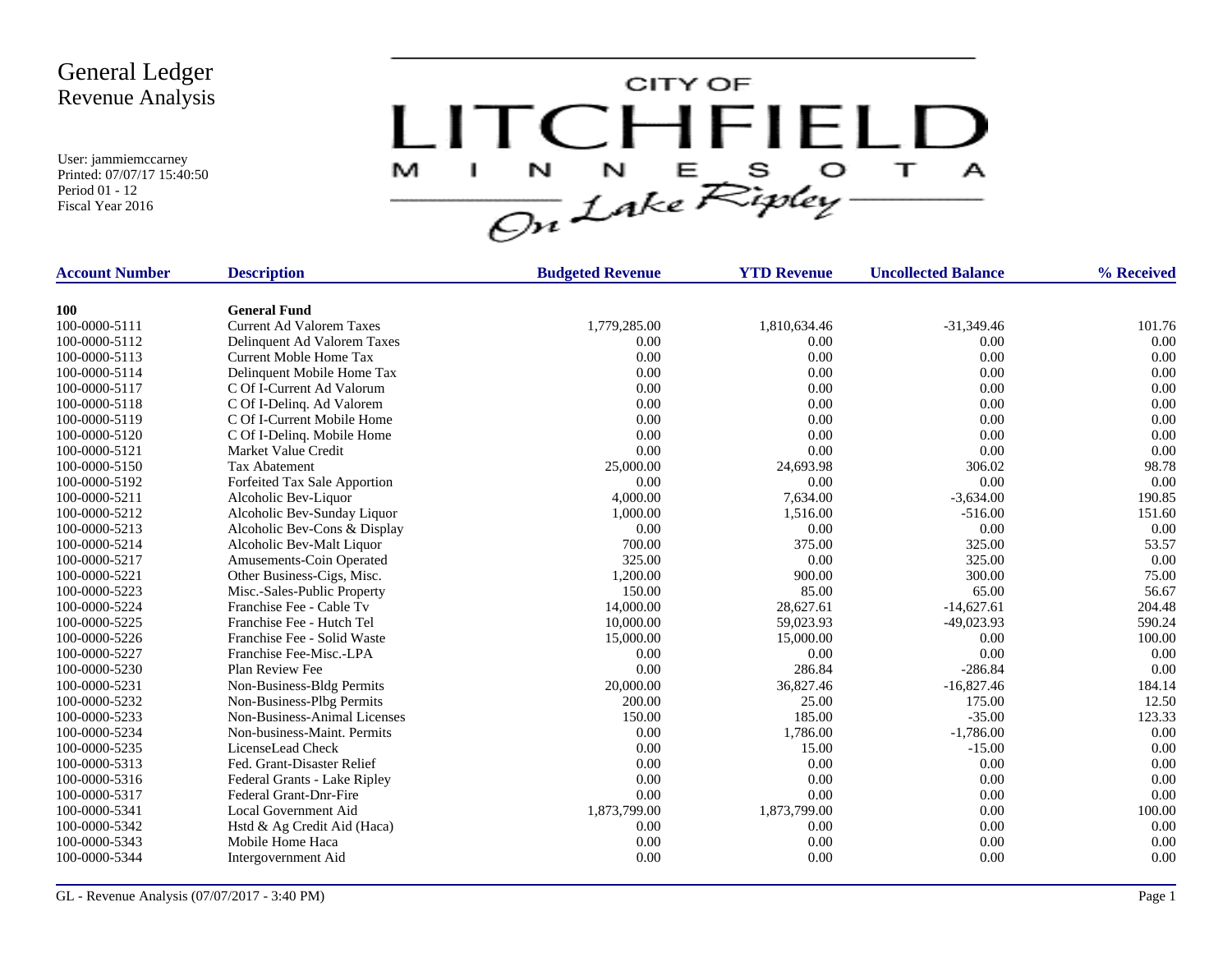| <b>Account Number</b>          | <b>Description</b>                                               | <b>Budgeted Revenue</b> | <b>YTD Revenue</b>    | <b>Uncollected Balance</b> | % Received       |
|--------------------------------|------------------------------------------------------------------|-------------------------|-----------------------|----------------------------|------------------|
| 100-0000-5345                  | Pera Rate Change                                                 | 0.00                    | 9,412.00              | $-9,412.00$                | 0.00             |
| 100-0000-5346                  | Police Training Reimbursemen                                     | 3,500.00                | 2,813.95              | 686.05                     | 80.40            |
| 100-0000-5347                  | Municipal St Aid-Street Main                                     | 0.00                    | 0.00                  | 0.00                       | 0.00             |
| 100-0000-5348                  | Municipal St Aid-Street-Cons                                     | 0.00                    | 0.00                  | 0.00                       | 0.00             |
| 100-0000-5349                  | <b>Insurance Premium Tax-Fire</b>                                | 60,000.00               | 63,210.00             | $-3,210.00$                | 105.35           |
| 100-0000-5350                  | <b>Insurance Premium Tax-Police</b>                              | 70,000.00               | 74,419.26             | $-4,419.26$                | 106.31           |
| 100-0000-5351                  | Mv Credit Tif                                                    | 0.00                    | 0.00                  | 0.00                       | 0.00             |
| 100-0000-5352                  | <b>State Grants-Land Use</b>                                     | 0.00                    | 0.00                  | 0.00                       | 0.00             |
| 100-0000-5353                  | <b>State Grants-Bullet Proof Vest</b>                            | 0.00                    | 0.00                  | 0.00                       | 0.00             |
| 100-0000-5354                  | <b>State Grants-Miscellaneous</b>                                | 0.00                    | 48,433.00             | $-48,433.00$               | 0.00             |
| 100-0000-5362                  | Other Grants And Aids                                            | 0.00                    | 0.00                  | 0.00                       | 0.00             |
| 100-0000-5364                  | State Grants-G.A.R. Hall                                         | 0.00                    | 0.00                  | 0.00                       | 0.00             |
| 100-0000-5365                  |                                                                  | 0.00                    | 0.00                  | 0.00                       | 0.00             |
|                                | County Grants-Lake Ripley                                        | 0.00                    | 0.00                  | 0.00                       | 0.00             |
| 100-0000-5367<br>100-0000-5368 | County Aid - Rescue Squad<br><b>State Grant-Reimb.-Elections</b> | 0.00                    | 0.00                  | 0.00                       | 0.00             |
| 100-0000-5369                  | State Grant - PERA Aid                                           | 9,412.00                | 5,760.00              | 3,652.00                   | 61.20            |
| 100-0000-5412                  |                                                                  | 100.00                  | 200.00                | $-100.00$                  | 200.00           |
|                                | Zoning Fees-Change Zoning                                        |                         |                       |                            | 333.33           |
| 100-0000-5413                  | Zoning Fees-Sp.Use-Variances<br>Zoning Fees - Inspections        | 300.00<br>400.00        | 1,000.00<br>527.00    | $-700.00$<br>$-127.00$     | 131.75           |
| 100-0000-5414                  | <b>Annexation Fees</b>                                           | 0.00                    | 0.00                  | 0.00                       |                  |
| 100-0000-5415                  |                                                                  | 0.00                    | 0.00                  | 0.00                       | 0.00<br>0.00     |
| 100-0000-5416                  | Subdivision Fees - Plat Fees                                     |                         |                       |                            |                  |
| 100-0000-5417                  | <b>Plan Checking Fees</b>                                        | 0.00<br>50.00           | 0.00<br>0.00          | 0.00                       | 0.00<br>0.00     |
| 100-0000-5418                  | Sale Of Maps & Publications                                      |                         |                       | 50.00                      |                  |
| 100-0000-5421                  | <b>Liquor Accounting</b>                                         | 10,000.00               | 10,000.00             | 0.00                       | 100.00           |
| 100-0000-5422                  | Sewer Accounting                                                 | 10,000.00               | 10,000.00             | 0.00<br>0.00               | 100.00<br>100.00 |
| 100-0000-5423                  | Water Accounting                                                 | 10,000.00<br>0.00       | 10,000.00<br>10.00    | $-10.00$                   | 0.00             |
| 100-0000-5426                  | <b>Election Filing Fees</b>                                      |                         | 0.00                  | 0.00                       | 0.00             |
| 100-0000-5427                  | <b>Street And Alley Vacations</b>                                | 0.00                    |                       |                            |                  |
| 100-0000-5428                  | <b>Assessment Searches</b>                                       | 800.00<br>200.00        | 320.00<br>184.00      | 480.00<br>16.00            | 40.00<br>92.00   |
| 100-0000-5429                  | Recording Fee                                                    |                         |                       |                            |                  |
| 100-0000-5432                  | Police-Misc. Receipts                                            | 2,500.00                | 1,790.00              | 710.00                     | 71.60            |
| 100-0000-5433                  | Fire - Contracts                                                 | 66,000.00               | 82,537.00             | $-16,537.00$               | 125.06           |
| 100-0000-5434                  | Fire-Outside Calls                                               | 0.00<br>0.00            | 0.00                  | 0.00                       | 0.00<br>0.00     |
| 100-0000-5436                  | Fire - Miscellaneous                                             |                         | 6,073.00<br>37,878.00 | $-6,073.00$                | 108.22           |
| 100-0000-5437                  | Rescue Squad - Contracts                                         | 35,000.00               |                       | $-2,878.00$                |                  |
| 100-0000-5441                  | Street-Sidewalk-Curb Repair                                      | 0.00<br>0.00            | 0.00                  | 0.00                       | 0.00             |
| 100-0000-5442                  | Street - Sweeping Fees                                           |                         | 0.00                  | 0.00                       | 0.00             |
| 100-0000-5444                  | <b>Streets - Miscellaneous Fees</b><br>My Credit Tif             | 3,000.00                | 1,764.20              | 1,235.80<br>0.00           | 58.81            |
| 100-0000-5451                  |                                                                  | 0.00                    | 0.00                  |                            | 0.00             |
| 100-0000-5471                  | Culture-Rec.-Trailer Camp                                        | 20,000.00               | 55,311.28             | $-35,311.28$               | 276.56           |
| 100-0000-5474                  | Trailer Camp Fees--Sales Tax                                     | 1,300.00                | $-0.28$               | 1,300.28                   | $-0.02$<br>0.00  |
| 100-0000-5475                  | <b>Beach Concessions</b>                                         | 0.00<br>0.00            | 0.00<br>0.00          | 0.00                       | 0.00             |
| 100-0000-5476                  | <b>Beach Concessions-Sales Tax</b>                               |                         |                       | 0.00                       |                  |
| 100-0000-5477                  | Campground-Pop Machine                                           | 0.00                    | 0.00                  | 0.00                       | 0.00             |
| 100-0000-5496                  | Other Charges-Garbage Tags                                       | 0.00                    | 0.00                  | 0.00                       | 0.00             |
| 100-0000-5497                  | Leaf Bags                                                        | 0.00                    | 0.00                  | 0.00                       | 0.00             |
| 100-0000-5498                  | Late Fees                                                        | 0.00                    | 0.00                  | 0.00                       | 0.00             |
| 100-0000-5511                  | <b>Court Fines</b>                                               | 20,000.00               | 14,069.07             | 5,930.93                   | 70.35            |
| 100-0000-5512                  | Parking Fines                                                    | 1,000.00                | 2,280.00              | $-1,280.00$                | 228.00           |

GL - Revenue Analysis (07/07/2017 - 3:40 PM) Page 2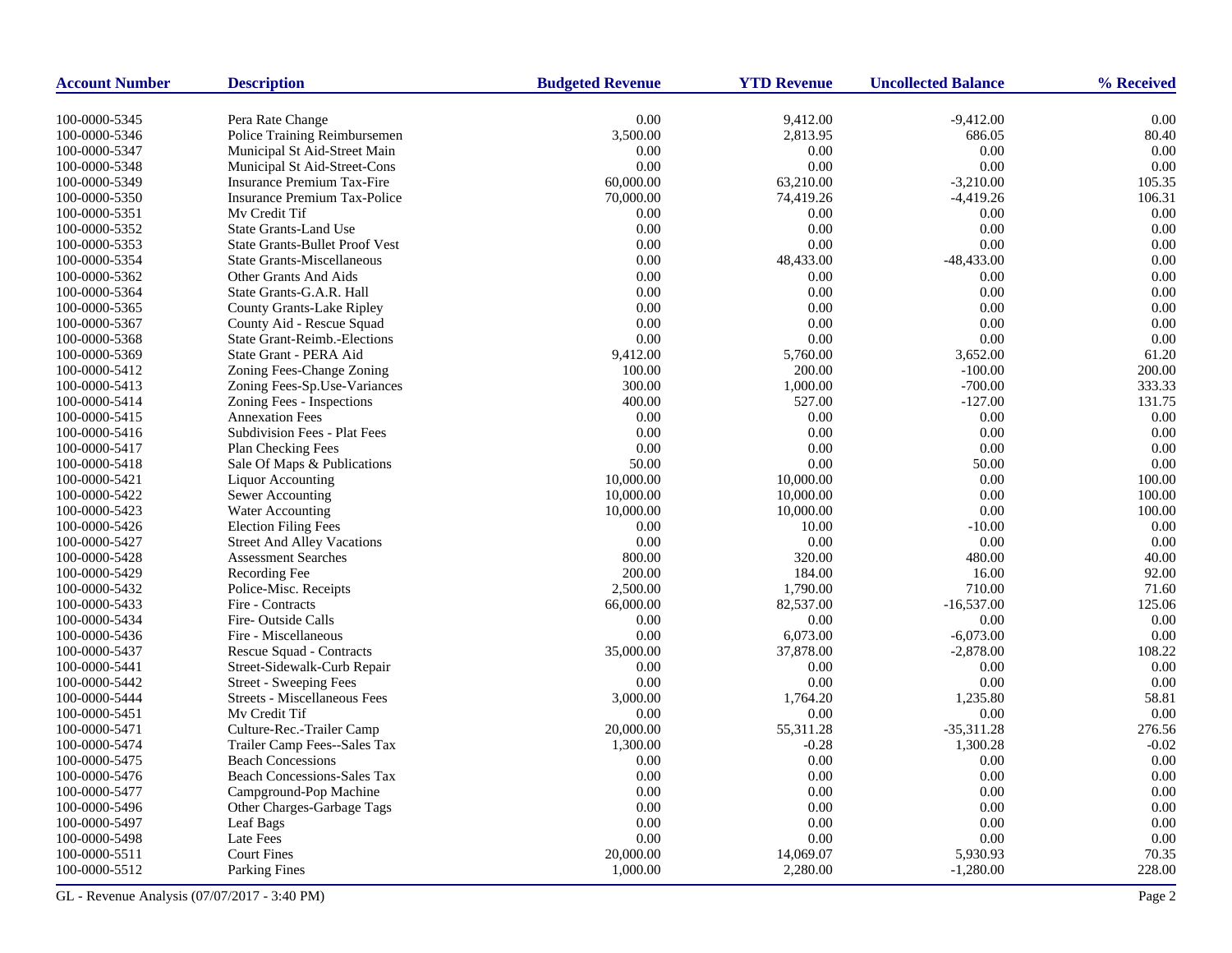| <b>Account Number</b> | <b>Description</b>                  | <b>Budgeted Revenue</b> | <b>YTD Revenue</b> | <b>Uncollected Balance</b> | % Received |
|-----------------------|-------------------------------------|-------------------------|--------------------|----------------------------|------------|
| 100-0000-5630         | Collect-County-Current              | $0.00\,$                | 8,228.88           | $-8,228.88$                | 0.00       |
| 100-0000-5651         | <b>Interest Earnings</b>            | 1,000.00                | 30,861.00          | $-29,861.00$               | 3,086.10   |
| 100-0000-5654         | Interest                            | 0.00                    | 0.00               | 0.00                       | 0.00       |
| 100-0000-5657         | Rent - Farmland                     | 0.00                    | 0.00               | 0.00                       | 0.00       |
| 100-0000-5659         | Rent - Equipment From State         | 0.00                    | 0.00               | 0.00                       | 0.00       |
| 100-0000-5660         | Rent - Other Equipment              | 0.00                    | 0.00               | 0.00                       | 0.00       |
| 100-0000-5661         | Rent - Land - Cable Site            | 1,500.00                | 1,500.00           | 0.00                       | 100.00     |
| 100-0000-5666         | <b>Rent-Anderson Gardens</b>        | 500.00                  | 545.00             | $-45.00$                   | 109.00     |
| 100-0000-5667         | Rent-Library Conference Room        | $0.00\,$                | 0.00               | 0.00                       | 0.00       |
| 100-0000-5669         | Rent - Miscellaneous                | 0.00                    | 320.63             | $-320.63$                  | 0.00       |
| 100-0000-5671         | Donations-Misc.-Optimist Pk.        | 0.00                    | 0.00               | 0.00                       | 0.00       |
| 100-0000-5672         | <b>Donations-Central Park</b>       | 0.00                    | 0.00               | 0.00                       | 0.00       |
| 100-0000-5673         | Donations-Misc.                     | 0.00                    | 0.00               | 0.00                       | 0.00       |
| 100-0000-5675         | Donations-For Police Equip.         | 0.00                    | 0.00               | 0.00                       | 0.00       |
| 100-0000-5676         | Donations-Local T.V. Equip.         | 0.00                    | 0.00               | 0.00                       | 0.00       |
| 100-0000-5677         | Donation-Fire Department            | 0.00                    | 0.00               | 0.00                       | 0.00       |
| 100-0000-5678         | Donations-Rescue Squad Equip        | 0.00                    | 0.00               | 0.00                       | 0.00       |
| 100-0000-5679         | <b>Tax Forfeited Lot Sales</b>      | 0.00                    | 0.00               | 0.00                       | 0.00       |
| 100-0000-5680         | Donations-Anderson Park             | 0.00                    | 10.00              | $-10.00$                   | 0.00       |
| 100-0000-5682         | Sale Property-Auctions              | 2,000.00                | 9,494.86           | $-7,494.86$                | 474.74     |
| 100-0000-5685         | Sale Property-Misc.                 | 0.00                    | 0.00               | 0.00                       | 0.00       |
| 100-0000-5686         | Miscellaneous                       | 1,000.00                | 24,906.60          | $-23,906.60$               | 2,490.66   |
| 100-0000-5687         | Misc.-Insurance Dividends           | 0.00                    | 60,683.82          | $-60,683.82$               | 0.00       |
| 100-0000-5688         | Miscellaneous - Sales Tax           | 0.00                    | 0.00               | 0.00                       | 0.00       |
| 100-0000-5689         | Misc - Oil Recycling                | 0.00                    | 0.00               | 0.00                       | 0.00       |
| 100-0000-5690         | City Wide Cleanup                   | 0.00                    | 1,579.80           | $-1,579.80$                | 0.00       |
| 100-0000-5731         | <b>Residential Customer Charges</b> | 0.00                    | 56.70              | $-56.70$                   | 0.00       |
| 100-0000-5913         | Sale Of Land                        | 0.00                    | 0.00               | 0.00                       | 0.00       |
| 100-0000-5921         | <b>Transfer - Public Utilities</b>  | 260,000.00              | 260,000.00         | 0.00                       | 100.00     |
| 100-0000-5922         | Transfer - Sewer Fund               | 65,000.00               | 65,000.00          | 0.00                       | 100.00     |
| 100-0000-5923         | Transfer - Water Serviceman         | 0.00                    | 0.00               | 0.00                       | 0.00       |
| 100-0000-5925         | Transfer - Liquor Fund              | 0.00                    | 0.00               | 0.00                       | 0.00       |
| 100-0000-5930         | Transfer-Technology                 | 70,000.00               | 70,000.00          | 0.00                       | 100.00     |
| 100-0000-5931         | Note Proceeds                       | 0.00                    | 0.00               | 0.00                       | 0.00       |
| 100-0000-5949         | Transfer - Cemetery                 | 0.00                    | 0.00               | 0.00                       | 0.00       |
| 100-0000-5950         | Transfer-P.W. Mgmt Center           | 9,750.00                | 9,750.00           | 0.00                       | 100.00     |
| 100-0000-5951         | <b>Transfer-Safety</b>              | 20,000.00               | 20,000.00          | 0.00                       | 100.00     |
| 100-0000-5955         | Transfer - TIF-Terraceview          | 0.00                    | 0.00               | 0.00                       | 0.00       |
| 100-0000-5961         | Transfer-Water (2007 C of I)        | 3,619.00                | 3,619.00           | 0.00                       | 100.00     |
| 100-0000-5962         | Transfer-Electric(2007 C of I)      | 27,228.00               | 27,228.00          | 0.00                       | 100.00     |
| 100-0000-5963         | Transfer-Arena (2007 C of I)        | 10,678.00               | 10,678.00          | 0.00                       | 100.00     |
| 100-0000-5964         | Transfer - Electric (LGA)           | 105,000.00              | 105,000.00         | 0.00                       | 100.00     |
| 100-0000-5965         | Transfer - Sewer (LGA)              | 80,000.00               | 80,000.00          | 0.00                       | 100.00     |
| 100-0000-5966         | Transfer - Water (LGA)              | 20,000.00               | 20,000.00          | 0.00                       | 100.00     |
| 100-0000-5977         | Transfer-Res. For Auditorium        | 0.00                    | 0.00               | 0.00                       | 0.00       |
| 100-0000-5980         | Transfer-Housing Dev. Bd.-96        | 0.00                    | 0.00               | 0.00                       | 0.00       |
| 100-0000-5984         | Transfer-Res. For Fire Pump.        | 0.00                    | 0.00               | 0.00                       | 0.00       |
| 100-0000-5985         | Transfer - Water                    | 0.00                    | 0.00               | 0.00                       | 0.00       |
| 100-0000-5992         | Transfer-Receptionist               | 20,000.00               | 20,000.00          | 0.00                       | 100.00     |

GL - Revenue Analysis (07/07/2017 - 3:40 PM) Page 3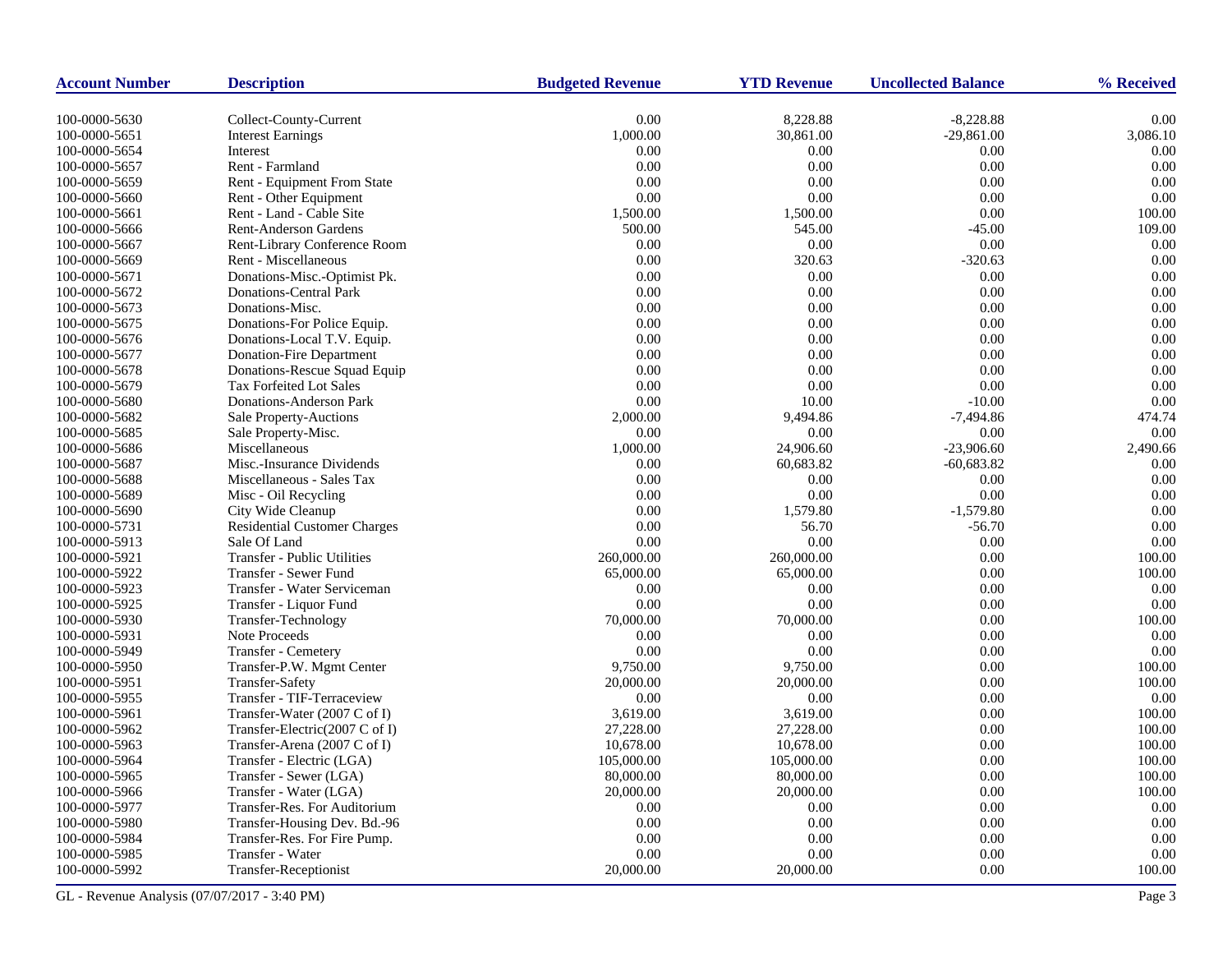| <b>Account Number</b>          | <b>Description</b>                              | <b>Budgeted Revenue</b> | <b>YTD Revenue</b> | <b>Uncollected Balance</b> | % Received       |
|--------------------------------|-------------------------------------------------|-------------------------|--------------------|----------------------------|------------------|
| 100-0000-5993<br>100-0000-5994 | Transfer-Golf Course (Debt)<br>Transfer Account | 27,500.00<br>0.00       | 0.00<br>0.00       | 27,500.00<br>0.00          | 0.00<br>$0.00\,$ |
| <b>100</b>                     | General Fund                                    | -4,793,146.00           | $-5,128,868.05$    | 335,722.05                 | 107.00           |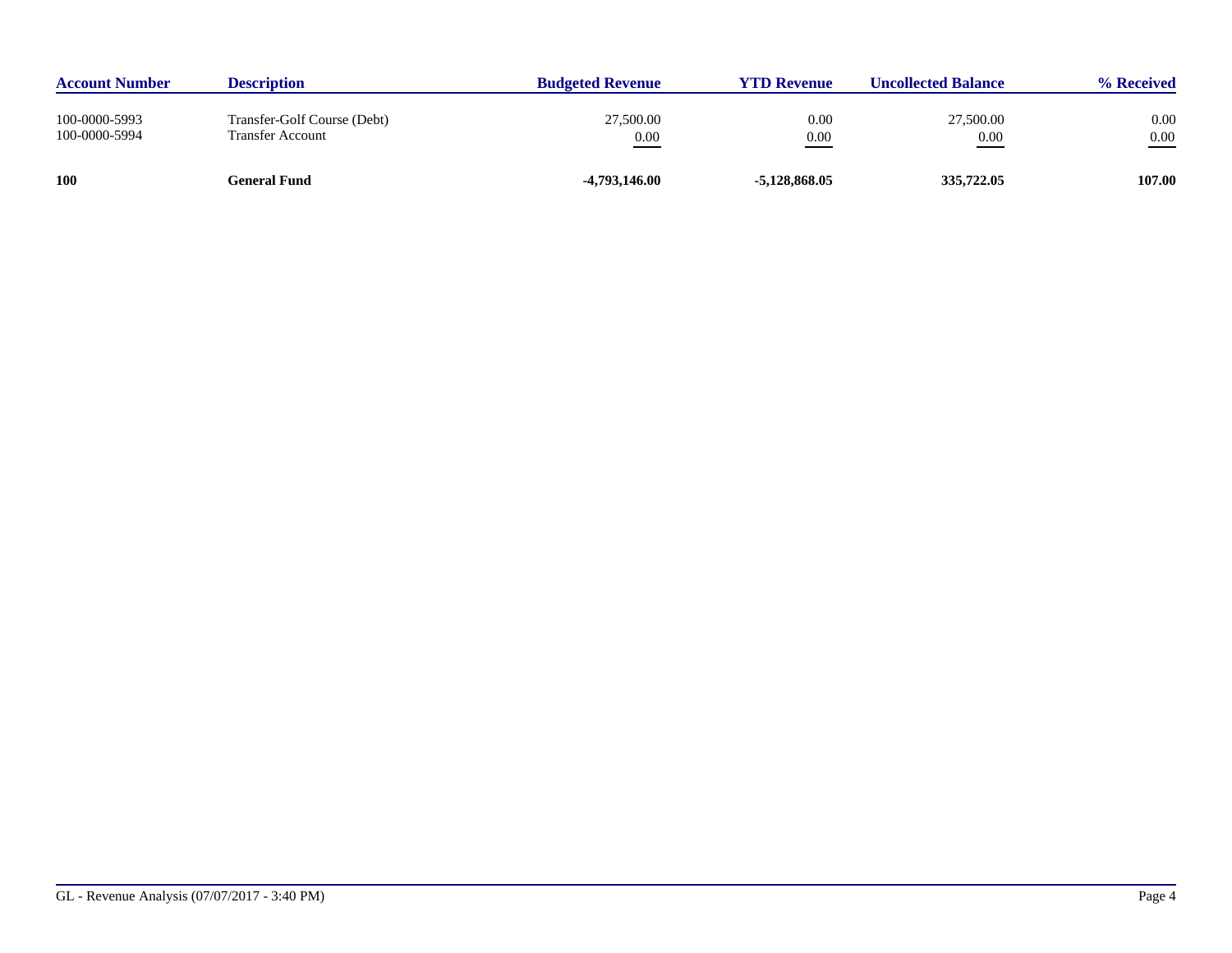

| <b>Account Number</b> | <b>Description</b>          | <b>Budgeted Revenue</b> | <b>YTD Revenue</b> | <b>Uncollected Balance</b> | % Received |
|-----------------------|-----------------------------|-------------------------|--------------------|----------------------------|------------|
| 407                   | <b>Electric Improvement</b> |                         |                    |                            |            |
| 407-0000-5651         | <b>Interest Earnings</b>    | 0.00                    | 0.00               | 0.00                       | 0.00       |
| 407-0000-5686         | Miscellaneous               | 0.00                    | 0.00               | 0.00                       | 0.00       |
| 407-0000-5922         | Transfer - Sewer Fund       | 0.00                    | 0.00               | 0.00                       | 0.00       |
| 407-0000-5931         | <b>Bond Proceeds</b>        | 0.00                    | 0.00               | 0.00                       | 0.00       |
| 407-0000-5933         | Loan Proceeds               | 0.00                    | 0.00               | 0.00                       | 0.00       |
| 407-0000-5960         | Transfer-General            | 0.00                    | 0.00               | 0.00                       | 0.00       |
| 407-0000-5961         | Transfer - Electric Fund    | 0.00                    | 156,473.06         | $-156,473.06$              | 0.00       |
| 407                   | <b>Electric Improvement</b> | 0.00                    | -156,473.06        | 156,473.06                 | 0.00       |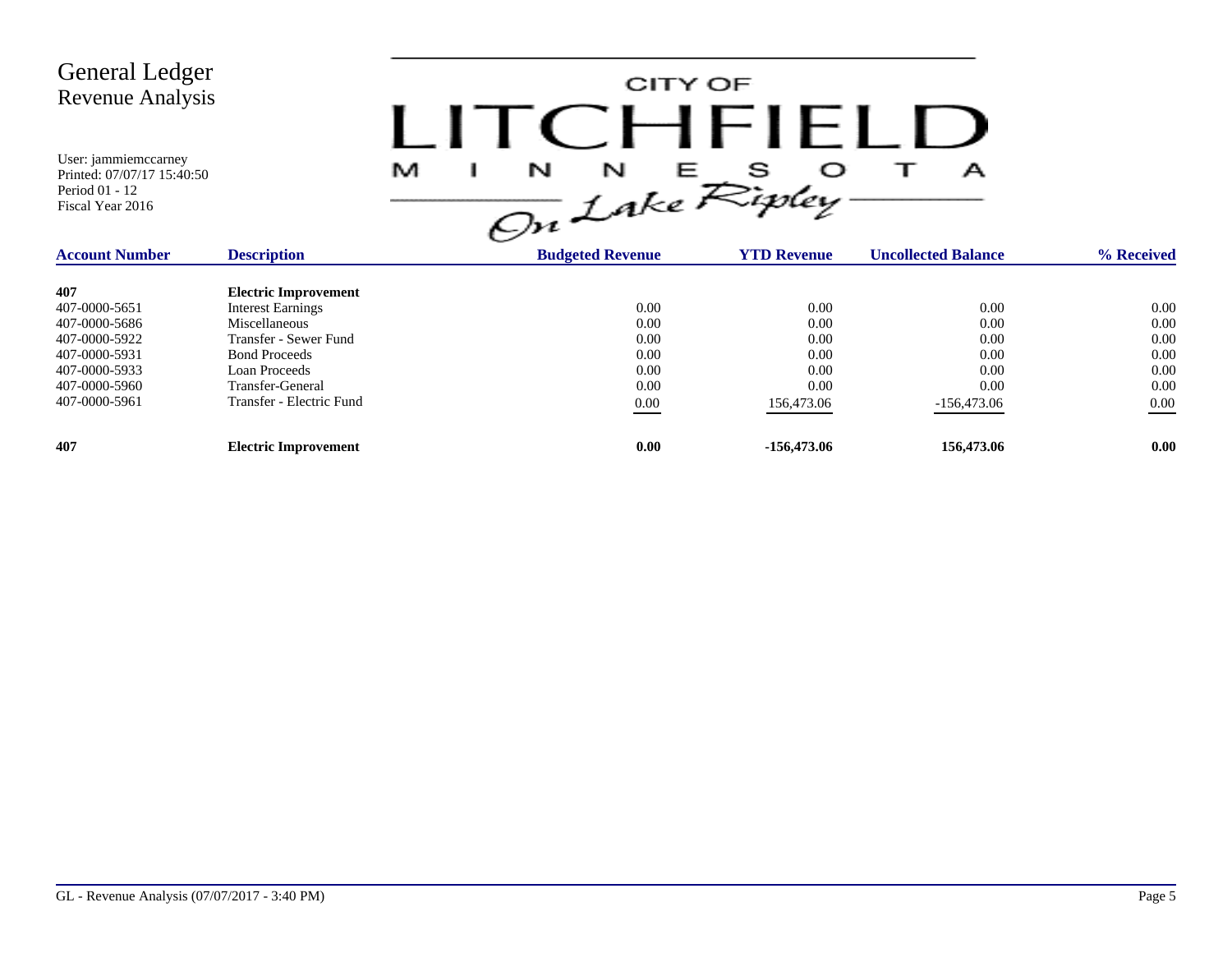CITY OF LITCHFIELD  $M$  I N N E S O T A<br>On Lake Ripley

| <b>Account Number</b> | <b>Description</b>               | <b>Budgeted Revenue</b> | <b>YTD Revenue</b> | <b>Uncollected Balance</b> | % Received |
|-----------------------|----------------------------------|-------------------------|--------------------|----------------------------|------------|
| 408                   | <b>Sewer Improvements</b>        |                         |                    |                            |            |
| 408-0000-5314         | Fed. Grant-ARRA                  | 0.00                    | 0.00               | 0.00                       | $0.00\,$   |
| 408-0000-5651         | <b>Interest Earnings</b>         | 0.00                    | 0.00               | 0.00                       | 0.00       |
| 408-0000-5922         | Transfer - Sewer Fund            | 0.00                    | 0.00               | 0.00                       | 0.00       |
| 408-0000-5923         | Transfer - Sewer Infrastructur   | 0.00                    | 0.00               | 0.00                       | 0.00       |
| 408-0000-5933         | Loan Proceeds                    | 0.00                    | 0.00               | 0.00                       | 0.00       |
| 408-0000-5945         | <b>Transfer-Library Trust</b>    | 0.00                    | 0.00               | 0.00                       | 0.00       |
| 408-0000-5954         | <b>Transfer-Library Building</b> | 0.00                    | 0.00               | 0.00                       | 0.00       |
| 408-0000-5960         | Transfer-General                 | 0.00                    | 0.00               | 0.00                       | 0.00       |
| 408-0000-5977         | Transfer-Misc.                   | 0.00                    | 0.00               | 0.00                       | $0.00\,$   |
| 408                   | <b>Sewer Improvements</b>        | 0.00                    | 0.00               | 0.00                       | 0.00       |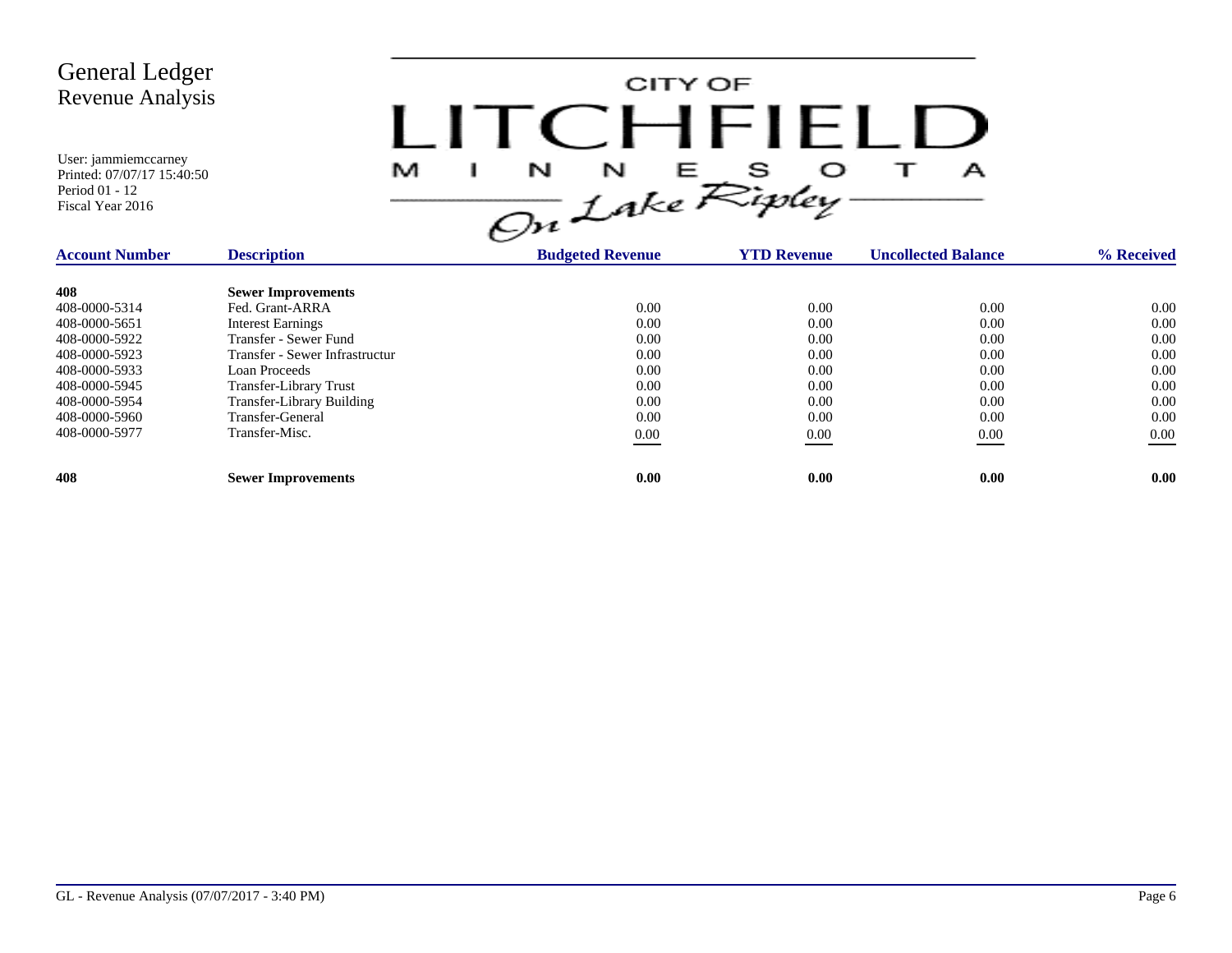| <b>General Ledger</b><br>Revenue Analysis<br>User: jammiemccarney<br>Printed: 07/07/17 15:40:50<br>Period 01 - 12<br>Fiscal Year 2016 | M                                                                                                         | LITCEHELLE<br>N<br>N<br>On Lake Ripley. | CITY OF<br>s<br>Е    | А                          |                          |
|---------------------------------------------------------------------------------------------------------------------------------------|-----------------------------------------------------------------------------------------------------------|-----------------------------------------|----------------------|----------------------------|--------------------------|
| <b>Account Number</b>                                                                                                                 | <b>Description</b>                                                                                        | <b>Budgeted Revenue</b>                 | <b>YTD Revenue</b>   | <b>Uncollected Balance</b> | % Received               |
| 409<br>409-0000-5348<br>409-0000-5651<br>409-0000-5686                                                                                | <b>EcumenBethany Project</b><br>Municipal St Aid-Street-Cons<br><b>Interest Earnings</b><br>Miscellaneous | 0.00<br>0.00<br>0.00                    | 0.00<br>0.00<br>0.00 | 0.00<br>0.00<br>0.00       | 0.00<br>0.00<br>$0.00\,$ |
| 409                                                                                                                                   | <b>EcumenBethany Project</b>                                                                              | 0.00                                    | 0.00                 | 0.00                       | 0.00                     |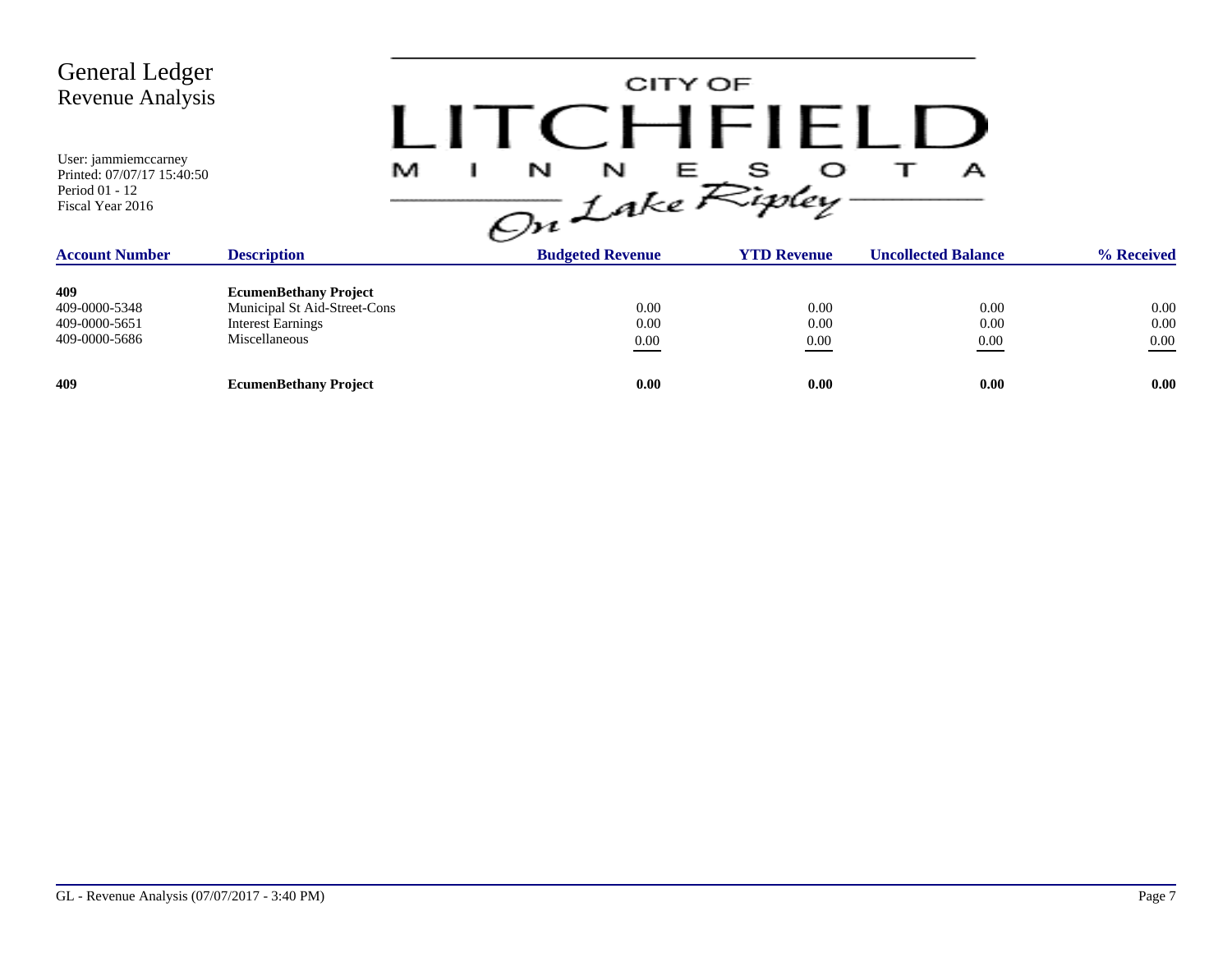| <b>General Ledger</b><br>Revenue Analysis<br>User: jammiemccarney<br>Printed: 07/07/17 15:40:51<br>Period 01 - 12 |                                                                       | M<br>$\frac{1}{\sqrt{2n}}\int_{akc}^{\infty}fR^{2}f$ | CITY OF                  | $H$ $H$ $H$                     | А                            |                          |
|-------------------------------------------------------------------------------------------------------------------|-----------------------------------------------------------------------|------------------------------------------------------|--------------------------|---------------------------------|------------------------------|--------------------------|
| Fiscal Year 2016<br><b>Account Number</b>                                                                         | <b>Description</b>                                                    | <b>Budgeted Revenue</b>                              |                          | <b>YTD Revenue</b>              | <b>Uncollected Balance</b>   | % Received               |
| 410<br>410-0000-5686<br>410-0000-5933<br>410-0000-5977                                                            | <b>FDA Improvements</b><br>Miscellaneous<br>Loan Proceeds<br>Transfer |                                                      | 0.00<br>0.00<br>$0.00\,$ | 0.00<br>0.00<br>$-1,544,400.00$ | 0.00<br>0.00<br>1,544,400.00 | 0.00<br>0.00<br>$0.00\,$ |
| 410                                                                                                               | <b>FDA Improvements</b>                                               |                                                      | 0.00                     | 1,544,400.00                    | $-1,544,400.00$              | 0.00                     |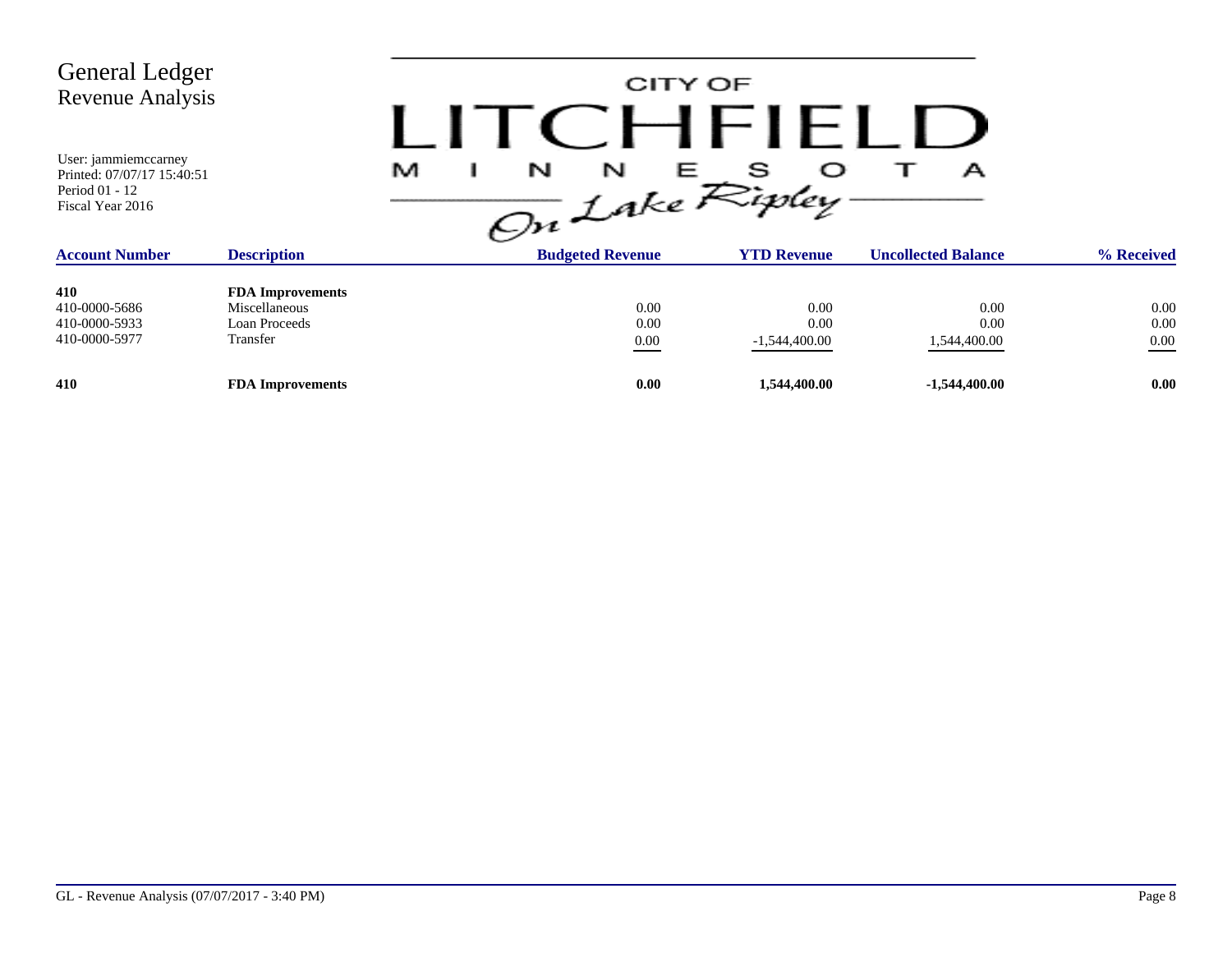

| <b>Account Number</b> | <b>Description</b>           | <b>Budgeted Revenue</b> | <b>YTD Revenue</b> | <b>Uncollected Balance</b> | % Received |
|-----------------------|------------------------------|-------------------------|--------------------|----------------------------|------------|
| 411                   | <b>Liquor Store Building</b> |                         |                    |                            |            |
| 411-0000-5651         | <b>Interest Earnings</b>     | 0.00                    | 0.00               | 0.00                       | 0.00       |
| 411-0000-5686         | Miscellaneous                | 0.00                    | 0.00               | 0.00                       | 0.00       |
| 411-0000-5960         | Transfer - General Fund      | 0.00                    | 0.00               | 0.00                       | 0.00       |
| 411-0000-5974         | Transfer - Infrastructure    | 0.00                    | 0.00               | 0.00                       | 0.00       |
| 411-0000-5975         | Transfer - Liquor Fund       | 0.00                    | 0.00               | 0.00<br>$\sim$             | 0.00       |
| 411                   | <b>Liquor Store Building</b> | 0.00                    | 0.00               | 0.00                       | 0.00       |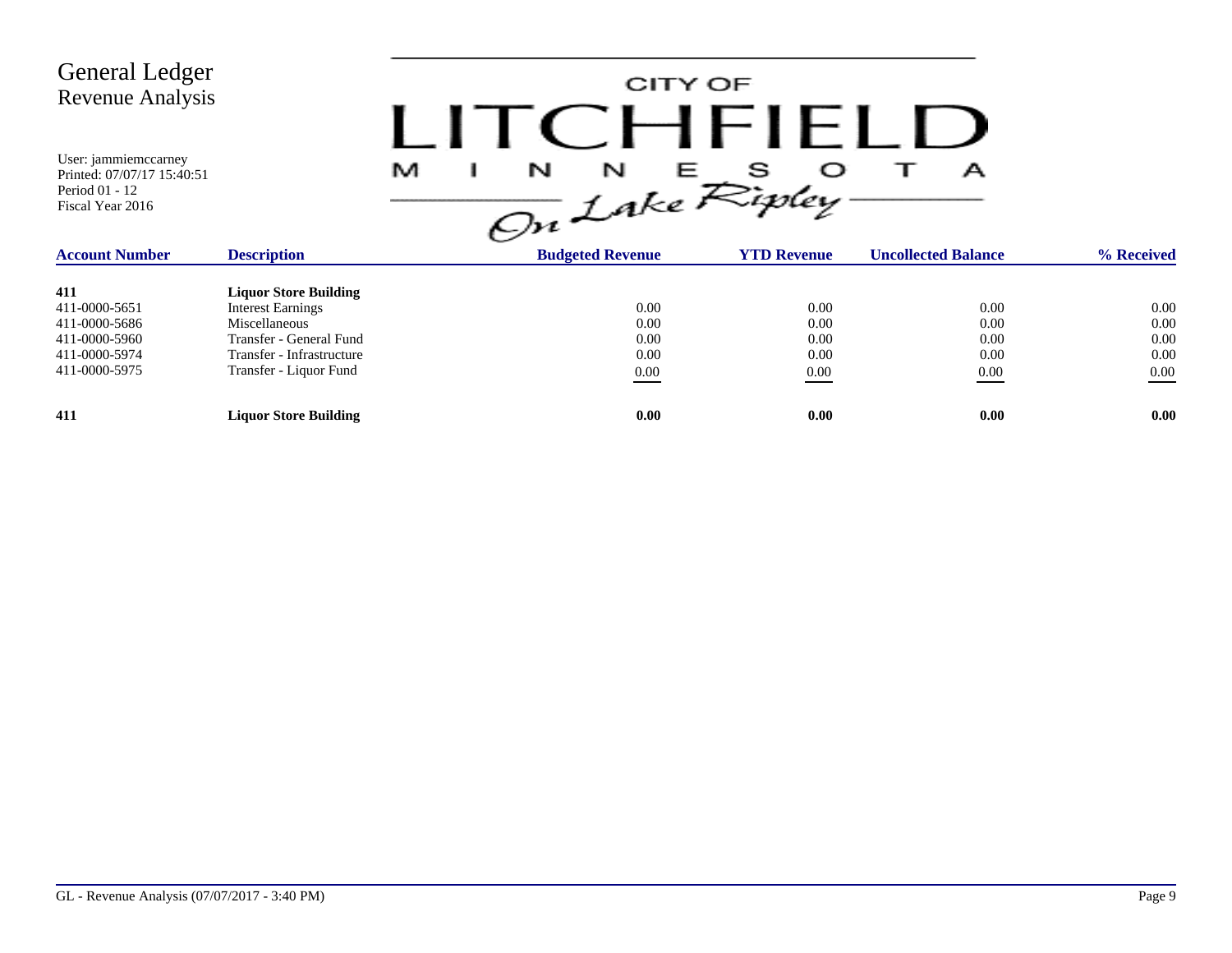CITY OF LITCHFIELD  $M$  I N N E S O T A<br>On Lake Ripley

| <b>Account Number</b> | <b>Description</b>             | <b>Budgeted Revenue</b> | <b>YTD Revenue</b> | <b>Uncollected Balance</b> | % Received |
|-----------------------|--------------------------------|-------------------------|--------------------|----------------------------|------------|
| 412                   | <b>Wastewater Improvements</b> |                         |                    |                            |            |
| 412-0000-5651         | Interest Earnings              | 0.00                    | 0.00               | 0.00                       | $0.00\,$   |
| 412-0000-5922         | Transfer - Sewer Fund          | 0.00                    | 0.00               | 0.00                       | 0.00       |
| 412-0000-5933         | Loan Proceeds                  | 0.00                    | 0.00               | 0.00                       | 0.00       |
| 412-0000-5960         | Transfer-General               | $\underline{0.00}$      | 0.00               | 0.00                       | 0.00       |
| 412                   | <b>Wastewater Improvements</b> | 0.00                    | 0.00               | 0.00                       | 0.00       |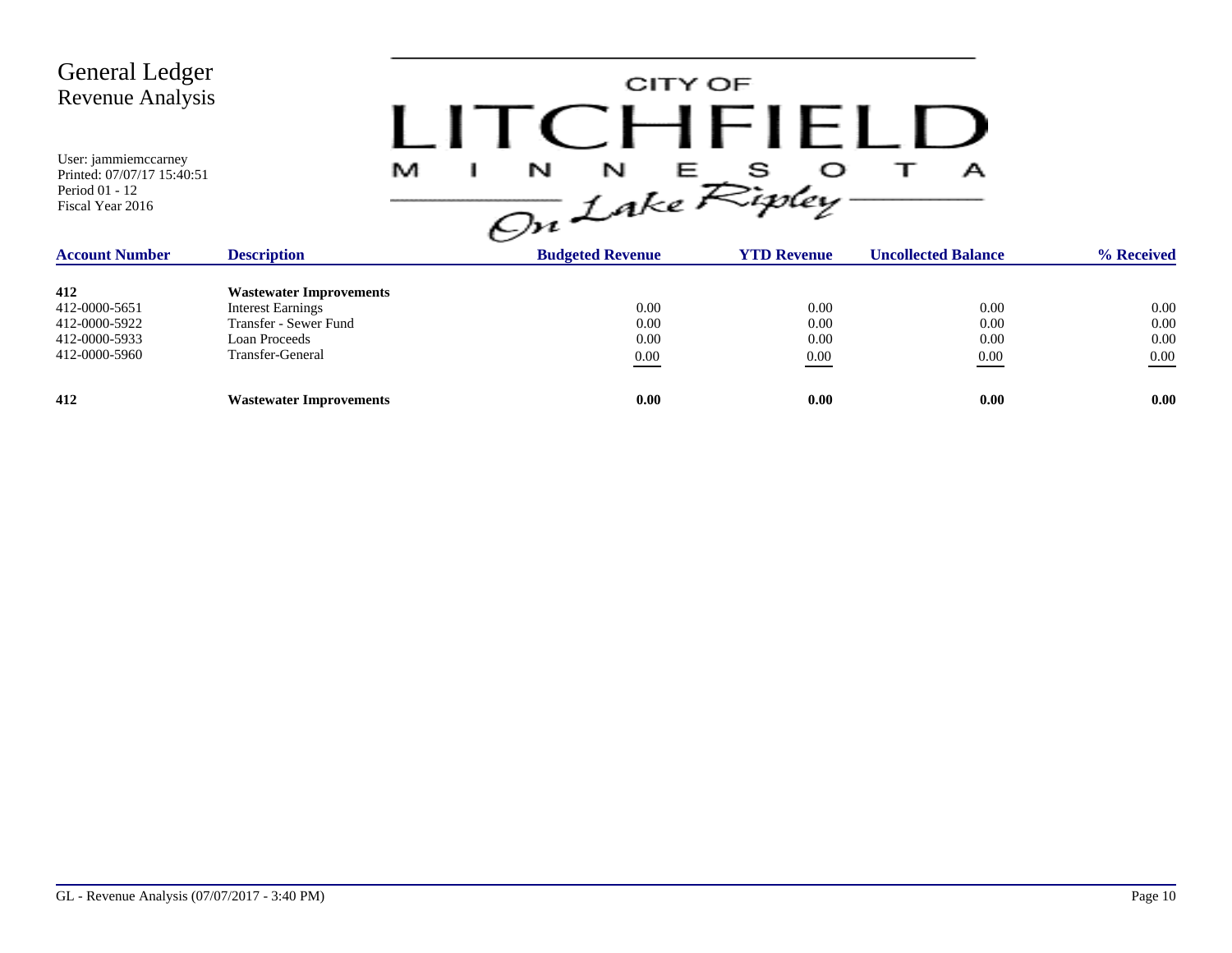CITY OF LITCHFIELD  $M$  I N N E S O T A<br>On Lake Ripley

| <b>Account Number</b> | <b>Description</b>              | <b>Budgeted Revenue</b> | <b>YTD Revenue</b> | <b>Uncollected Balance</b> | % Received |
|-----------------------|---------------------------------|-------------------------|--------------------|----------------------------|------------|
| 413                   | <b>Memorial Park Playground</b> |                         |                    |                            |            |
| 413-0000-5651         | <b>Interest Earnings</b>        | 0.00                    | 0.00               | 0.00                       | 0.00       |
| 413-0000-5686         | Miscellaneous                   | 0.00                    | 0.00               | 0.00                       | 0.00       |
| 413-0000-5931         | <b>Bond Proceeds</b>            | 0.00                    | 0.00               | 0.00                       | 0.00       |
| 413-0000-5960         | Transfer-General                | 0.00                    | 0.00               | 0.00                       | 0.00       |
| 413-0000-5977         | Transfer-Community Invest.      | 0.00                    | 0.00               | 0.00                       | 0.00       |
| 413                   | <b>Memorial Park Playground</b> | 0.00                    | 0.00               | 0.00                       | 0.00       |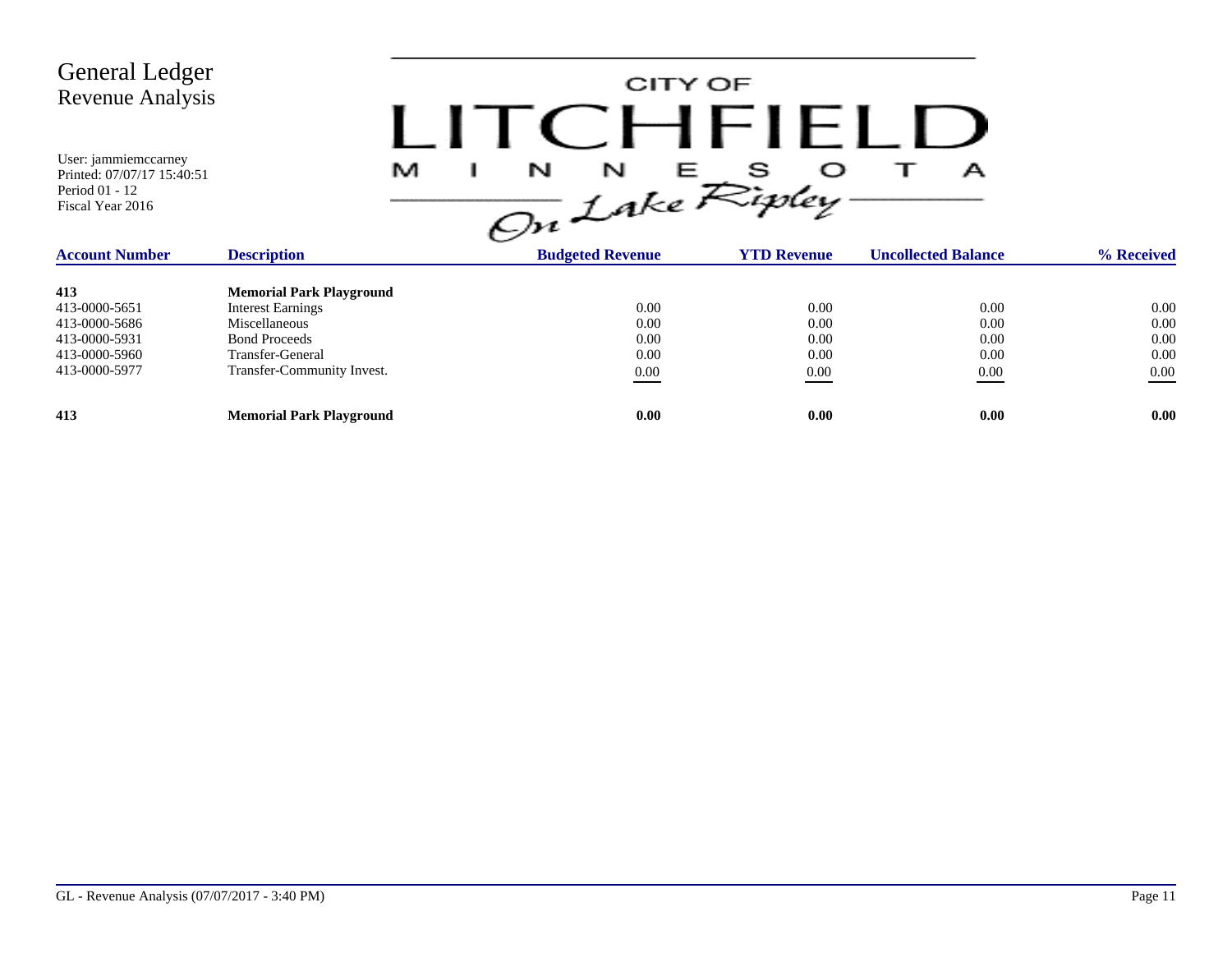CITY OF LITCHFIELD  $M$  I N N E S O T A<br>On Lake Ripley

| <b>Account Number</b> | <b>Description</b>             | <b>Budgeted Revenue</b> | <b>YTD Revenue</b> | <b>Uncollected Balance</b> | % Received |
|-----------------------|--------------------------------|-------------------------|--------------------|----------------------------|------------|
| 414                   | <b>Memorial Park Restrooms</b> |                         |                    |                            |            |
| 414-0000-5651         | <b>Interest Earnings</b>       | 0.00                    | 0.00               | 0.00                       | 0.00       |
| 414-0000-5673         | Donations-Miscellaneous        | 0.00                    | 0.00               | 0.00                       | 0.00       |
| 414-0000-5977         | Transfer-Community Invest.     | 0.00                    | 0.00               | 0.00                       | 0.00       |
| 414-0000-5988         | Transfer - General             | 0.00                    | 0.00               | 0.00                       | 0.00       |
| 414                   | <b>Memorial Park Restrooms</b> | 0.00                    | 0.00               | 0.00                       | 0.00       |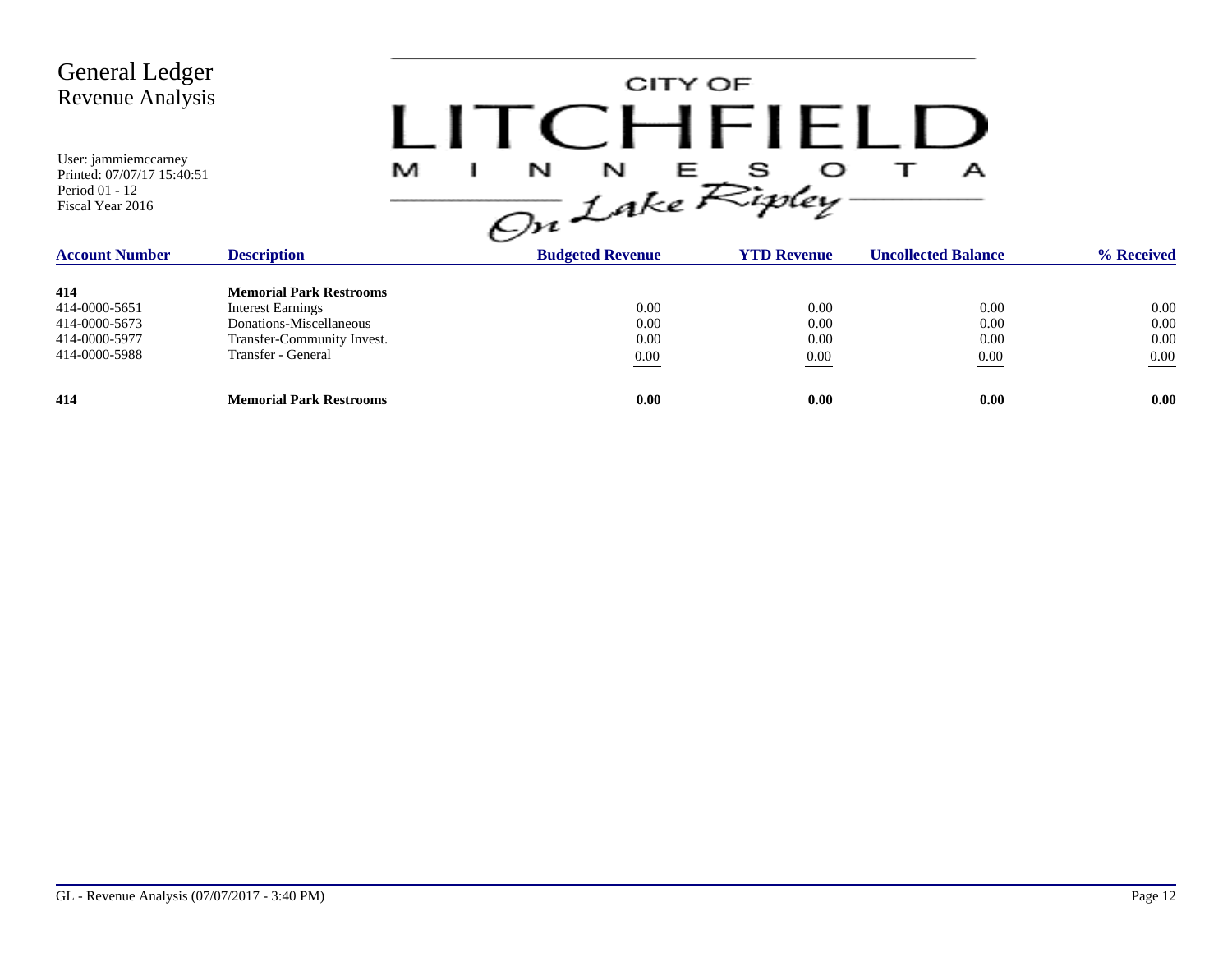| <b>General Ledger</b><br>Revenue Analysis<br>User: jammiemccarney<br>Printed: 07/07/17 15:40:51<br>Period 01 - 12<br>Fiscal Year 2016 |                                                                                                                        | M |                                  | CITY OF<br>$C$ $H$ $H$ $H$ $L$ $L$<br>$\frac{1}{\sqrt{2n}}\int_{0}^{N} f dx e^{\int_{0}^{N} f dy} dy$ | А                            |                                  |
|---------------------------------------------------------------------------------------------------------------------------------------|------------------------------------------------------------------------------------------------------------------------|---|----------------------------------|-------------------------------------------------------------------------------------------------------|------------------------------|----------------------------------|
| <b>Account Number</b>                                                                                                                 | <b>Description</b>                                                                                                     |   | <b>Budgeted Revenue</b>          | <b>YTD Revenue</b>                                                                                    | <b>Uncollected Balance</b>   | % Received                       |
| 416<br>416-0000-5362<br>416-0000-5931<br>416-0000-5965<br>416-0000-5967                                                               | 2016 Columbarium<br>Other Grants and Aids<br><b>Bond Proceeds</b><br>Transfer - Cemetery<br>Transfer - Infra Reiny Rev |   | 0.00<br>0.00<br>0.00<br>$0.00\,$ | 0.00<br>0.00<br>0.00<br>0.00                                                                          | 0.00<br>0.00<br>0.00<br>0.00 | 0.00<br>0.00<br>0.00<br>$0.00\,$ |
| 416                                                                                                                                   | 2016 Columbarium                                                                                                       |   | 0.00                             | 0.00                                                                                                  | 0.00                         | 0.00                             |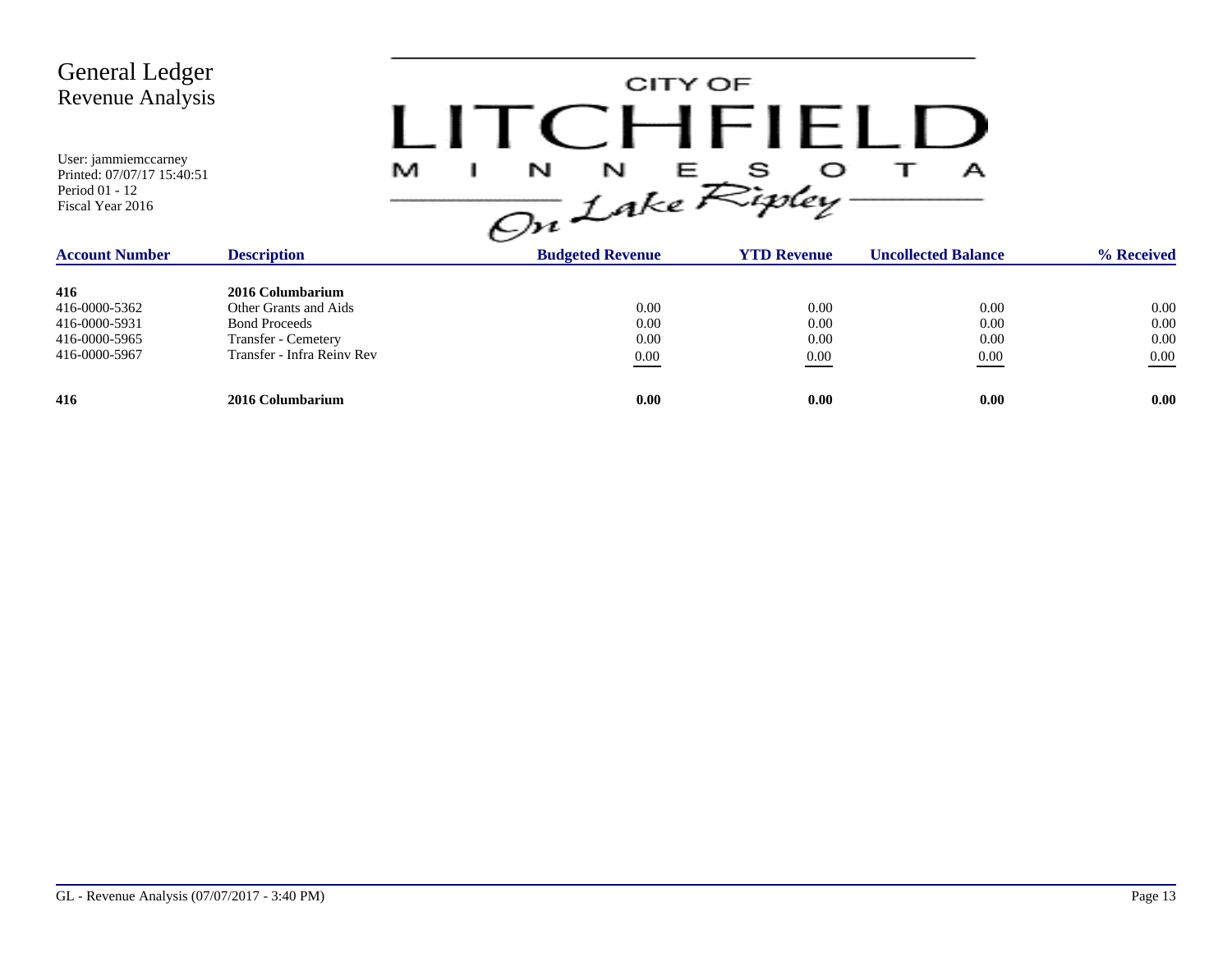

| <b>Account Number</b> | <b>Description</b>                    | <b>Budgeted Revenue</b> | <b>YTD Revenue</b> | <b>Uncollected Balance</b> | % Received |
|-----------------------|---------------------------------------|-------------------------|--------------------|----------------------------|------------|
| 418                   | <b>Eastern Developemnt</b>            |                         |                    |                            |            |
| 418-0000-5362         | Other Grants and Aids                 | 0.00                    | 0.00               | 0.00                       | 0.00       |
| 418-0000-5651         | <b>Interest Earnings</b>              | 0.00                    | 0.00               | 0.00                       | 0.00       |
| 418-0000-5665         | Project Reimbursement                 | 0.00                    | 0.00               | 0.00                       | 0.00       |
| 418-0000-5686         | Miscellaneous                         | 0.00                    | 0.00               | 0.00                       | 0.00       |
| 418-0000-5922         | Transfer                              | 0.00                    | 0.00               | 0.00                       | 0.00       |
| 418-0000-5931         | <b>Bond Proceeds</b>                  | 0.00                    | 0.00               | 0.00                       | 0.00       |
| 418-0000-5977         | $Transfer-TIF-Please$ artview $(1-2)$ | 0.00                    | 0.00               | 0.00                       | 0.00       |
| 418-0000-5986         | <b>Transfer-Community Development</b> | 0.00                    | 0.00               | 0.00                       | 0.00       |
|                       |                                       |                         |                    |                            |            |
| 418                   | <b>Eastern Developemnt</b>            | 0.00                    | 0.00               | 0.00                       | 0.00       |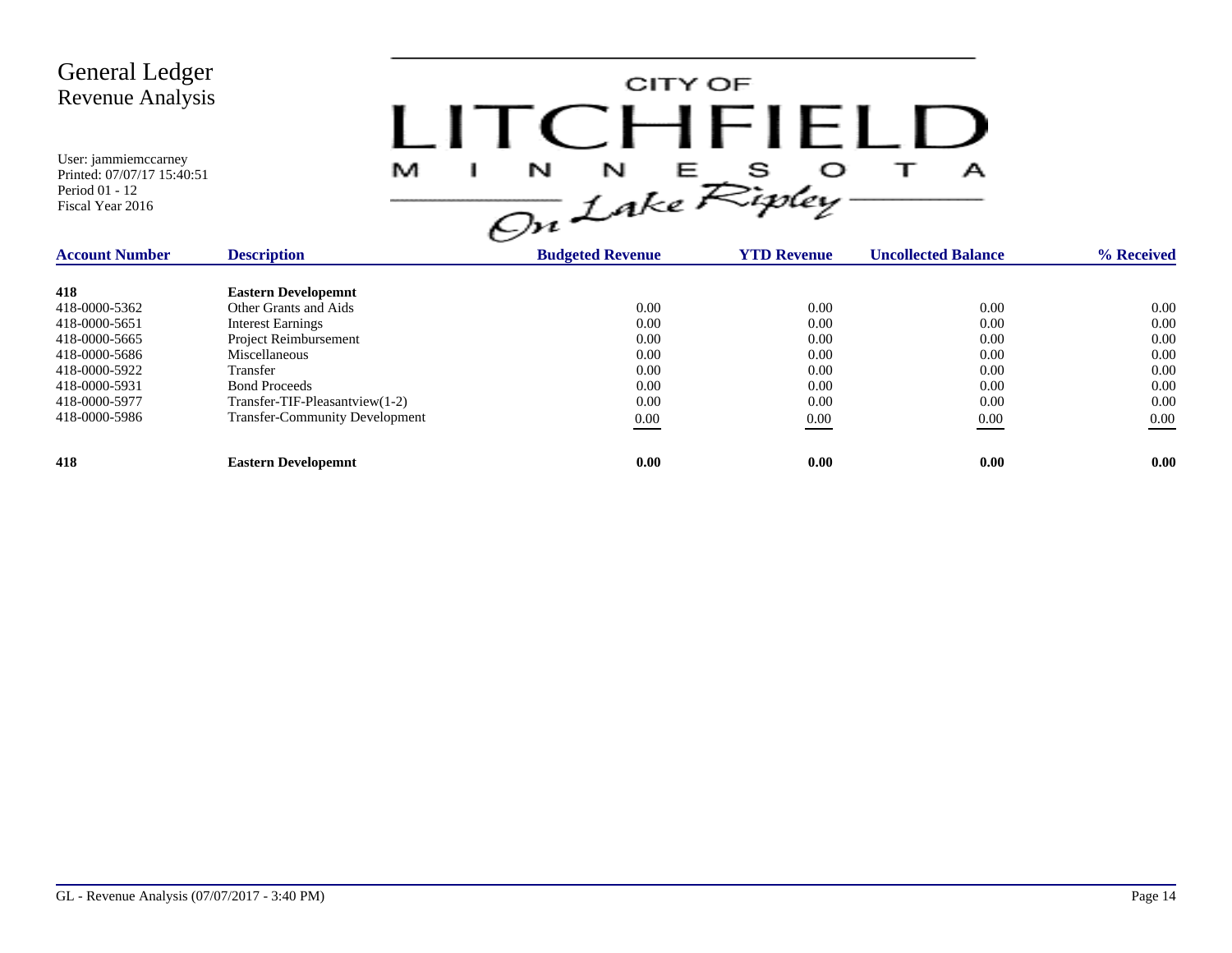

| <b>Account Number</b> | <b>Description</b>                    | <b>Budgeted Revenue</b> | <b>YTD Revenue</b> | <b>Uncollected Balance</b> | % Received |
|-----------------------|---------------------------------------|-------------------------|--------------------|----------------------------|------------|
|                       |                                       |                         |                    |                            |            |
| 419                   | Golf Course Imp.                      |                         |                    |                            |            |
| 419-0000-5651         | <b>Interest Earnings</b>              | 0.00                    | 0.00               | 0.00                       | 0.00       |
| 419-0000-5686         | Miscellaneous                         | 0.00                    | 0.00               | 0.00                       | 0.00       |
| 419-0000-5922         | Transfer                              | 0.00                    | 0.00               | 0.00                       | 0.00       |
| 419-0000-5931         | <b>Bond Proceeds</b>                  | 0.00                    | 0.00               | 0.00                       | 0.00       |
| 419-0000-5977         | Transfer-Misc.                        | 0.00                    | 0.00               | 0.00                       | 0.00       |
| 419-0000-5986         | <b>Transfer-Community Development</b> | 0.00                    | 0.00               | 0.00                       | 0.00       |
| 419                   | Golf Course Imp.                      | 0.00                    | 0.00               | 0.00                       | 0.00       |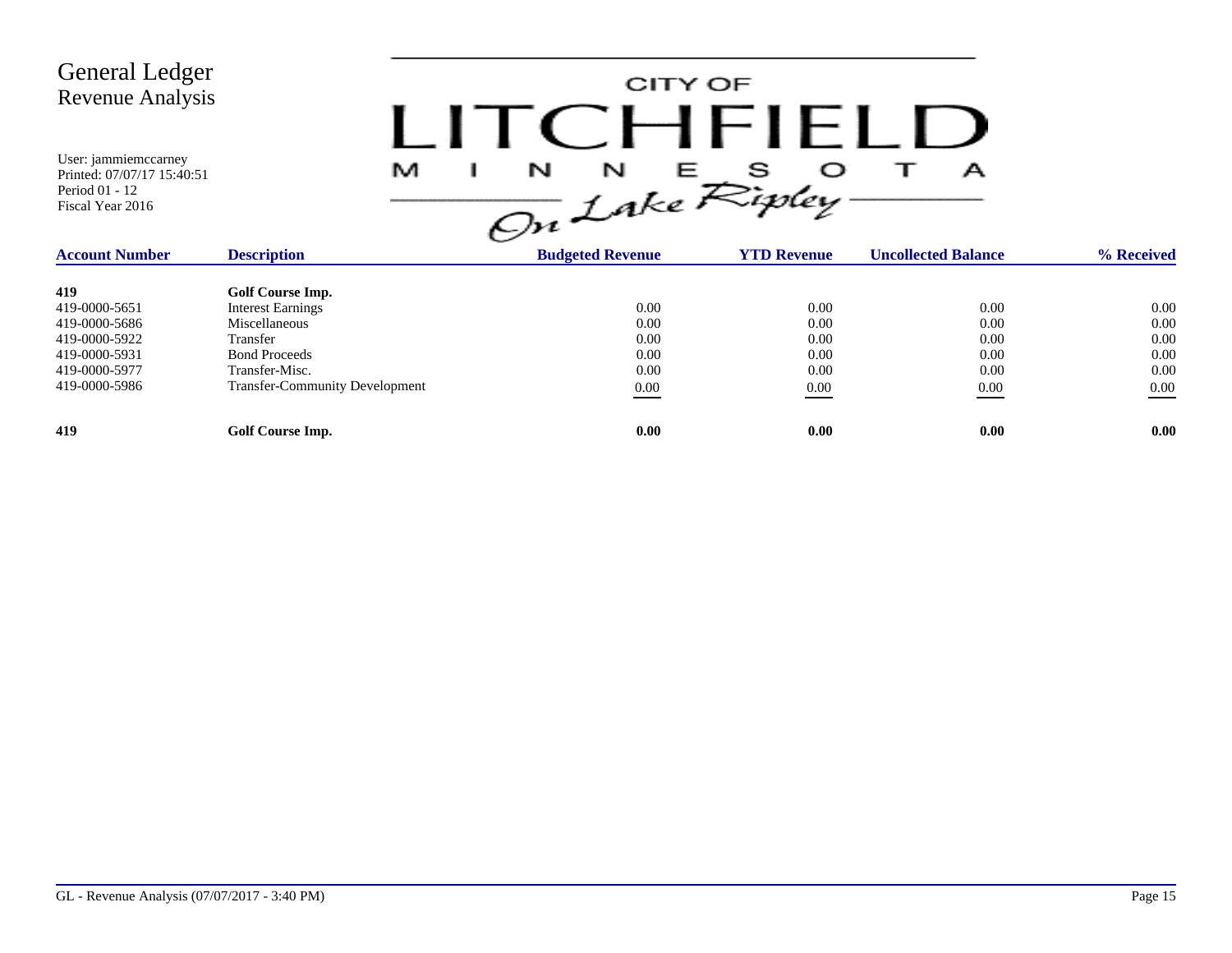| <b>General Ledger</b><br><b>Revenue Analysis</b><br>User: jammiemccarney<br>Printed: 07/07/17 15:40:51<br>Period 01 - 12<br>Fiscal Year 2016 |                                                                                                               | CITY OF<br>$\frac{1}{\sin L}$ $\int_{0}^{N} E E_{i}^{S}$ | CHFHEI                       | А                                |                                  |
|----------------------------------------------------------------------------------------------------------------------------------------------|---------------------------------------------------------------------------------------------------------------|----------------------------------------------------------|------------------------------|----------------------------------|----------------------------------|
| <b>Account Number</b>                                                                                                                        | <b>Description</b>                                                                                            | <b>Budgeted Revenue</b>                                  | <b>YTD Revenue</b>           | <b>Uncollected Balance</b>       | % Received                       |
| 420<br>420-0000-5651<br>420-0000-5931<br>420-0000-5933<br>420-0000-5977                                                                      | <b>East Side Trunk Sewer</b><br><b>Interest Earnings</b><br><b>Bond Proceeds</b><br>Loan Proceeds<br>Transfer | 0.00<br>0.00<br>0.00<br>$0.00\,$                         | 0.00<br>0.00<br>0.00<br>0.00 | 0.00<br>0.00<br>0.00<br>$0.00\,$ | 0.00<br>0.00<br>0.00<br>$0.00\,$ |
| 420                                                                                                                                          | <b>East Side Trunk Sewer</b>                                                                                  | 0.00                                                     | 0.00                         | 0.00                             | 0.00                             |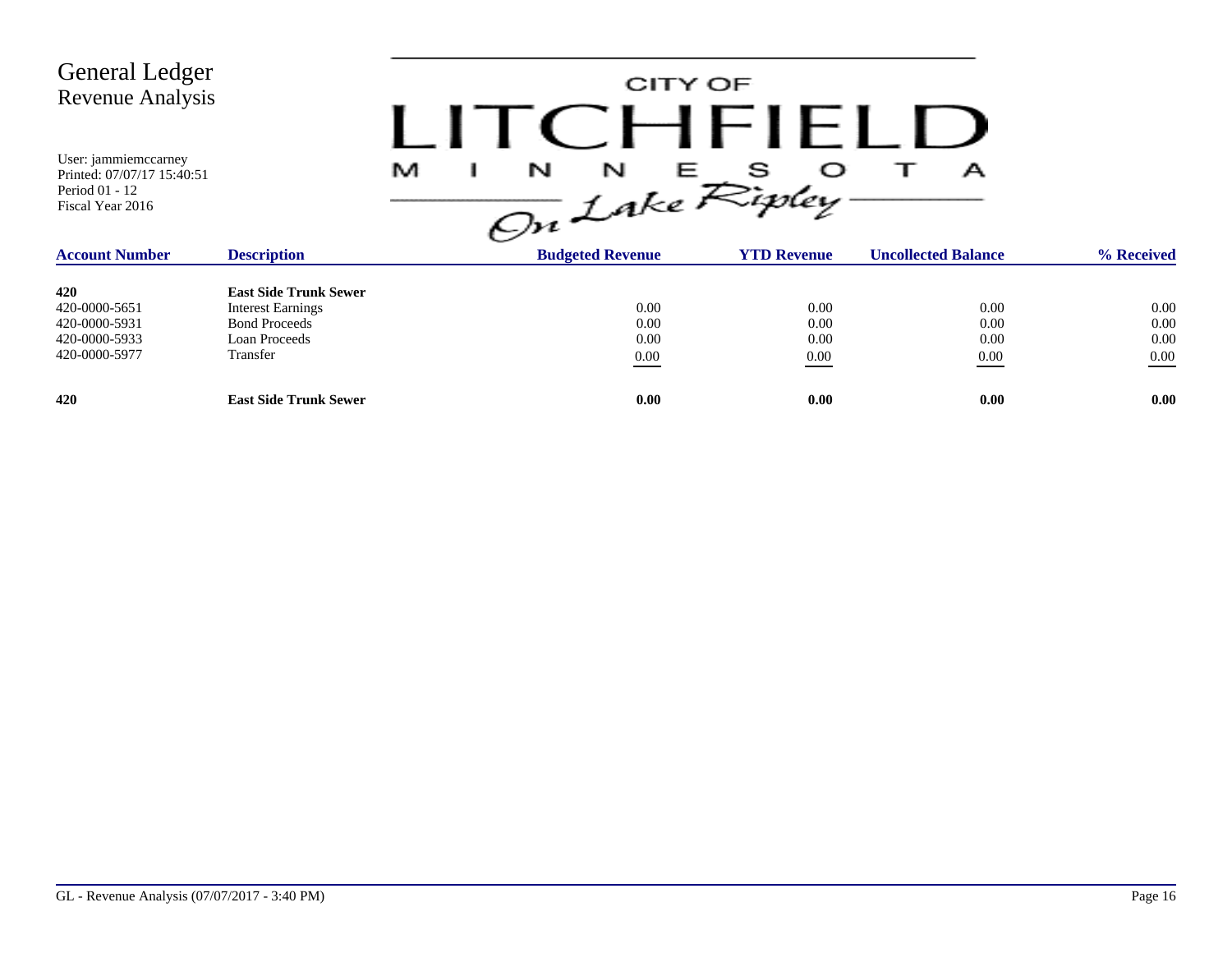| <b>General Ledger</b><br>Revenue Analysis                                                |                                                                                            | LITCHFIFI   | CITY OF                 |                          |                            |                          |
|------------------------------------------------------------------------------------------|--------------------------------------------------------------------------------------------|-------------|-------------------------|--------------------------|----------------------------|--------------------------|
| User: jammiemccarney<br>Printed: 07/07/17 15:40:51<br>Period 01 - 12<br>Fiscal Year 2016 |                                                                                            | M<br>N<br>I | N<br>Е                  | s<br>On Lake Ripley.     | А                          |                          |
| <b>Account Number</b>                                                                    | <b>Description</b>                                                                         |             | <b>Budgeted Revenue</b> | <b>YTD Revenue</b>       | <b>Uncollected Balance</b> | % Received               |
| 421<br>421-0000-5931<br>421-0000-5978<br>421-0000-5998                                   | <b>Ecumen Project</b><br><b>Bond Proceeds</b><br>Transfer - EDA<br>Developer Copntribution |             | 0.00<br>0.00<br>0.00    | 0.00<br>0.00<br>$0.00\,$ | 0.00<br>0.00<br>0.00       | 0.00<br>0.00<br>$0.00\,$ |
| 421                                                                                      | <b>Ecumen Project</b>                                                                      |             | 0.00                    | 0.00                     | 0.00                       | 0.00                     |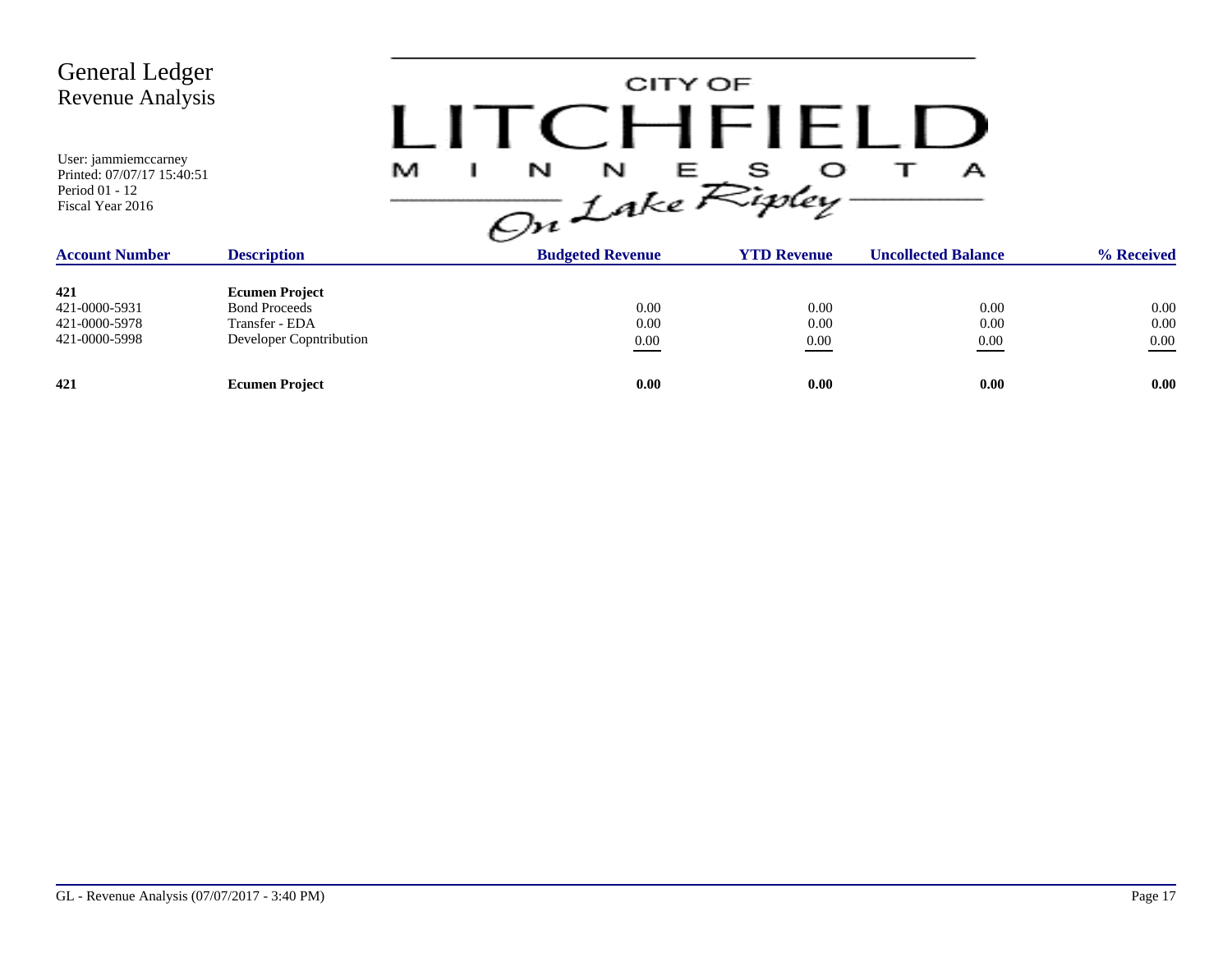| <b>General Ledger</b><br><b>Revenue Analysis</b><br>User: jammiemccarney<br>Printed: 07/07/17 15:40:51<br>Period 01 - 12<br>Fiscal Year 2016 | M                                                                                                                                                                                     | CITY OF<br>LITCEHEIELL<br>$\frac{1}{\sqrt{2n}}\int_{0}^{N}e^{E}E_{ij}^{s}$ |                                              | А                                                |                                                  |
|----------------------------------------------------------------------------------------------------------------------------------------------|---------------------------------------------------------------------------------------------------------------------------------------------------------------------------------------|----------------------------------------------------------------------------|----------------------------------------------|--------------------------------------------------|--------------------------------------------------|
| <b>Account Number</b>                                                                                                                        | <b>Description</b>                                                                                                                                                                    | <b>Budgeted Revenue</b>                                                    | <b>YTD Revenue</b>                           | <b>Uncollected Balance</b>                       | % Received                                       |
| 423<br>423-0000-5348<br>423-0000-5651<br>423-0000-5686<br>423-0000-5931<br>423-0000-5960<br>423-0000-5977                                    | <b>Marshall1st Street Imp.</b><br>Municipal St Aid-Street-Cons<br><b>Interest Earnings</b><br>Miscellaneous<br><b>Bond Proceeds</b><br>Transfer-General<br>Transfer-Community Invest. | 0.00<br>0.00<br>0.00<br>0.00<br>0.00<br>$0.00\,$                           | 0.00<br>0.00<br>0.00<br>0.00<br>0.00<br>0.00 | 0.00<br>0.00<br>0.00<br>0.00<br>0.00<br>$0.00\,$ | 0.00<br>0.00<br>0.00<br>0.00<br>0.00<br>$0.00\,$ |
| 423                                                                                                                                          | <b>Marshall1st Street Imp.</b>                                                                                                                                                        | 0.00                                                                       | 0.00                                         | 0.00                                             | 0.00                                             |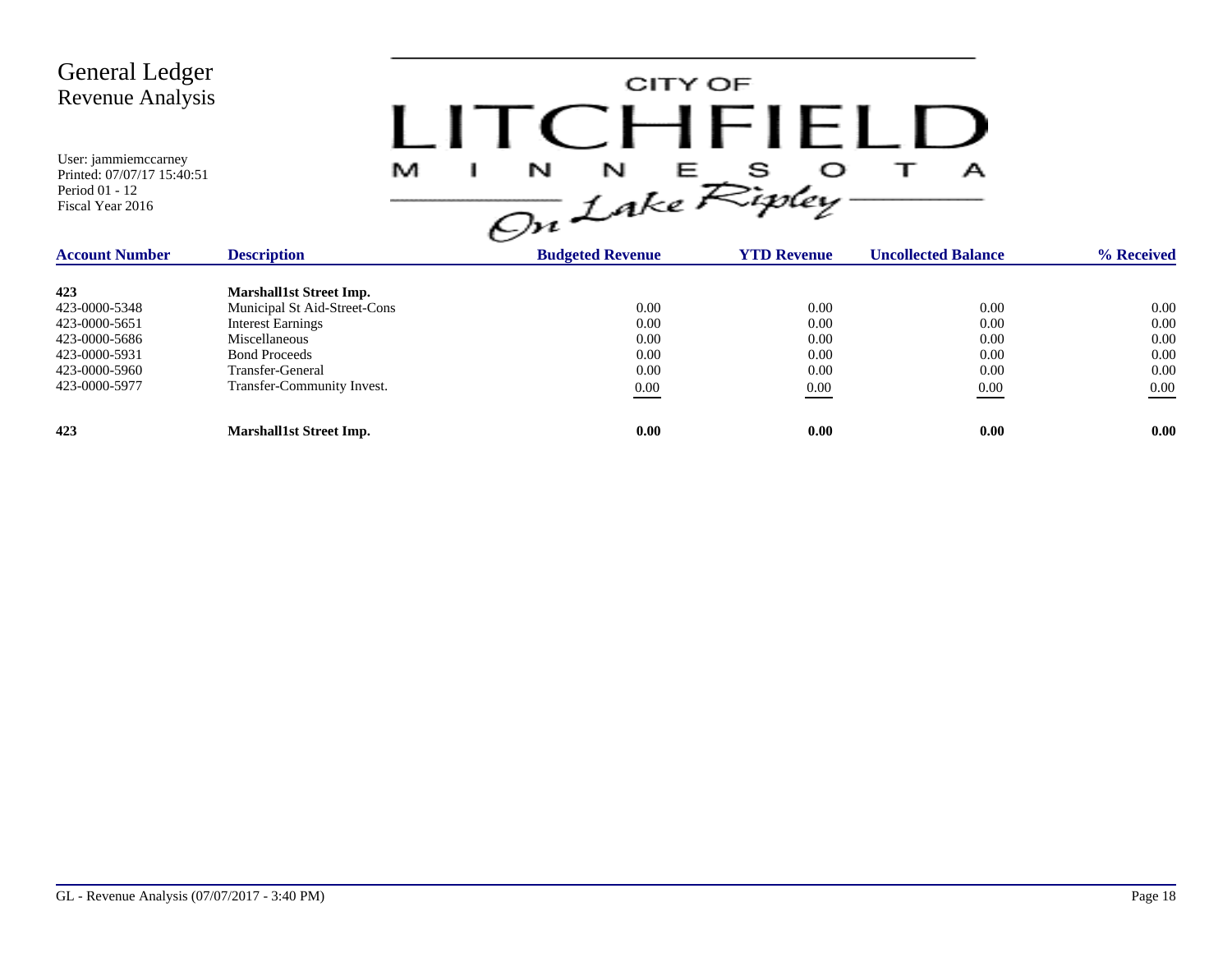| <b>General Ledger</b><br><b>Revenue Analysis</b><br>User: jammiemccarney<br>Printed: 07/07/17 15:40:51<br>Period 01 - 12<br>Fiscal Year 2016 | M                            | CITY OF<br>$I$ ITC HEIEL<br>$\overline{On}$ Lake Ripley- |                    | А                          |            |
|----------------------------------------------------------------------------------------------------------------------------------------------|------------------------------|----------------------------------------------------------|--------------------|----------------------------|------------|
| <b>Account Number</b>                                                                                                                        | <b>Description</b>           | <b>Budgeted Revenue</b>                                  | <b>YTD Revenue</b> | <b>Uncollected Balance</b> | % Received |
| 425                                                                                                                                          | <b>Airport Improvements</b>  |                                                          |                    |                            |            |
| 425-0000-5316                                                                                                                                | Federal Grants - Airport     | 0.00                                                     | 1,720,128.00       | $-1,720,128.00$            | 0.00       |
| 425-0000-5318                                                                                                                                | State Grants - Airport       | 0.00                                                     | 114,904.28         | $-114,904.28$              | 0.00       |
| 425-0000-5651                                                                                                                                | <b>Interest Earnings</b>     | 0.00                                                     | 0.00               | 0.00                       | 0.00       |
| 425-0000-5960                                                                                                                                | Transfer - General Fund      | 0.00                                                     | 0.00               | 0.00                       | 0.00       |
| 425-0000-5961                                                                                                                                | Transfer - Airport           | 0.00                                                     | 0.00               | 0.00                       | 0.00       |
| 425-0000-5974                                                                                                                                | Transfer-Community Reinvest. | 0.00                                                     | 0.00               | 0.00                       | 0.00       |
| 425-0000-5977                                                                                                                                | Transfer-Community Invest.   | $0.00\,$                                                 | 0.00               | $0.00\,$                   | 0.00       |
| 425                                                                                                                                          | <b>Airport Improvements</b>  | 0.00                                                     | $-1,835,032.28$    | 1,835,032.28               | 0.00       |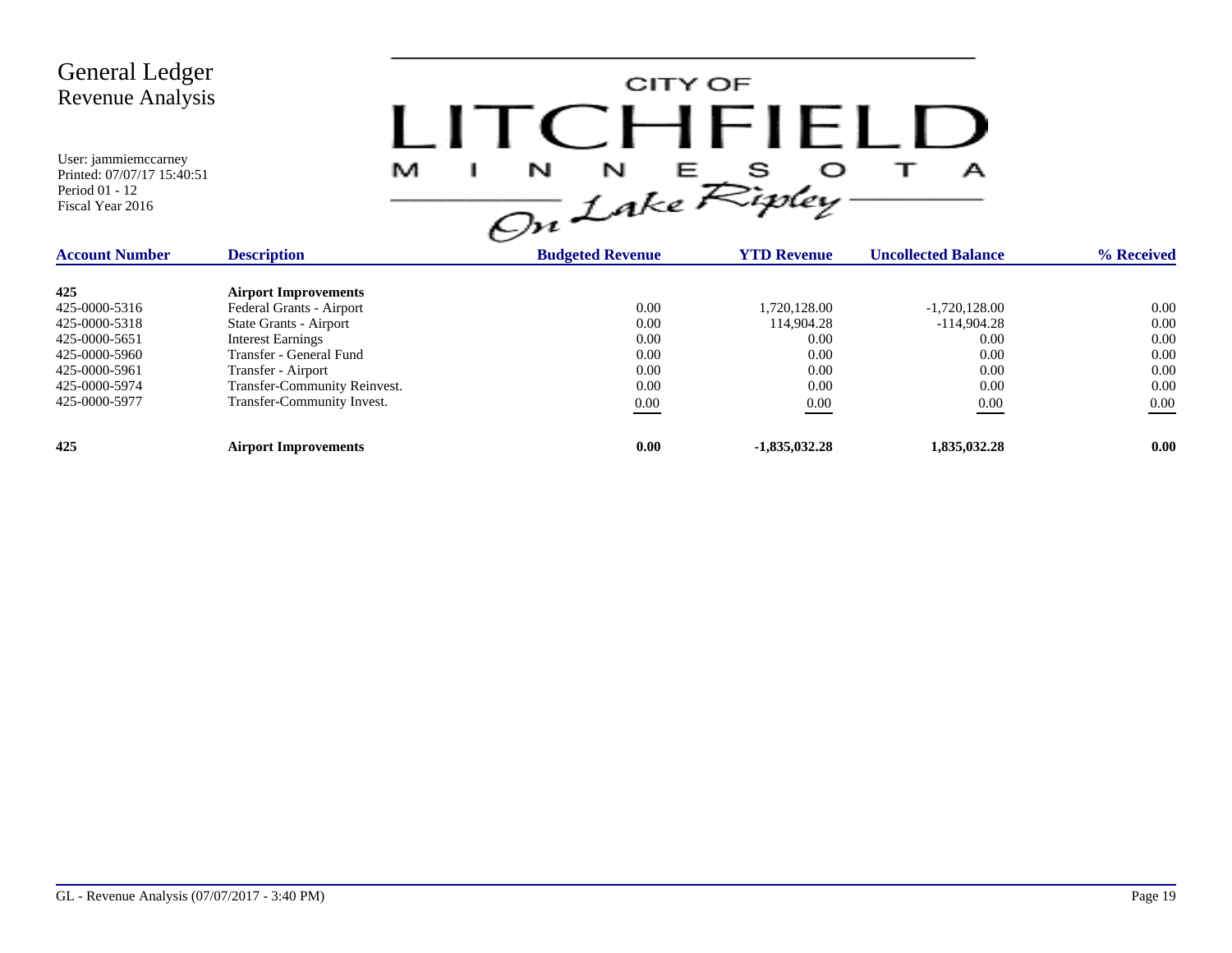

| <b>Account Number</b> | <b>Description</b>                    | <b>Budgeted Revenue</b> | <b>YTD Revenue</b> | <b>Uncollected Balance</b> | % Received |
|-----------------------|---------------------------------------|-------------------------|--------------------|----------------------------|------------|
| 427                   | <b>FireRescue Building</b>            |                         |                    |                            |            |
| 427-0000-5651         | <b>Interest Earnings</b>              | 0.00                    | 0.00               | 0.00                       | 0.00       |
| 427-0000-5686         | Miscellaneous                         | 0.00                    | 0.00               | 0.00                       | 0.00       |
| 427-0000-5922         | Transfer                              | 0.00                    | 0.00               | 0.00                       | 0.00       |
| 427-0000-5931         | <b>Bond Proceeds</b>                  | 0.00                    | 0.00               | 0.00                       | 0.00       |
| 427-0000-5960         | Transfer - General Fund               | 0.00                    | 0.00               | 0.00                       | 0.00       |
| 427-0000-5977         | Transfer-Misc.                        | 0.00                    | 0.00               | 0.00                       | 0.00       |
| 427-0000-5986         | <b>Transfer-Community Development</b> | 0.00                    | 0.00               | 0.00                       | 0.00       |
| 427                   | <b>FireRescue Building</b>            | 0.00                    | 0.00               | 0.00                       | 0.00       |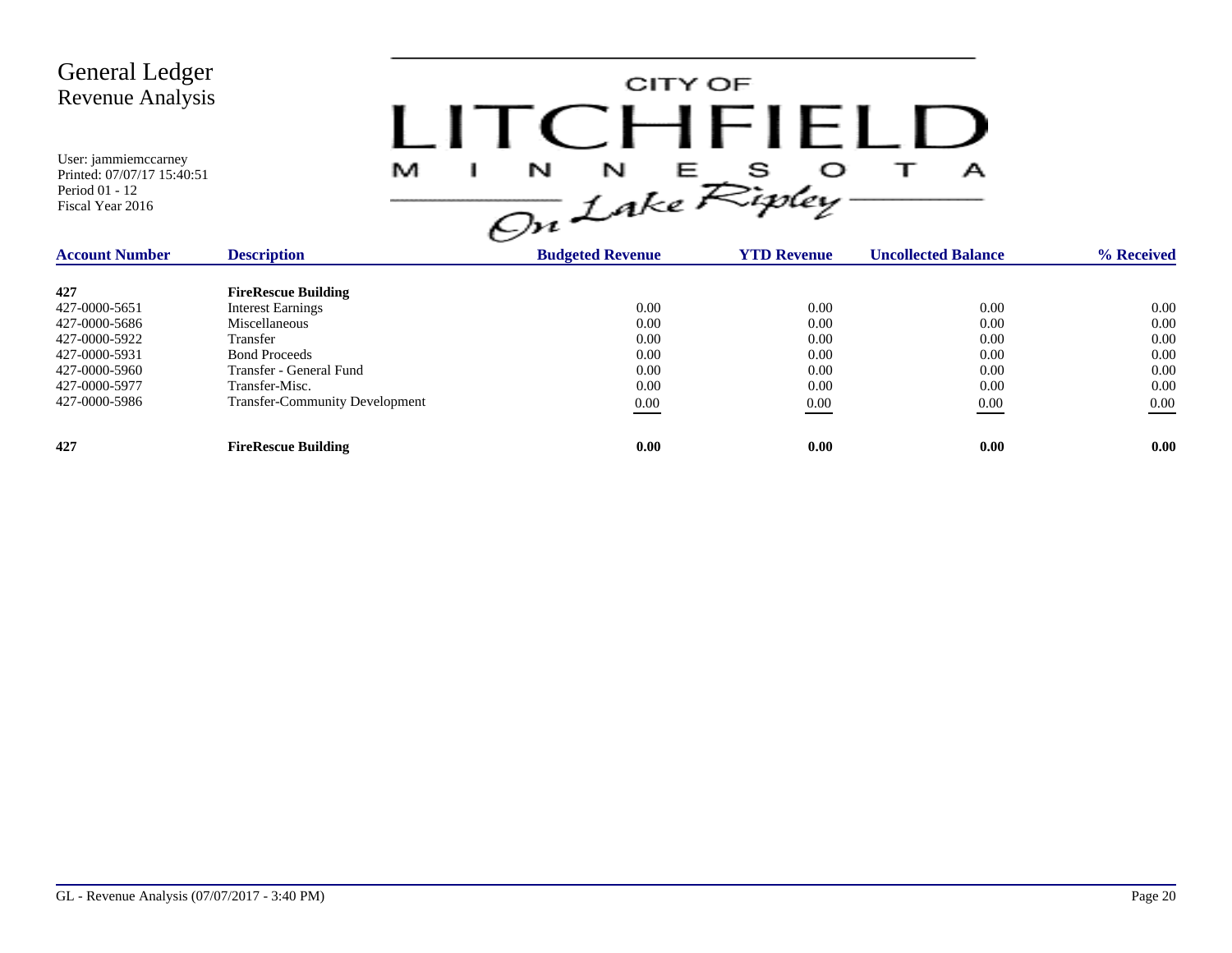

| <b>Account Number</b> | <b>Description</b>                    | <b>Budgeted Revenue</b> | <b>YTD Revenue</b> | <b>Uncollected Balance</b> | % Received |
|-----------------------|---------------------------------------|-------------------------|--------------------|----------------------------|------------|
| 430                   | Civic Arena Lockers                   |                         |                    |                            |            |
| 430-0000-5651         | <b>Interest Earnings</b>              | 0.00                    | 0.00               | 0.00                       | 0.00       |
| 430-0000-5673         | Donations-Miscellaneous               | 0.00                    | 0.00               | 0.00                       | 0.00       |
| 430-0000-5974         | Transfer-Community Reinvest.          | 0.00                    | 0.00               | 0.00                       | 0.00       |
| 430-0000-5986         | <b>Transfer-Community Development</b> | $\underline{0.00}$      | 0.00               | 0.00                       | 0.00       |
| 430                   | Civic Arena Lockers                   | 0.00                    | 0.00               | 0.00                       | 0.00       |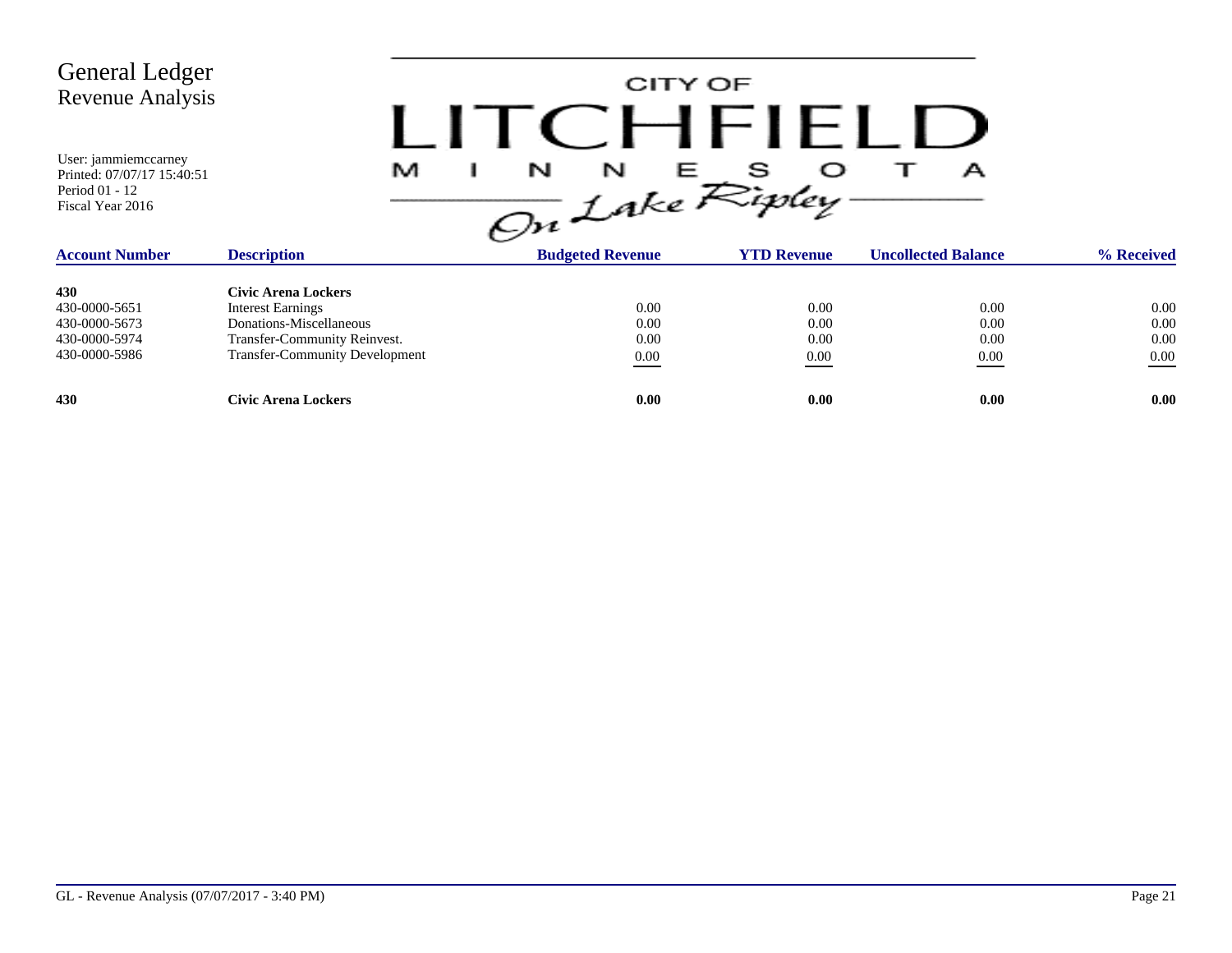User: jammiemccarney Printed: 07/07/17 15:40:51 Period 01 - 12 Fiscal Year 2016

CITY OF LITCHFIELD  $N$   $N$   $E$   $S$   $O$ <br> $On$  Lake Ripley  $\mathbf{T}$ M J.  $\mathbf{A}$ 

| <b>Account Number</b> | <b>Description</b>                  | <b>Budgeted Revenue</b> | <b>YTD Revenue</b> | <b>Uncollected Balance</b> | % Received |
|-----------------------|-------------------------------------|-------------------------|--------------------|----------------------------|------------|
|                       |                                     |                         |                    |                            |            |
| 501                   | Perm. Imp. Rev.                     |                         |                    |                            |            |
| 501-0000-5112         | Delinquent Ad Valorem Taxes         | 0.00                    | 0.00               | 0.00                       | 0.00       |
| 501-0000-5115         | Tax Increments                      | 0.00                    | 0.00               | 0.00                       | 0.00       |
| 501-0000-5116         | Delinquent Tax Increments           | 0.00                    | 0.00               | 0.00                       | 0.00       |
| 501-0000-5348         | Municipal St Aid-Street-Cons        | 0.00                    | 0.00               | 0.00                       | 0.00       |
| 501-0000-5610         | Principal                           | 0.00                    | 0.00               | 0.00                       | 0.00       |
| 501-0000-5611         | Principal - Sewer                   | 0.00                    | 0.00               | 0.00                       | 0.00       |
| 501-0000-5612         | Principal - Watermain               | 0.00                    | 0.00               | 0.00                       | 0.00       |
| 501-0000-5613         | Principal - Curb And Gutter         | 0.00                    | 0.00               | 0.00                       | 0.00       |
| 501-0000-5614         | Principal - Sidewalks               | 0.00                    | 0.00               | 0.00                       | 0.00       |
| 501-0000-5615         | Principal - Streets                 | 0.00                    | 0.00               | 0.00                       | 0.00       |
| 501-0000-5616         | Principal - Storm Sewer             | 0.00                    | 0.00               | 0.00                       | 0.00       |
| 501-0000-5621         | Penalties & Int-Sewer               | 0.00                    | 0.00               | 0.00                       | 0.00       |
| 501-0000-5622         | Penalties & Int-Watermain           | 0.00                    | 0.00               | 0.00                       | 0.00       |
| 501-0000-5623         | Penalties & Int-CurbGutter          | 0.00                    | 0.00               | 0.00                       | 0.00       |
| 501-0000-5624         | Penalties & Int-Sidewalks           | 0.00                    | 0.00               | 0.00                       | 0.00       |
| 501-0000-5625         | Penalties & Int-Streets             | 0.00                    | 0.00               | 0.00                       | 0.00       |
| 501-0000-5626         | Penalties & Int.-0ther              | 0.00                    | 0.00               | 0.00                       | 0.00       |
| 501-0000-5630         | Collect-County-Current              | 0.00                    | 0.00               | 0.00                       | 0.00       |
| 501-0000-5631         | Collect-County-Sewer                | 0.00                    | 0.00               | 0.00                       | 0.00       |
| 501-0000-5632         | Collect-County-Watermain            | 0.00                    | 0.00               | 0.00                       | 0.00       |
| 501-0000-5633         | Collect-County-CurbGutter           | 0.00                    | 0.00               | 0.00                       | 0.00       |
| 501-0000-5634         | Collect-County-Sidewalks            | 0.00                    | 0.00               | 0.00                       | 0.00       |
| 501-0000-5635         | Collect-County-Streets              | 0.00                    | 0.00               | 0.00                       | 0.00       |
| 501-0000-5637         | Collect-County-Alleys               | 0.00                    | 0.00               | 0.00                       | 0.00       |
| 501-0000-5638         | Collect-County-Service Chgs         | 0.00                    | 0.00               | 0.00                       | 0.00       |
| 501-0000-5641         | Collect-County-Del.-Sewer           | 0.00                    | 0.00               | 0.00                       | 0.00       |
| 501-0000-5642         | Collect-County-Del.-Watermn         | 0.00                    | 0.00               | 0.00                       | 0.00       |
| 501-0000-5643         | Collect-County-Del.-Curb, Etc       | 0.00                    | 0.00               | 0.00                       | 0.00       |
| 501-0000-5644         | Collect-County-Del.-Sidewalk        | 0.00                    | 0.00               | 0.00                       | 0.00       |
| 501-0000-5645         | Collect-County-Del.-Streets         | 0.00                    | 0.00               | 0.00                       | 0.00       |
| 501-0000-5646         | Collect-County-Del-Misc.            | 0.00                    | 0.00               | 0.00                       | 0.00       |
| 501-0000-5651         | <b>Interest Earnings</b>            | 0.00                    | 0.00               | 0.00                       | 0.00       |
| 501-0000-5654         | <b>Interest-Special Assessments</b> | 0.00                    | 0.00               | 0.00                       | 0.00       |
| 501-0000-5686         | Miscellaneous                       | 0.00                    | 860.88             | $-860.88$                  | 0.00       |
| 501-0000-5927         | Transfer-1999 Imp.                  | 0.00                    | 0.00               | 0.00                       | 0.00       |
| 501-0000-5931         | <b>Bond Proceeds</b>                | 0.00                    | 0.00               | 0.00                       | 0.00       |
| 501-0000-5947         | Transfer-1988 G.O. Disposal         | 0.00                    | 0.00               | 0.00                       | 0.00       |

GL - Revenue Analysis (07/07/2017 - 3:40 PM) Page 22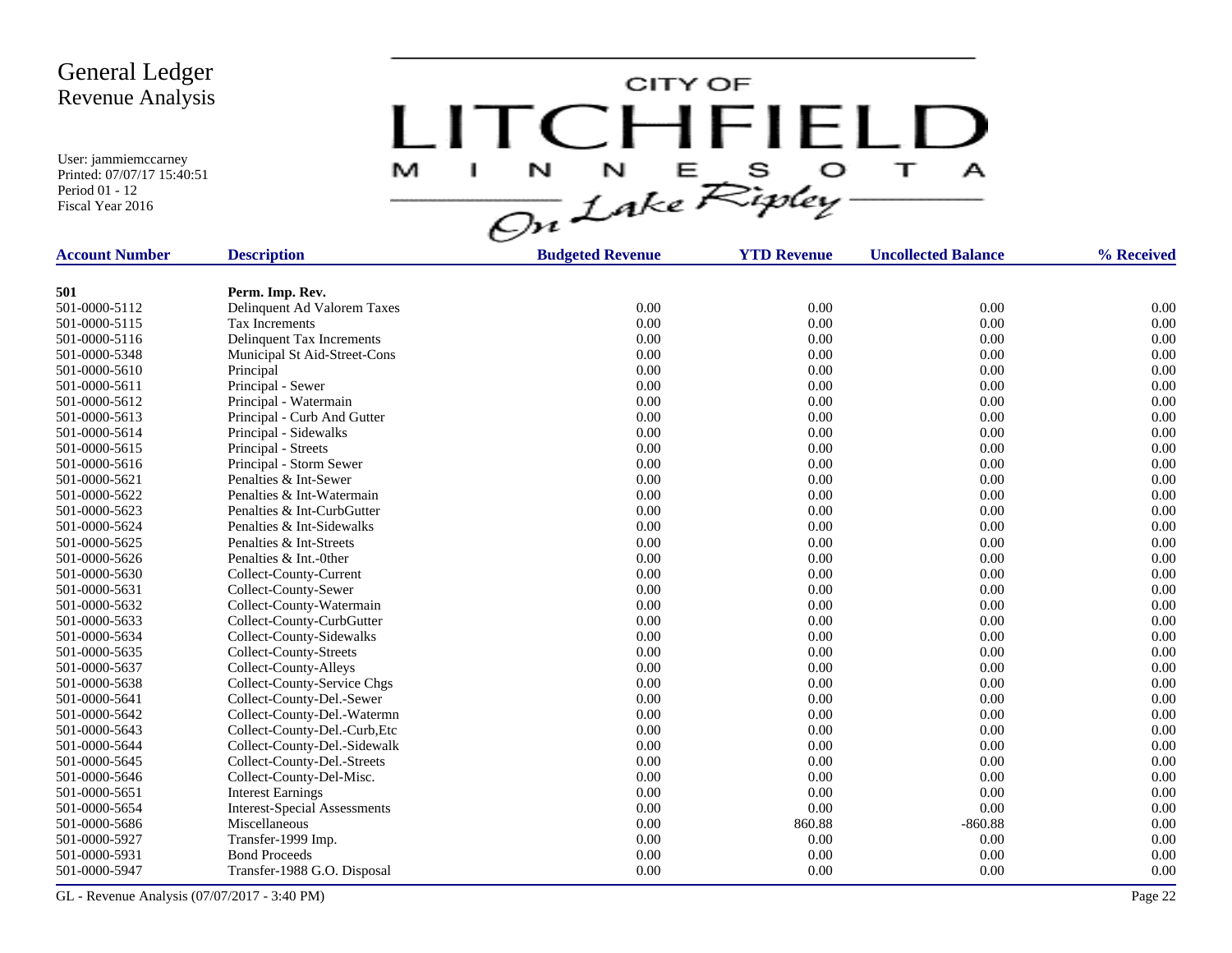| <b>Account Number</b> | <b>Description</b>           | <b>Budgeted Revenue</b> | <b>YTD Revenue</b> | <b>Uncollected Balance</b> | % Received |
|-----------------------|------------------------------|-------------------------|--------------------|----------------------------|------------|
| 501-0000-5952         | Transfer-Infrastructure-Tif  | 0.00                    | 0.00               | 0.00                       | 0.00       |
| 501-0000-5953         | Transfer-Hwy 12 Intersection | 0.00                    | 0.00               | 0.00                       | 0.00       |
| 501-0000-5954         | Transfer-5Th & Armstrong     | 0.00                    | 0.00               | 0.00                       | 0.00       |
| 501-0000-5957         | Transfer-3Rd & Miller Imp.   | 0.00                    | 0.00               | 0.00                       | 0.00       |
| 501-0000-5958         | Transfer - Towmaster         | 0.00                    | 0.00               | 0.00                       | 0.00       |
| 501-0000-5960         | Transfer - General Fund      | 0.00                    | 0.00               | 0.00                       | 0.00       |
| 501-0000-5969         | Transfer-G.O. Ref.-92        | 0.00                    | 0.00               | 0.00                       | 0.00       |
| 501-0000-5971         | Transfer-G.O.Tax-92          | 0.00                    | 0.00               | 0.00                       | 0.00       |
| 501-0000-5974         | Transfer-90A G.O.            | 0.00                    | 0.00               | 0.00                       | 0.00       |
| 501-0000-5977         | Transfer-1976 Sewer          | 0.00                    | 0.00               | 0.00                       | 0.00       |
| 501-0000-5982         | Transfer-G.O. Tax Ref. 92    | 0.00                    | 0.00               | 0.00                       | 0.00       |
| 501-0000-5983         | Transfer-Tif-General         | 0.00                    | 0.00               | 0.00                       | 0.00       |
| 501-0000-5984         | Transfer-Tif Innovex         | $0.00\,$                | 0.00               | 0.00                       | $0.00\,$   |
|                       |                              |                         |                    |                            |            |
| 501                   | Perm. Imp. Rev.              | 0.00                    | $-860.88$          | 860.88                     | 0.00       |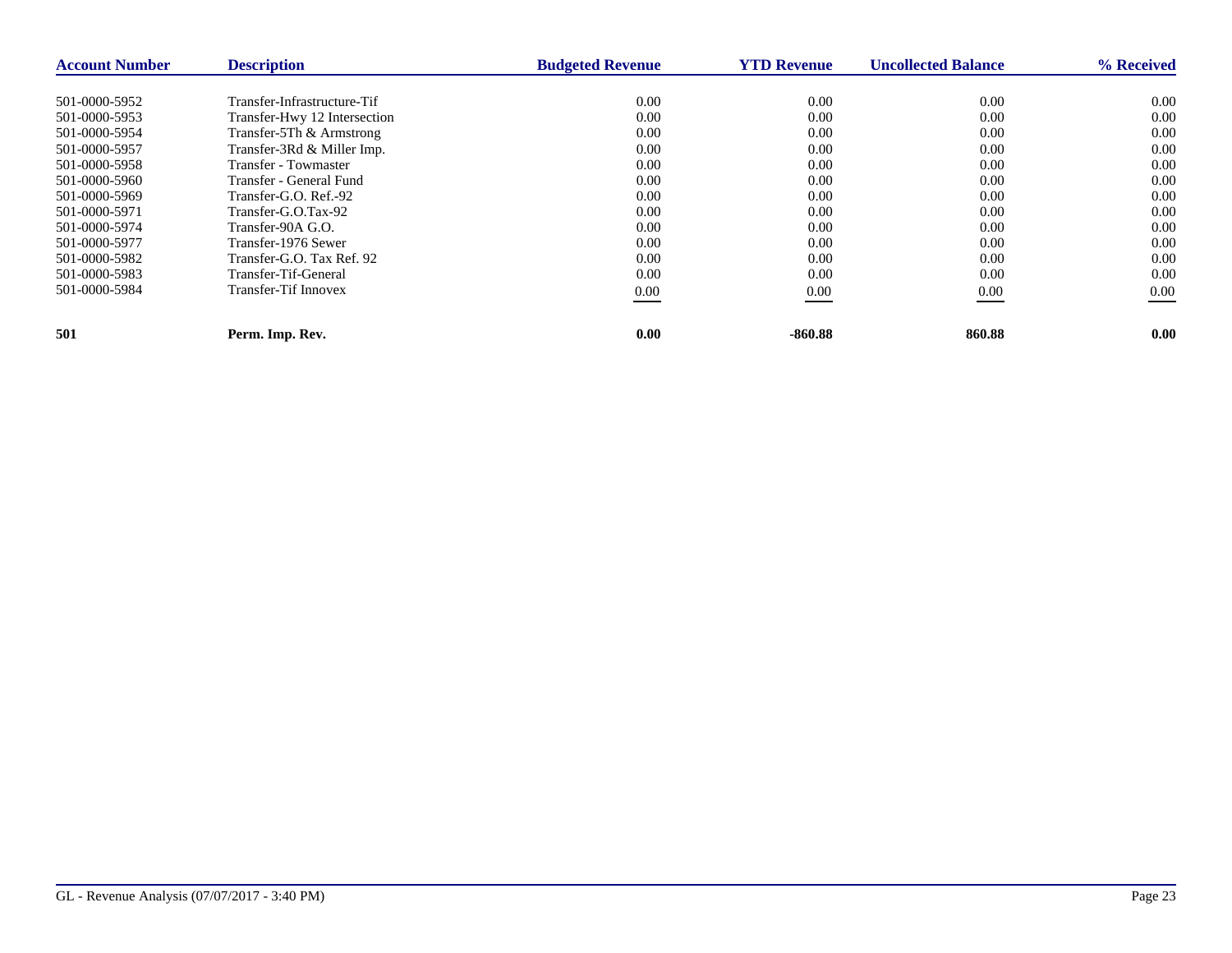| <b>General Ledger</b><br><b>Revenue Analysis</b><br>User: jammiemccarney<br>Printed: 07/07/17 15:40:51<br>Period 01 - 12<br>Fiscal Year 2016 | M                                 | $1$ ITC HEIFI<br>$\frac{1}{\sqrt{2n}}\frac{N}{L}e^{-\frac{1}{2}\int_{0}^{T}\frac{1}{\sqrt{2}}\int_{0}^{T}\frac{1}{\sqrt{2}}\int_{0}^{T}\frac{1}{\sqrt{2}}\int_{0}^{T}\frac{1}{\sqrt{2}}\int_{0}^{T}\frac{1}{\sqrt{2}}\int_{0}^{T}\frac{1}{\sqrt{2}}\int_{0}^{T}\frac{1}{\sqrt{2}}\int_{0}^{T}\frac{1}{\sqrt{2}}\int_{0}^{T}\frac{1}{\sqrt{2}}\int_{0}^{T}\frac{1}{\sqrt{2}}\int_{0}^{T}\frac{1}{\sqrt{2}}\int_{0}^{T$ | CITY OF            | А                          |            |
|----------------------------------------------------------------------------------------------------------------------------------------------|-----------------------------------|-----------------------------------------------------------------------------------------------------------------------------------------------------------------------------------------------------------------------------------------------------------------------------------------------------------------------------------------------------------------------------------------------------------------------|--------------------|----------------------------|------------|
| <b>Account Number</b>                                                                                                                        | <b>Description</b>                | <b>Budgeted Revenue</b>                                                                                                                                                                                                                                                                                                                                                                                               | <b>YTD Revenue</b> | <b>Uncollected Balance</b> | % Received |
| 502                                                                                                                                          | GO CIP Bonds, Series 2011B        |                                                                                                                                                                                                                                                                                                                                                                                                                       |                    |                            |            |
| 502-0000-5111                                                                                                                                | <b>Current Ad Valorem Taxes</b>   | 100,000.00                                                                                                                                                                                                                                                                                                                                                                                                            | 101,319.70         | $-1,319.70$                | 101.32     |
| 502-0000-5610                                                                                                                                | Principal                         | 0.00                                                                                                                                                                                                                                                                                                                                                                                                                  | 0.00               | 0.00                       | 0.00       |
| 502-0000-5620                                                                                                                                | Penalties & Interest              | 0.00                                                                                                                                                                                                                                                                                                                                                                                                                  | 0.00               | 0.00                       | 0.00       |
| 502-0000-5651                                                                                                                                | <b>Interest Earnings</b>          | 225.00                                                                                                                                                                                                                                                                                                                                                                                                                | 356.00             | $-131.00$                  | 158.22     |
| 502-0000-5686                                                                                                                                | Miscellaneous                     | 0.00                                                                                                                                                                                                                                                                                                                                                                                                                  | 0.10               | $-0.10$                    | 0.00       |
| 502-0000-5693                                                                                                                                | Transfer - Electric               | 100,000.00                                                                                                                                                                                                                                                                                                                                                                                                            | 100,000.00         | 0.00                       | 100.00     |
| 502-0000-5921                                                                                                                                | Township Contract                 | 50,000.00                                                                                                                                                                                                                                                                                                                                                                                                             | 49,999.00          | 1.00                       | 100.00     |
| 502-0000-5931                                                                                                                                | <b>Bond Proceeds</b>              | 0.00                                                                                                                                                                                                                                                                                                                                                                                                                  | 0.00               | 0.00                       | 0.00       |
| 502-0000-5977                                                                                                                                | Transfer-Misc.                    | $0.00\,$                                                                                                                                                                                                                                                                                                                                                                                                              | $0.00\,$           | 0.00                       | $0.00\,$   |
| 502                                                                                                                                          | <b>GO CIP Bonds, Series 2011B</b> | $-250,225.00$                                                                                                                                                                                                                                                                                                                                                                                                         | $-251,674.80$      | 1,449.80                   | 100.58     |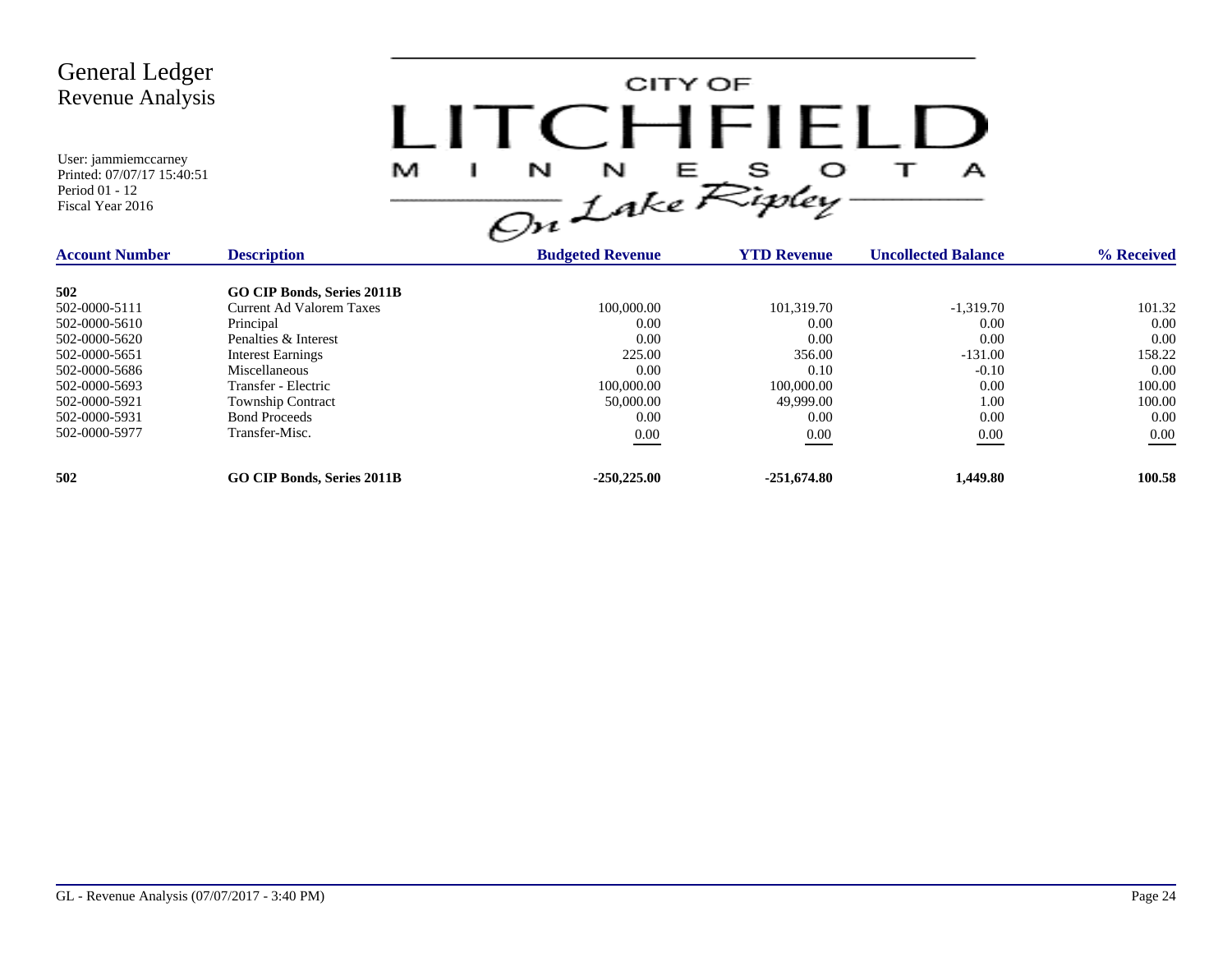User: jammiemccarney Printed: 07/07/17 15:40:51

Period 01 - 12 Fiscal Year 2016

CITY OF LITCHFIELD  $M$  I N N E S O T A<br>On Lake Ripley

| <b>Account Number</b> | <b>Description</b>              | <b>The Company's Company's</b><br><b>Budgeted Revenue</b> | <b>YTD Revenue</b> | <b>Uncollected Balance</b> | % Received |
|-----------------------|---------------------------------|-----------------------------------------------------------|--------------------|----------------------------|------------|
| 503                   | GO Imp & Refunding Bonds-2011C  |                                                           |                    |                            |            |
| 503-0000-5111         | <b>Current Ad Valorem Taxes</b> | 50,000.00                                                 | 50,736.68          | $-736.68$                  | 101.47     |
| 503-0000-5112         | Delinquent Ad Valorem Taxes     | 0.00                                                      | 0.00               | 0.00                       | 0.00       |
| 503-0000-5113         | Current Mobile Home Tax         | 0.00                                                      | 0.00               | 0.00                       | 0.00       |
| 503-0000-5114         | Delinquent Mobile Home Tax      | 0.00                                                      | 0.00               | 0.00                       | 0.00       |
| 503-0000-5121         | Market Value Credit             | 0.00                                                      | 0.00               | 0.00                       | 0.00       |
| 503-0000-5342         | Hstd & Ag Credit Aid (Haca)     | 0.00                                                      | 0.00               | 0.00                       | 0.00       |
| 503-0000-5343         | Mobile Home Haca                | 0.00                                                      | 0.00               | 0.00                       | 0.00       |
| 503-0000-5345         | <b>Equalization Aid</b>         | 0.00                                                      | 0.00               | 0.00                       | 0.00       |
| 503-0000-5610         | Principal                       | 812.00                                                    | 2,731.92           | $-1,919.92$                | 336.44     |
| 503-0000-5620         | Penalties & Interest            | 438.00                                                    | 401.70             | 36.30                      | 91.71      |
| 503-0000-5630         | Collect-County-Current          | 25,426.00                                                 | 25,670.75          | $-244.75$                  | 100.96     |
| 503-0000-5640         | Collect-County-Delinquent       | 0.00                                                      | 0.00               | 0.00                       | 0.00       |
| 503-0000-5651         | <b>Interest Earnings</b>        | 258.00                                                    | 413.00             | $-155.00$                  | 160.08     |
| 503-0000-5686         | Miscellaneous                   | 0.00                                                      | 0.04               | $-0.04$                    | 0.00       |
| 503-0000-5927         | Transfer-1999 Imp. Proj.        | 0.00                                                      | 0.00               | 0.00                       | 0.00       |
| 503-0000-5928         | Transfer In                     | 0.00                                                      | 0.00               | 0.00                       | 0.00       |
| 503-0000-5931         | <b>Bond Proceeds</b>            | 0.00                                                      | 0.00               | 0.00                       | 0.00       |
| 503                   | GO Imp & Refunding Bonds-2011C  | $-76,934.00$                                              | -79,954.09         | 3,020.09                   | 103.93     |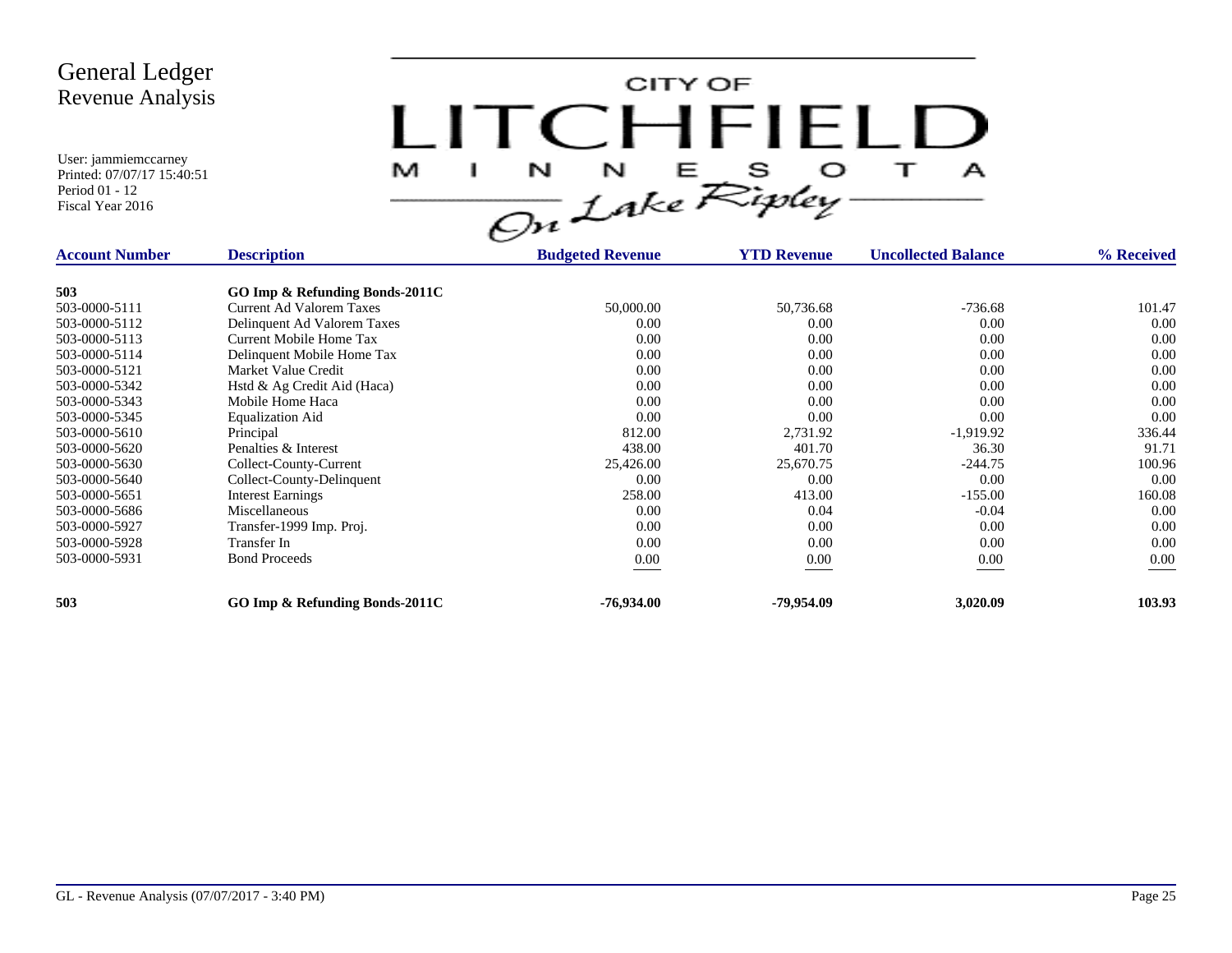| <b>General Ledger</b><br><b>Revenue Analysis</b><br>User: jammiemccarney<br>Printed: 07/07/17 15:40:51<br>Period 01 - 12<br>Fiscal Year 2016 | M                             | CITY OF<br>N<br>N<br>On Lake Ripley- | CHFIELD            | А                          |            |
|----------------------------------------------------------------------------------------------------------------------------------------------|-------------------------------|--------------------------------------|--------------------|----------------------------|------------|
| <b>Account Number</b>                                                                                                                        | <b>Description</b>            | <b>Budgeted Revenue</b>              | <b>YTD Revenue</b> | <b>Uncollected Balance</b> | % Received |
| 504                                                                                                                                          | G.O. Sewer System Bonds 2011D |                                      |                    |                            |            |
| 504-0000-5651                                                                                                                                | <b>Interest Earnings</b>      | 282.00                               | 448.00             | $-166.00$                  | 158.87     |
| 504-0000-5686                                                                                                                                | Miscellaneous                 | 0.00                                 | 0.00               | 0.00                       | 0.00       |
| 504-0000-5693                                                                                                                                | Transfer - Sewer              | 108,000.00                           | 108,000.00         | 0.00                       | 100.00     |
| 504-0000-5931                                                                                                                                | <b>Bond Proceeds</b>          | $0.00\,$                             | 0.00               | $0.00\,$                   | $0.00\,$   |
| 504                                                                                                                                          | G.O. Sewer System Bonds 2011D | $-108,282.00$                        | $-108,448.00$      | 166.00                     | 100.15     |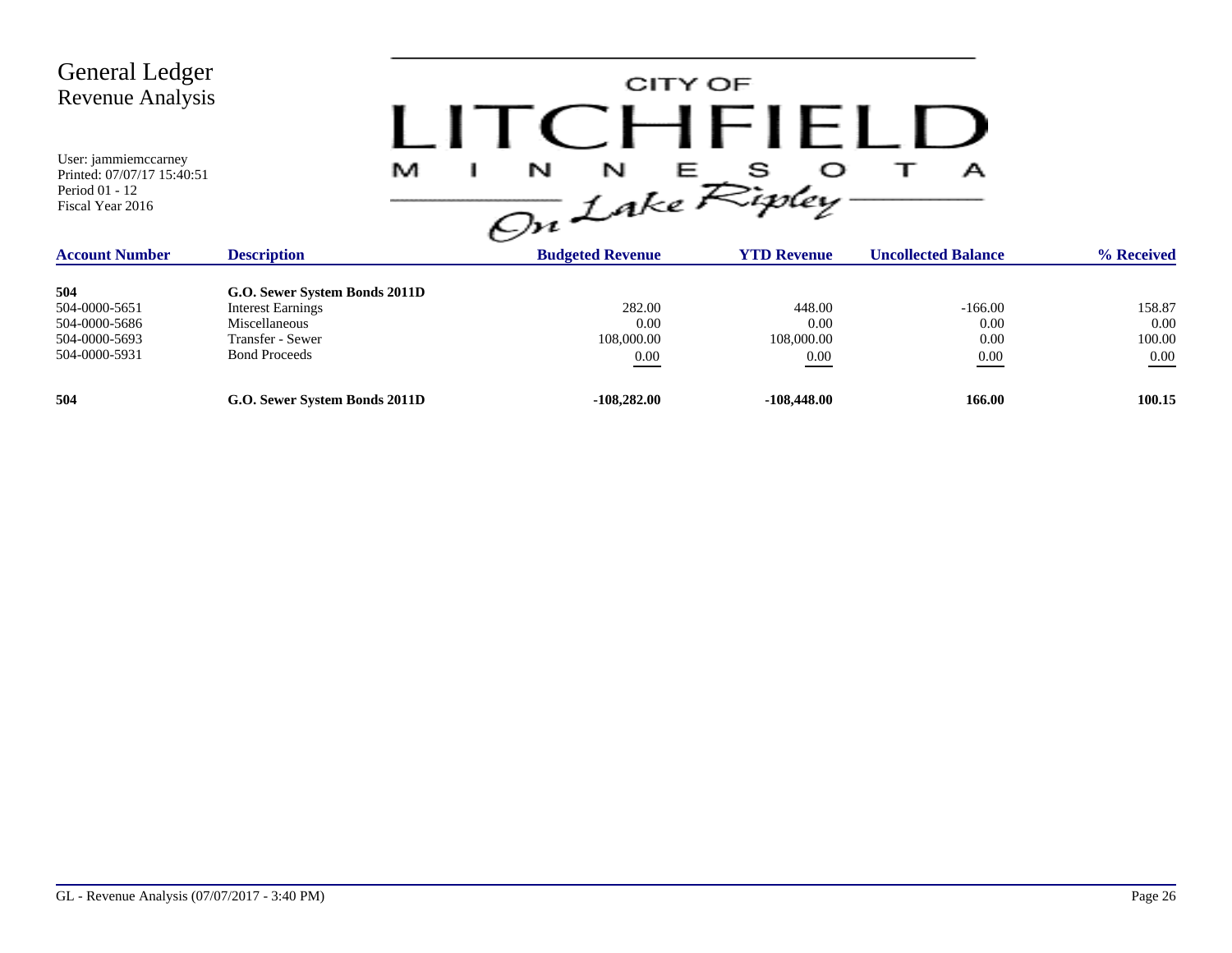

| <b>Account Number</b> | <b>Description</b>           | <b>Budgeted Revenue</b> | <b>YTD Revenue</b> | <b>Uncollected Balance</b> | % Received |
|-----------------------|------------------------------|-------------------------|--------------------|----------------------------|------------|
| 505                   | G.O. Improvement Bonds-2013A |                         |                    |                            |            |
| 505-0000-5610         | Principal                    | 0.00                    | 0.41               | $-0.41$                    | 0.00       |
| 505-0000-5620         | Penalties & Interest         | 417,457.00              | 198,311.62         | 219,145.38                 | 47.50      |
| 505-0000-5651         | <b>Interest Earnings</b>     | 308.00                  | 850.00             | $-542.00$                  | 275.97     |
| 505-0000-5693         | Sewer Fund                   | 198,000.00              | 198,000.00         | 0.00                       | 100.00     |
| 505-0000-5932         | Loan Repayments              | 0.00                    | 0.00               | 0.00                       | 0.00       |
| 505-0000-5960         | Transfer - General Fund      | 0.00                    | 0.00               | 0.00                       | 0.00       |
| 505-0000-5961         | Transfer - Comm Reinv        | 0.00                    | 0.00               | 0.00                       | $0.00\,$   |
| 505                   | G.O. Improvement Bonds-2013A | $-615,765,00$           | $-397,162.03$      | $-218,602.97$              | 64.50      |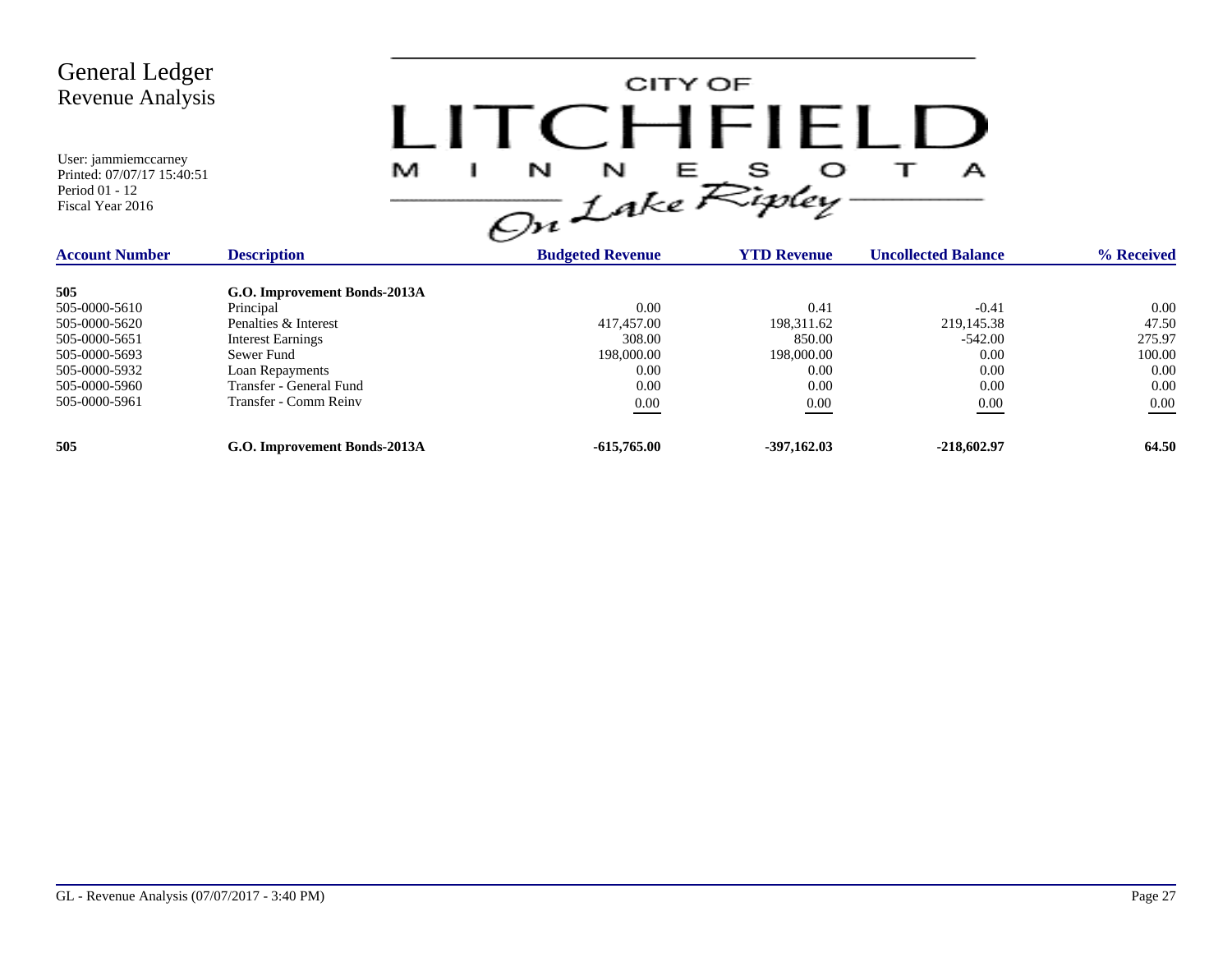CITY OF LITCHFIELD  $\overline{1}$ M  $\mathbf{I}$  $\mathbf{A}$ 

| <b>Account Number</b> | <b>Description</b>                 | <b>Budgeted Revenue</b> | <b>YTD Revenue</b> | <b>Uncollected Balance</b> | % Received |
|-----------------------|------------------------------------|-------------------------|--------------------|----------------------------|------------|
| 506                   | <b>GO Utility Rev Bonds, 2014A</b> |                         |                    |                            |            |
| 506-0000-5111         | Current Ad Valorem Taxes           | 0.00                    | 0.00               | 0.00                       | 0.00       |
| 506-0000-5112         | Delinquent Ad Valorem Taxes        | 0.00                    | 0.00               | 0.00                       | 0.00       |
| 506-0000-5113         | Current Mobile Home Tax            | 0.00                    | 0.00               | 0.00                       | 0.00       |
|                       |                                    | 0.00                    | 0.00               | 0.00                       | 0.00       |
| 506-0000-5114         | Delinquent Mobile Home Tax         | 0.00                    |                    |                            |            |
| 506-0000-5121         | Market Value Credit                |                         | 0.00               | 0.00                       | 0.00       |
| 506-0000-5342         | Hstd & Ag Credit Aid (Haca)        | 0.00                    | 0.00               | 0.00                       | 0.00       |
| 506-0000-5343         | Mobile Home Haca                   | 0.00                    | 0.00               | 0.00                       | 0.00       |
| 506-0000-5345         | <b>Equalization Aid</b>            | 0.00                    | 0.00               | 0.00                       | 0.00       |
| 506-0000-5610         | Principal                          | 0.00                    | 0.00               | 0.00                       | 0.00       |
| 506-0000-5620         | Penalties & Interest               | 0.00                    | 0.00               | 0.00                       | 0.00       |
| 506-0000-5630         | Collect-County-Current             | 0.00                    | 0.00               | 0.00                       | 0.00       |
| 506-0000-5640         | Collect-County-Delinquent          | 0.00                    | 0.00               | 0.00                       | 0.00       |
| 506-0000-5651         | <b>Interest Earnings</b>           | 127.00                  | 0.00               | 127.00                     | 0.00       |
| 506-0000-5686         | Miscellaneous                      | 0.00                    | 0.00               | 0.00                       | 0.00       |
| 506-0000-5693         | Transfer - Utility Rev Bond        | 52,500.00               | 0.00               | 52,500.00                  | 0.00       |
| 506-0000-5694         | Transfer - Utility Rev Bond        | 52,800.00               | 0.00               | 52,800.00                  | 0.00       |
| 506-0000-5695         | Transfer - Utility Rev Bond        | 29,700.00               | 0.00               | 29,700.00                  | 0.00       |
| 506-0000-5921         | Transfer - Public Utilities        | 0.00                    | 0.18               | $-0.18$                    | 0.00       |
| 506-0000-5927         | Transfer - 2002B Imp Proj          | 0.00                    | 0.00               | 0.00                       | 0.00       |
| 506-0000-5931         | <b>Bond Proceeds</b>               | $0.00\,$                | 0.00               | $0.00\,$                   | $0.00\,$   |
|                       |                                    |                         |                    |                            |            |
| 506                   | <b>GO Utility Rev Bonds, 2014A</b> | $-135,127.00$           | $-0.18$            | $-135, 126.82$             | 0.00       |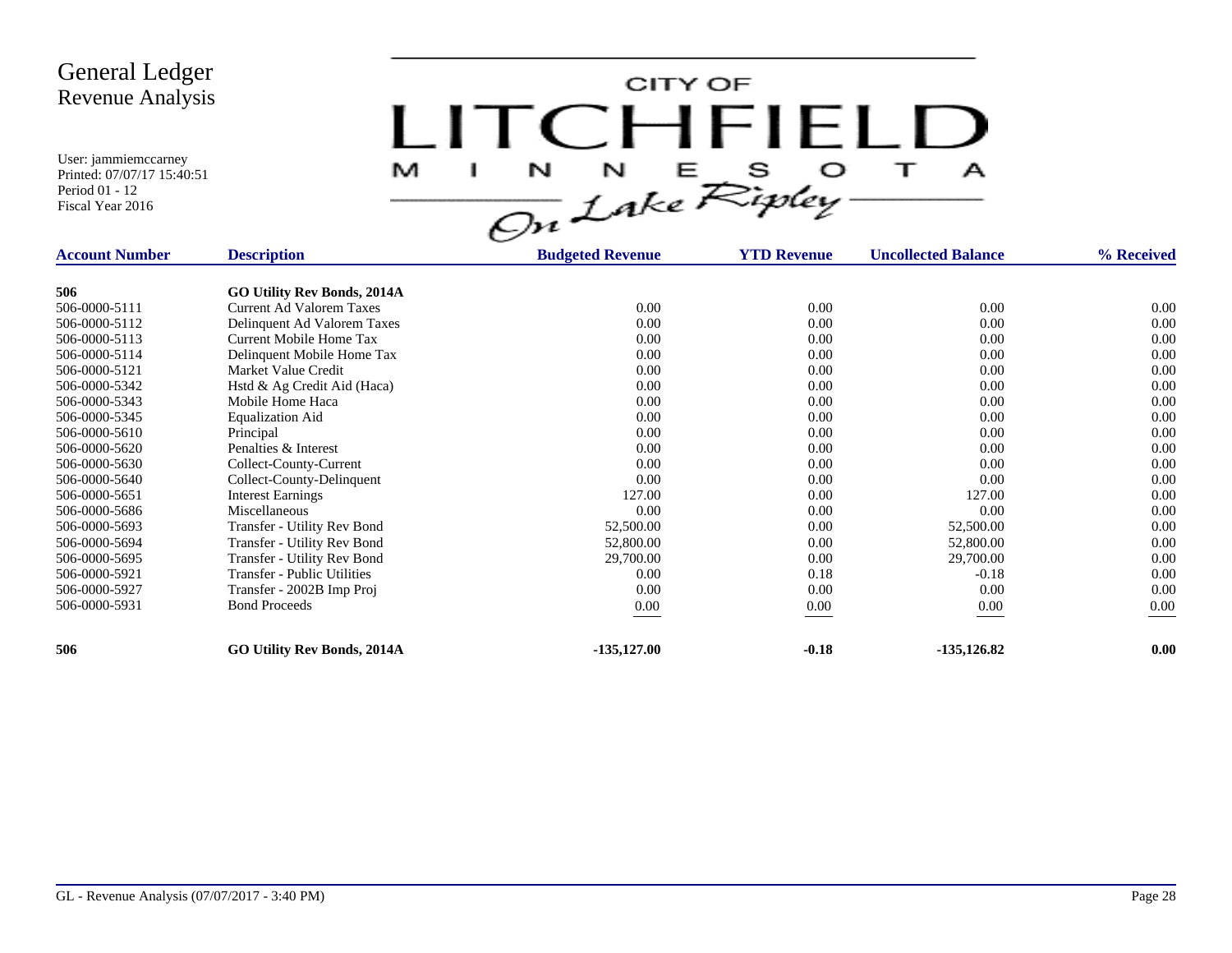CITY OF LITCHFIELD  $M$  I N N E S O T A<br>On Lake Ripley

| <b>Account Number</b> | <b>Description</b>           | <b>Budgeted Revenue</b> | <b>YTD Revenue</b> | <b>Uncollected Balance</b> | % Received |
|-----------------------|------------------------------|-------------------------|--------------------|----------------------------|------------|
|                       |                              |                         |                    |                            |            |
| 507                   | G.O. Capital Imp Plan, 2015A |                         |                    |                            |            |
| 507-0000-5111         | Current Ad Valorem Taxes     | 111,000.00              | 112,905.07         | $-1,905.07$                | 101.72     |
| 507-0000-5112         | Delinquent Ad Valorem Taxes  | 0.00                    | 0.00               | 0.00                       | 0.00       |
| 507-0000-5113         | Current Mobile Home Tax      | 0.00                    | 0.00               | 0.00                       | 0.00       |
| 507-0000-5114         | Delinquent Mobile Home Tax   | 0.00                    | 0.00               | 0.00                       | 0.00       |
| 507-0000-5121         | Market Value Credit          | 0.00                    | 0.00               | 0.00                       | 0.00       |
| 507-0000-5342         | Hstd & Ag Credit Aid (Haca)  | 0.00                    | 0.00               | 0.00                       | 0.00       |
| 507-0000-5343         | Mobile Home Haca             | 0.00                    | 0.00               | 0.00                       | 0.00       |
| 507-0000-5345         | <b>Equalization Aid</b>      | 0.00                    | 0.00               | 0.00                       | 0.00       |
| 507-0000-5610         | Principal                    | 0.00                    | 0.01               | $-0.01$                    | 0.00       |
| 507-0000-5620         | Penalties & Interest         | 0.00                    | 0.00               | 0.00                       | 0.00       |
| 507-0000-5630         | Collect-County-Current       | 0.00                    | 0.00               | 0.00                       | 0.00       |
| 507-0000-5640         | Collect-County-Delinquent    | 0.00                    | 0.00               | 0.00                       | 0.00       |
| 507-0000-5651         | <b>Interest Earnings</b>     | 147.00                  | 0.00               | 147.00                     | 0.00       |
| 507-0000-5686         | Miscellaneous                | 0.00                    | 0.10               | $-0.10$                    | 0.00       |
| 507-0000-5687         | <b>Insurance Dividends</b>   | 0.00                    | 115.33             | $-115.33$                  | 0.00       |
| 507-0000-5927         | Transfer - 2003 Ref          | 0.00                    | 0.00               | 0.00                       | 0.00       |
| 507-0000-5931         | <b>Bond Proceeds</b>         | 0.00                    | 0.00               | 0.00                       | 0.00       |
| 507-0000-5941         | <b>Bond Premium</b>          | 0.00                    | 0.00               | 0.00                       | 0.00       |
| 507-0000-5977         | Transfer-G.O. Imp.-1993A     | 0.00                    | 0.00               | 0.00                       | 0.00       |
| 507-0000-5987         | Transfer-G.O.Imp. 1996       | $0.00\,$                | 0.00               | 0.00                       | 0.00       |
|                       |                              |                         |                    |                            |            |
| 507                   | G.O. Capital Imp Plan, 2015A | $-111,147.00$           | -113,020.51        | 1,873.51                   | 101.69     |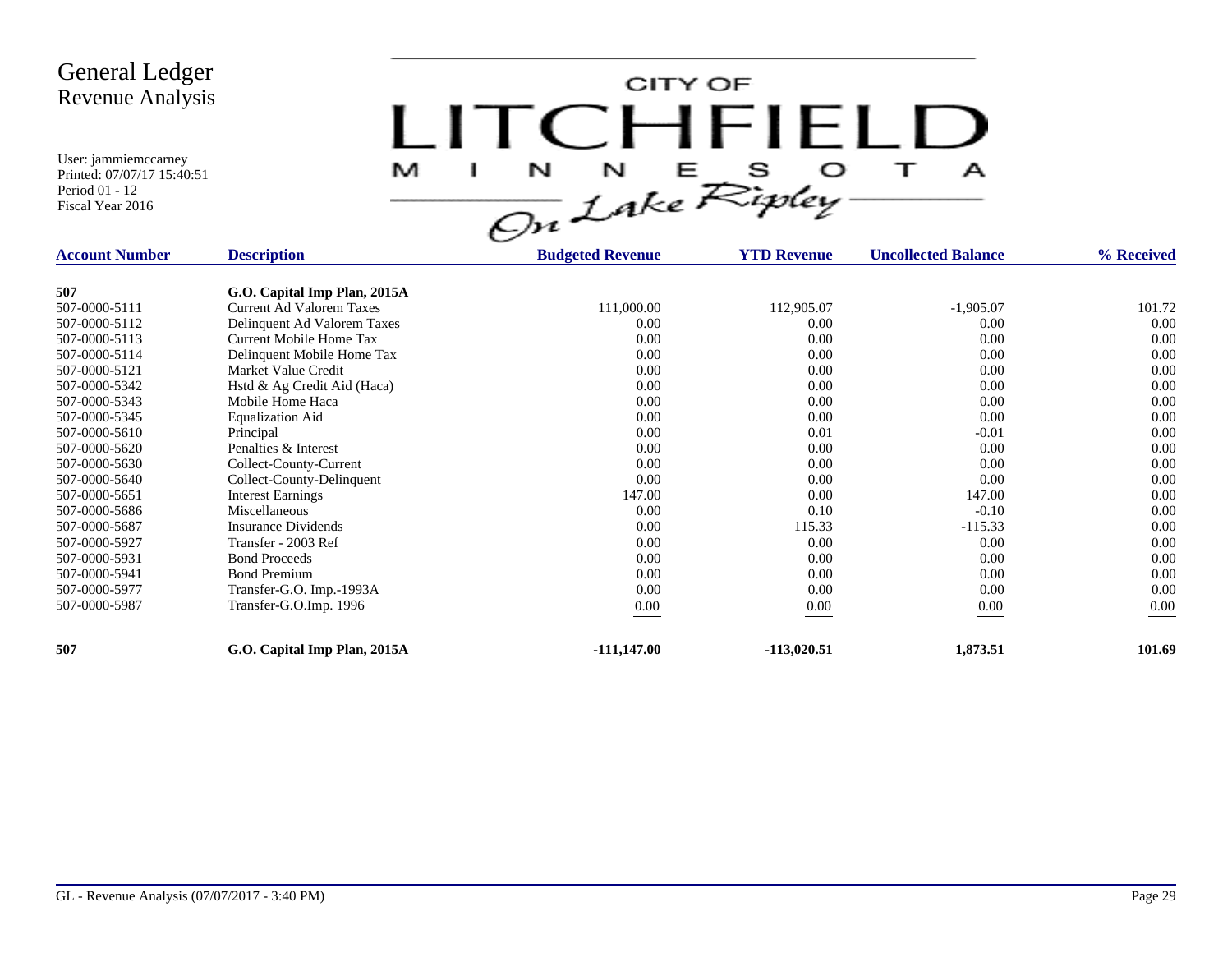| <b>General Ledger</b><br>Revenue Analysis<br>User: jammiemccarney<br>Printed: 07/07/17 15:40:51<br>Period 01 - 12<br>Fiscal Year 2016 | M                                                                                                    | N<br>N<br>On Lake Ripley     | CITY OF<br>CHFIELD<br>Е   | А                            |                           |
|---------------------------------------------------------------------------------------------------------------------------------------|------------------------------------------------------------------------------------------------------|------------------------------|---------------------------|------------------------------|---------------------------|
| <b>Account Number</b>                                                                                                                 | <b>Description</b>                                                                                   | <b>Budgeted Revenue</b>      | <b>YTD Revenue</b>        | <b>Uncollected Balance</b>   | % Received                |
| 510<br>510-0000-5651<br>510-0000-5931<br>510-0000-5985                                                                                | Water Imp. PFA Loan-1999<br><b>Interest Earnings</b><br><b>Bond Proceeds</b><br>Transfer-Water Dept. | 363.00<br>0.00<br>298,800.00 | 0.00<br>0.00<br>38,800.00 | 363.00<br>0.00<br>260,000.00 | 0.00<br>$0.00\,$<br>12.99 |
| 510                                                                                                                                   | Water Imp. PFA Loan-1999                                                                             | $-299,163.00$                | $-38,800.00$              | $-260,363.00$                | 12.97                     |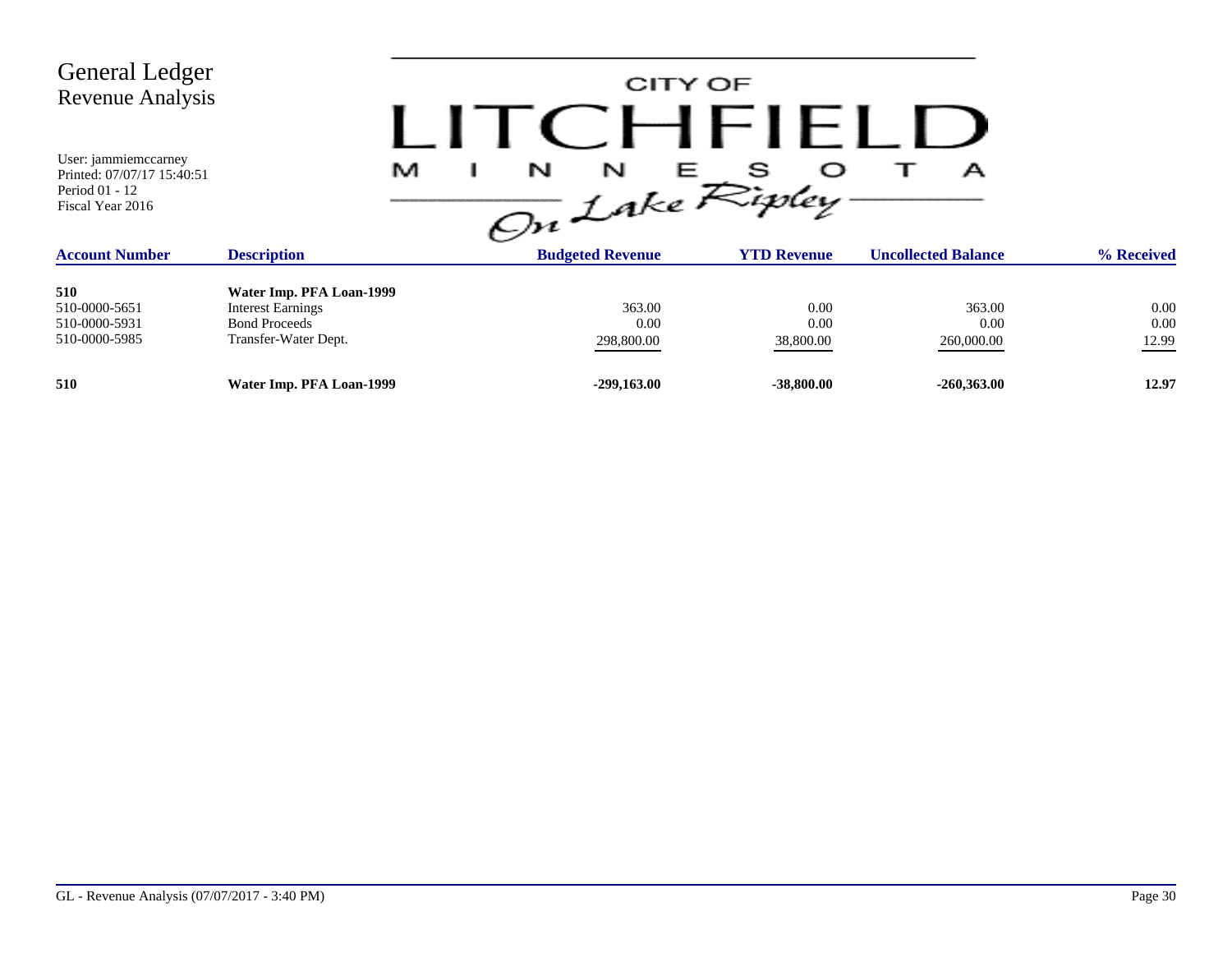| <b>General Ledger</b><br>Revenue Analysis<br>User: jammiemccarney<br>Printed: 07/07/17 15:40:51<br>Period 01 - 12<br>Fiscal Year 2016 | M                                                                                               | N<br>N<br>On Lake Ripley       | CITY OF<br>$C$ . Here $C$<br>巨 | А                          |                            |
|---------------------------------------------------------------------------------------------------------------------------------------|-------------------------------------------------------------------------------------------------|--------------------------------|--------------------------------|----------------------------|----------------------------|
| <b>Account Number</b>                                                                                                                 | <b>Description</b>                                                                              | <b>Budgeted Revenue</b>        | <b>YTD Revenue</b>             | <b>Uncollected Balance</b> | % Received                 |
| 512<br>512-0000-5651<br>512-0000-5693<br>512-0000-5931                                                                                | Wastewater Imp. PFA Loan-2001<br><b>Interest Earnings</b><br>Sewer Fund<br><b>Bond Proceeds</b> | 1.231.00<br>732,000.00<br>0.00 | 0.00<br>732,000.00<br>0.00     | 1,231.00<br>0.00<br>0.00   | 0.00<br>100.00<br>$0.00\,$ |
| 512                                                                                                                                   | Wastewater Imp. PFA Loan-2001                                                                   | $-733,231.00$                  | $-732,000.00$                  | $-1,231.00$                | 99.83                      |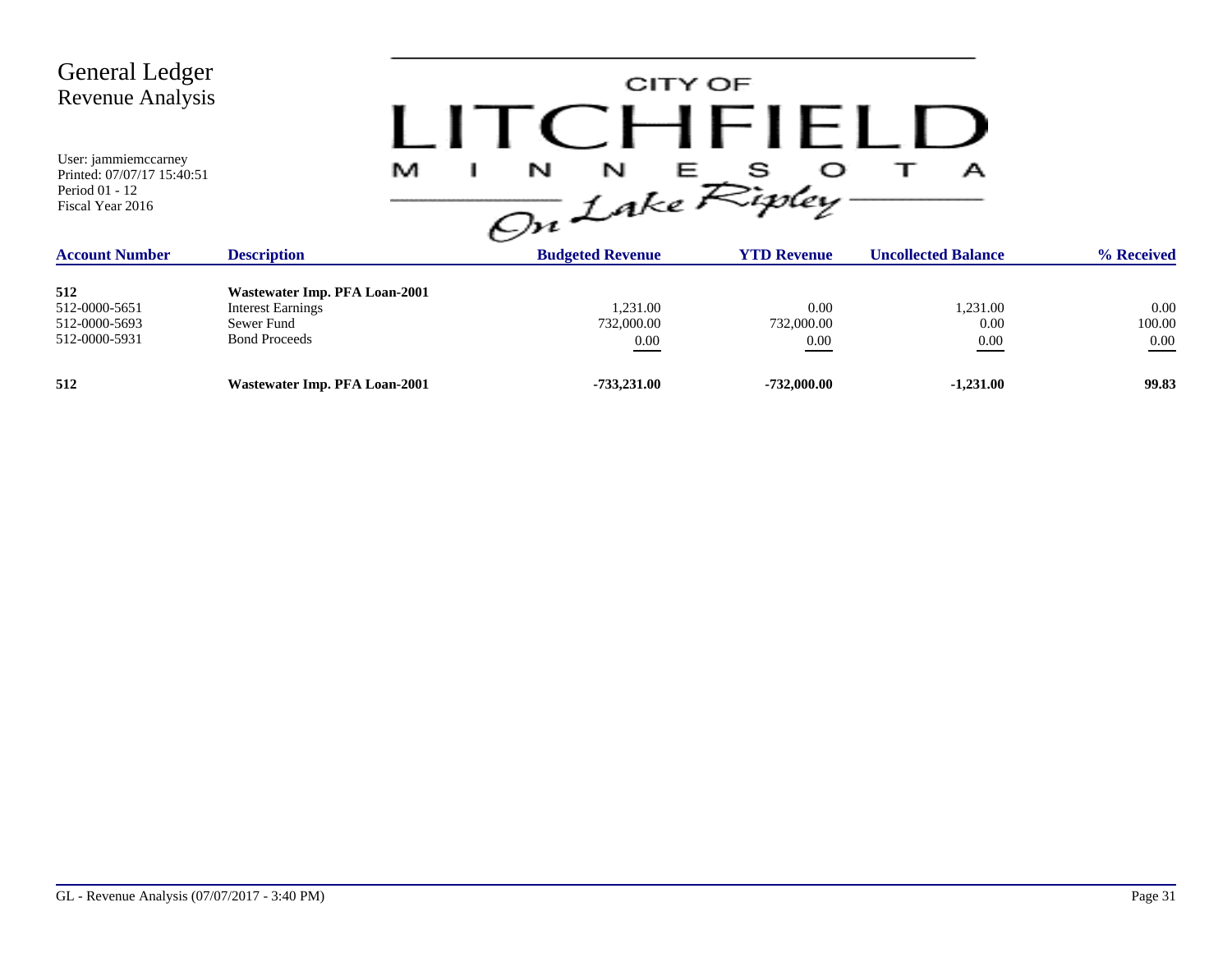CITY OF LITCHFIELD  $M$  I N N E S O T A<br>On Lake Ripley

| <b>Account Number</b> | <b>Description</b>        | <b>Budgeted Revenue</b> | <b>YTD Revenue</b> | <b>Uncollected Balance</b> | % Received |
|-----------------------|---------------------------|-------------------------|--------------------|----------------------------|------------|
| 514                   | G.O. Improvement-2004     |                         |                    |                            |            |
| 514-0000-5111         | Current Ad                | 0.00                    | 0.00               | 0.00                       | 0.00       |
| 514-0000-5121         | Market Value Credit       | 0.00                    | 0.00               | 0.00                       | 0.00       |
| 514-0000-5610         | Principal                 | 0.00                    | 0.00               | 0.00                       | 0.00       |
| 514-0000-5620         | Penalties & Interest      | 0.00                    | 0.00               | 0.00                       | 0.00       |
| 514-0000-5630         | Collect-County-Current    | 0.00                    | 0.00               | 0.00                       | 0.00       |
| 514-0000-5640         | Collect-County-Delinquent | 0.00                    | 0.00               | 0.00                       | 0.00       |
| 514-0000-5651         | <b>Interest Earnings</b>  | 0.00                    | 0.00               | 0.00                       | 0.00       |
| 514-0000-5686         | Miscellaneous             | 0.00                    | 0.00               | 0.00                       | 0.00       |
| 514-0000-5931         | <b>Bond Proceeds</b>      | 0.00                    | 0.00               | 0.00                       | $0.00\,$   |
| 514                   | G.O. Improvement-2004     | 0.00                    | 0.00               | 0.00                       | 0.00       |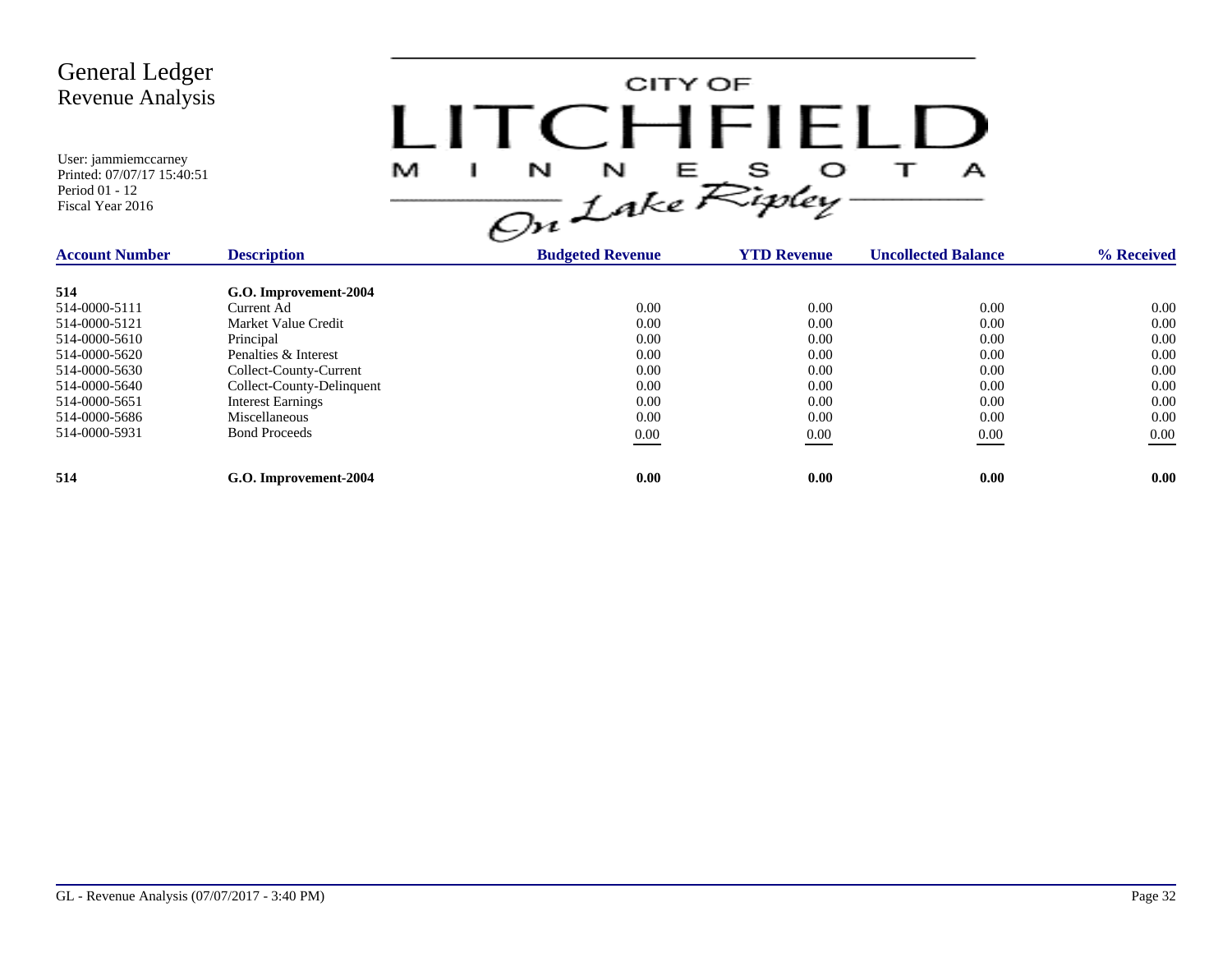CITY OF LITCHFIELD  $M$  I N N E S O T A<br>On Lake Ripley

| <b>Account Number</b> | <b>Description</b>                  | <b>Budgeted Revenue</b> | <b>YTD Revenue</b> | <b>Uncollected Balance</b> | % Received |
|-----------------------|-------------------------------------|-------------------------|--------------------|----------------------------|------------|
| 517                   | G.O. EDA Lease Auditorium           |                         |                    |                            |            |
| 517-0000-5111         | Current Ad Valorem Taxes            | 45,000.00               | 45,711.69          | $-711.69$                  | 101.58     |
| 517-0000-5112         | Delinquent Ad Valorem Taxes         | 0.00                    | 0.00               | 0.00                       | 0.00       |
| 517-0000-5113         | Current Mobile Home Tax             | 0.00                    | 0.00               | 0.00                       | 0.00       |
| 517-0000-5114         | Delinquent Mobile Home Tax          | 0.00                    | 0.00               | 0.00                       | 0.00       |
| 517-0000-5121         | Market Value Credit                 | 0.00                    | 0.00               | 0.00                       | 0.00       |
| 517-0000-5192         | Forfeited Tax Sale Apportion        | 0.00                    | 0.00               | 0.00                       | 0.00       |
| 517-0000-5342         | Hstd & Ag Credit Aid (Haca)         | 0.00                    | 0.00               | 0.00                       | 0.00       |
| 517-0000-5343         | Mobile Home Haca                    | 0.00                    | 0.00               | 0.00                       | 0.00       |
| 517-0000-5610         | Principal                           | 0.00                    | 0.00               | 0.00                       | 0.00       |
| 517-0000-5620         | Penalties & Interest                | 0.00                    | 0.00               | 0.00                       | 0.00       |
| 517-0000-5630         | Collect-County-Current              | 0.00                    | 0.00               | 0.00                       | 0.00       |
| 517-0000-5640         | Collect-County-Delinquent           | 0.00                    | 0.00               | 0.00                       | 0.00       |
| 517-0000-5651         | <b>Interest Earnings</b>            | 91.00                   | 152.00             | $-61.00$                   | 167.03     |
| 517-0000-5652         | <b>Accrued Interest-Bond</b>        | 0.00                    | 0.00               | 0.00                       | 0.00       |
| 517-0000-5654         | <b>Interest-Special Assessments</b> | 0.00                    | 0.00               | 0.00                       | 0.00       |
| 517-0000-5686         | Miscellaneous                       | 0.00                    | 0.04               | $-0.04$                    | 0.00       |
| 517-0000-5931         | <b>Bond Proceeds</b>                | 0.00                    | 0.00               | 0.00                       | 0.00       |
| 517-0000-5977         | Transfer-5Th & Armstrong            | $0.00\,$                | 0.00               | $0.00\,$                   | 0.00       |
|                       |                                     |                         |                    |                            |            |
| 517                   | <b>G.O. EDA Lease Auditorium</b>    | $-45,091.00$            | $-45,863.73$       | 772.73                     | 101.71     |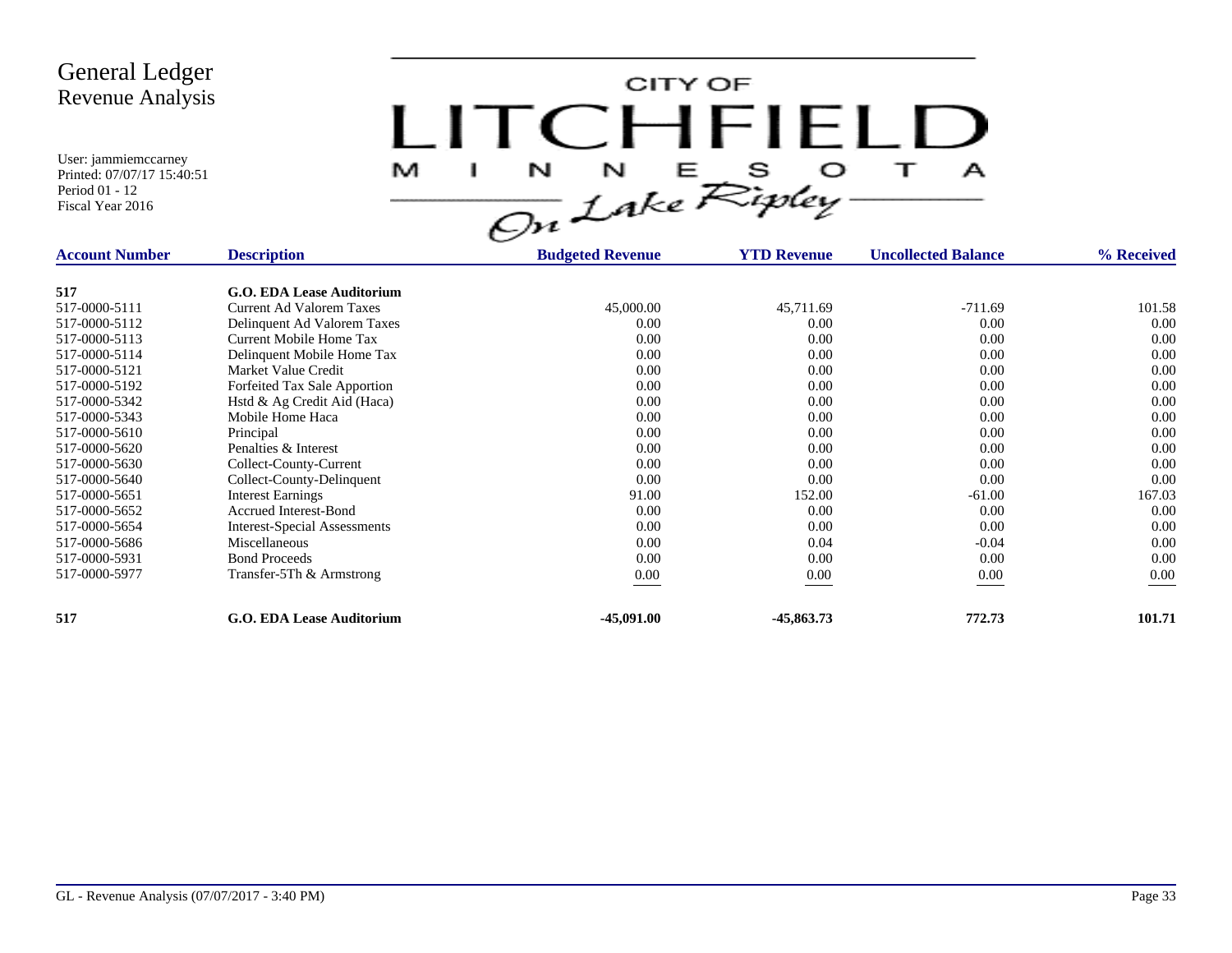

| <b>Account Number</b> | <b>Description</b>                  | <b>Budgeted Revenue</b> | <b>YTD Revenue</b> | <b>Uncollected Balance</b> | % Received |
|-----------------------|-------------------------------------|-------------------------|--------------------|----------------------------|------------|
| 518                   | <b>G.O. EDA Lease</b>               |                         |                    |                            |            |
| 518-0000-5111         | <b>Current Ad Valorem Taxes</b>     | 0.00                    | 0.43               | $-0.43$                    | 0.00       |
| 518-0000-5121         | Market Value Credit                 | 0.00                    | 0.00               | 0.00                       | 0.00       |
| 518-0000-5610         | Principal                           | 0.00                    | 0.00               | 0.00                       | 0.00       |
| 518-0000-5620         | Penalties & Interest                | 0.00                    | 0.00               | 0.00                       | 0.00       |
| 518-0000-5630         | Collect-County-Current              | 0.00                    | 0.00               | 0.00                       | 0.00       |
| 518-0000-5640         | Collect-County-Delinquent           | 0.00                    | 0.00               | 0.00                       | 0.00       |
| 518-0000-5651         | <b>Interest Earnings</b>            | 0.00                    | 0.00               | 0.00                       | 0.00       |
| 518-0000-5654         | <b>Interest-Special Assessments</b> | 0.00                    | 0.00               | 0.00                       | 0.00       |
| 518-0000-5686         | Miscellaneous                       | 0.00                    | 0.38               | $-0.38$                    | 0.00       |
| 518-0000-5687         | Insurance Dividends                 | 0.00                    | 0.00               | 0.00                       | 0.00       |
| 518-0000-5931         | <b>Bond Proceeds</b>                | 0.00                    | 0.00               | 0.00                       | 0.00       |
| 518-0000-5960         | Transfer - General                  | $0.00\,$                | 0.00               | 0.00<br>__                 | $0.00\,$   |
|                       |                                     |                         |                    |                            |            |
| 518                   | <b>G.O. EDA Lease</b>               | 0.00                    | $-0.81$            | 0.81                       | 0.00       |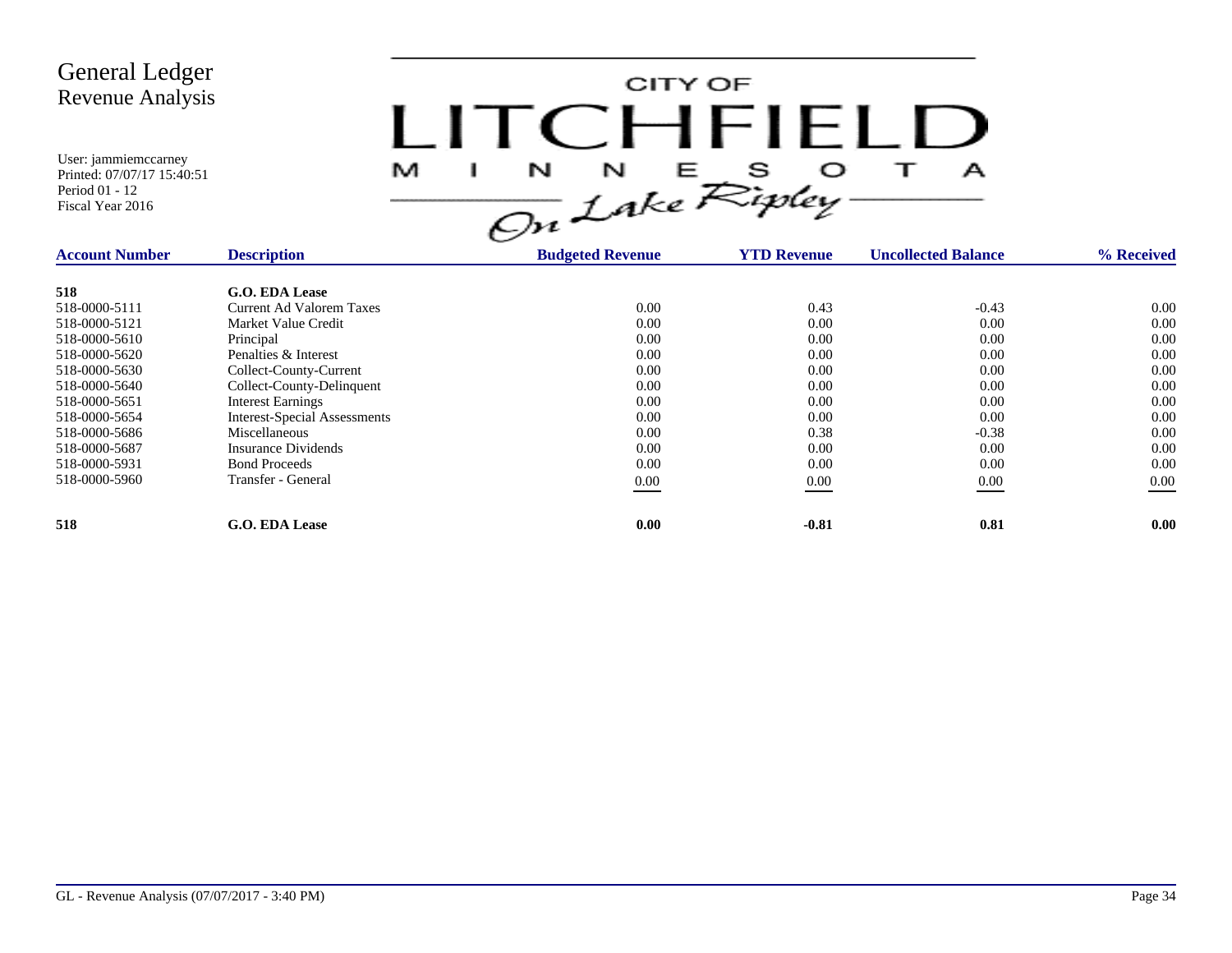

| <b>Account Number</b> | <b>Description</b>            | <b>Budgeted Revenue</b> | <b>YTD Revenue</b> | <b>Uncollected Balance</b> | % Received |
|-----------------------|-------------------------------|-------------------------|--------------------|----------------------------|------------|
| 520                   | G.O. Wastewater Fac. Ref.-93B |                         |                    |                            |            |
| 520-0000-5651         | <b>Interest Earnings</b>      | 0.00                    | 0.00               | 0.00                       | 0.00       |
| 520-0000-5686         | Miscellaneous                 | 0.00                    | 0.00               | 0.00                       | 0.00       |
| 520-0000-5693         | Sewer Fund                    | 0.00                    | 0.00               | 0.00                       | 0.00       |
| 520-0000-5927         | Transfer-Ww Fac.Rev.-91A      | 0.00                    | 0.00               | 0.00                       | 0.00       |
| 520-0000-5931         | <b>Bond Proceeds</b>          | 0.00                    | 0.00               | 0.00                       | 0.00       |
| 520                   | G.O. Wastewater Fac. Ref.-93B | 0.00                    | 0.00               | 0.00                       | 0.00       |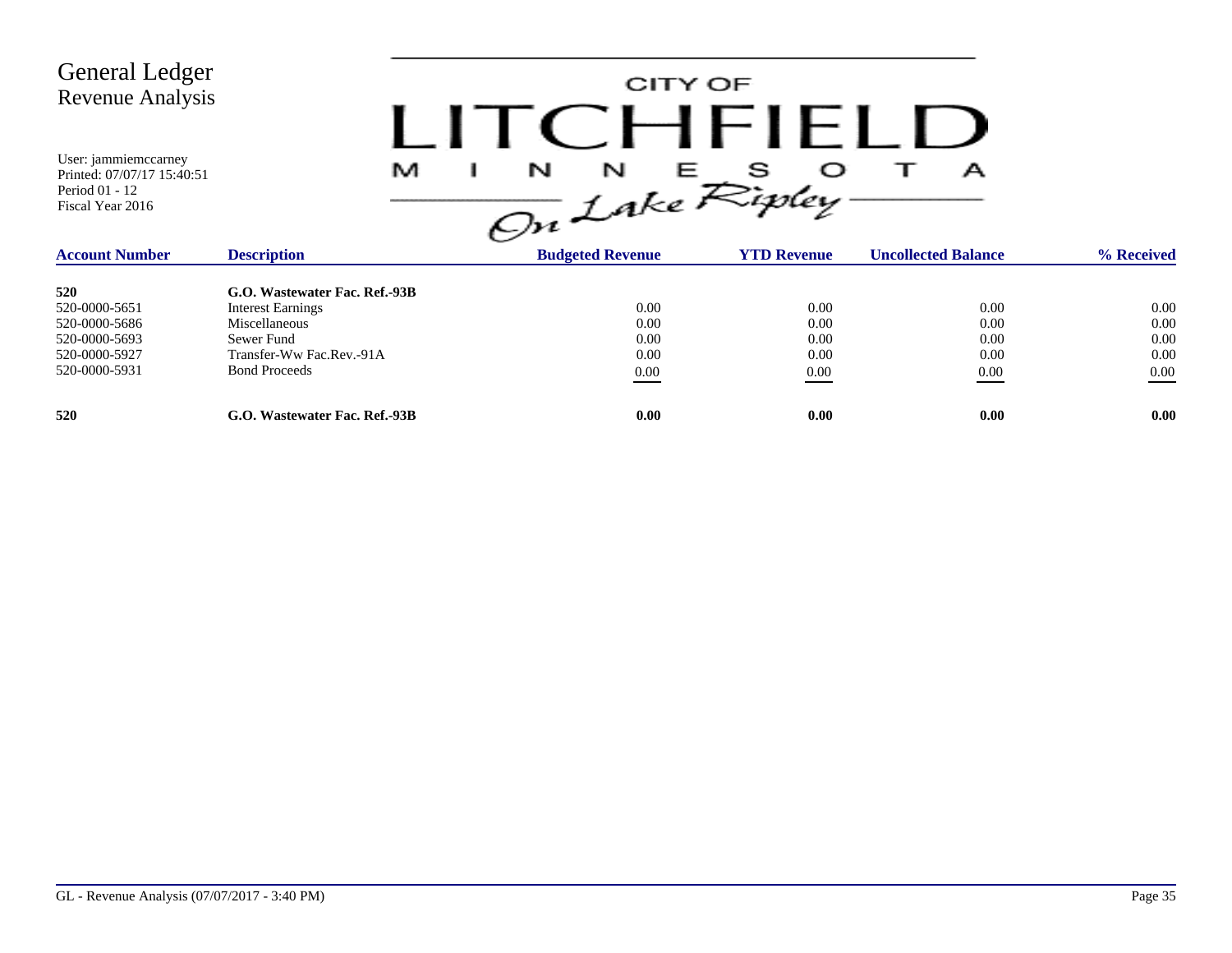CITY OF LITCHFIELD  $\top$ M  $\mathbf{I}$  $\mathbf{A}$ 

| <b>Account Number</b> | <b>Description</b>              | <b>Budgeted Revenue</b> | <b>YTD Revenue</b> | <b>Uncollected Balance</b> | % Received |
|-----------------------|---------------------------------|-------------------------|--------------------|----------------------------|------------|
| 521                   | G.O. Improvement - 2006A        |                         |                    |                            |            |
| 521-0000-5111         | <b>Current Ad Valorem Taxes</b> | 25,000.00               | 25,399.94          | $-399.94$                  | 101.60     |
| 521-0000-5112         | Delinquent Ad Valorem Taxes     | 0.00                    | 0.00               | 0.00                       | 0.00       |
| 521-0000-5113         | Current Mobile Home Tax         | 0.00                    | 0.00               | 0.00                       | 0.00       |
| 521-0000-5114         | Delinquent Mobile Home Tax      | 0.00                    | 0.00               | 0.00                       | 0.00       |
| 521-0000-5121         | Market Value Credit             | 0.00                    | 0.00               | 0.00                       | 0.00       |
| 521-0000-5192         | Forfeited Tax Sale Apportion    | 0.00                    | 0.00               | 0.00                       | 0.00       |
| 521-0000-5342         | Hstd & Ag Credit Aid(Haca)      | 0.00                    | 0.00               | 0.00                       | 0.00       |
| 521-0000-5343         | Mobile Home Haca                | 0.00                    | 0.00               | 0.00                       | 0.00       |
| 521-0000-5610         | Principal                       | 0.00                    | 0.00               | 0.00                       | 0.00       |
| 521-0000-5620         | Penalties & Interest            | 0.00                    | 0.00               | 0.00                       | 0.00       |
| 521-0000-5630         | Collect-County-Current          | 17,472.00               | 17,472.80          | $-0.80$                    | 100.00     |
| 521-0000-5640         | Collect-County-Delinquent       | 0.00                    | 0.00               | 0.00                       | 0.00       |
| 521-0000-5651         | <b>Interest Earnings</b>        | 160.00                  | 0.00               | 160.00                     | 0.00       |
| 521-0000-5652         | <b>Accrued Interest-Bond</b>    | 0.00                    | 0.00               | 0.00                       | 0.00       |
| 521-0000-5654         | Interest-Special Assessments    | 0.00                    | 0.00               | 0.00                       | 0.00       |
| 521-0000-5686         | Miscellaneous                   | 0.00                    | 0.02               | $-0.02$                    | 0.00       |
| 521-0000-5931         | Note Proceeds                   | 0.00                    | 0.00               | 0.00                       | 0.00       |
| 521-0000-5977         | Transfer - Eastern Development  | 0.00                    | 0.00               | 0.00                       | 0.00       |
| 521-0000-5994         | <b>Transfer Account</b>         | $0.00\,$                | 0.00               | 0.00                       | 0.00       |
| 521                   | G.O. Improvement - 2006A        | $-42,632.00$            | $-42,872.76$       | 240.76                     | 100.56     |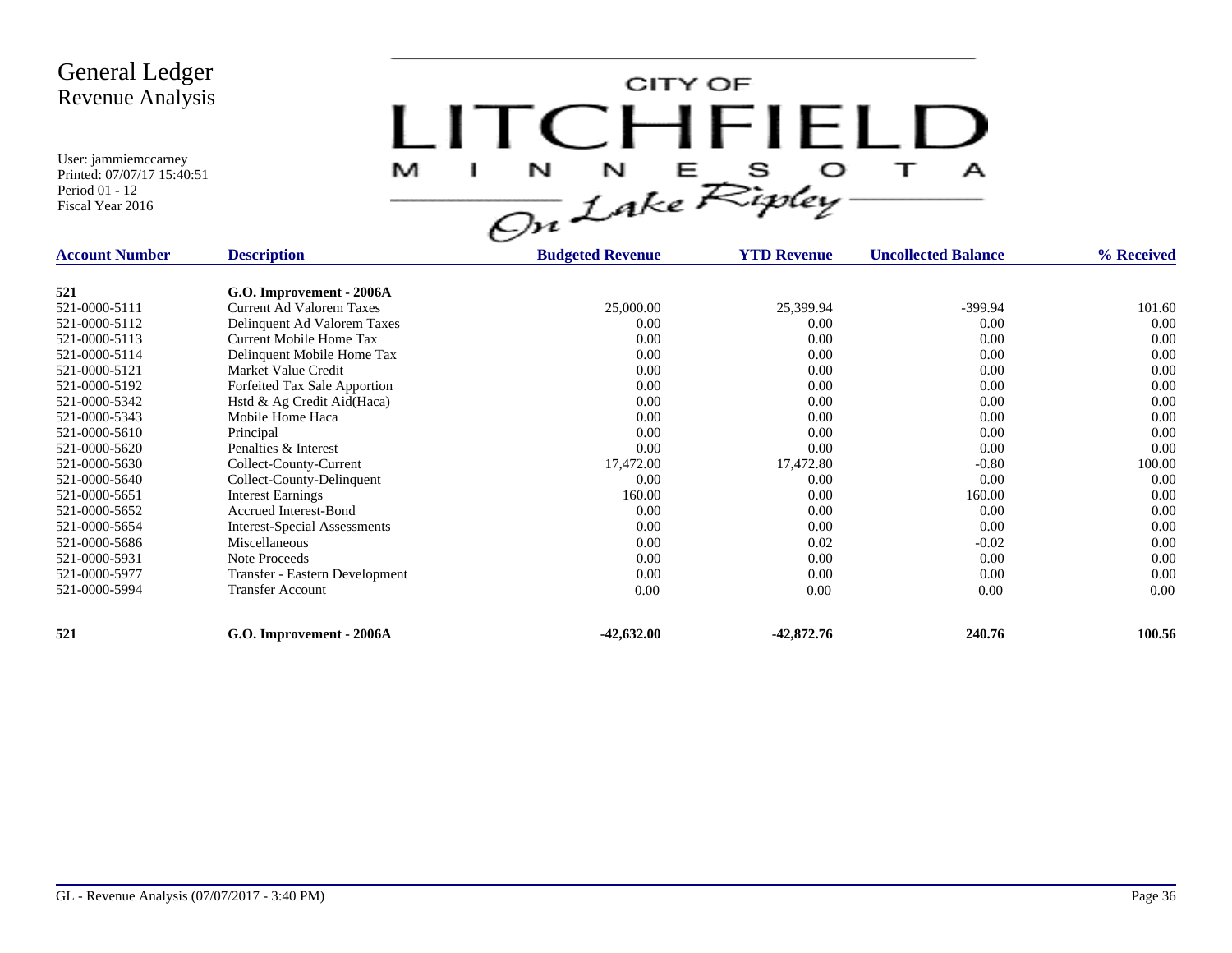CITY OF LITCHFIELD M  $\mathbf{I}$  $\mathbf{A}$ 

| <b>Account Number</b> | <b>Description</b>                  | <b>Budgeted Revenue</b> | <b>YTD Revenue</b> | <b>Uncollected Balance</b> | % Received |
|-----------------------|-------------------------------------|-------------------------|--------------------|----------------------------|------------|
| 522                   | G.O. Improvement - 2007A            |                         |                    |                            |            |
| 522-0000-5111         | Current Ad Valorem Taxes            | 26,500.00               | 27,015.90          | $-515.90$                  | 101.95     |
| 522-0000-5112         | Delinquent Ad Valorem Taxes         | 0.00                    | 0.00               | 0.00                       | 0.00       |
|                       |                                     |                         |                    |                            |            |
| 522-0000-5113         | <b>Current Mobile Home Tax</b>      | 0.00                    | 0.00               | 0.00                       | 0.00       |
| 522-0000-5114         | Delinquent Mobile Home Tax          | 0.00                    | 0.00               | 0.00                       | 0.00       |
| 522-0000-5121         | Market Value Credit                 | 0.00                    | 0.00               | 0.00                       | 0.00       |
| 522-0000-5160         | Tax Abatement                       | 27,500.00               | 27,852.76          | $-352.76$                  | 101.28     |
| 522-0000-5192         | Forfeited Tax Sale Apportion        | 0.00                    | 0.00               | 0.00                       | 0.00       |
| 522-0000-5342         | Hstd & Ag Credit Aid(Haca)          | 0.00                    | 0.00               | 0.00                       | 0.00       |
| 522-0000-5343         | Mobile Home Haca                    | 0.00                    | 0.00               | 0.00                       | 0.00       |
| 522-0000-5610         | Principal                           | 0.00                    | 0.00               | 0.00                       | 0.00       |
| 522-0000-5620         | Penalties & Interest                | 0.00                    | 0.00               | 0.00                       | 0.00       |
| 522-0000-5630         | Collect-County-Current              | 0.00                    | 0.00               | 0.00                       | 0.00       |
| 522-0000-5640         | Collect-County-Delinquent           | 0.00                    | 0.00               | 0.00                       | 0.00       |
| 522-0000-5651         | <b>Interest Earnings</b>            | 55.00                   | 91.00              | $-36.00$                   | 165.45     |
| 522-0000-5652         | <b>Accrued Interest-Bond</b>        | 0.00                    | 0.00               | 0.00                       | 0.00       |
| 522-0000-5654         | <b>Interest-Special Assessments</b> | 0.00                    | 0.00               | 0.00                       | 0.00       |
| 522-0000-5686         | Miscellaneous                       | 0.00                    | 0.04               | $-0.04$                    | 0.00       |
| 522-0000-5929         | Transfer - Golf Course              | 0.00                    | 0.00               | 0.00                       | 0.00       |
| 522-0000-5931         | Note Proceeds                       | 0.00                    | 0.00               | 0.00                       | 0.00       |
| 522-0000-5960         | Transfer - General Fund             | 0.00                    | 0.00               | 0.00                       | 0.00       |
| 522-0000-5977         | Transfer-5th & Armstrong            | $0.00\,$                | 0.00               | 0.00                       | 0.00       |
| 522                   | G.O. Improvement - 2007A            | $-54,055.00$            | $-54,959,70$       | 904.70                     | 101.67     |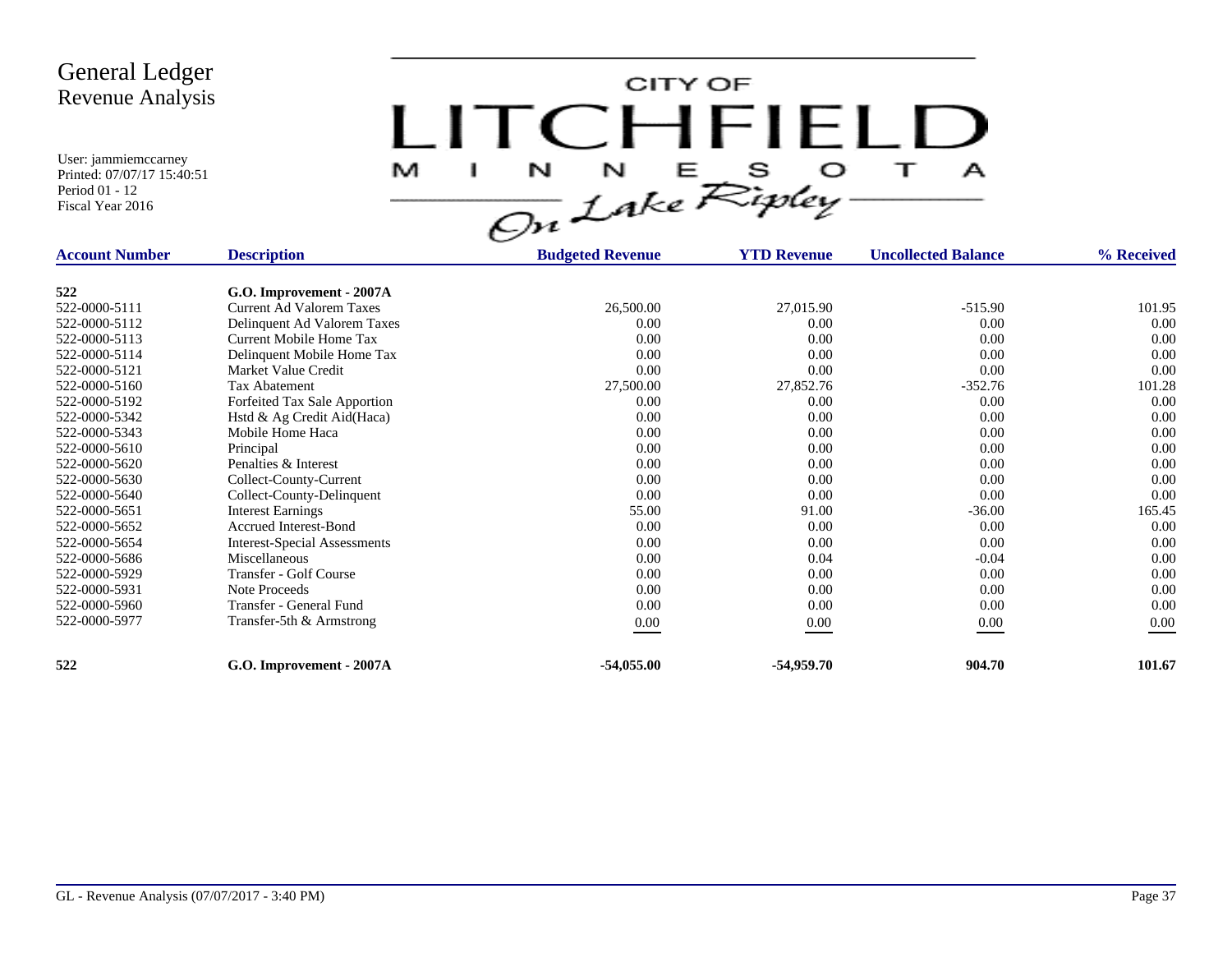| <b>General Ledger</b><br><b>Revenue Analysis</b><br>User: jammiemccarney<br>Printed: 07/07/17 15:40:51<br>Period 01 - 12<br>Fiscal Year 2016 |                                 | LITCEHELLE<br>M<br>$\frac{1}{\sqrt{m}}$ $\frac{N}{L}$ $\frac{E}{N}$ is $\frac{1}{N}$ | CITY OF            | А                          |            |
|----------------------------------------------------------------------------------------------------------------------------------------------|---------------------------------|--------------------------------------------------------------------------------------|--------------------|----------------------------|------------|
| <b>Account Number</b>                                                                                                                        | <b>Description</b>              | <b>Budgeted Revenue</b>                                                              | <b>YTD Revenue</b> | <b>Uncollected Balance</b> | % Received |
| 523                                                                                                                                          | <b>Electric Revenue - 2008</b>  |                                                                                      |                    |                            |            |
| 523-0000-5111                                                                                                                                | <b>Current Ad Valorem Taxes</b> | 0.00                                                                                 | 0.00               | 0.00                       | 0.00       |
| 523-0000-5121                                                                                                                                | Market Value Credit             | 0.00                                                                                 | 0.00               | 0.00                       | 0.00       |
| 523-0000-5610                                                                                                                                | Principal                       | 0.00                                                                                 | 0.00               | 0.00                       | 0.00       |
| 523-0000-5620                                                                                                                                | Penalties & Interest            | 0.00                                                                                 | 0.00               | 0.00                       | 0.00       |
| 523-0000-5651                                                                                                                                | <b>Interest Earnings</b>        | 3,674.00                                                                             | 5,829.00           | $-2,155.00$                | 158.66     |
| 523-0000-5652                                                                                                                                | <b>Accrued Interest-Bond</b>    | 0.00                                                                                 | 0.00               | 0.00                       | 0.00       |
| 523-0000-5931                                                                                                                                | <b>Bond Proceeds</b>            | 0.00                                                                                 | 0.00               | 0.00                       | 0.00       |
| 523-0000-5962                                                                                                                                | Transfer - Electric             | 1,020,000.00                                                                         | 1,020,000.00       | 0.00                       | 100.00     |
| 523-0000-5963                                                                                                                                | <b>SMMPA</b> Contract           | 240,000.00                                                                           | 240,000.00         | 0.00                       | 100.00     |
| 523-0000-5997                                                                                                                                | Transfer                        | $0.00\,$                                                                             | 0.00               | 0.00                       | $0.00\,$   |
| 523                                                                                                                                          | <b>Electric Revenue - 2008</b>  | $-1,263,674.00$                                                                      | $-1,265,829.00$    | 2,155.00                   | 100.17     |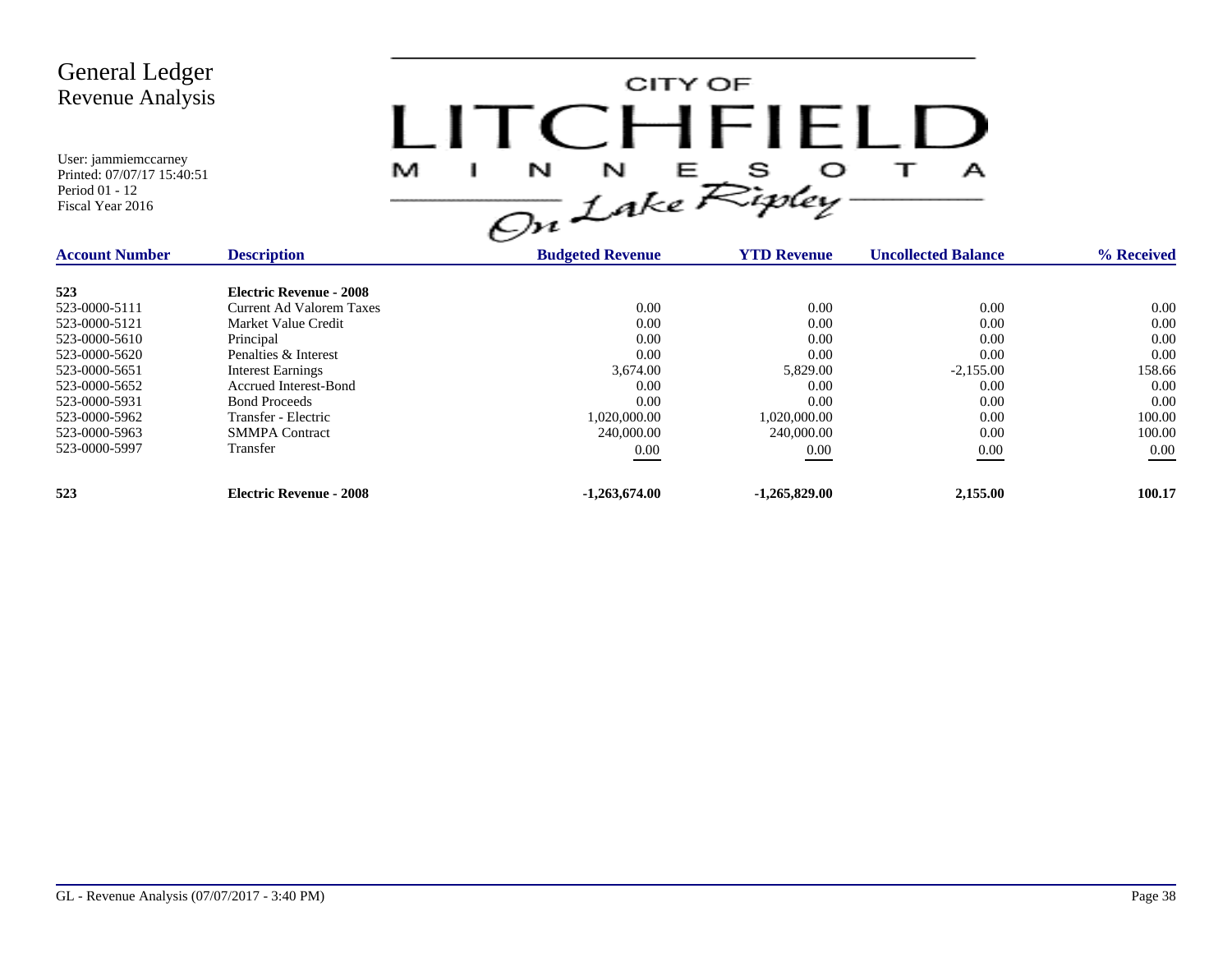CITY OF LITCHFIELD  $\top$ M  $\mathbf{I}$  $\mathbf{A}$ 

| <b>Account Number</b> | <b>Description</b>              | <b>Budgeted Revenue</b> | <b>YTD Revenue</b> | <b>Uncollected Balance</b> | % Received |
|-----------------------|---------------------------------|-------------------------|--------------------|----------------------------|------------|
| 524                   | G.O. Equip Cert - Series 2009A  |                         |                    |                            |            |
| 524-0000-5111         | <b>Current Ad Valorem Taxes</b> | 0.00                    | 102.84             | $-102.84$                  | 0.00       |
| 524-0000-5112         | Delinquent Ad Valorem Taxes     | 0.00                    | 0.00               | 0.00                       | 0.00       |
| 524-0000-5113         | Current Mobile Home Tax         | 0.00                    | 0.00               | 0.00                       | 0.00       |
| 524-0000-5114         | Delinquent Mobile Home Tax      | 0.00                    | 0.00               | 0.00                       | 0.00       |
| 524-0000-5117         | C of I - Current Ad Valorem     | 49,500.00               | 49,913.94          | $-413.94$                  | 100.84     |
| 524-0000-5121         | Market Value Credit             | 0.00                    | 0.00               | 0.00                       | 0.00       |
| 524-0000-5342         | Hstd & Ag Credit Aid (Haca)     | 0.00                    | 0.00               | 0.00                       | 0.00       |
| 524-0000-5343         | Mobile Home Haca                | 0.00                    | 0.00               | 0.00                       | 0.00       |
| 524-0000-5345         | <b>Equalization Aid</b>         | 0.00                    | 0.00               | 0.00                       | 0.00       |
| 524-0000-5610         | Principal                       | 0.00                    | 0.00               | 0.00                       | 0.00       |
| 524-0000-5620         | Penalties & Interest            | 0.00                    | 0.00               | 0.00                       | 0.00       |
| 524-0000-5630         | Collect-County-Current          | 0.00                    | 0.00               | 0.00                       | 0.00       |
| 524-0000-5640         | Collect-County-Delinquent       | 0.00                    | 0.00               | 0.00                       | 0.00       |
| 524-0000-5646         | Collect-County-Interest         | 0.00                    | 0.00               | 0.00                       | 0.00       |
| 524-0000-5651         | <b>Interest Earnings</b>        | 83.00                   | 146.00             | $-63.00$                   | 175.90     |
| 524-0000-5686         | Miscellaneous                   | 0.00                    | 0.04               | $-0.04$                    | 0.00       |
| 524-0000-5921         | <b>Township Contract</b>        | 40,000.00               | 40,000.00          | 0.00                       | 100.00     |
| 524-0000-5931         | <b>Bond Proceeds</b>            | 0.00                    | 0.00               | 0.00                       | 0.00       |
| 524-0000-5977         | Transfer-Misc.                  | 0.00                    | $0.00\,$           | 0.00                       | 0.00       |
| 524                   | G.O. Equip Cert - Series 2009A  | $-89,583.00$            | $-90,162.82$       | 579.82                     | 100.65     |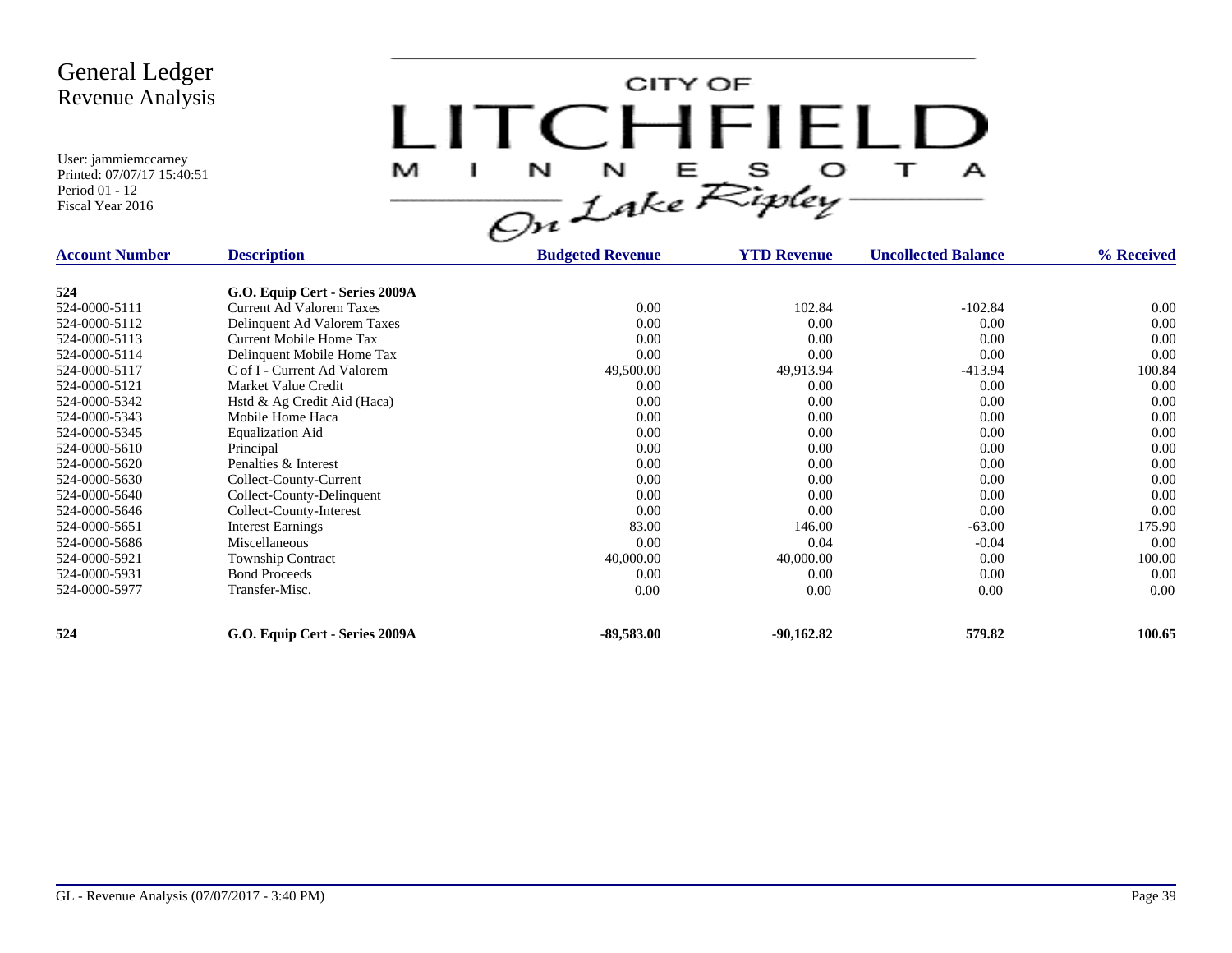CITY OF LITCHFIELD  $\top$ M  $\mathbf{I}$  $\mathbf{A}$ 

| <b>Account Number</b> | <b>Description</b>              | <b>Budgeted Revenue</b> | <b>YTD Revenue</b> | <b>Uncollected Balance</b> | % Received |
|-----------------------|---------------------------------|-------------------------|--------------------|----------------------------|------------|
|                       |                                 |                         |                    |                            |            |
| 525                   | <b>G.O. Ref Bonds - 2009B</b>   |                         |                    |                            |            |
| 525-0000-5111         | <b>Current Ad Valorem Taxes</b> | 3,000.00                | 3,099.49           | $-99.49$                   | 103.32     |
| 525-0000-5112         | Delinquent Ad Valorem Taxes     | 0.00                    | 0.00               | 0.00                       | $0.00\,$   |
| 525-0000-5113         | Current Mobile Home Tax         | 0.00                    | 0.00               | 0.00                       | 0.00       |
| 525-0000-5114         | Delinquent Mobile Home Tax      | 0.00                    | 0.00               | 0.00                       | 0.00       |
| 525-0000-5121         | Market Value Credit             | 0.00                    | 0.00               | 0.00                       | 0.00       |
| 525-0000-5342         | Hstd & Ag Credit Aid (Haca)     | 0.00                    | 0.00               | 0.00                       | 0.00       |
| 525-0000-5343         | Mobile Home Haca                | 0.00                    | 0.00               | 0.00                       | 0.00       |
| 525-0000-5345         | <b>Equalization Aid</b>         | 0.00                    | 0.00               | 0.00                       | 0.00       |
| 525-0000-5610         | Principal                       | 0.00                    | 0.00               | 0.00                       | 0.00       |
| 525-0000-5620         | Penalties & Interest            | 0.00                    | 0.00               | 0.00                       | 0.00       |
| 525-0000-5630         | Collect-County-Current          | 6,256.00                | 22,552.91          | $-16,296.91$               | 360.50     |
| 525-0000-5640         | Collect-County-Delinquent       | 0.00                    | 0.00               | 0.00                       | 0.00       |
| 525-0000-5646         | Collect-County-Interest         | 0.00                    | 0.00               | 0.00                       | 0.00       |
| 525-0000-5651         | <b>Interest Earnings</b>        | 47.00                   | 81.00              | $-34.00$                   | 172.34     |
| 525-0000-5686         | Miscellaneous                   | 0.00                    | 0.00               | 0.00                       | 0.00       |
| 525-0000-5921         | Transfer - Water                | 16,244.00               | 0.00               | 16,244.00                  | 0.00       |
| 525-0000-5931         | <b>Bond Proceeds</b>            | 0.00                    | 0.00               | 0.00                       | 0.00       |
| 525-0000-5977         | Transfer - G.O. Imp - 1999      | 0.00                    | 0.00               | 0.00                       | 0.00       |
| 525-0000-5978         | Transfer - G.O. Imp - 2002      | 0.00                    | 0.00               | 0.00                       | 0.00       |
| 525-0000-5979         | Transfer - G.O. Imp -2003 Ref   | $0.00\,$                | 0.00               | 0.00                       | 0.00       |
|                       |                                 |                         |                    |                            |            |
| 525                   | <b>G.O. Ref Bonds - 2009B</b>   | $-25,547.00$            | $-25,733.40$       | 186.40                     | 100.73     |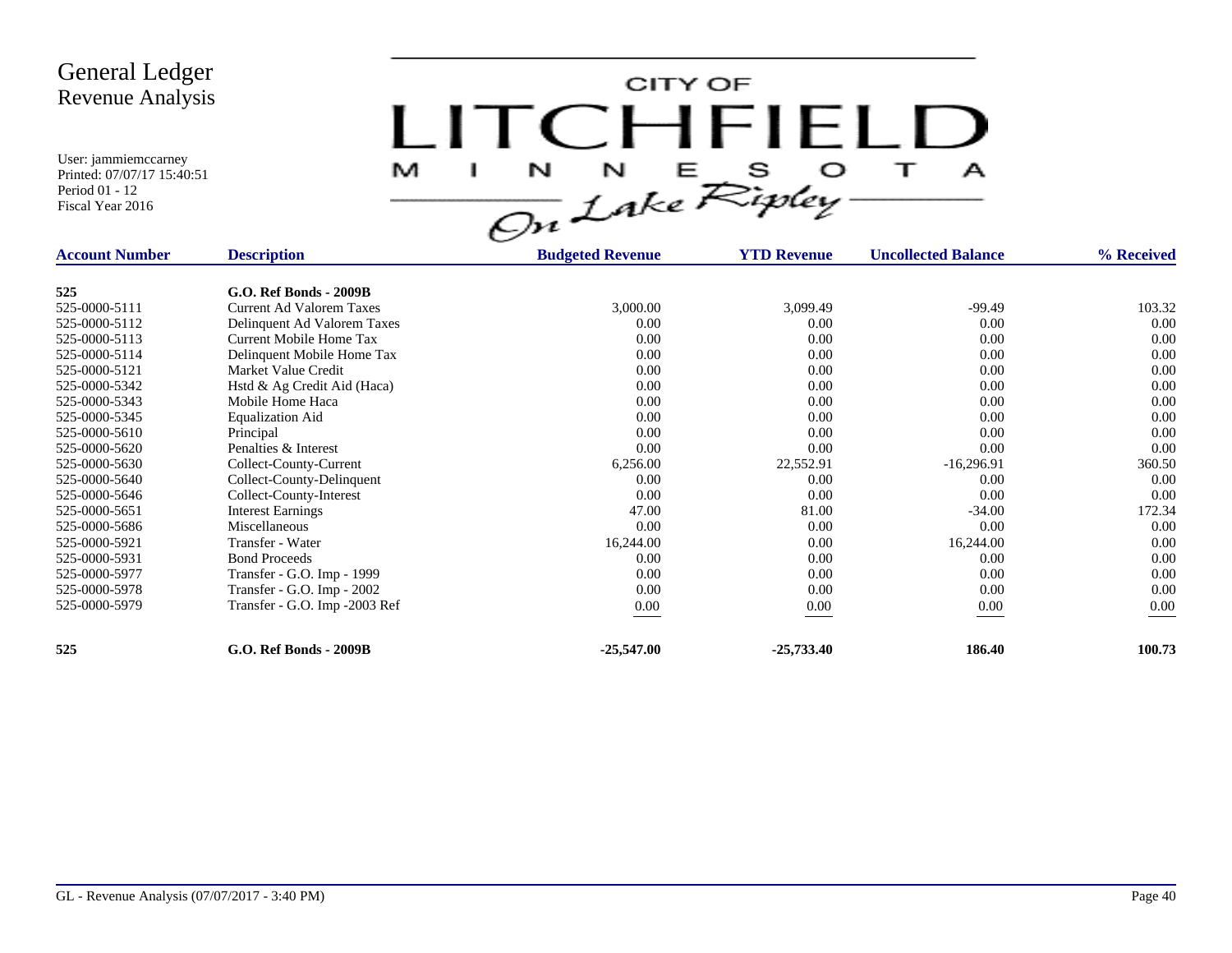| General Ledger<br>Revenue Analysis<br>User: jammiemccarney<br>Printed: 07/07/17 15:40:51<br>Period 01 - 12<br>Fiscal Year 2016 | M                                                                                               | N<br>N<br>On Lake Ripley.    | CITY OF<br>CHFIELD<br>Е    | А                          |                            |
|--------------------------------------------------------------------------------------------------------------------------------|-------------------------------------------------------------------------------------------------|------------------------------|----------------------------|----------------------------|----------------------------|
| <b>Account Number</b>                                                                                                          | <b>Description</b>                                                                              | <b>Budgeted Revenue</b>      | <b>YTD Revenue</b>         | <b>Uncollected Balance</b> | % Received                 |
| 526<br>526-0000-5651<br>526-0000-5693<br>526-0000-5931                                                                         | Wastewater Imp. PFA Loan-2009<br><b>Interest Earnings</b><br>Sewer Fund<br><b>Bond Proceeds</b> | 480.00<br>420,000.00<br>0.00 | 0.00<br>420,000.00<br>0.00 | 480.00<br>0.00<br>0.00     | 0.00<br>100.00<br>$0.00\,$ |
| 526                                                                                                                            | Wastewater Imp. PFA Loan-2009                                                                   | $-420,480.00$                | $-420,000.00$              | $-480.00$                  | 99.89                      |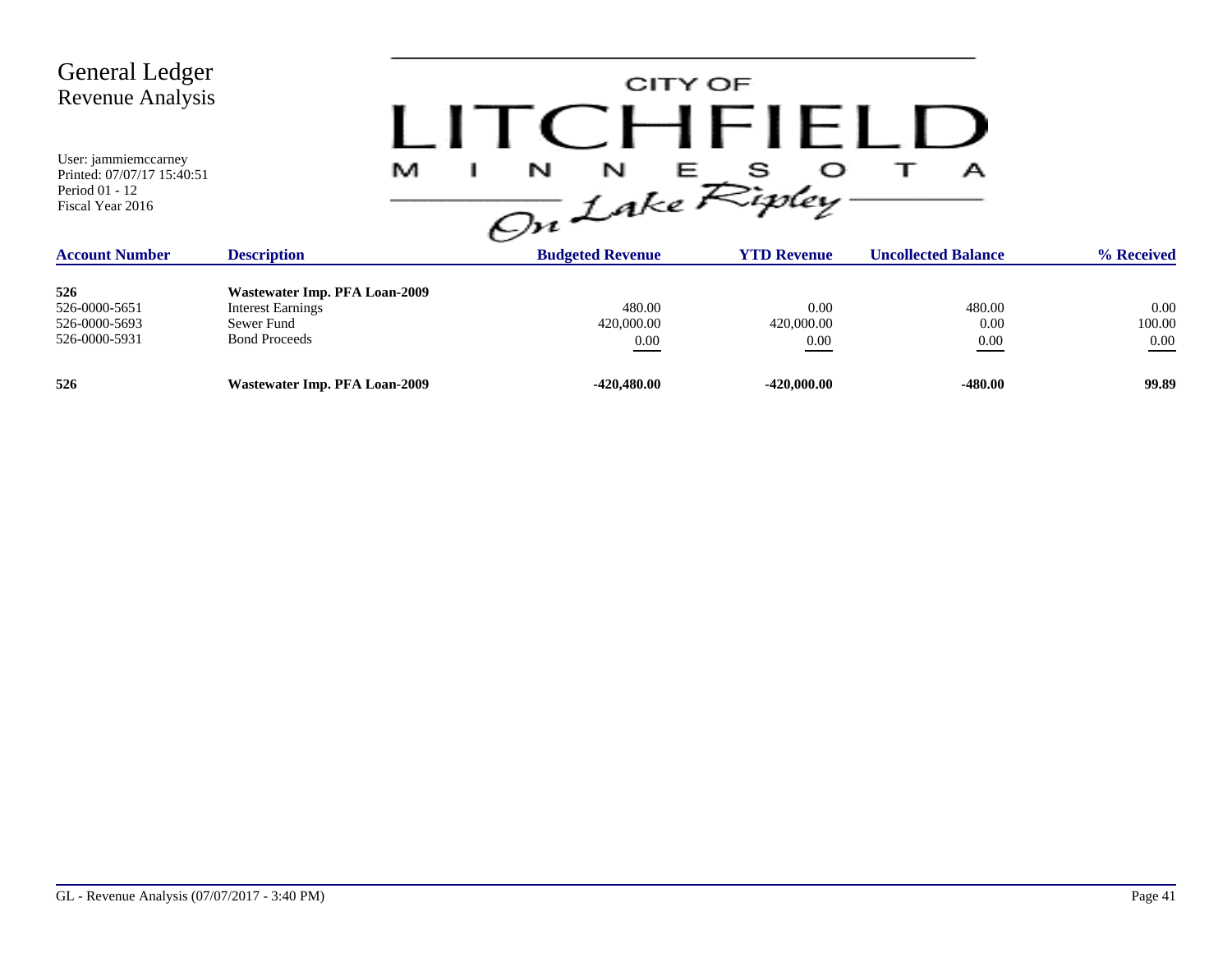

| <b>Account Number</b> | <b>Description</b>              | <b>Budgeted Revenue</b> | <b>YTD Revenue</b> | <b>Uncollected Balance</b> | % Received |
|-----------------------|---------------------------------|-------------------------|--------------------|----------------------------|------------|
| 586                   | Cert. of Indebtedness-2006      |                         |                    |                            |            |
| 586-0000-5111         | <b>Current Ad Valorem Taxes</b> | 0.00                    | 16.67              | $-16.67$                   | 0.00       |
| 586-0000-5112         | Delinquent Ad Valorem Taxes     | 0.00                    | 0.00               | 0.00                       | 0.00       |
| 586-0000-5113         | Current Mobile Home Tax         | 0.00                    | 0.00               | 0.00                       | 0.00       |
| 586-0000-5114         | Delinquent Mobile Home Tax      | 0.00                    | 0.00               | 0.00                       | 0.00       |
| 586-0000-5117         | C of I-Current Ad Valorem       | 8,000.00                | 8,357.98           | $-357.98$                  | 104.47     |
| 586-0000-5121         | Market Value Credit             | 0.00                    | 0.00               | 0.00                       | 0.00       |
| 586-0000-5191         | Penalty & Int.-Ad Valorem       | 0.00                    | 0.00               | 0.00                       | 0.00       |
| 586-0000-5344         | Local Performance Aid           | 0.00                    | 0.00               | 0.00                       | 0.00       |
| 586-0000-5651         | <b>Interest Earnings</b>        | 0.00                    | 0.00               | 0.00                       | 0.00       |
| 586-0000-5686         | Miscellaneous                   | 0.00                    | 0.00               | 0.00                       | 0.00       |
| 586-0000-5931         | <b>Bond Proceeds</b>            | 0.00                    | 0.00               | 0.00                       | 0.00       |
| 586-0000-5960         | Transfer - General Fund         | 0.00                    | 0.00               | 0.00                       | $0.00\,$   |
| 586                   | Cert. of Indebtedness-2006      | $-8,000.00$             | $-8,374.65$        | 374.65                     | 104.68     |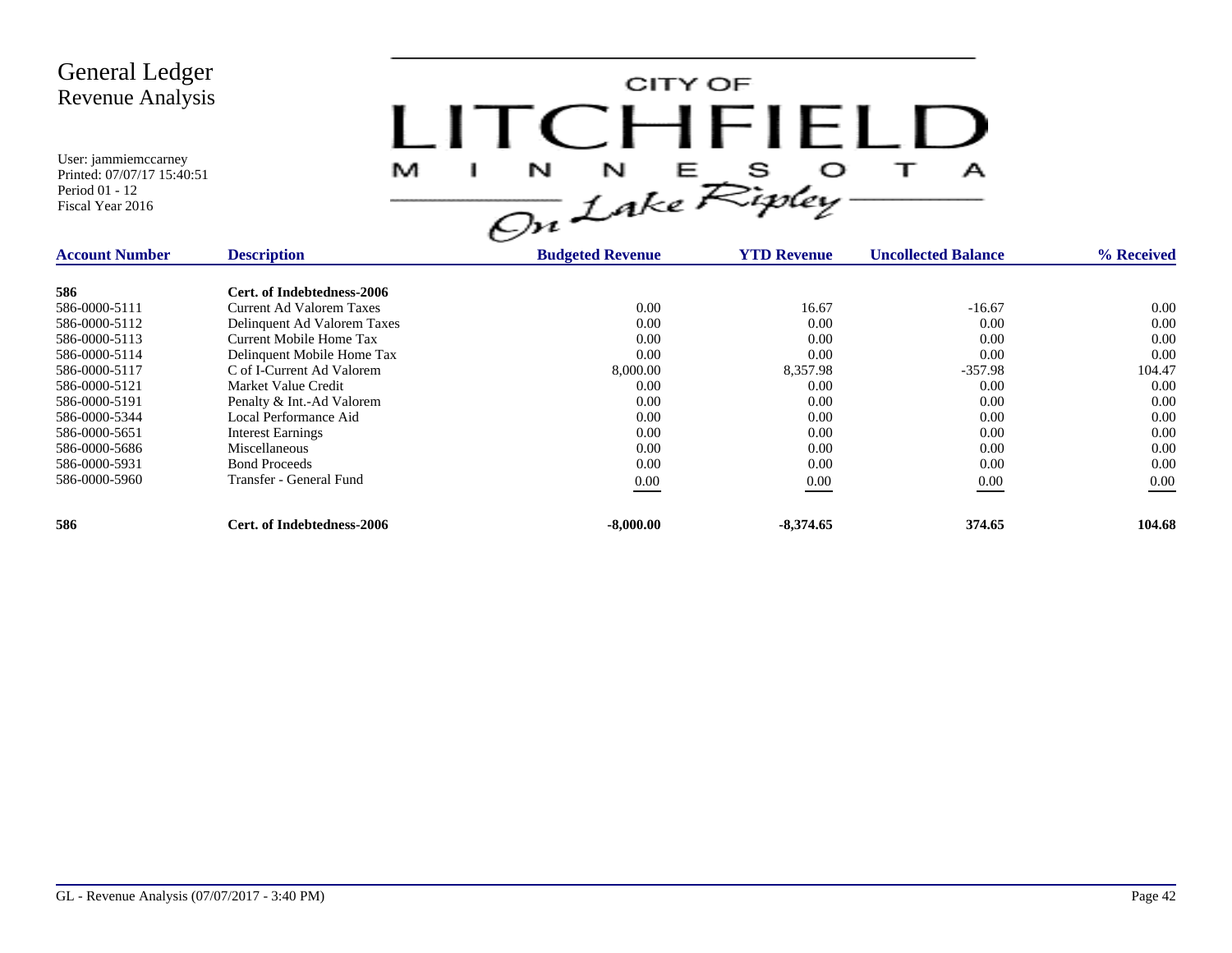CITY OF LITCHFIELD  $M$  I N N E S O T A<br>On Lake Ripley

| <b>Account Number</b> | <b>Description</b>              | <b>Budgeted Revenue</b> | <b>YTD Revenue</b> | <b>Uncollected Balance</b> | % Received |
|-----------------------|---------------------------------|-------------------------|--------------------|----------------------------|------------|
| 587                   | Cert. of Indebtedness-2007      |                         |                    |                            |            |
| 587-0000-5111         | <b>Current Ad Valorem Taxes</b> | 0.00                    | 207.80             | $-207.80$                  | 0.00       |
| 587-0000-5112         | Delinquent Ad Valorem Taxes     | 0.00                    | 0.00               | 0.00                       | 0.00       |
| 587-0000-5113         | Current Mobile Home Tax         | 0.00                    | 0.00               | 0.00                       | 0.00       |
| 587-0000-5114         | Delinquent Mobile Home Tax      | 0.00                    | 0.00               | 0.00                       | 0.00       |
| 587-0000-5117         | C of I-Current Ad Valorem       | 100,000.00              | 100,670.84         | $-670.84$                  | 100.67     |
| 587-0000-5121         | Market Value Credit             | 0.00                    | 0.00               | 0.00                       | 0.00       |
| 587-0000-5191         | Penalty & Int.-Ad Valorem       | 0.00                    | 0.00               | 0.00                       | 0.00       |
| 587-0000-5344         | Local Performance Aid           | 0.00                    | 0.00               | 0.00                       | 0.00       |
| 587-0000-5651         | <b>Interest Earnings</b>        | 0.00                    | 0.00               | 0.00                       | 0.00       |
| 587-0000-5686         | Miscellaneous                   | 0.00                    | 0.10               | $-0.10$                    | 0.00       |
| 587-0000-5931         | <b>Bond Proceeds</b>            | 0.00                    | 0.00               | 0.00                       | 0.00       |
| 587-0000-5960         | Transfer - General Fund         | 0.00                    | 0.00               | 0.00                       | 0.00       |
| 587-0000-5977         | Transfer-Cap. Imp. Rev.         | 0.00                    | 0.00               | 0.00                       | 0.00       |
| 587-0000-5982         | Transfer                        | $0.00\,$                | 1,768.51           | $-1,768.51$                | $0.00\,$   |
| 587                   | Cert. of Indebtedness-2007      | $-100,000,00$           | $-102,647.25$      | 2,647.25                   | 102.65     |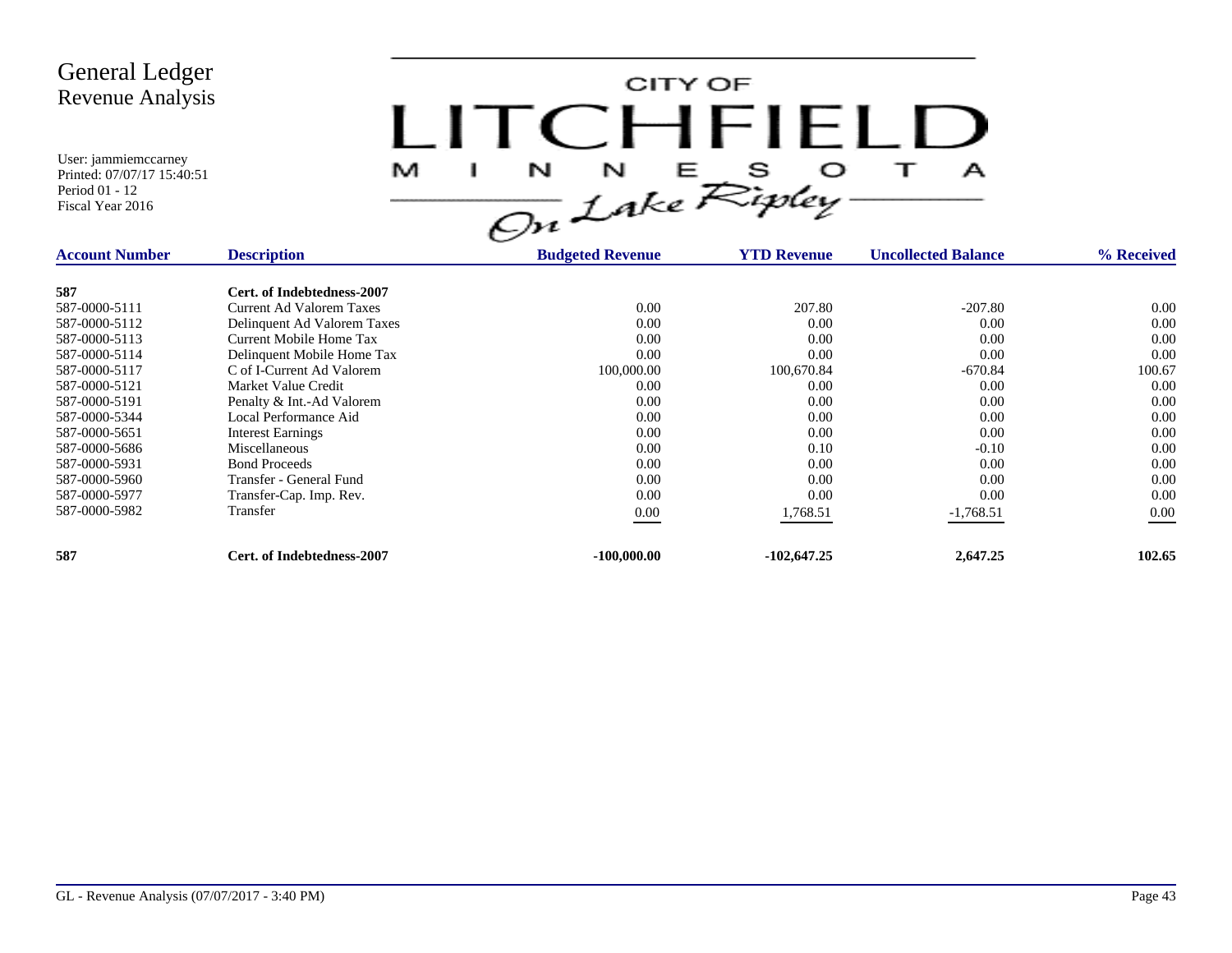| <b>General Ledger</b><br>Revenue Analysis<br>User: jammiemccarney |                                     |                           | CITY OF<br>CHFIELD |                            |            |
|-------------------------------------------------------------------|-------------------------------------|---------------------------|--------------------|----------------------------|------------|
| Printed: 07/07/17 15:40:51<br>Period 01 - 12<br>Fiscal Year 2016  | M                                   | N<br>N<br>On Lake Ripley- | Е                  | А                          |            |
| <b>Account Number</b>                                             | <b>Description</b>                  | <b>Budgeted Revenue</b>   | <b>YTD Revenue</b> | <b>Uncollected Balance</b> | % Received |
| 590<br>--- - --- - - --                                           | <b>Housing Development Bond-96A</b> |                           | .                  |                            |            |

| 590           | <b>Housing Development Bond-96A</b> |      |      |      |          |
|---------------|-------------------------------------|------|------|------|----------|
| 590-0000-5651 | <b>Interest Earnings</b>            | 0.00 | 0.00 | 0.00 | 0.00     |
| 590-0000-5796 | Economic Devel. Authority           | 0.00 | 0.00 | 0.00 | 0.00     |
| 590-0000-5931 | <b>Bond Proceeds</b>                | 0.00 | 0.00 | 0.00 | 0.00     |
| 590-0000-5978 | Transfer-EDA                        | 0.00 | 0.00 | 0.00 | $0.00\,$ |
|               |                                     |      |      |      |          |
| 590           | <b>Housing Development Bond-96A</b> | 0.00 | 0.00 | 0.00 | 0.00     |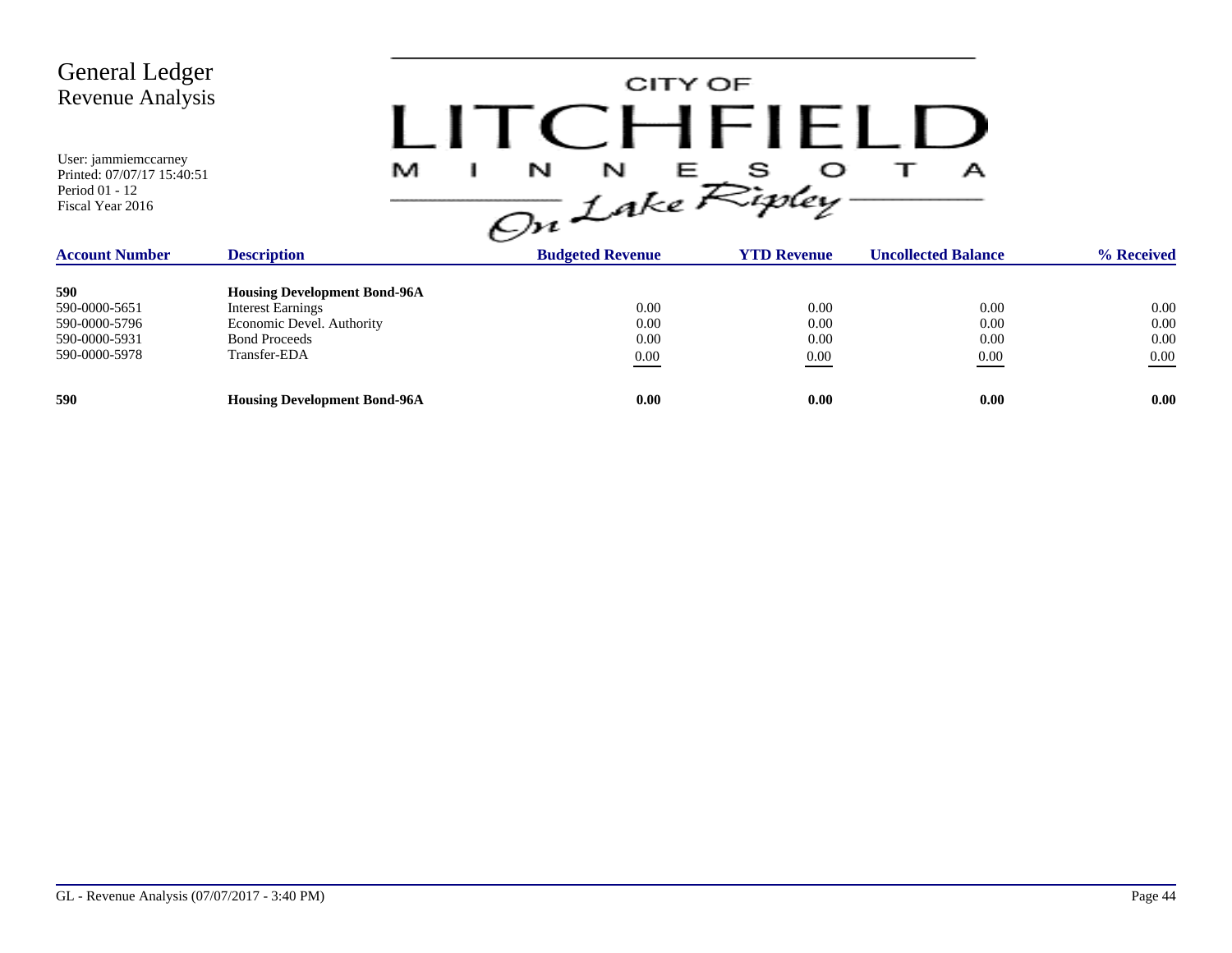| <b>General Ledger</b><br>Revenue Analysis<br>User: jammiemccarney<br>Printed: 07/07/17 15:40:51<br>Period 01 - 12<br>Fiscal Year 2016 |                          | I ITCHFIELL<br>M<br>N<br>N<br>On Lake Ripley | CITY OF<br>S.<br>Е | А                          |            |
|---------------------------------------------------------------------------------------------------------------------------------------|--------------------------|----------------------------------------------|--------------------|----------------------------|------------|
| <b>Account Number</b>                                                                                                                 | <b>Description</b>       | <b>Budgeted Revenue</b>                      | <b>YTD Revenue</b> | <b>Uncollected Balance</b> | % Received |
| 591                                                                                                                                   | 2011A EDA Bond           |                                              |                    |                            |            |
| 591-0000-1180                                                                                                                         | Capital Lease Receivable | 0.00                                         | $-1,529,167.00$    | 1,529,167.00               | 0.00       |
| 591-0000-5651                                                                                                                         | <b>Interest Earnings</b> | 0.00                                         | 94.00              | $-94.00$                   | 0.00       |
| 591-0000-5655                                                                                                                         | Capital Lease Interest   | 0.00                                         | 75,423.00          | $-75,423.00$               | 0.00       |
| 591-0000-5686                                                                                                                         | Miscellaneous            | 0.00                                         | 1,390.00           | $-1,390.00$                | 0.00       |
| 591-0000-5931                                                                                                                         | <b>Bond Proceeds</b>     | 0.00                                         | 0.00               | 0.00                       | 0.00       |
| 591-0000-5978                                                                                                                         | <b>Transfer EDA</b>      | 0.00                                         | $-0.50$            | 0.50                       | 0.00       |
| 591-0000-5998                                                                                                                         | Developer Contribution   | $0.00\,$                                     | $0.00\,$           | $0.00\,$                   | 0.00       |
| 591                                                                                                                                   | 2011A EDA Bond           | 0.00                                         | 1,452,260.50       | $-1,452,260.50$            | 0.00       |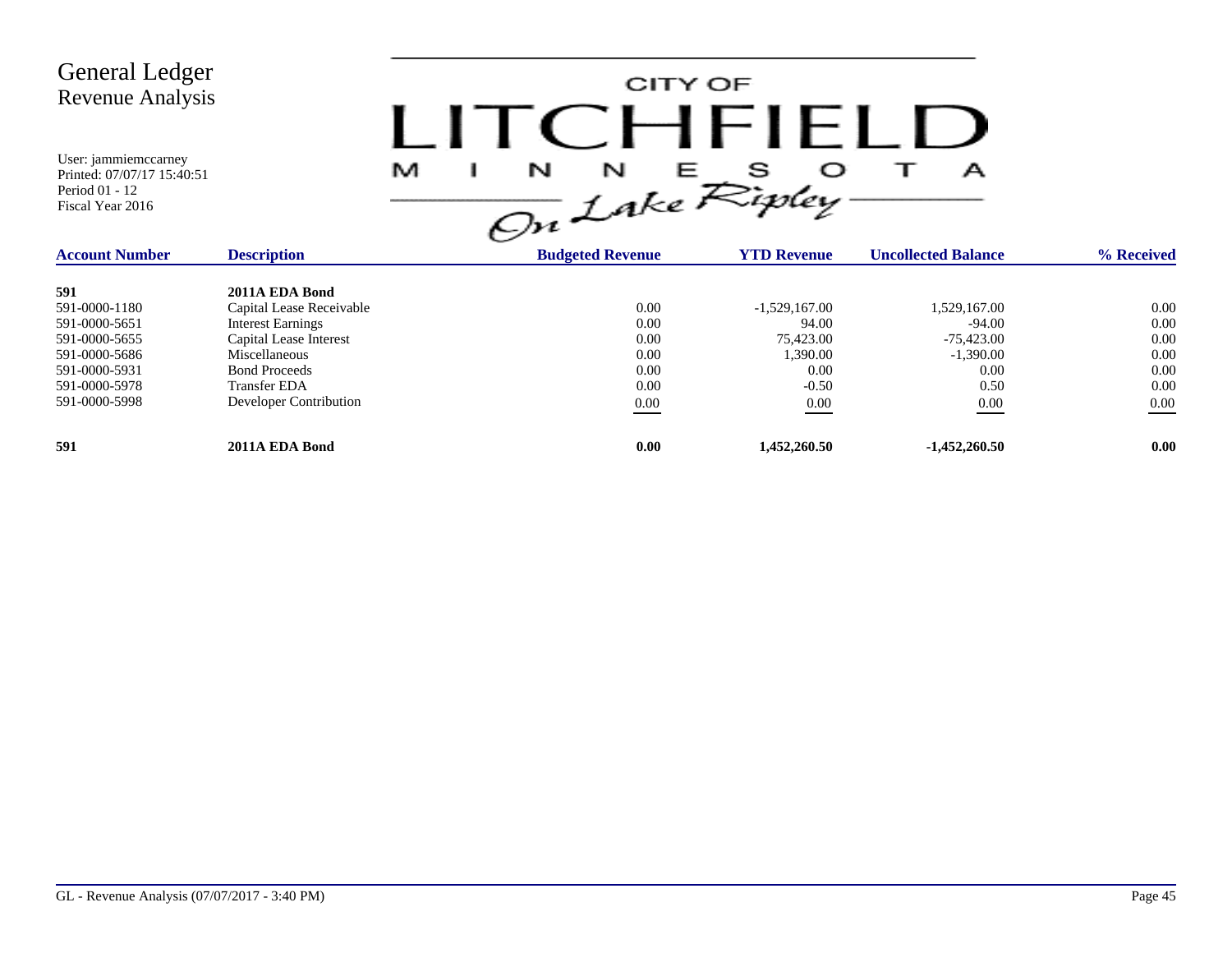

| <b>Account Number</b> | <b>Description</b>             | <b>Budgeted Revenue</b> | <b>YTD Revenue</b> | <b>Uncollected Balance</b> | % Received |
|-----------------------|--------------------------------|-------------------------|--------------------|----------------------------|------------|
|                       |                                |                         |                    |                            |            |
| 602                   | <b>Water Fund</b>              |                         |                    |                            |            |
| 602-0000-5460         | <b>City Buildings</b>          | 0.00                    | 0.00               | 0.00                       | $0.00\,$   |
| 602-0000-5461         | Parks                          | 0.00                    | 0.00               | 0.00                       | 0.00       |
| 602-0000-5463         | Other                          | 0.00                    | 0.00               | 0.00                       | 0.00       |
| 602-0000-5651         | <b>Interest Earnings</b>       | 1,200.00                | 5,525.00           | $-4,325.00$                | 460.42     |
| 602-0000-5657         | Rent-Farmland                  | 0.00                    | 2,800.00           | $-2,800.00$                | 0.00       |
| 602-0000-5686         | Micellaneous                   | 0.00                    | 7,591.31           | $-7,591.31$                | 0.00       |
| 602-0000-5687         | Misc-Insurance Dividends       | 0.00                    | 5,672.25           | $-5,672.25$                | 0.00       |
| 602-0000-5726         | Developer Discounts            | 0.00                    | 0.00               | 0.00                       | 0.00       |
| 602-0000-5760         | <b>Residential Sales</b>       | 548,936.00              | 562,189.31         | $-13,253.31$               | 102.41     |
| 602-0000-5761         | <b>Bulk Water Sales</b>        | 0.00                    | 3,329.78           | $-3,329.78$                | 0.00       |
| 602-0000-5763         | <b>Commercial Sales</b>        | 264,197.00              | 258,668.03         | 5,528.97                   | 97.91      |
| 602-0000-5764         | <b>Industial Sales</b>         | 104,541.00              | 128,890.85         | $-24,349.85$               | 123.29     |
| 602-0000-5768         | <b>Customer Late Charges</b>   | 5,000.00                | 6,570.92           | $-1,570.92$                | 131.42     |
| 602-0000-5769         | <b>Hydrant Rental</b>          | 0.00                    | 0.00               | 0.00                       | 0.00       |
| 602-0000-5770         | Miscellaneous Sales            | 6,000.00                | 1,679.57           | 4,320.43                   | 27.99      |
| 602-0000-5771         | Deposits                       | 0.00                    | 0.00               | 0.00                       | 0.00       |
| 602-0000-5772         | Sales Tax                      | 15,000.00               | 0.32               | 14,999.68                  | 0.00       |
| 602-0000-5773         | Misc. - State Surcharge        | 25,000.00               | 120.96             | 24,879.04                  | 0.48       |
| 602-0000-5800         | Capital Contribution           | 0.00                    | 0.00               | 0.00                       | 0.00       |
| 602-0000-5922         | Transfer-Electric-Rate Stab.   | 75,000.00               | 75,000.00          | 0.00                       | 100.00     |
| 602-0000-5954         | Transfer - Water Infrastructur | $0.00\,$                | 0.00               | 0.00                       | 0.00       |
| 602                   | <b>Water Fund</b>              | $-1,044,874.00$         | $-1,058,038.30$    | 13,164.30                  | 101.26     |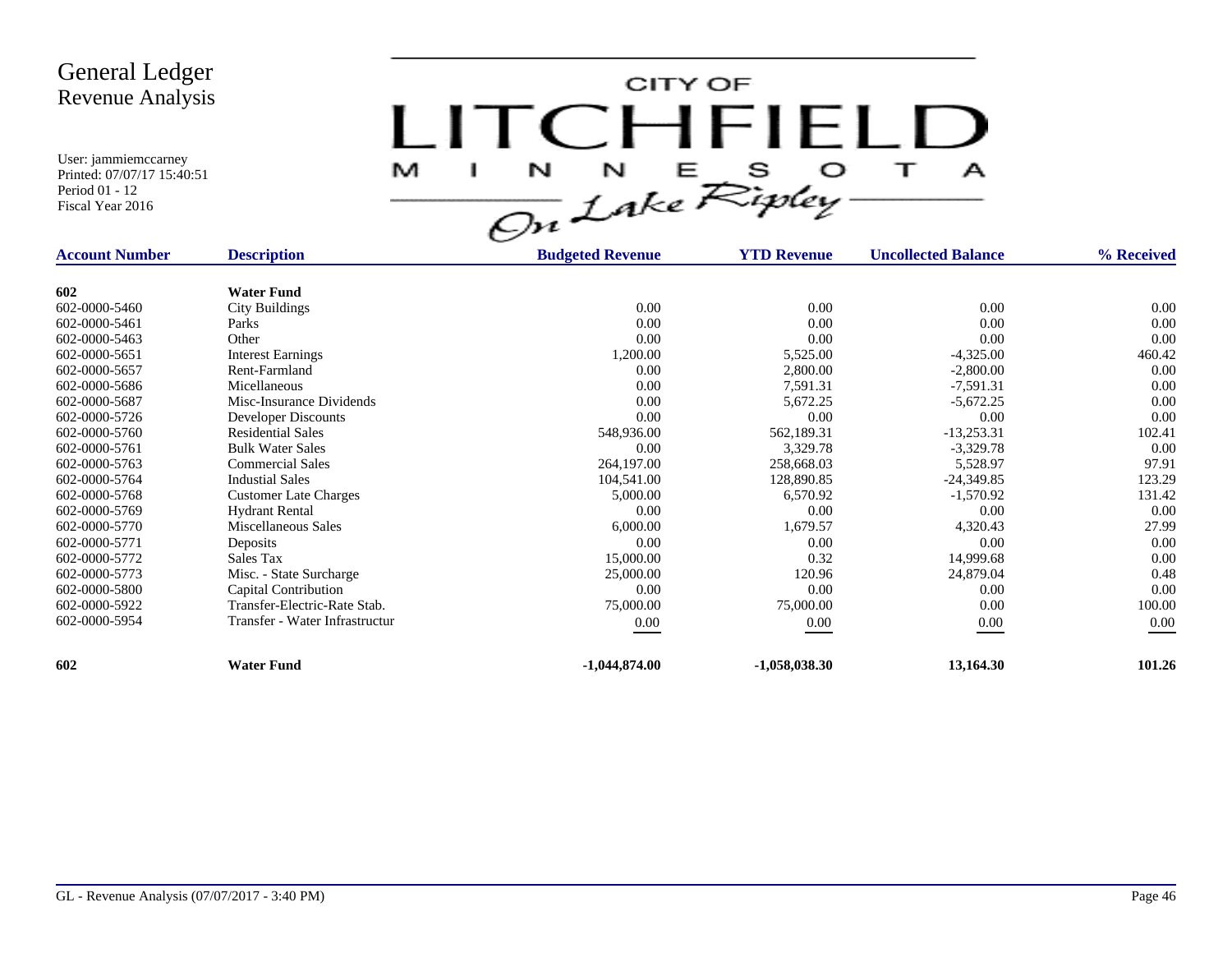CITY OF LITCHFIELD  $M$  I N N E S O T A<br>On Lake Ripley

| <b>Account Number</b> | <b>Description</b>           | <b>Budgeted Revenue</b> | <b>YTD Revenue</b> | <b>Uncollected Balance</b> | % Received |
|-----------------------|------------------------------|-------------------------|--------------------|----------------------------|------------|
|                       |                              |                         |                    |                            |            |
| 604                   | <b>Electric Fund</b>         |                         |                    |                            |            |
| 604-0000-5460         | <b>City Buildings</b>        | 399,458.00              | 449,833.31         | $-50,375.31$               | 112.61     |
| 604-0000-5461         | <b>Street Lighting</b>       | 0.00                    | 0.00               | 0.00                       | 0.00       |
| 604-0000-5462         | <b>Water Pumping</b>         | 0.00                    | 0.00               | 0.00                       | 0.00       |
| 604-0000-5463         | Other                        | 0.00                    | 0.00               | 0.00                       | 0.00       |
| 604-0000-5464         | <b>SMMPA</b>                 | 215,000.00              | 207,830.14         | 7,169.86                   | 96.67      |
| 604-0000-5465         | Other                        | 0.00                    | 0.00               | 0.00                       | 0.00       |
| 604-0000-5466         | <b>Truck Service Income</b>  | 0.00                    | 0.00               | 0.00                       | 0.00       |
| 604-0000-5467         | Revenue Refund               | 0.00                    | 0.00               | 0.00                       | 0.00       |
| 604-0000-5468         | <b>Energy Star Rebate</b>    | 0.00                    | 0.00               | 0.00                       | 0.00       |
| 604-0000-5469         | Smmpa Excess Equity          | 0.00                    | 0.00               | 0.00                       | 0.00       |
| 604-0000-5470         | Smmpa-Large Power Rate Pay.  | 0.00                    | 0.00               | 0.00                       | 0.00       |
| 604-0000-5651         | <b>Interest Earnings</b>     | 5,000.00                | 16,694.00          | $-11,694.00$               | 333.88     |
| 604-0000-5654         | Interest                     | 0.00                    | 0.00               | 0.00                       | 0.00       |
| 604-0000-5686         | Miscellaneous                | 2,000.00                | 84,528.44          | $-82,528.44$               | 4,226.42   |
| 604-0000-5687         | Misc-Insurance Dividends     | 0.00                    | 32,093.03          | $-32,093.03$               | 0.00       |
| 604-0000-5760         | <b>Residential Sales</b>     | 2,837,392.00            | 2,752,700.13       | 84,691.87                  | 97.02      |
| 604-0000-5761         | <b>Rural Sales</b>           | 85,033.00               | 82,760.17          | 2,272.83                   | 97.33      |
| 604-0000-5762         | <b>Irrigation Sales</b>      | 0.00                    | 0.00               | 0.00                       | 0.00       |
| 604-0000-5763         | <b>Commercial Sales</b>      | 2,285,280.00            | 2,200,309.43       | 84,970.57                  | 96.28      |
| 604-0000-5764         | <b>Industial Sales</b>       | 4,255,871.00            | 4,219,800.64       | 36,070.36                  | 99.15      |
| 604-0000-5765         | Darwin Sales                 | 0.00                    | 0.00               | 0.00                       | 0.00       |
| 604-0000-5766         | <b>Wind Power Sales</b>      | 184.00                  | 0.00               | 184.00                     | 0.00       |
| 604-0000-5767         | Non Operating Sales          | 0.00                    | 0.00               | 0.00                       | 0.00       |
| 604-0000-5768         | <b>Customer Late Charges</b> | 20,000.00               | 42,868.94          | $-22,868.94$               | 214.34     |
| 604-0000-5769         | <b>Other Sales</b>           | 0.00                    | 0.00               | 0.00                       | 0.00       |
| 604-0000-5770         | Miscellaneous Sales          | 5,000.00                | 6,821.89           | $-1,821.89$                | 136.44     |
| 604-0000-5771         | Deposits                     | 0.00                    | 0.00               | 0.00                       | 0.00       |
| 604-0000-5772         | Sales Tax                    | 270,000.00              | 0.44               | 269,999.56                 | 0.00       |
| 604-0000-5942         | Transfer - Liquor Store      | 80,000.00               | 58,105.00          | 21,895.00                  | 72.63      |
|                       |                              |                         |                    |                            |            |
| 604                   | <b>Electric Fund</b>         | $-10,460,218.00$        | $-10,154,345.56$   | $-305,872.44$              | 97.08      |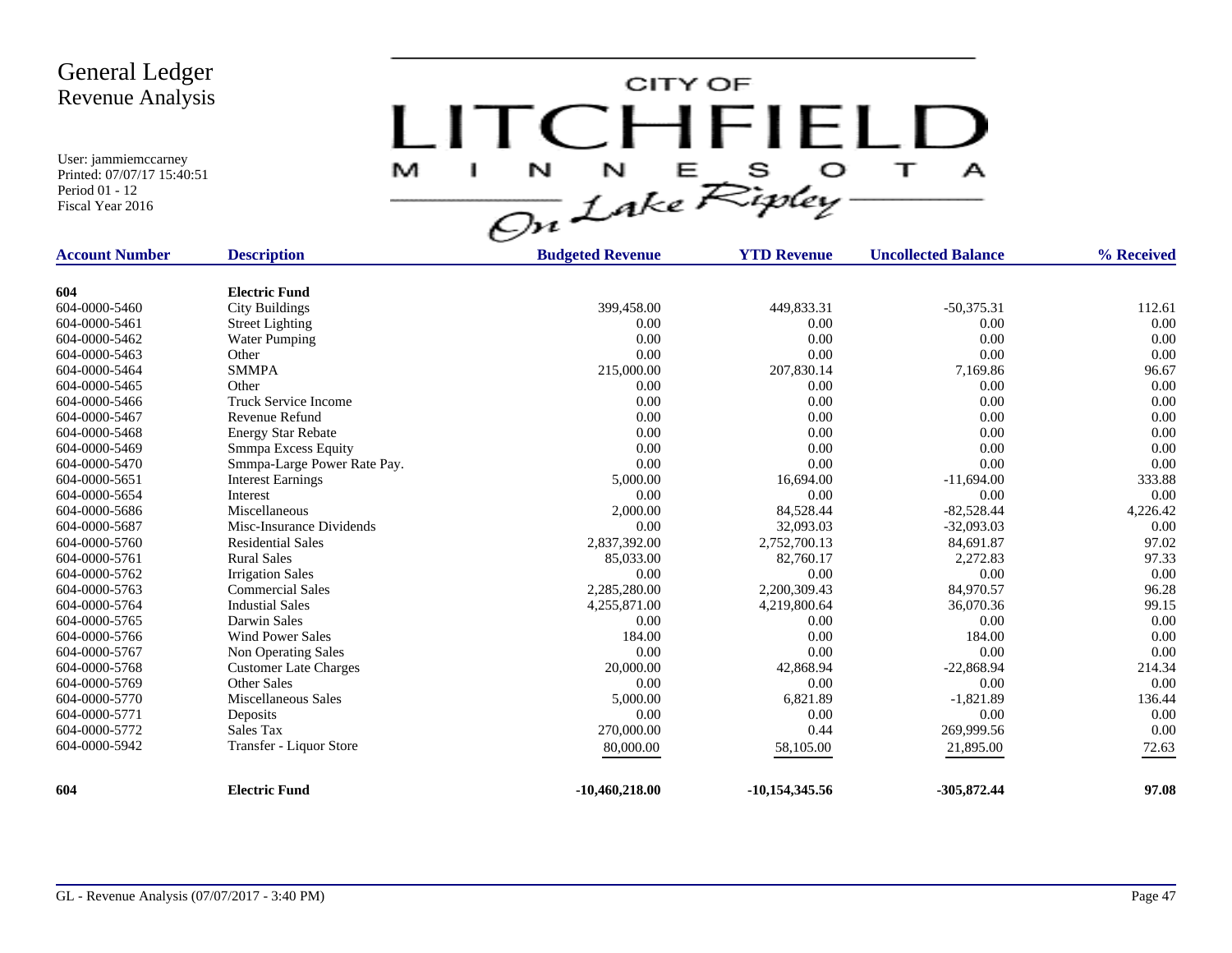CITY OF LITCHFIELD  $\overline{1}$ M J.  $\mathbf{A}$ 

| <b>Account Number</b> | <b>Description</b>           | <b>Budgeted Revenue</b> | <b>YTD Revenue</b> | <b>Uncollected Balance</b> | % Received |
|-----------------------|------------------------------|-------------------------|--------------------|----------------------------|------------|
|                       |                              |                         |                    |                            |            |
| 611                   | <b>Civic Arena</b>           |                         |                    |                            |            |
| 611-0000-5480         | Concessions & Franchise Fee  | 0.00                    | 0.00               | 0.00                       | 0.00       |
| 611-0000-5481         | Pop Machine                  | 450.00                  | 368.79             | 81.21                      | 81.95      |
| 611-0000-5482         | <b>Open Skating</b>          | 2,000.00                | 2,928.67           | $-928.67$                  | 146.43     |
| 611-0000-5483         | <b>Skate Sharpening</b>      | 0.00                    | 2,053.00           | $-2,053.00$                | 0.00       |
| 611-0000-5484         | Hockey - Adult Skating       | 0.00                    | 0.00               | 0.00                       | 0.00       |
| 611-0000-5485         | Hockey - Tournaments         | 0.00                    | 0.00               | 0.00                       | 0.00       |
| 611-0000-5486         | <b>Varsity Receipts</b>      | 10,000.00               | 14,316.00          | $-4,316.00$                | 143.16     |
| 611-0000-5487         | Ice Rental                   | 16,000.00               | 15,983.92          | 16.08                      | 99.90      |
| 611-0000-5488         | Litchfield Youth Hockey      | 64,500.00               | 96,271.25          | $-31,771.25$               | 149.26     |
| 611-0000-5489         | Arena Rental - Dry Floor     | 300.00                  | 1,214.24           | $-914.24$                  | 404.75     |
| 611-0000-5490         | Broomball-League & Tournment | 3,000.00                | 0.00               | 3,000.00                   | 0.00       |
| 611-0000-5491         | Ad Signs-Balcony & Resurface | 3,800.00                | 8,090.00           | $-4,290.00$                | 212.89     |
| 611-0000-5492         | <b>Figure Skating</b>        | 1,000.00                | 0.00               | 1,000.00                   | 0.00       |
| 611-0000-5493         | Roller Skating & Skate Rent. | 0.00                    | 0.00               | 0.00                       | 0.00       |
| 611-0000-5494         | School Dist. 465-Hockey Rent | 58,750.00               | 58,750.00          | 0.00                       | 100.00     |
| 611-0000-5495         | School Dist. 465-Misc. Renta | 0.00                    | 360.00             | $-360.00$                  | 0.00       |
| 611-0000-5496         | <b>Sales Taxes</b>           | 200.00                  | 1,674.08           | $-1,474.08$                | 837.04     |
| 611-0000-5651         | <b>Interest Earnings</b>     | 200.00                  | 1,231.00           | $-1,031.00$                | 615.50     |
| 611-0000-5654         | Interest                     | 0.00                    | 0.00               | 0.00                       | 0.00       |
| 611-0000-5660         | Rent - Other Equipment       | 3,000.00                | 6,553.11           | $-3,553.11$                | 218.44     |
| 611-0000-5662         | Rent - Kitchen               | 0.00                    | 0.00               | 0.00                       | 0.00       |
| 611-0000-5663         | Rent - Community Room        | 7,000.00                | 2,971.07           | 4,028.93                   | 42.44      |
| 611-0000-5664         | Rent - Senior Activity Cente | 0.00                    | 0.00               | 0.00                       | 0.00       |
| 611-0000-5671         | Donations-Misc.              | 0.00                    | 0.00               | 0.00                       | 0.00       |
| 611-0000-5685         | Sale Property-Misc.          | 0.00                    | 0.00               | 0.00                       | 0.00       |
| 611-0000-5686         | Miscellaneous                | 0.00                    | 949.14             | $-949.14$                  | 0.00       |
| 611-0000-5687         | Misc.-Insurance Dividends    | 0.00                    | 3,907.12           | $-3,907.12$                | 0.00       |
| 611-0000-5923         | Transfer - Solid Waste Fund  | 0.00                    | 0.00               | 0.00                       | 0.00       |
| 611-0000-5942         | Transfer-Liquor              | 59,000.00               | 59,000.00          | 0.00                       | 100.00     |
| 611-0000-5960         | Transfer - General Fund      | 0.00                    | 0.00               | 0.00                       | 0.00       |
| 611                   | <b>Civic Arena</b>           | $-229,200.00$           | $-276,621.39$      | 47,421.39                  | 120.69     |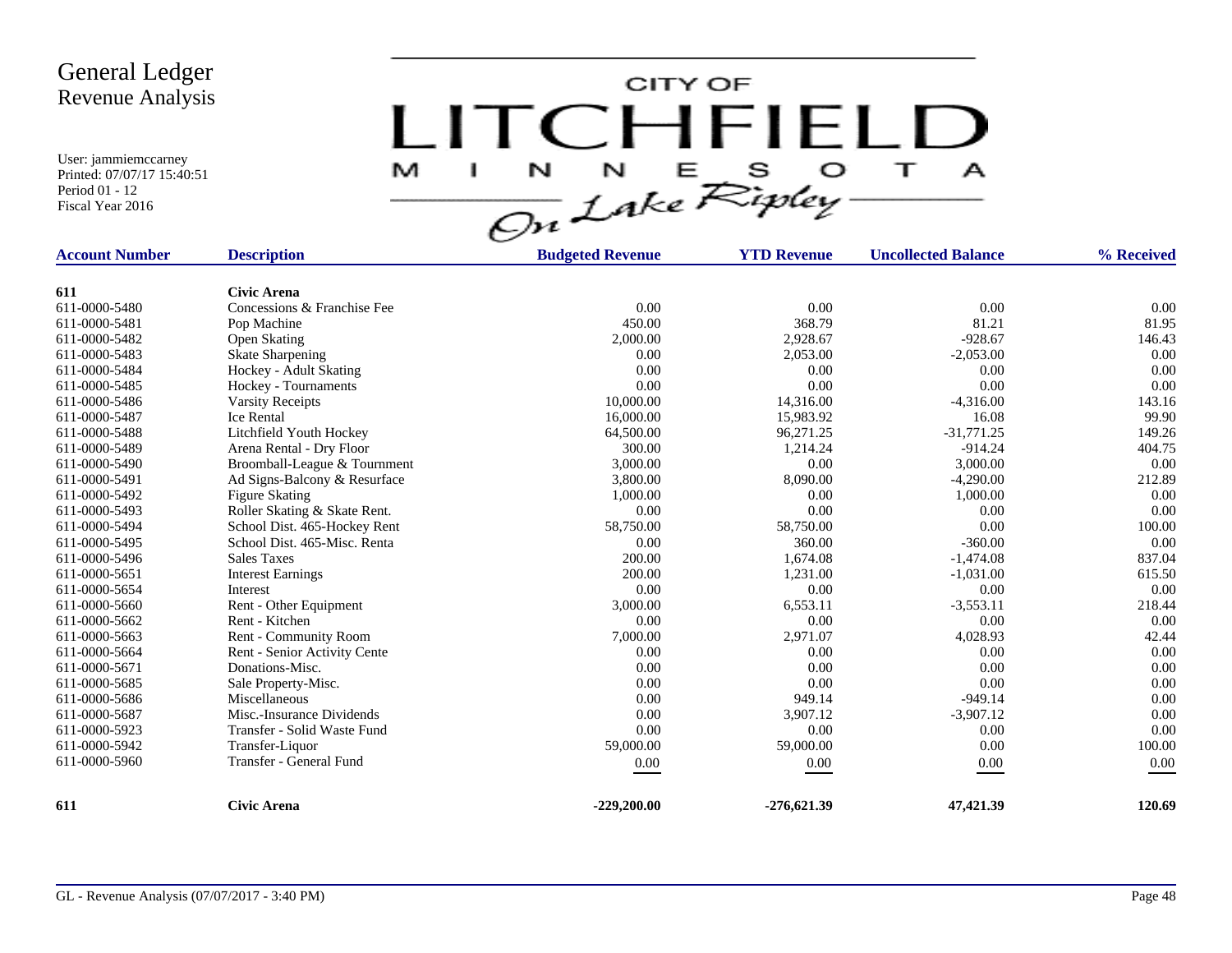CITY OF LITCHFIELD M  $\mathbf{I}$  $\mathbf{A}$ 

| <b>Account Number</b> | <b>Description</b>                  | <b>Budgeted Revenue</b> | <b>YTD Revenue</b> | <b>Uncollected Balance</b> | % Received |
|-----------------------|-------------------------------------|-------------------------|--------------------|----------------------------|------------|
|                       |                                     |                         |                    |                            |            |
| 614                   | <b>Sewer</b>                        |                         |                    |                            |            |
| 614-0000-5651         | <b>Interest Earnings</b>            | 700.00                  | 12,364.00          | $-11,664.00$               | 1,766.29   |
| 614-0000-5681         | Sale Property-Equipment             | 0.00                    | 0.00               | 0.00                       | 0.00       |
| 614-0000-5686         | Miscellaneous                       | 0.00                    | 4,934.48           | $-4,934.48$                | 0.00       |
| 614-0000-5687         | Misc.-Insurance Dividends           | 0.00                    | 23,932.95          | $-23,932.95$               | 0.00       |
| 614-0000-5721         | <b>Gen Customer Collect Charges</b> | 3,530,796.00            | 3,609,404.39       | $-78,608.39$               | 102.23     |
| 614-0000-5722         | <b>Connection Fees</b>              | 500.00                  | 600.00             | $-100.00$                  | 120.00     |
| 614-0000-5724         | Other - Stub-Ins                    | 0.00                    | 0.00               | 0.00                       | 0.00       |
| 614-0000-5725         | Miscellaneous                       | 2,000.00                | 0.00               | 2,000.00                   | 0.00       |
| 614-0000-5726         | Developer Discounts                 | 0.00                    | 0.00               | 0.00                       | 0.00       |
| 614-0000-5768         | <b>Customer Late Charges</b>        | 0.00                    | 14,985.82          | $-14,985.82$               | 0.00       |
| 614-0000-5800         | Capital Contribution                | 0.00                    | 0.00               | 0.00                       | 0.00       |
| 614-0000-5921         | Transfer - Water Serviceman         | 0.00                    | 0.00               | 0.00                       | 0.00       |
| 614-0000-5922         | Transfer-Electric-Rate Stab.        | 0.00                    | 0.00               | 0.00                       | 0.00       |
| 614-0000-5927         | Transfer-Bonds                      | 0.00                    | $-400, 466.00$     | 400,466.00                 | 0.00       |
| 614-0000-5957         | Transfer-General                    | 0.00                    | 0.00               | 0.00                       | 0.00       |
| 614-0000-5976         | Transfer-91 Waste Fac. Imp.         | 0.00                    | 0.00               | 0.00                       | 0.00       |
| 614-0000-5977         | Transfer-Wastewater Imp             | 0.00                    | 15,754.00          | $-15,754.00$               | 0.00       |
| 614-0000-5985         | Transfer - Water                    | $0.00\,$                | $0.00\,$           | 0.00                       | 0.00       |
| 614                   | <b>Sewer</b>                        | -3,533,996.00           | $-3,281,509.64$    | $-252,486.36$              | 92.86      |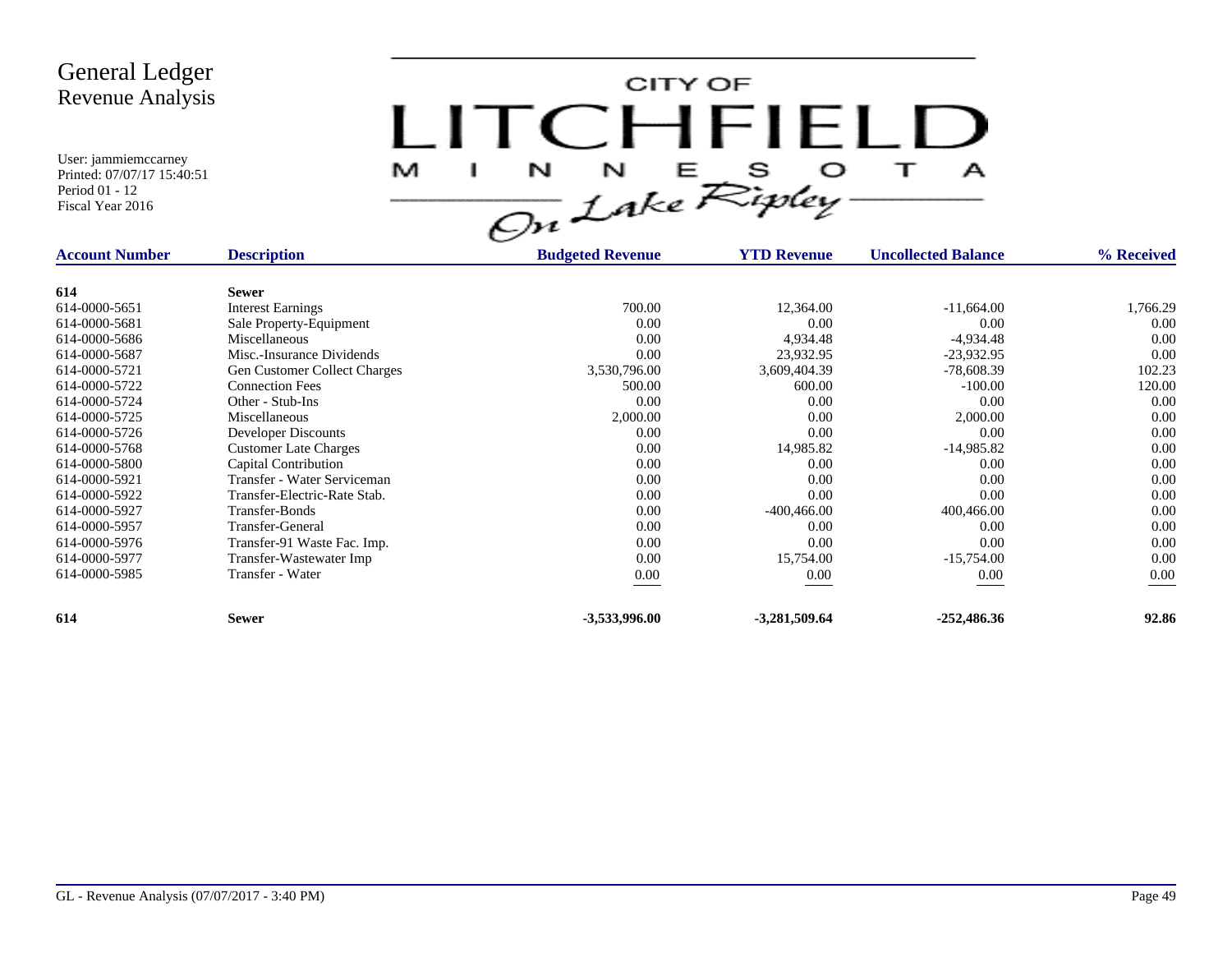

| <b>Account Number</b> | <b>Description</b>           | <b>Budgeted Revenue</b> | <b>YTD Revenue</b> | <b>Uncollected Balance</b> | % Received |
|-----------------------|------------------------------|-------------------------|--------------------|----------------------------|------------|
| 620                   | Liquor                       |                         |                    |                            |            |
| 620-0000-5651         | <b>Interest Earnings</b>     | 200.00                  | 550.00             | $-350.00$                  | 275.00     |
| 620-0000-5654         | Interest                     | 0.00                    | 0.00               | 0.00                       | 0.00       |
| 620-0000-5686         | Miscellaneous                | 100.00                  | 16.99              | 83.01                      | 16.99      |
| 620-0000-5687         | Misc.-Insurance Dividends    | 0.00                    | 6,137.06           | $-6,137.06$                | 0.00       |
| 620-0000-5690         | <b>ATM Surcharge Revenue</b> | 0.00                    | 726.25             | $-726.25$                  | 0.00       |
| 620-0000-5780         | Sales - Miscellaneous        | 0.00                    | 0.00               | 0.00                       | 0.00       |
| 620-0000-5781         | Sales - Liquor               | 675,000.00              | 793,303.09         | $-118,303.09$              | 117.53     |
| 620-0000-5782         | Sales - Beer                 | 1,141,000.00            | 1,223,868.33       | $-82,868.33$               | 107.26     |
| 620-0000-5783         | Sales - Wine                 | 275,000.00              | 340, 307. 76       | $-65,307.76$               | 123.75     |
| 620-0000-5784         | Sales - Taxable Soft Drinks, | 26,000.00               | 29,032.01          | $-3,032.01$                | 111.66     |
| 620-0000-5785         | Sales-Non-Tax Drink Ingred.  | 20,000.00               | 24,482.58          | $-4,482.58$                | 122.41     |
| 620-0000-5786         | Sales - 9.375% Sales Tax     | 190,000.00              | $-0.50$            | 190,000.50                 | 0.00       |
| 620-0000-5787         | Cash Over And Under          | 0.00                    | $-95.10$           | 95.10                      | 0.00       |
| 620-0000-5788         | Non-Operating Income-Int.    | 0.00                    | 0.00               | 0.00                       | 0.00       |
| 620-0000-5789         | Sales-Gift Cards             | 300.00                  | 722.30             | $-422.30$                  | 240.77     |
| 620-0000-5790         | Sales-Sales tax 6.875%       | 1,200.00                | 1,956.24           | $-756.24$                  | 163.02     |
| 620-0000-5791         | Wine Club Ticket Sales       | $0.00\,$                | 1,350.00           | $-1,350.00$                | 0.00       |
|                       |                              |                         |                    |                            |            |
| 620                   | Liquor                       | $-2,328,800.00$         | $-2,422,357.01$    | 93,557.01                  | 104.02     |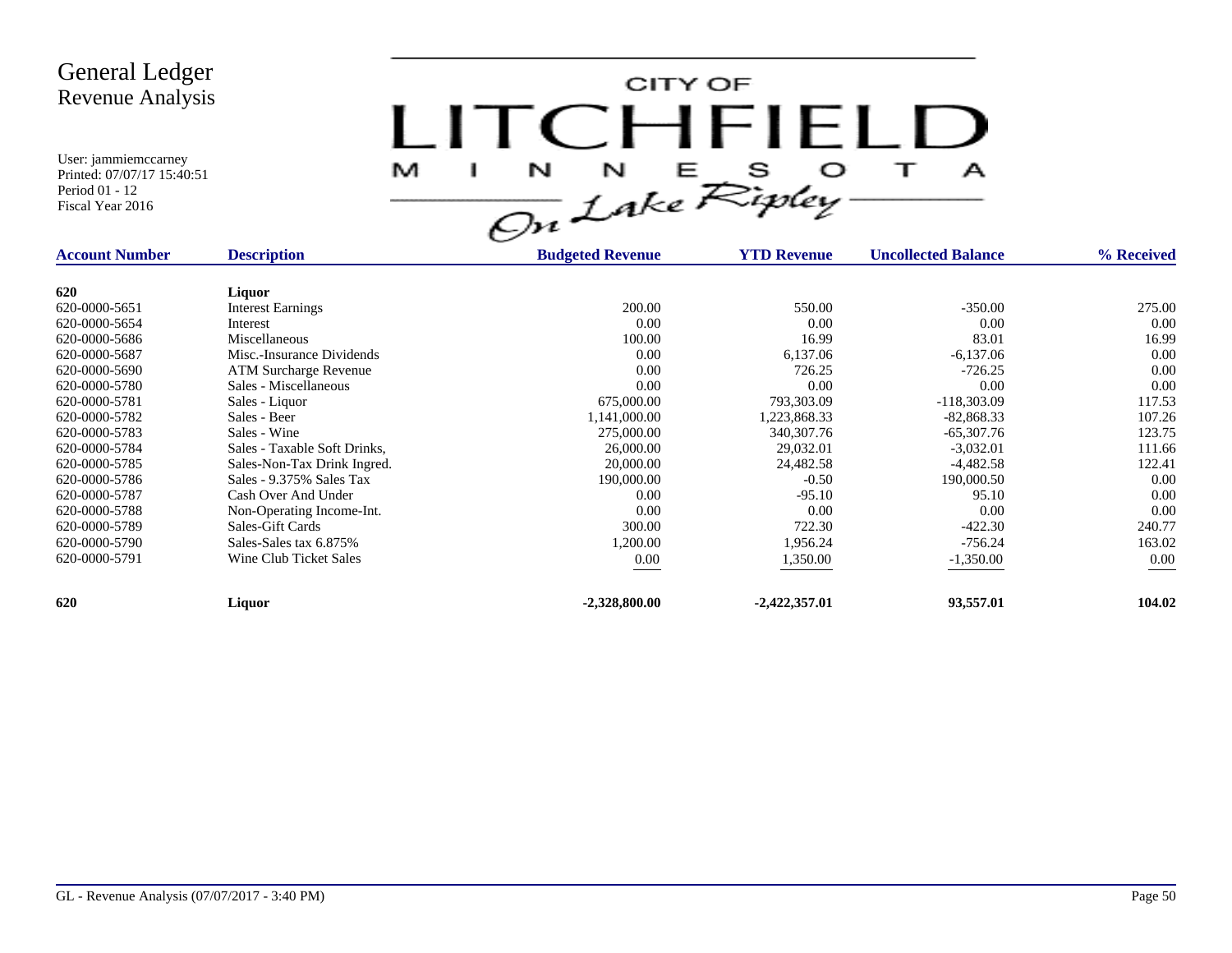CITY OF LITCHFIELD  $\mathbf{T}$ M  $\mathbf{I}$  $\mathbf{A}$ 

| <b>Account Number</b> | <b>Description</b>             | <b>Budgeted Revenue</b> | <b>YTD Revenue</b> | <b>Uncollected Balance</b> | % Received |
|-----------------------|--------------------------------|-------------------------|--------------------|----------------------------|------------|
| 623                   | <b>Golf Course</b>             |                         |                    |                            |            |
| 623-0000-5651         | <b>Interest Earnings</b>       | 0.00                    | 200.00             | $-200.00$                  | 0.00       |
| 623-0000-5671         | Donations-Misc.                | 0.00                    | 0.00               | 0.00                       | 0.00       |
| 623-0000-5685         | Employment Reimb - GolfClubInc | 0.00                    | 0.00               | 0.00                       | 0.00       |
| 623-0000-5686         | Miscellaneous                  | 5,000.00                | 8,520.10           | $-3,520.10$                | 170.40     |
| 623-0000-5687         | Misc.-Insurance Dividends      | 0.00                    | 4,800.34           | $-4,800.34$                | 0.00       |
| 623-0000-5688         | <b>Insurance Reimbursement</b> | 0.00                    | 0.00               | 0.00                       | 0.00       |
| 623-0000-5809         | Golf Club, Inc Debt Pmts       | 0.00                    | 0.00               | 0.00                       | 0.00       |
| 623-0000-5810         | Golf Club, Inc Mgmt Fee        | 0.00                    | 0.00               | 0.00                       | 0.00       |
| 623-0000-5811         | Golf Course Rev - Family       | 20,000.00               | 22,835.00          | $-2,835.00$                | 114.18     |
| 623-0000-5812         | Golf Course Rev - Single       | 45,000.00               | 43,510.00          | 1,490.00                   | 96.69      |
| 623-0000-5813         | Golf Course Rev - Age 23-29    | 4,600.00                | 6,380.00           | $-1,780.00$                | 138.70     |
| 623-0000-5814         | Golf Course Rev - High School  | 2,000.00                | 1,335.00           | 665.00                     | 66.75      |
| 623-0000-5815         | Golf Course Rev - Couples      | 52,000.00               | 47,485.00          | 4,515.00                   | 91.32      |
| 623-0000-5816         | Golf Course Rev - Green Fees   | 52,000.00               | 54,654.53          | $-2,654.53$                | 105.10     |
| 623-0000-5817         | Golf Course Rev - Cart Usage   | 41,000.00               | 42,157.00          | $-1,157.00$                | 102.82     |
| 623-0000-5818         | Golf Course Rev - Sales Tax    | 18,000.00               | 144.01             | 17,855.99                  | 0.80       |
| 623-0000-5819         | Golf Course Rev - Trail Fees   | 15,000.00               | 15,400.00          | $-400.00$                  | 102.67     |
| 623-0000-5820         | Golf Course Rev - Age 22-24    | 0.00                    | 0.00               | 0.00                       | 0.00       |
| 623-0000-5821         | Golf Course Rev - Age 18-22    | 1,000.00                | 1,785.00           | $-785.00$                  | 178.50     |
| 623-0000-5822         | Golf Course Rev - Middle Schoo | 200.00                  | 300.00             | $-100.00$                  | 150.00     |
| 623-0000-5823         | Golf Course Rev - Social       | 500.00                  | 300.00             | 200.00                     | 60.00      |
| 623-0000-5824         | Golf Course Rev - Cart Storage | 9,000.00                | 6,465.00           | 2,535.00                   | 71.83      |
| 623-0000-5825         | Golf Course Rev - Handicap Fee | 2,800.00                | 2,430.00           | 370.00                     | 86.79      |
| 623-0000-5826         | Golf Course Rev - Locker Rent  | 900.00                  | 975.00             | $-75.00$                   | 108.33     |
| 623-0000-5827         | Gift Cards SoldRedeemed        | 0.00                    | 129.15             | $-129.15$                  | 0.00       |
| 623-0000-5828         | Tournaments                    | 18,000.00               | 18,700.00          | $-700.00$                  | 103.89     |
| 623-0000-5829         | Golf Course Rev - Punch Cards  | 0.00                    | 0.00               | 0.00                       | 0.00       |
| 623-0000-5830         | Merchandise Sales - Tax        | 15,000.00               | 12,957.55          | 2,042.45                   | 86.38      |
| 623-0000-5831         | Merchandise Sales - No Tax     | 100.00                  | 2,956.22           | $-2,856.22$                | 2,956.22   |
| 623-0000-5960         | Transfer - General Fund        | 0.00                    | 100,000.00         | $-100,000.00$              | 0.00       |
| 623-0000-5961         | Transfer - Golf Course Imp     | 0.00                    | 0.00               | 0.00                       | 0.00       |
| 623                   | <b>Golf Course</b>             | $-302,100.00$           | -394,418.90        | 92.318.90                  | 130.56     |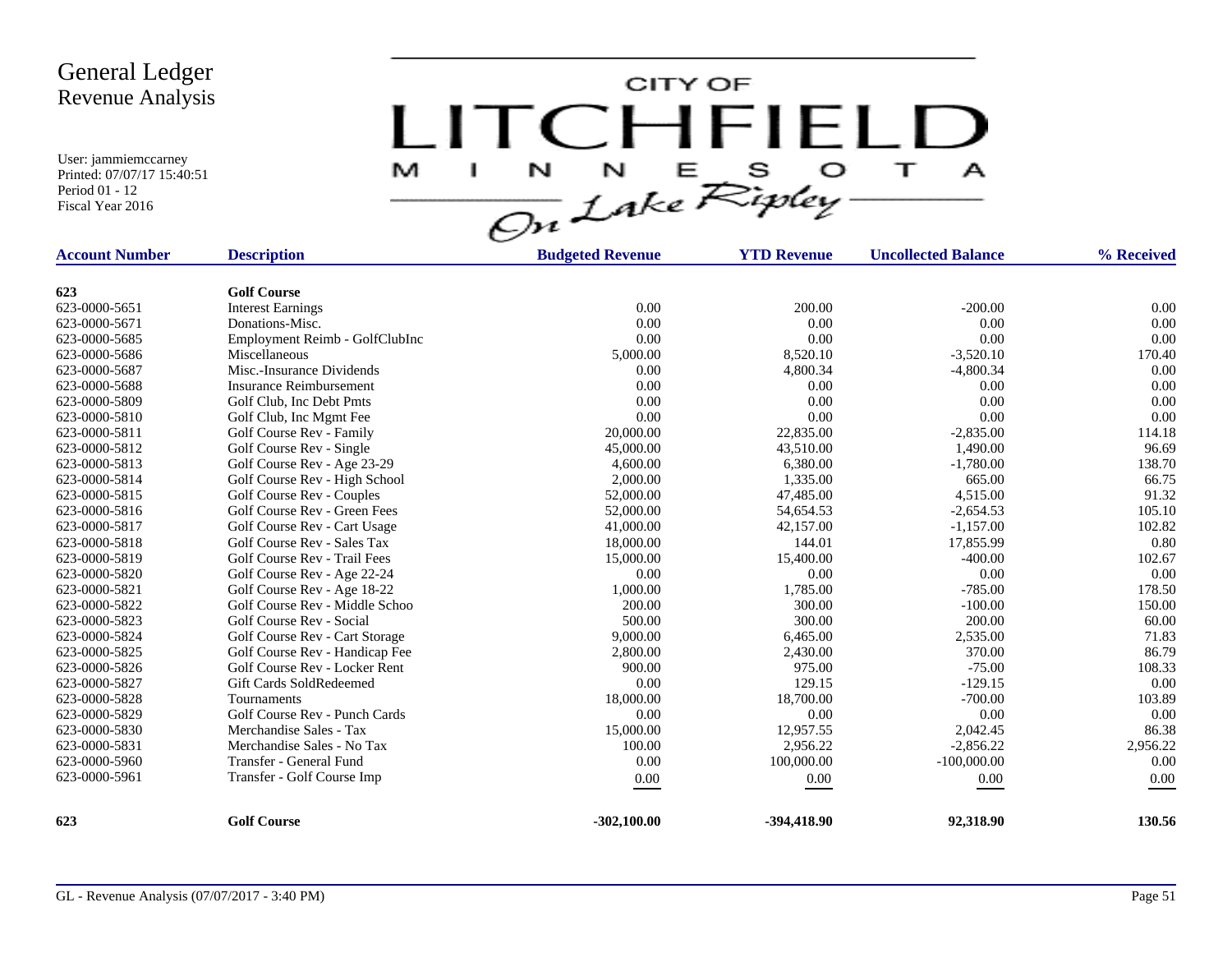| <b>General Ledger</b><br><b>Revenue Analysis</b><br>User: jammiemccarney<br>Printed: 07/07/17 15:40:51<br>Period 01 - 12<br>Fiscal Year 2016 | M                              | CITY OF<br>CHFIFLD<br>N<br>N<br>Е<br>On Lake Ripley |                    | А                          |            |
|----------------------------------------------------------------------------------------------------------------------------------------------|--------------------------------|-----------------------------------------------------|--------------------|----------------------------|------------|
| <b>Account Number</b>                                                                                                                        | <b>Description</b>             | <b>Budgeted Revenue</b>                             | <b>YTD Revenue</b> | <b>Uncollected Balance</b> | % Received |
| 624                                                                                                                                          | <b>Golf Course Improvement</b> |                                                     |                    |                            |            |
| 624-0000-5651                                                                                                                                | <b>Interest Earnings</b>       | 0.00                                                | 0.00               | 0.00                       | 0.00       |
| 624-0000-5816                                                                                                                                | Golf Course Rev.-Green Fees    | 0.00                                                | 0.00               | 0.00                       | 0.00       |
| 624-0000-5926                                                                                                                                | <b>Transfer-Golf Course</b>    | 0.00                                                | 0.00               | 0.00                       | 0.00       |
| 624-0000-5929                                                                                                                                | <b>Transfer-Golf Course</b>    | $0.00\,$                                            | 0.00               | 0.00                       | $0.00\,$   |
| 624                                                                                                                                          | <b>Golf Course Improvement</b> | 0.00                                                | 0.00               | 0.00                       | 0.00       |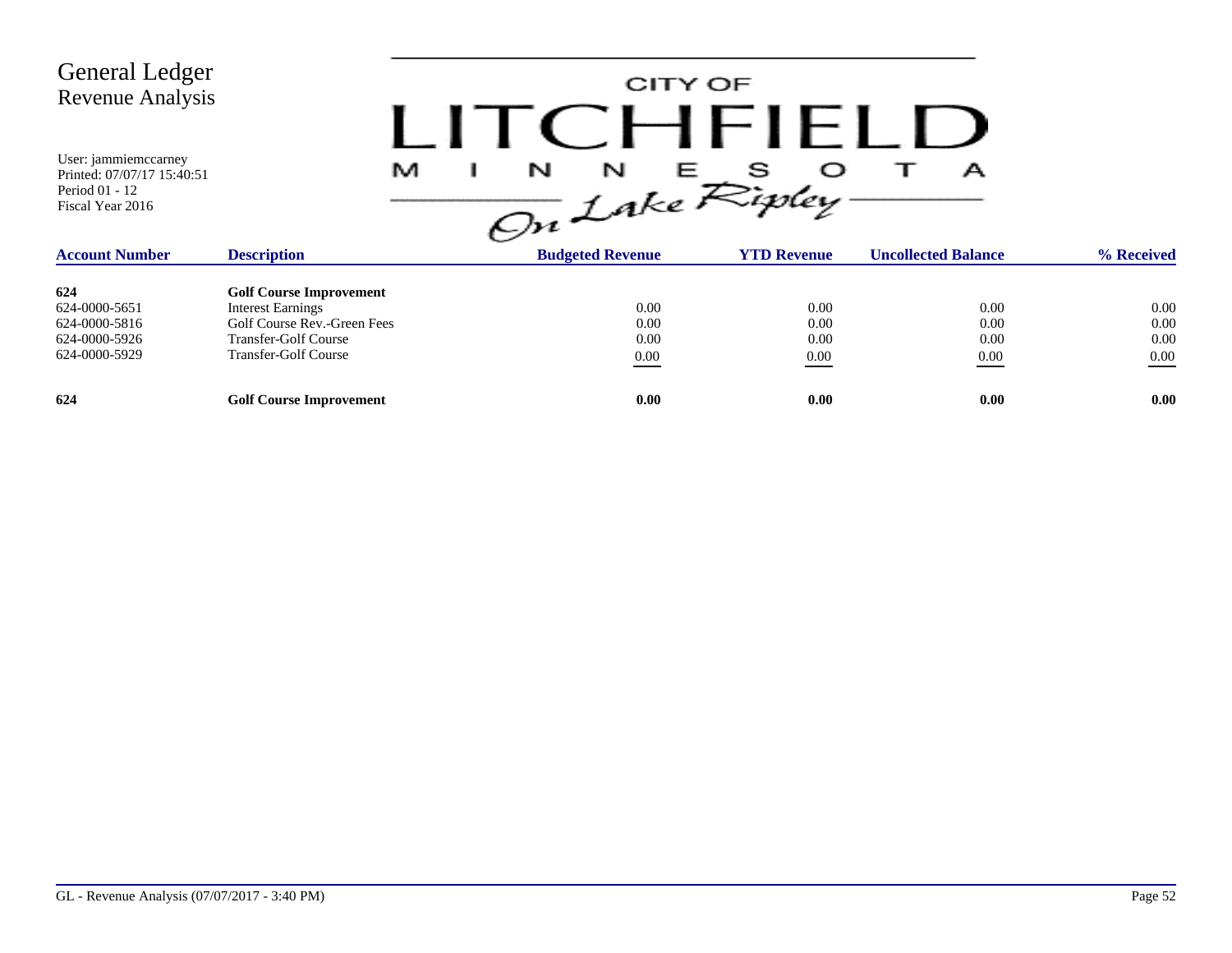

| <b>Account Number</b> | <b>Description</b>          | <b>Budgeted Revenue</b> | <b>YTD Revenue</b> | <b>Uncollected Balance</b> | % Received |
|-----------------------|-----------------------------|-------------------------|--------------------|----------------------------|------------|
| 626                   | Airport                     |                         |                    |                            |            |
| 626-0000-5316         | Federal Grants - Other      | 0.00                    | 0.00               | 0.00                       | 0.00       |
| 626-0000-5351         | <b>State Grants-Airport</b> | 0.00                    | 0.00               | 0.00                       | 0.00       |
| 626-0000-5356         | State Grants-Airport Maint. | 20,000.00               | 35,944.50          | $-15,944.50$               | 179.72     |
| 626-0000-5452         | Airport-Pop Machine         | 0.00                    | 0.00               | 0.00                       | 0.00       |
| 626-0000-5453         | Airport-Sales Tax           | 0.00                    | 0.00               | 0.00                       | 0.00       |
| 626-0000-5454         | Airport-Fuel Card Deposit   | 0.00                    | 0.00               | 0.00                       | 0.00       |
| 626-0000-5455         | Airport Fuel                | 91,300.00               | 67,989.54          | 23,310.46                  | 74.47      |
| 626-0000-5456         | Airport-Misc.               | 0.00                    | 0.00               | 0.00                       | 0.00       |
| 626-0000-5651         | <b>Interest Earnings</b>    | 200.00                  | 306.00             | $-106.00$                  | 153.00     |
| 626-0000-5654         | Interest                    | 0.00                    | 0.00               | 0.00                       | 0.00       |
| 626-0000-5657         | Rent - Airport Farmland     | 5,000.00                | 9,744.91           | $-4,744.91$                | 194.90     |
| 626-0000-5658         | Rent - Airport Hangars      | 5,000.00                | 6,200.00           | $-1,200.00$                | 124.00     |
| 626-0000-5659         | Lot Lease                   | 0.00                    | 0.00               | 0.00                       | 0.00       |
| 626-0000-5686         | Miscellaneous               | 0.00                    | 599.94             | $-599.94$                  | 0.00       |
| 626-0000-5687         | Misc.-Insurance Dividends   | 0.00                    | 2,403.21           | $-2,403.21$                | 0.00       |
| 626-0000-5960         | Transfer - General Fund     | $0.00\,$                | 0.00               | 0.00                       | 0.00       |
| 626                   | Airport                     | $-121,500.00$           | $-123,188.10$      | 1,688.10                   | 101.39     |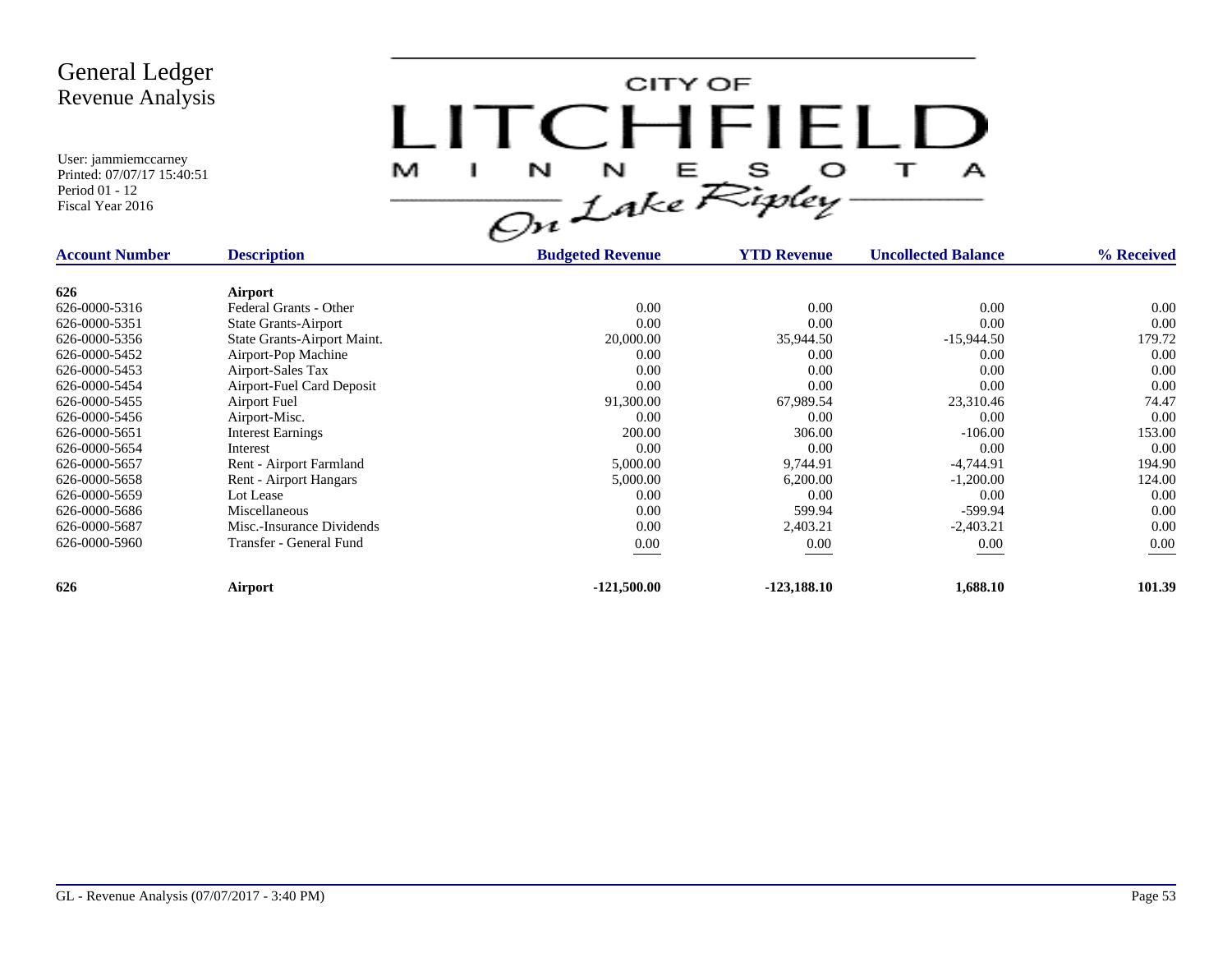

| <b>Account Number</b> | <b>Description</b>                  | <b>Budgeted Revenue</b> | <b>YTD Revenue</b> | <b>Uncollected Balance</b> | % Received |
|-----------------------|-------------------------------------|-------------------------|--------------------|----------------------------|------------|
| 629                   | <b>Cemetery</b>                     |                         |                    |                            |            |
| 629-0000-5651         | <b>Interest Earnings</b>            | 200.00                  | 593.00             | $-393.00$                  | 296.50     |
| 629-0000-5673         | Donations-Cemetery                  | 0.00                    | 0.00               | 0.00                       | 0.00       |
| 629-0000-5680         | <b>Crypt Rental</b>                 | 0.00                    | 0.00               | 0.00                       | 0.00       |
| 629-0000-5685         | Miscellaneous                       | 0.00                    | 285.82             | $-285.82$                  | 0.00       |
| 629-0000-5686         | <b>Burials</b>                      | 29,926.00               | 21,645.00          | 8,281.00                   | 72.33      |
| 629-0000-5687         | Misc.-Insurance Dividends           | 0.00                    | 556.89             | $-556.89$                  | 0.00       |
| 629-0000-5913         | Sale Of Lots                        | 25,000.00               | 44,670.00          | $-19,670,00$               | 178.68     |
| 629-0000-5914         | Sale Of Land                        | 0.00                    | 0.00               | 0.00                       | 0.00       |
| 629-0000-5960         | Transfer - General Fund             | 10,000.00               | 10,000.00          | 0.00                       | 100.00     |
| 629-0000-5992         | <b>Transfer-Operating Revolving</b> | 0.00                    | 0.00               | 0.00                       | $0.00\,$   |
| 629                   | Cemetery                            | $-65,126.00$            | -77.750.71         | 12,624.71                  | 119.39     |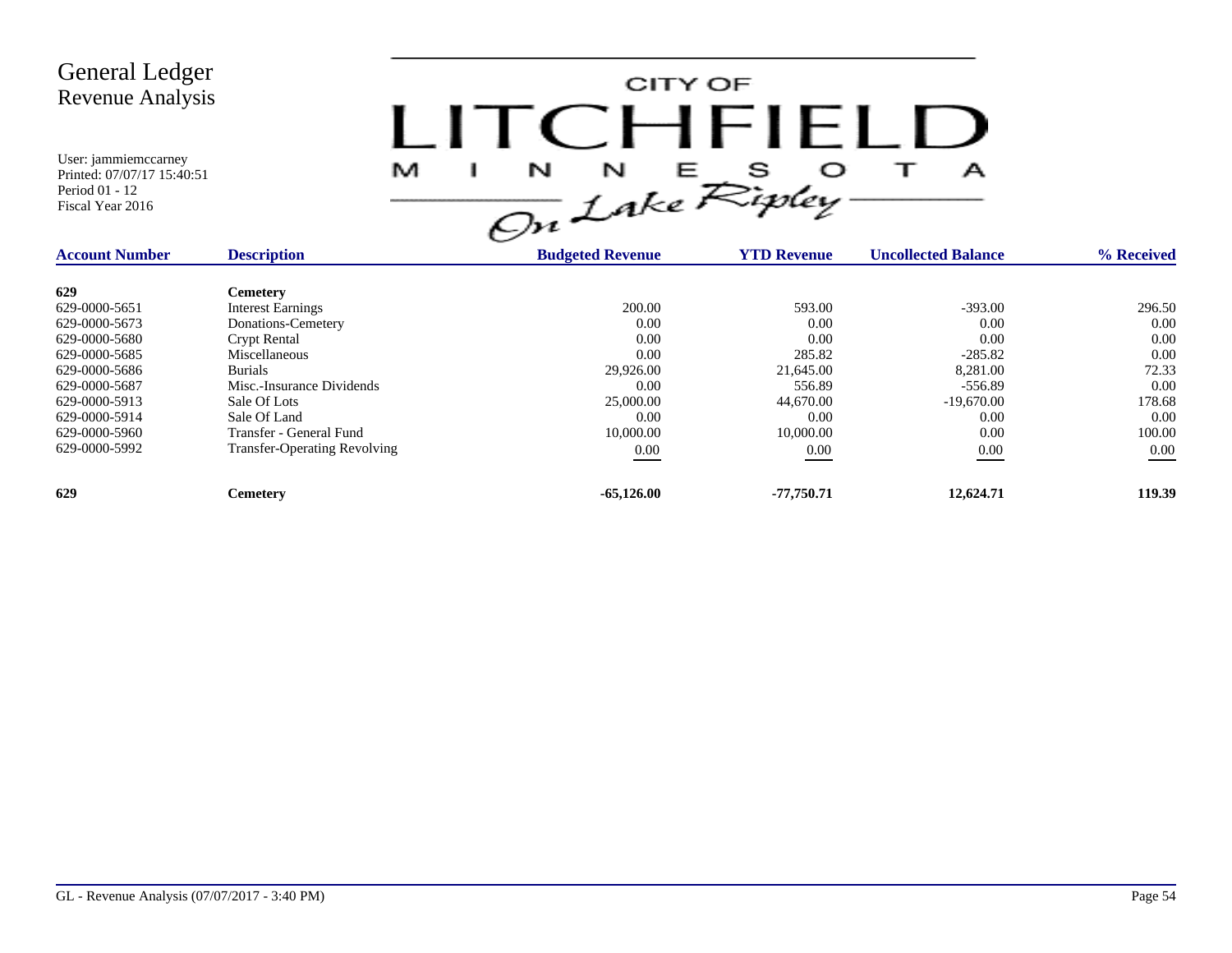User: jammiemccarney Printed: 07/07/17 15:40:51 Period 01 - 12 Fiscal Year 2016

CITY OF LITCHFIELD  $N$   $N$   $E$   $S$   $O$ <br>On Lake Ripley  $\top$ M J.  $\mathbf{A}$ 

| <b>Account Number</b> | <b>Description</b>                  | <b>Budgeted Revenue</b> | <b>YTD Revenue</b> | <b>Uncollected Balance</b> | % Received |
|-----------------------|-------------------------------------|-------------------------|--------------------|----------------------------|------------|
|                       |                                     |                         |                    |                            |            |
| 701                   | <b>Capital Equipment Revolving</b>  |                         |                    |                            |            |
| 701-0000-5117         | C of I-Current Ad Valorem           | 0.00                    | 0.00               | 0.00                       | 0.00       |
| 701-0000-5366         | <b>State Grants-Fire Dept</b>       | 0.00                    | 0.00               | 0.00                       | 0.00       |
| 701-0000-5651         | <b>Interest Earnings</b>            | 0.00                    | 0.00               | 0.00                       | 0.00       |
| 701-0000-5672         | Donations-Pleasant View Park        | 0.00                    | 0.00               | 0.00                       | 0.00       |
| 701-0000-5674         | <b>Gambling Donations</b>           | 0.00                    | 0.00               | 0.00                       | 0.00       |
| 701-0000-5675         | Donations - Fire Dept               | 0.00                    | 0.00               | 0.00                       | 0.00       |
| 701-0000-5676         | Donations - Rescue Squad            | 0.00                    | 0.00               | 0.00                       | 0.00       |
| 701-0000-5681         | Sale Property-Equipment             | 0.00                    | 0.00               | 0.00                       | 0.00       |
| 701-0000-5683         | Sale Property-Building              | 0.00                    | 0.00               | 0.00                       | 0.00       |
| 701-0000-5685         | Sale Property-Misc.                 | 0.00                    | 0.00               | 0.00                       | 0.00       |
| 701-0000-5750         | Gain on Disposal                    | 0.00                    | 51,498.00          | $-51,498.00$               | 0.00       |
| 701-0000-5906         | <b>Bond Proceeds</b>                | 0.00                    | 0.00               | 0.00                       | 0.00       |
| 701-0000-5907         | General Govenment-Purchasing        | 3,174.00                | 3,174.00           | 0.00                       | 100.00     |
| 701-0000-5908         | General Government-Technology       | 10,289.00               | 10,289.00          | 0.00                       | 100.00     |
| 701-0000-5916         | Public Safety-Police                | 109,569.00              | 109,569.00         | 0.00                       | 100.00     |
| 701-0000-5917         | Public Safety-Fire                  | 13,245.00               | 13,245.00          | 0.00                       | 100.00     |
| 701-0000-5918         | Public Safety-Bldg. Insp.           | 0.00                    | 0.00               | 0.00                       | 0.00       |
| 701-0000-5919         | <b>Public Safety-Rescue</b>         | 30,748.00               | 30,748.00          | 0.00                       | 100.00     |
| 701-0000-5920         | Public Safety - Resc LR1 Truck      | 0.00                    | 9,333.00           | $-9,333.00$                | 0.00       |
| 701-0000-5921         | <b>Public Works-Streets</b>         | 127,236.00              | 127,236.00         | 0.00                       | 100.00     |
| 701-0000-5922         | Public Safety - Fire Tanker         | 0.00                    | 10,415.00          | $-10,415.00$               | 0.00       |
| 701-0000-5923         | <b>Public Works-Snow</b>            | 4,477.00                | 4,477.00           | 0.00                       | 100.00     |
| 701-0000-5924         | Public Safety-Fire TurnoutGear      | 0.00                    | 17,686.00          | $-17,686.00$               | 0.00       |
| 701-0000-5925         | Transfer - Wildland Gear            | 0.00                    | 2,500.00           | $-2,500.00$                | 0.00       |
| 701-0000-5926         | Public Works-Garage                 | 3,938.00                | 3,938.00           | 0.00                       | 100.00     |
| 701-0000-5927         | Transfer-Bonds                      | 0.00                    | 0.00               | 0.00                       | 0.00       |
| 701-0000-5928         | Public Works - Compost              | 0.00                    | 0.00               | 0.00                       | 0.00       |
| 701-0000-5929         | Public Works-P.W. Management        | 5,064.00                | 5,064.00           | 0.00                       | 100.00     |
| 701-0000-5930         | Transfer-Airport                    | 0.00                    | 0.00               | 0.00                       | 0.00       |
| 701-0000-5931         | Note Proceeds-C.Of I.               | 0.00                    | 0.00               | 0.00                       | 0.00       |
| 701-0000-5932         | <b>Public Works-Street Cleaning</b> | 0.00                    | 0.00               | 0.00                       | 0.00       |
| 701-0000-5933         | Public Works-Weeds                  | 0.00                    | 0.00               | 0.00                       | 0.00       |
| 701-0000-5934         | Culture Rec-Playground              | 0.00                    | 0.00               | 0.00                       | 0.00       |
| 701-0000-5935         | Culture Rec-Beach                   | 0.00                    | 0.00               | 0.00                       | 0.00       |
| 701-0000-5936         | <b>Culture Rec-Tennis</b>           | 0.00                    | 0.00               | 0.00                       | 0.00       |
| 701-0000-5937         | <b>Culture Rec-Skating Rinks</b>    | 0.00                    | 0.00               | 0.00                       | 0.00       |
| 701-0000-5938         | Culture Rec-Gar Hall                | 0.00                    | 0.00               | 0.00                       | 0.00       |

GL - Revenue Analysis (07/07/2017 - 3:40 PM) Page 55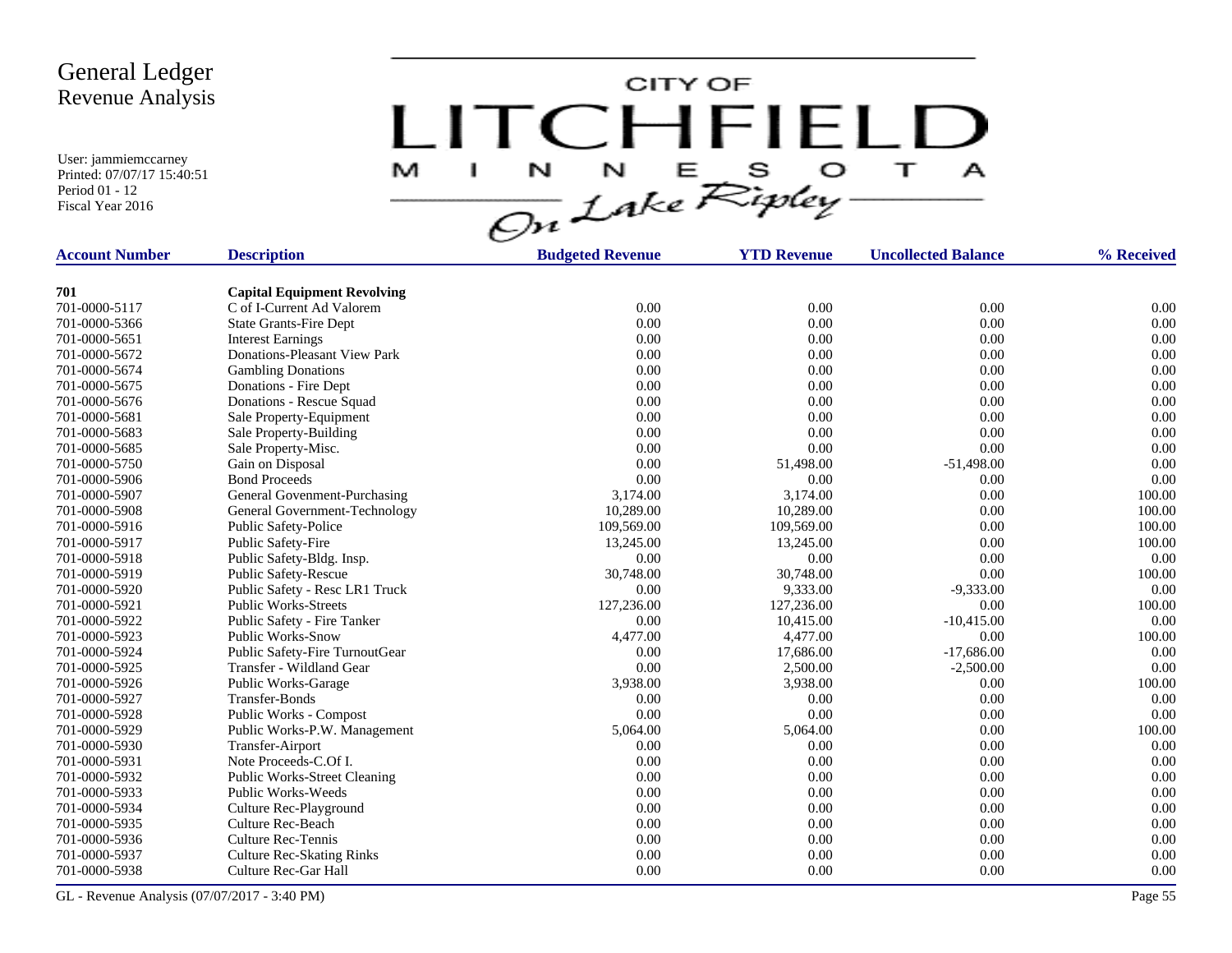| <b>Account Number</b> | <b>Description</b>                  | <b>Budgeted Revenue</b> | <b>YTD Revenue</b> | <b>Uncollected Balance</b> | % Received |
|-----------------------|-------------------------------------|-------------------------|--------------------|----------------------------|------------|
|                       |                                     |                         |                    |                            |            |
| 701-0000-5939         | Culture Rec-Campground              | 0.00                    | 0.00               | 0.00                       | 0.00       |
| 701-0000-5940         | Culture Rec.-Parks                  | 16,317.00               | 16,317.00          | 0.00                       | 100.00     |
| 701-0000-5943         | Culture Rec-Trees                   | 11,127.00               | 11,127.00          | 0.00                       | 100.00     |
| 701-0000-5945         | General Fund-Miscellaneous          | 0.00                    | 0.00               | 0.00                       | 0.00       |
| 701-0000-5946         | Library                             | 0.00                    | 0.00               | 0.00                       | 0.00       |
| 701-0000-5947         | Prairie Park                        | 0.00                    | 0.00               | 0.00                       | 0.00       |
| 701-0000-5948         | Civic Arena                         | 5,552.00                | 5,552.00           | 0.00                       | 100.00     |
| 701-0000-5949         | Cemetery                            | 17,576.00               | 17,576.00          | 0.00                       | 100.00     |
| 701-0000-5951         | <b>Golf Course</b>                  | 61,693.00               | 28,540.00          | 33,153.00                  | 46.26      |
| 701-0000-5952         | Water                               | 2,672.00                | 2,672.00           | 0.00                       | 100.00     |
| 701-0000-5953         | Electric                            | 34,713.00               | 34,713.00          | 0.00                       | 100.00     |
| 701-0000-5954         | Sewer                               | 40,899.00               | 40,899.00          | 0.00                       | 100.00     |
| 701-0000-5958         | Transfer-Res. Rescue Vehicle        | 0.00                    | 0.00               | 0.00                       | 0.00       |
| 701-0000-5960         | Transfer - General Fund             | 0.00                    | 172,881.00         | $-172,881.00$              | 0.00       |
| 701-0000-5977         | Transfer-Res. For Auditorium        | 0.00                    | 0.00               | 0.00                       | 0.00       |
| 701-0000-5992         | <b>Transfer-Operating Revolving</b> | 0.00                    | 0.00               | 0.00                       | 0.00       |
| 701-0000-5999         | Misc.-89 Unallocated                | 0.00                    | 0.00               | 0.00                       | 0.00       |
| 701                   | <b>Capital Equipment Revolving</b>  | -498,289.00             | -729,449.00        | 231,160.00                 | 146.39     |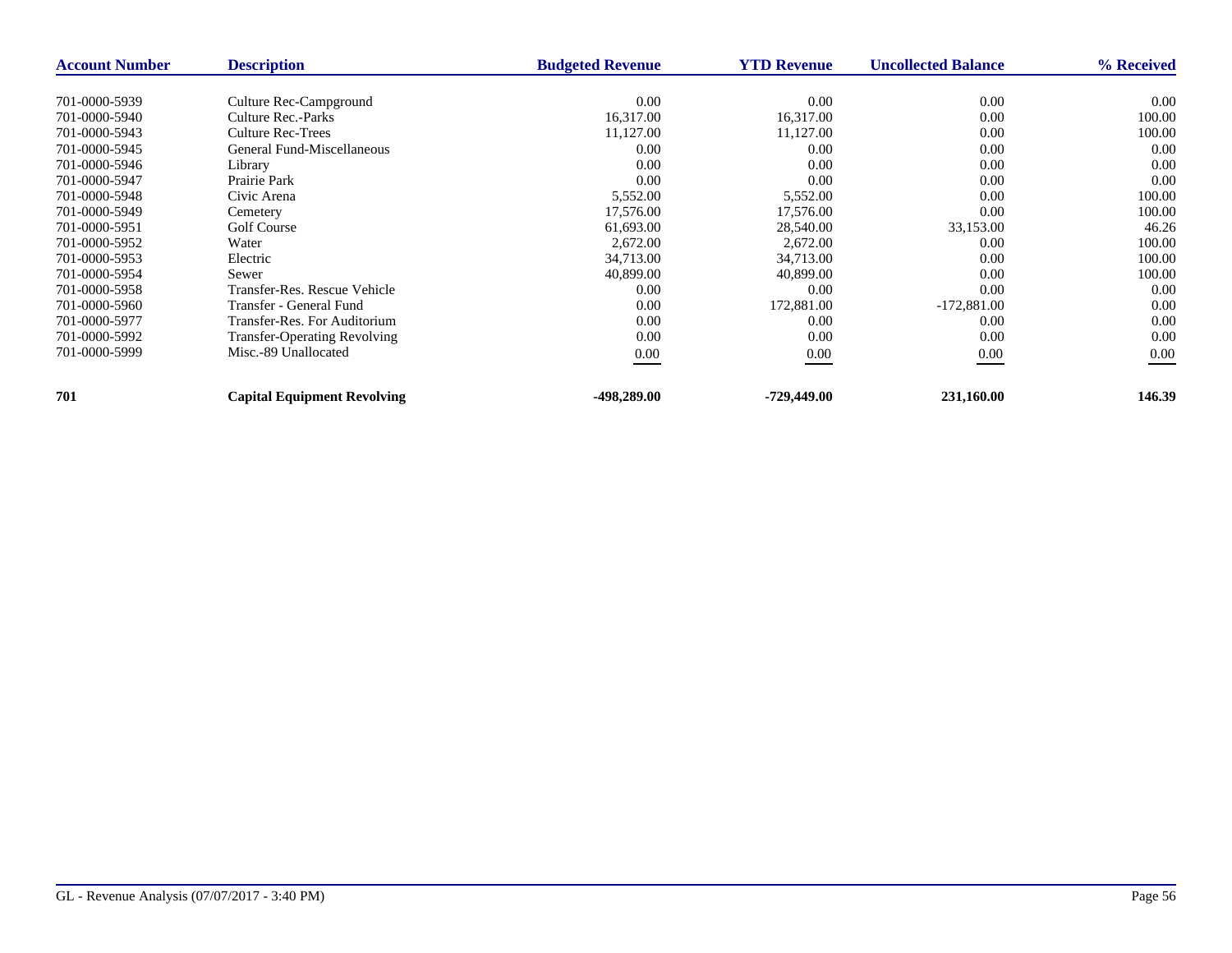CITY OF LITCHFIELD  $\mathbf{T}$ M J.  $\mathbf{A}$ 

| <b>Account Number</b> | <b>Description</b>            | <b>Budgeted Revenue</b> | <b>YTD Revenue</b> | <b>Uncollected Balance</b> | % Received |
|-----------------------|-------------------------------|-------------------------|--------------------|----------------------------|------------|
|                       |                               |                         |                    |                            |            |
| 702                   | <b>General Fund Revolving</b> |                         |                    |                            |            |
| 702-0000-5651         | <b>Interest Earnings</b>      | 1,000.00                | 0.00               | 1,000.00                   | $0.00\,$   |
| 702-0000-5913         | Sale Of City Land             | 0.00                    | 0.00               | 0.00                       | 0.00       |
| 702-0000-5922         | Transfer - Sewer Fund         | 0.00                    | 0.00               | 0.00                       | 0.00       |
| 702-0000-5923         | Transfer - Solid Waste Fund   | 0.00                    | 0.00               | 0.00                       | 0.00       |
| 702-0000-5924         | Transfer - Civic Arena Fund   | 0.00                    | 0.00               | 0.00                       | 0.00       |
| 702-0000-5925         | Transfer - Liquor Fund        | 0.00                    | 0.00               | 0.00                       | 0.00       |
| 702-0000-5927         | <b>Transer-Cemetery</b>       | 0.00                    | 0.00               | 0.00                       | 0.00       |
| 702-0000-5929         | <b>Transfer-Golf Course</b>   | 0.00                    | 0.00               | 0.00                       | 0.00       |
| 702-0000-5930         | Transfer-Airport              | 0.00                    | 0.00               | 0.00                       | 0.00       |
| 702-0000-5951         | Transfer-Infrasturcture       | 0.00                    | 0.00               | 0.00                       | 0.00       |
| 702-0000-5958         | Transfer-97 Imp. Project      | 0.00                    | 0.00               | 0.00                       | 0.00       |
| 702-0000-5960         | Transfer - General Fund       | 0.00                    | 0.00               | 0.00                       | 0.00       |
| 702-0000-5964         | Chg. For Services-General     | 0.00                    | 0.00               | 0.00                       | 0.00       |
| 702-0000-5965         | Chg. For Service-Airport      | 0.00                    | 0.00               | 0.00                       | 0.00       |
| 702-0000-5966         | Chg. For Service-Civic Arena  | 0.00                    | 0.00               | 0.00                       | 0.00       |
| 702-0000-5967         | Chg. For Service-Sewer        | 0.00                    | 0.00               | 0.00                       | 0.00       |
| 702-0000-5968         | Chg. For Service-Solid Waste  | 0.00                    | 0.00               | 0.00                       | 0.00       |
| 702-0000-5969         | Chg. For Service-Liquor       | 0.00                    | 0.00               | 0.00                       | 0.00       |
| 702-0000-5970         | Chg. For Service-Golf Course  | 0.00                    | 0.00               | 0.00                       | 0.00       |
| 702-0000-5971         | Chg. For Service-Cemetery     | 0.00                    | 0.00               | 0.00                       | 0.00       |
| 702-0000-5977         | Transfer-Res. For Auditorium  | 0.00                    | 0.00               | 0.00                       | 0.00       |
|                       |                               |                         |                    |                            |            |
| 702                   | <b>General Fund Revolving</b> | $-1,000.00$             | 0.00               | $-1,000.00$                | 0.00       |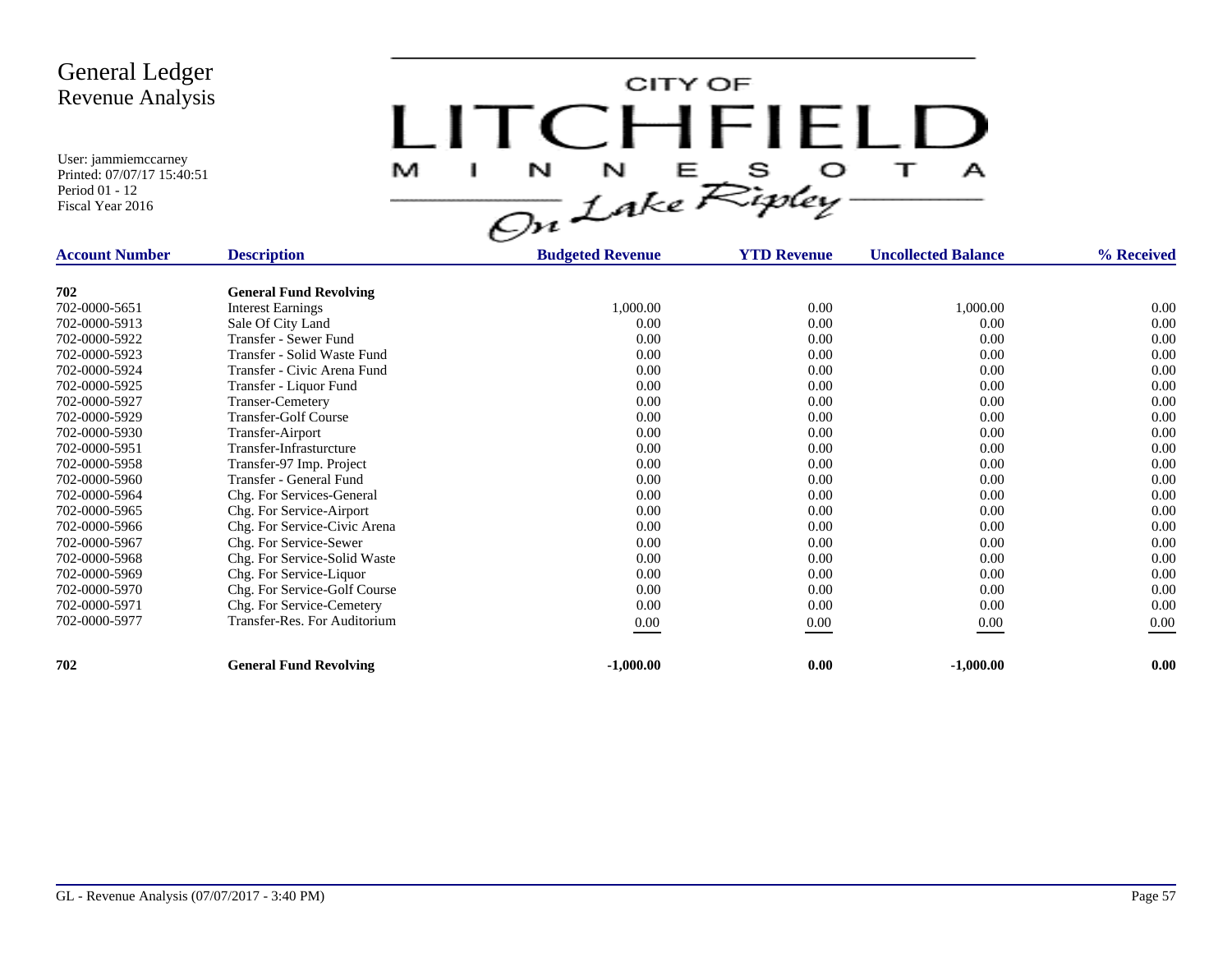

| <b>Account Number</b> | <b>Description</b>                  | <b>Budgeted Revenue</b> | <b>YTD Revenue</b> | <b>Uncollected Balance</b> | % Received |
|-----------------------|-------------------------------------|-------------------------|--------------------|----------------------------|------------|
| 703                   | <b>Hazardous Building Revolving</b> |                         |                    |                            |            |
| 703-0000-5496         | <b>Other Charges</b>                | 0.00                    | 0.00               | 0.00                       | 0.00       |
| 703-0000-5610         | Principal                           | 0.00                    | 0.00               | 0.00                       | 0.00       |
| 703-0000-5620         | Penalties & Interest                | 0.00                    | 0.00               | 0.00                       | 0.00       |
| 703-0000-5630         | Collect-County-Current              | 0.00                    | 0.00               | 0.00                       | 0.00       |
| 703-0000-5640         | Collect-County-Delinquent           | 0.00                    | 0.00               | 0.00                       | 0.00       |
| 703-0000-5651         | <b>Interest Earnings</b>            | 0.00                    | 0.00               | 0.00                       | 0.00       |
| 703-0000-5952         | Transfer-Infrastructure-Tif         | 0.00                    | 0.00               | 0.00                       | 0.00       |
| 703-0000-5958         | Transfer - Liquor Fund              | 0.00                    | 23,000.00          | $-23,000.00$               | 0.00       |
| 703-0000-5960         | Transfer - General Fund             | 0.00                    | 0.00               | 0.00                       | 0.00       |
| 703-0000-5992         | <b>Transfer-Operating Revolving</b> | 0.00                    | 0.00               | 0.00                       | $0.00\,$   |
| 703                   | <b>Hazardous Building Revolving</b> | 0.00                    | $-23,000,00$       | 23,000.00                  | 0.00       |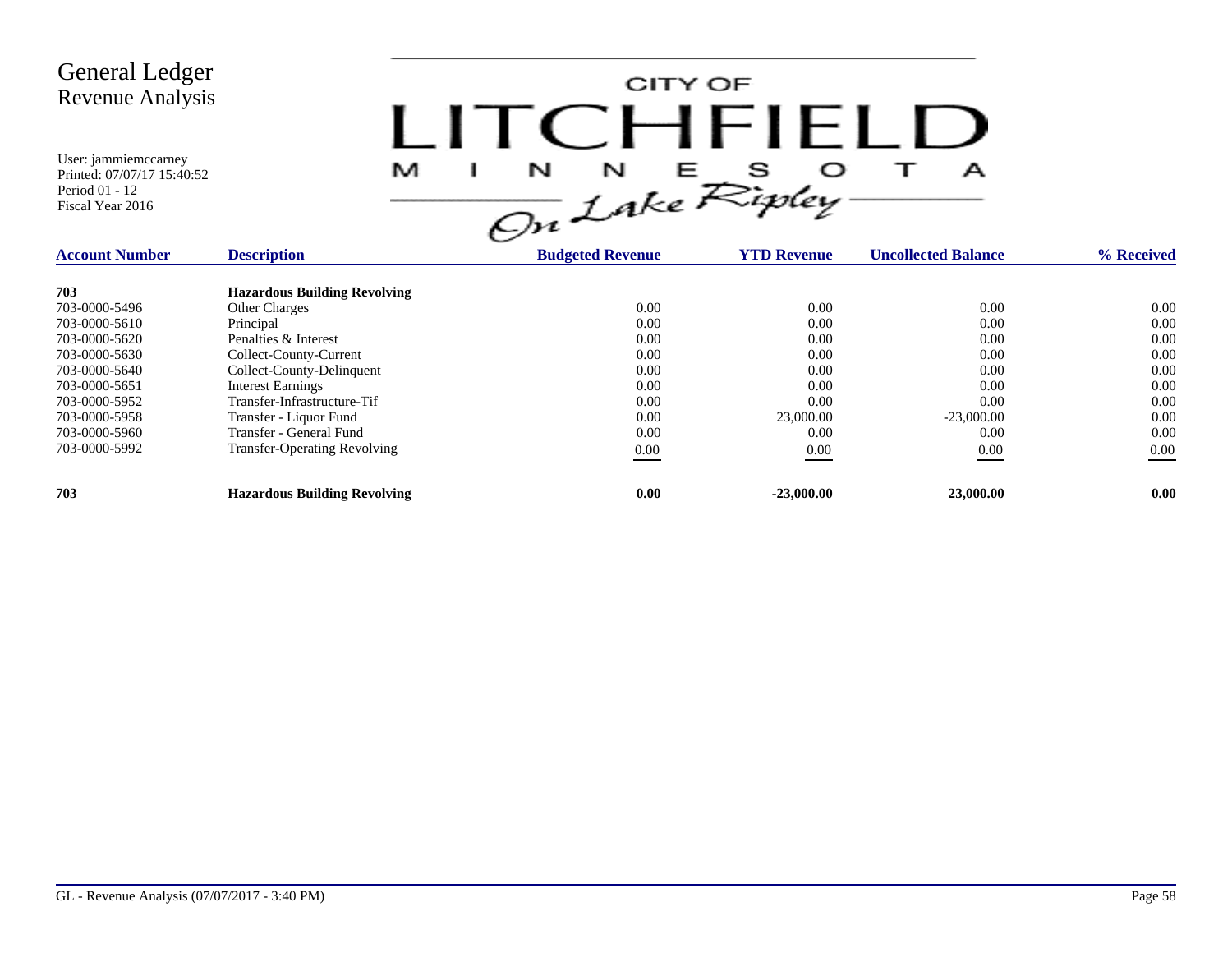

| <b>Account Number</b> | <b>Description</b>               | <b>Budgeted Revenue</b> | <b>YTD Revenue</b> | <b>Uncollected Balance</b> | % Received |
|-----------------------|----------------------------------|-------------------------|--------------------|----------------------------|------------|
| 707                   | <b>Infrastr Reinvestment Rev</b> |                         |                    |                            |            |
| 707-0000-5686         | Miscellaneous                    | 0.00                    | 0.00               | 0.00                       | 0.00       |
| 707-0000-5930         | Airport                          | 0.00                    | 0.00               | 0.00                       | 0.00       |
| 707-0000-5931         | <b>Bond Proceeds</b>             | 0.00                    | 0.00               | 0.00                       | 0.00       |
| 707-0000-5949         | Cemetery                         | 0.00                    | 0.00               | 0.00                       | 0.00       |
| 707-0000-5960         | Transfer - General Fund          | 0.00                    | 150,000.00         | $-150,000.00$              | 0.00       |
| 707                   | <b>Infrastr Reinvestment Rev</b> | 0.00                    | $-150,000,00$      | 150,000.00                 | 0.00       |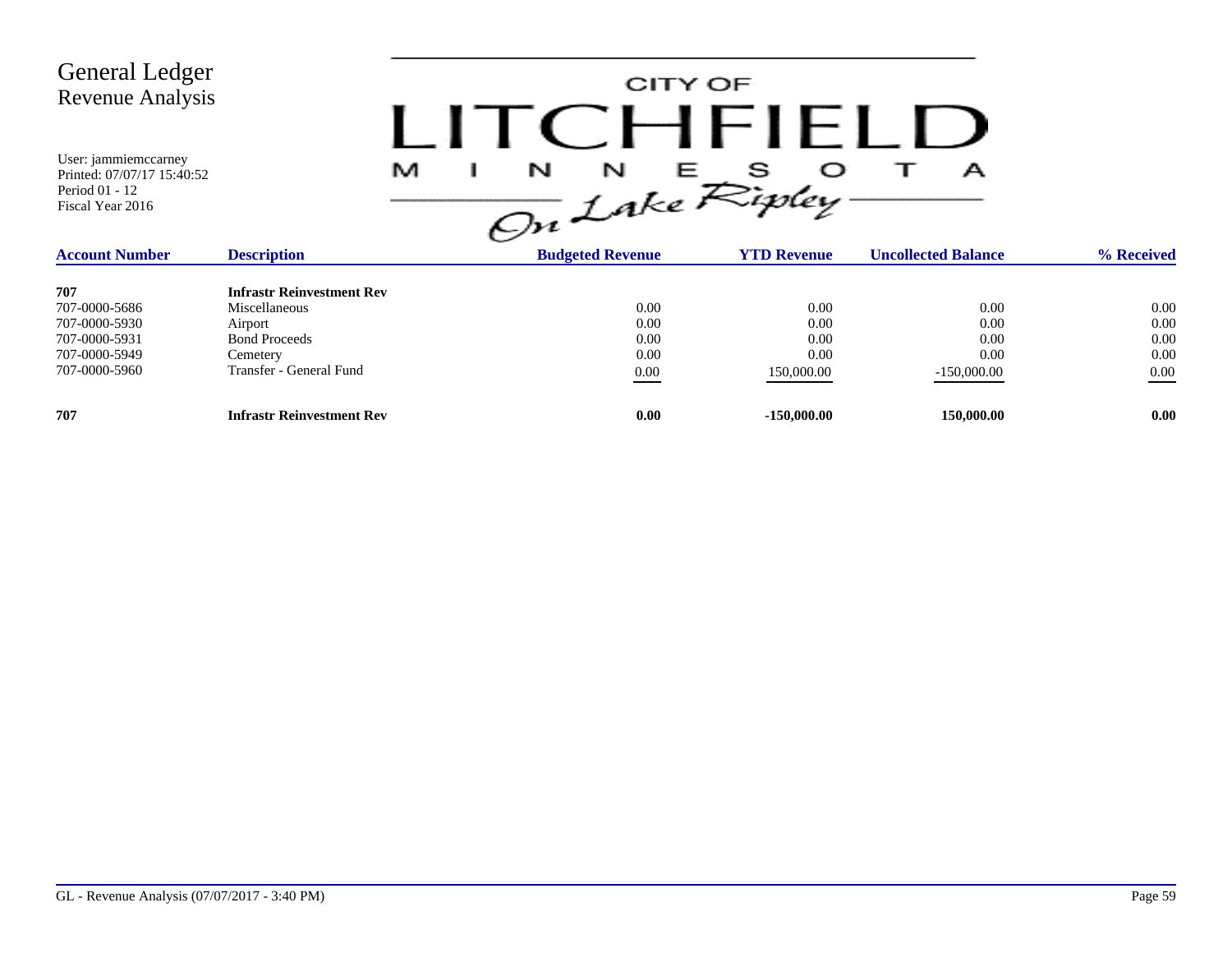

| <b>Account Number</b> | <b>Description</b>                   | <b>Budgeted Revenue</b> | <b>YTD Revenue</b> | <b>Uncollected Balance</b> | % Received |
|-----------------------|--------------------------------------|-------------------------|--------------------|----------------------------|------------|
| 708                   | <b>Infrastr - Public Works Facil</b> |                         |                    |                            |            |
| 708-0000-5354         | State Grants-Miscellaneous           | 0.00                    | 0.00               | 0.00                       | 0.00       |
| 708-0000-5651         | <b>Interest Earnings</b>             | 0.00                    | 0.00               | 0.00                       | 0.00       |
| 708-0000-5686         | Miscellaneous                        | 0.00                    | 0.00               | 0.00                       | 0.00       |
| 708-0000-5931         | <b>Bond Proceeds</b>                 | 0.00                    | 0.00               | 0.00                       | 0.00       |
| 708-0000-5951         | Transfer - PW Facility               | 0.00                    | 0.00               | 0.00                       | 0.00       |
| 708-0000-5952         | Transfer-Cap.Imp.Rev.-Water          | 0.00                    | 0.00               | 0.00                       | 0.00       |
| 708-0000-5954         | Transfer - Water                     | 0.00                    | 120,000.00         | $-120,000,00$              | 0.00       |
| 708-0000-5956         | Transfer - Sewer                     | 0.00                    | 120,000.00         | $-120,000,00$              | 0.00       |
| 708-0000-5958         | Transfer - Electric                  | 0.00                    | 240,000.00         | $-240,000,00$              | 0.00       |
| 708-0000-5960         | Transfer - General Fund              | 0.00                    | 240,000.00         | $-240,000.00$              | $0.00\,$   |
| 708                   | <b>Infrastr - Public Works Facil</b> | 0.00                    | $-720,000,00$      | 720,000.00                 | 0.00       |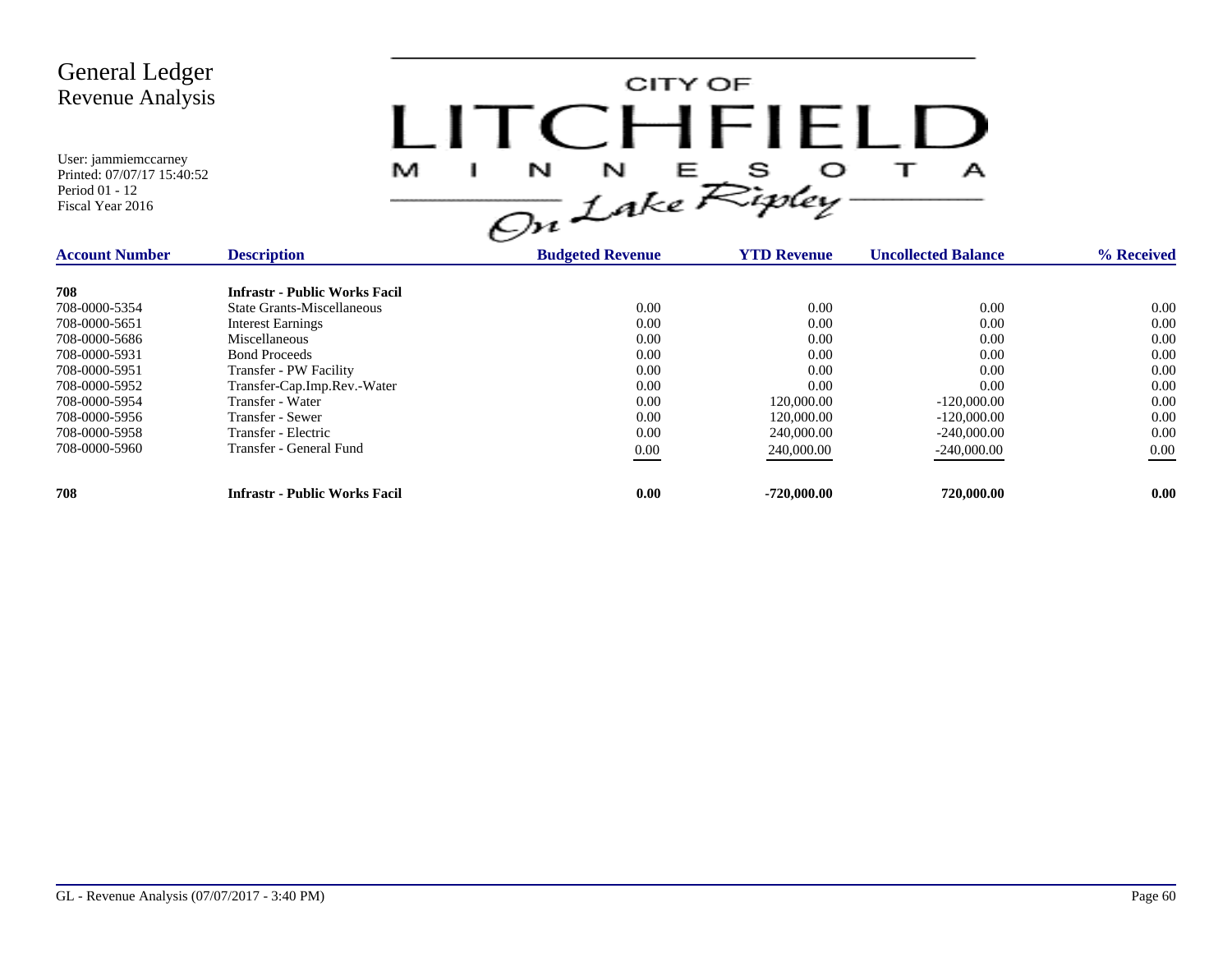CITY OF LITCHFIELD  $M$  I N N E S O T A<br>On Lake Ripley

| <b>Account Number</b> | <b>Description</b>                | <b>Budgeted Revenue</b> | <b>YTD Revenue</b> | <b>Uncollected Balance</b> | % Received        |
|-----------------------|-----------------------------------|-------------------------|--------------------|----------------------------|-------------------|
| 709                   | Infrastructure-Water              |                         |                    |                            |                   |
| 709-0000-5354         | <b>State Grants-Miscellaneous</b> | 0.00                    | 0.00               | 0.00                       | 0.00              |
| 709-0000-5651         | <b>Interest Earnings</b>          | 0.00                    | 0.00               | 0.00                       | 0.00              |
| 709-0000-5686         | Miscellaneous                     | 0.00                    | 0.00               | 0.00                       | 0.00              |
| 709-0000-5931         | <b>Bond Proceeds</b>              | 0.00                    | 0.00               | 0.00                       | 0.00              |
| 709-0000-5952         | Transfer-Cap.Imp.Rev.-Water       | 0.00                    | 0.00               | 0.00                       | 0.00              |
| 709-0000-5954         | Transfer - Water                  | 0.00                    | 2,573.23           | $-2,573.23$                | 0.00              |
| 709                   | Infrastructure-Water              | 0.00                    | $-2,573,23$        | 2,573.23                   | 0.00 <sub>1</sub> |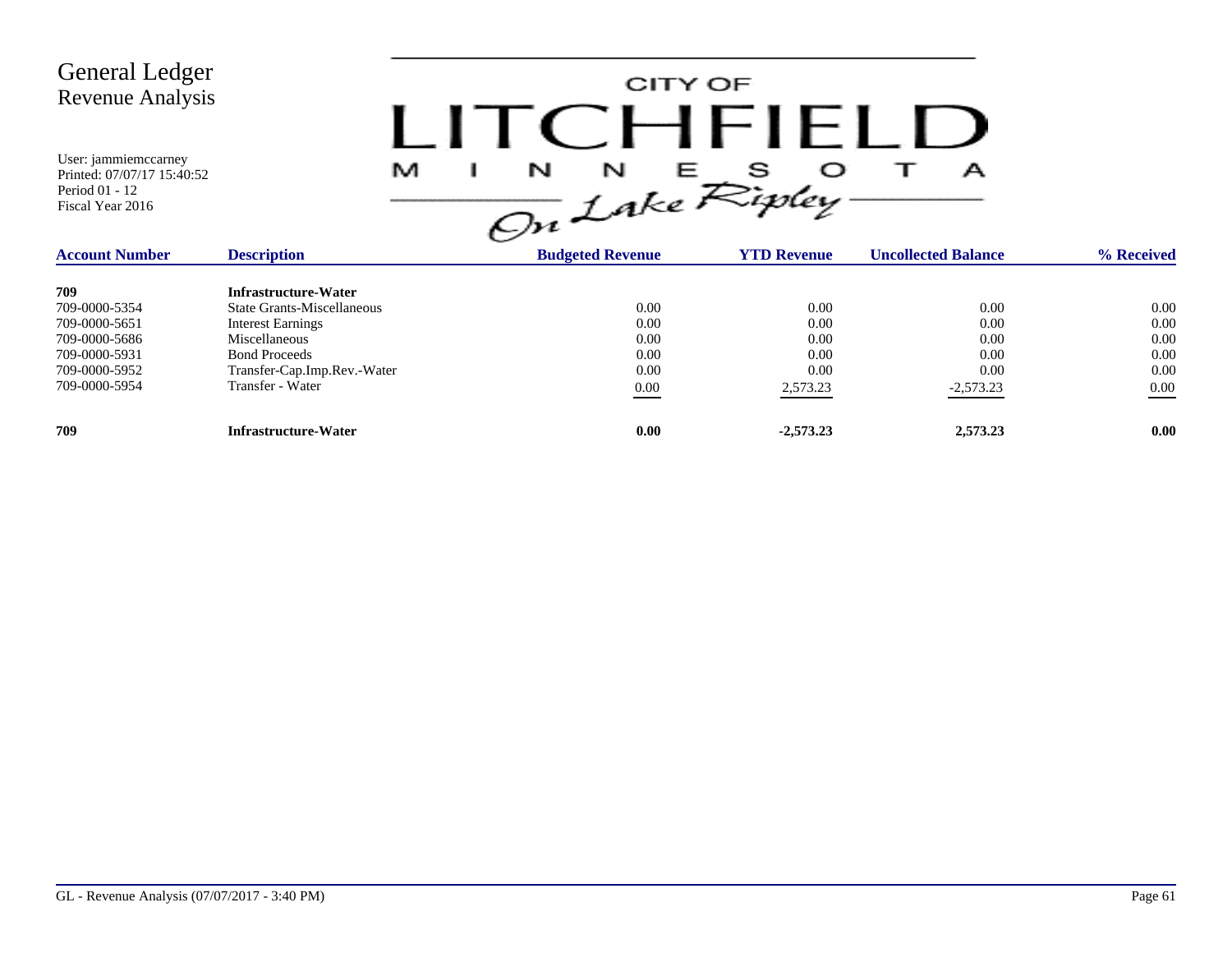CITY OF LITCHFIELD  $M$  I N N E S O T A<br>On Lake Ripley

| <b>Account Number</b> | <b>Description</b>                | <b>Budgeted Revenue</b> | <b>YTD Revenue</b> | <b>Uncollected Balance</b> | % Received        |
|-----------------------|-----------------------------------|-------------------------|--------------------|----------------------------|-------------------|
| 710                   | Infrastructure-Electric           |                         |                    |                            |                   |
| 710-0000-5354         | <b>State Grants-Miscellaneous</b> | 0.00                    | 0.00               | 0.00                       | 0.00              |
| 710-0000-5651         | <b>Interest Earnings</b>          | 0.00                    | 0.00               | 0.00                       | 0.00              |
| 710-0000-5686         | <b>Miscellaneous</b>              | 0.00                    | 0.00               | 0.00                       | 0.00              |
| 710-0000-5931         | <b>Bond Proceeds</b>              | 0.00                    | 0.00               | 0.00                       | 0.00              |
| 710-0000-5953         | Transfer-Cap.Imp.Rev.-Electric    | 0.00                    | 0.00               | 0.00                       | 0.00              |
| 710-0000-5954         | Transfer-Electric Dept.           | 0.00                    | 728,158.86         | -728,158.86                | $0.00\,$          |
| 710                   | Infrastructure-Electric           | 0.00                    | -728.158.86        | 728,158.86                 | 0.00 <sub>1</sub> |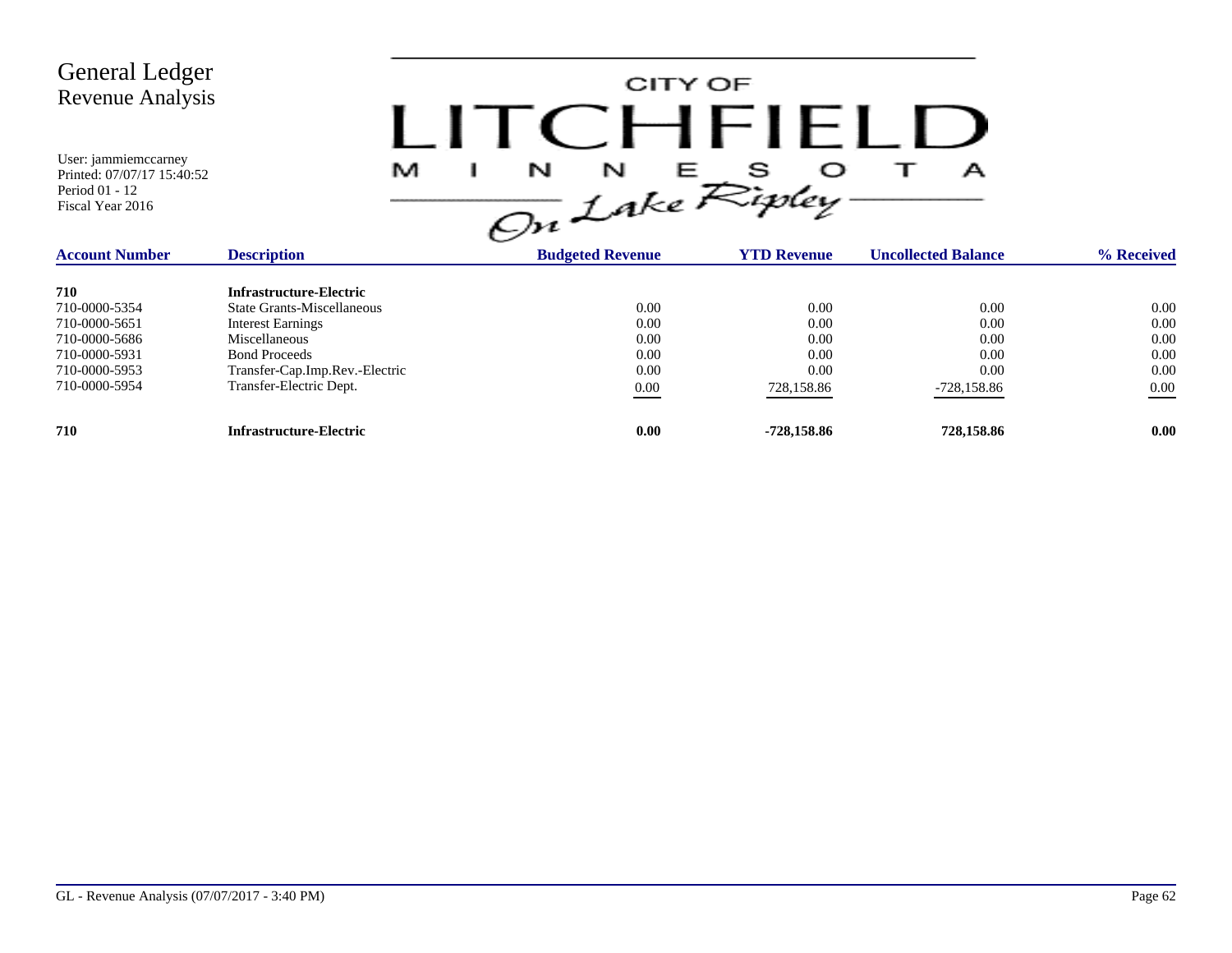CITY OF LITCHFIELD  $\overline{1}$ M  $\mathbf{I}$  $\mathbf{A}$ 

| <b>Account Number</b> | <b>Description</b>                  | <b>Budgeted Revenue</b> | <b>YTD Revenue</b> | <b>Uncollected Balance</b> | % Received |
|-----------------------|-------------------------------------|-------------------------|--------------------|----------------------------|------------|
| 711                   | <b>Infrastructure-Street</b>        |                         |                    |                            |            |
| 711-0000-5354         | <b>State Grants-Streets</b>         | 90,000.00               | 88,832.00          | 1,168.00                   | 98.70      |
| 711-0000-5362         | Other Grants & Aids                 | 0.00                    | 0.00               | 0.00                       | 0.00       |
| 711-0000-5651         | <b>Interest Earnings</b>            | 0.00                    | 0.00               | 0.00                       | 0.00       |
| 711-0000-5686         | Miscellaneous                       | 0.00                    | 0.07               | $-0.07$                    | 0.00       |
| 711-0000-5927         | Transfer-99 Imp. Projects           | 0.00                    | 0.00               | 0.00                       | 0.00       |
| 711-0000-5931         | <b>Bond Proceeds</b>                | 0.00                    | 0.00               | 0.00                       | 0.00       |
| 711-0000-5940         | Transfer - P.I.R. Fund              | 0.00                    | 0.00               | 0.00                       | 0.00       |
| 711-0000-5952         | Transfer-Infrastructure-Tif         | 0.00                    | 0.00               | 0.00                       | 0.00       |
| 711-0000-5958         | Transfer-97 Imp. Project            | 0.00                    | 0.00               | 0.00                       | 0.00       |
| 711-0000-5974         | Trans-99 Street Rehabilation        | 0.00                    | 0.00               | 0.00                       | 0.00       |
| 711-0000-5977         | Transfer-Res. For Fire Pump.        | 0.00                    | 0.00               | 0.00                       | 0.00       |
| 711-0000-5978         | Transfer - 2011C GO Imp & Ref       | 0.00                    | 0.00               | 0.00                       | 0.00       |
| 711-0000-5980         | Transfer-G.O. Tax. Ref.-92          | 0.00                    | 0.00               | 0.00                       | 0.00       |
| 711-0000-5992         | <b>Transfer-Operating Revolving</b> | 0.00                    | 0.00               | 0.00                       | 0.00       |
| 711-0000-5994         | Transfer-2004 Improvement           | 0.00                    | 0.00               | 0.00                       | 0.00       |
| 711                   | <b>Infrastructure-Street</b>        | $-90,000,00$            | $-88,832.07$       | $-1,167.93$                | 98.70      |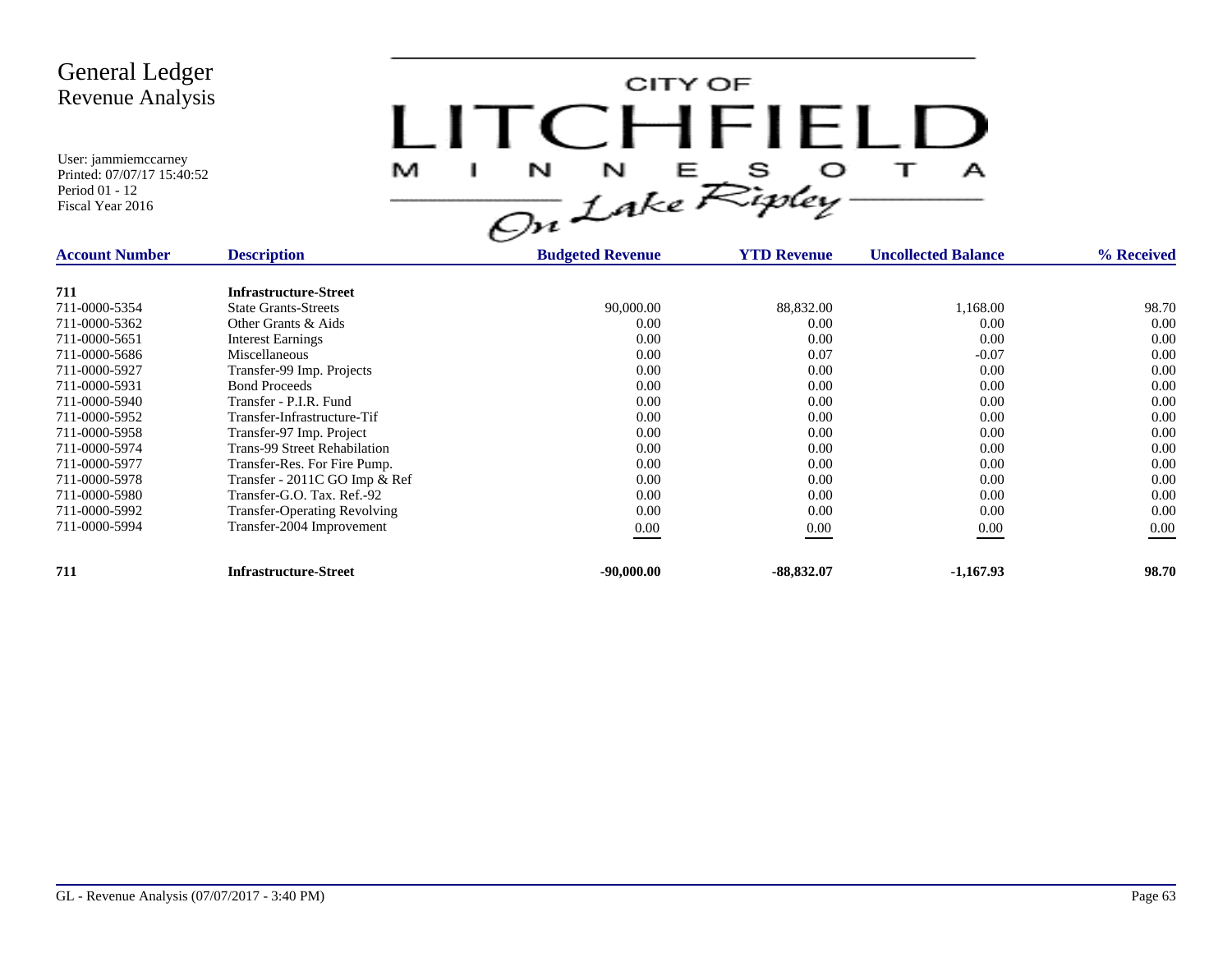

| <b>Account Number</b> | <b>Description</b>                  | <b>Budgeted Revenue</b> | <b>YTD Revenue</b> | <b>Uncollected Balance</b> | % Received |
|-----------------------|-------------------------------------|-------------------------|--------------------|----------------------------|------------|
| 712                   | <b>Infrastructure-Sewer</b>         |                         |                    |                            |            |
| 712-0000-5651         | <b>Interest Earnings</b>            | 0.00                    | 0.00               | 0.00                       | 0.00       |
| 712-0000-5731         | <b>Residential Customer Charges</b> | 0.00                    | 0.00               | 0.00                       | 0.00       |
| 712-0000-5732         | <b>Commerical Customer Charges</b>  | 0.00                    | 0.00               | 0.00                       | 0.00       |
| 712-0000-5922         | Transfer - Sewer Fund               | 0.00                    | 0.00               | 0.00                       | 0.00       |
| 712-0000-5947         | Contrib.-1988 G.O. Disposal         | 0.00                    | 0.00               | 0.00                       | 0.00       |
| 712-0000-5976         | Transfer-Wastewater Imp.            | 0.00                    | 0.00               | 0.00                       | 0.00       |
| 712-0000-5977         | Transfer-Wastewater Pfa Loan        | 0.00                    | 0.00               | 0.00                       | $0.00\,$   |
| 712                   | <b>Infrastructure-Sewer</b>         | 0.00                    | 0.00               | 0.00                       | 0.00       |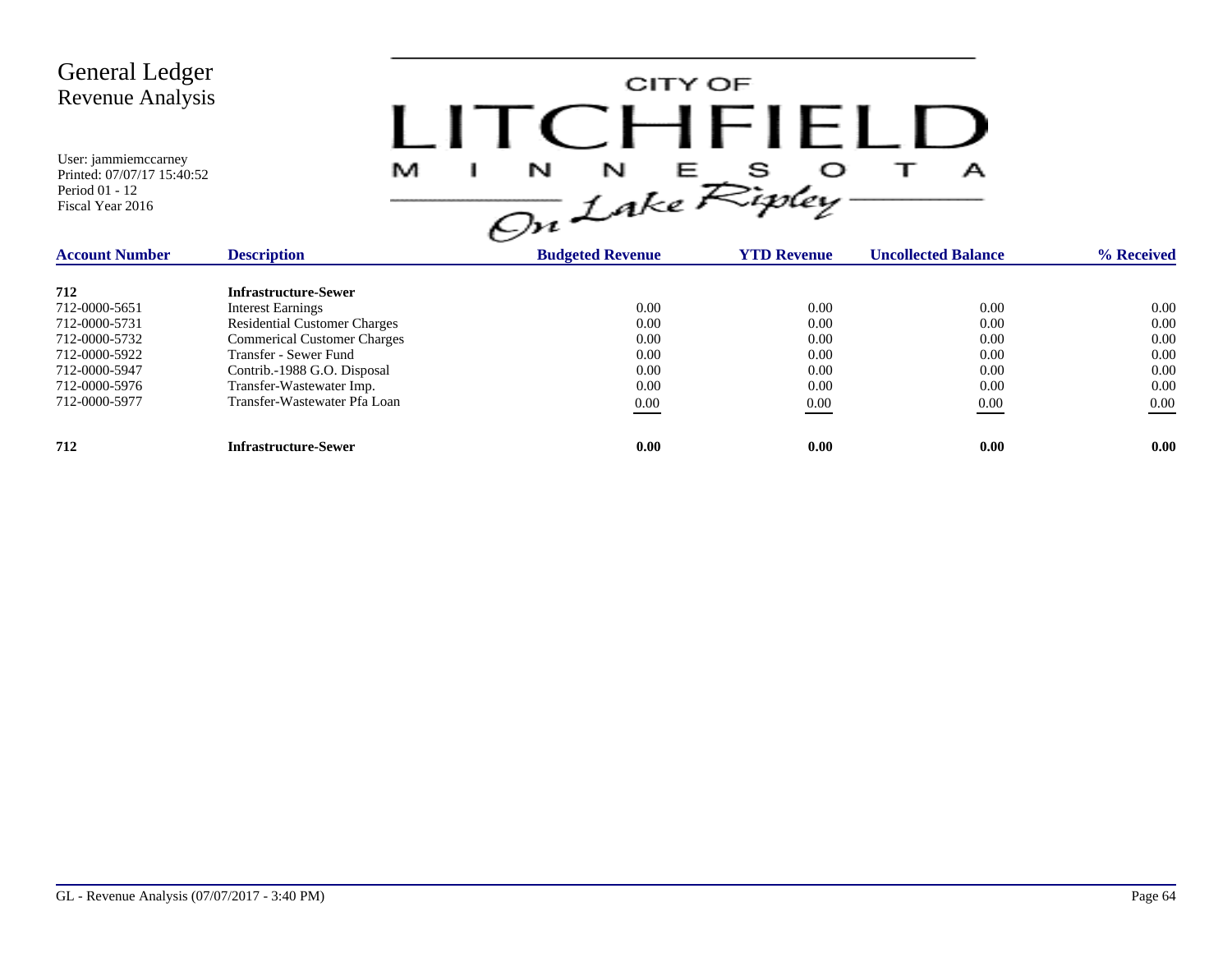

| <b>Account Number</b> | <b>Description</b>                  | <b>Budgeted Revenue</b> | <b>YTD Revenue</b> | <b>Uncollected Balance</b> | % Received |
|-----------------------|-------------------------------------|-------------------------|--------------------|----------------------------|------------|
| 713                   | <b>Infrastructure-Sewer Repair</b>  |                         |                    |                            |            |
| 713-0000-5651         | <b>Interest Earnings</b>            | 0.00                    | 0.00               | 0.00                       | 0.00       |
| 713-0000-5721         | <b>Gen Customer Collect Charges</b> | 0.00                    | $-117.62$          | 117.62                     | 0.00       |
| 713-0000-5731         | <b>Residential Customer Charges</b> | 0.00                    | 0.00               | 0.00                       | 0.00       |
| 713-0000-5732         | <b>Commerical Customer Charges</b>  | 0.00                    | 0.00               | 0.00                       | 0.00       |
| 713-0000-5922         | Transfer - Sewer Fund               | 0.00                    | 0.00               | 0.00                       | 0.00       |
| 713-0000-5947         | Contrib.-1988 G.O. Disposal         | 0.00                    | 0.00               | 0.00                       | 0.00       |
| 713-0000-5976         | Transfer-Wastewater Imp.            | 0.00                    | 0.00               | 0.00                       | 0.00       |
| 713-0000-5977         | Transfer-Wastewater Pfa Loan        | 0.00                    | 0.00               | 0.00                       | $0.00\,$   |
| 713                   | <b>Infrastructure-Sewer Repair</b>  | 0.00                    | 117.62             | $-117.62$                  | 0.00       |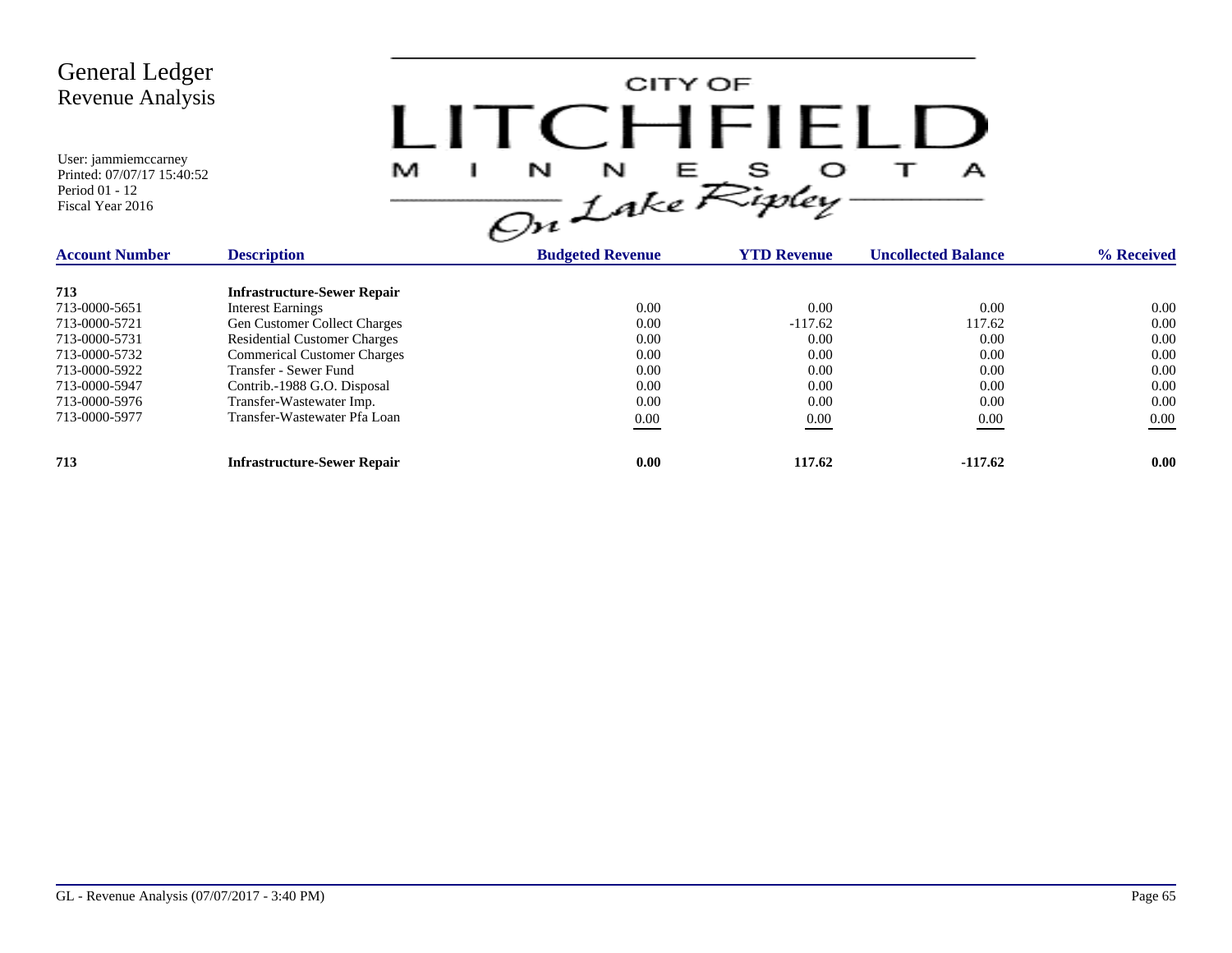| <b>General Ledger</b><br>Revenue Analysis<br>User: jammiemccarney                         |                                                                             |                           | CITY OF                      | CHFIELL                   |                                 |                  |
|-------------------------------------------------------------------------------------------|-----------------------------------------------------------------------------|---------------------------|------------------------------|---------------------------|---------------------------------|------------------|
| Printed: 07/07/17 15:40:52<br>Period 01 - 12<br>Fiscal Year 2016<br><b>Account Number</b> | <b>Description</b>                                                          | M<br>N<br>On Lake Ripley- | N<br><b>Budgeted Revenue</b> | E S<br><b>YTD Revenue</b> | А<br><b>Uncollected Balance</b> | % Received       |
|                                                                                           |                                                                             |                           |                              |                           |                                 |                  |
| 715<br>715-0000-5651<br>715-0000-5942                                                     | <b>Infrastructure-Liquor</b><br><b>Interest Earnings</b><br>Transfer-Liquor |                           | 0.00<br>$0.00\,$             | 0.00<br>0.00              | 0.00<br>0.00                    | 0.00<br>$0.00\,$ |
| 715                                                                                       | <b>Infrastructure-Liquor</b>                                                |                           | 0.00                         | 0.00                      | 0.00                            | 0.00             |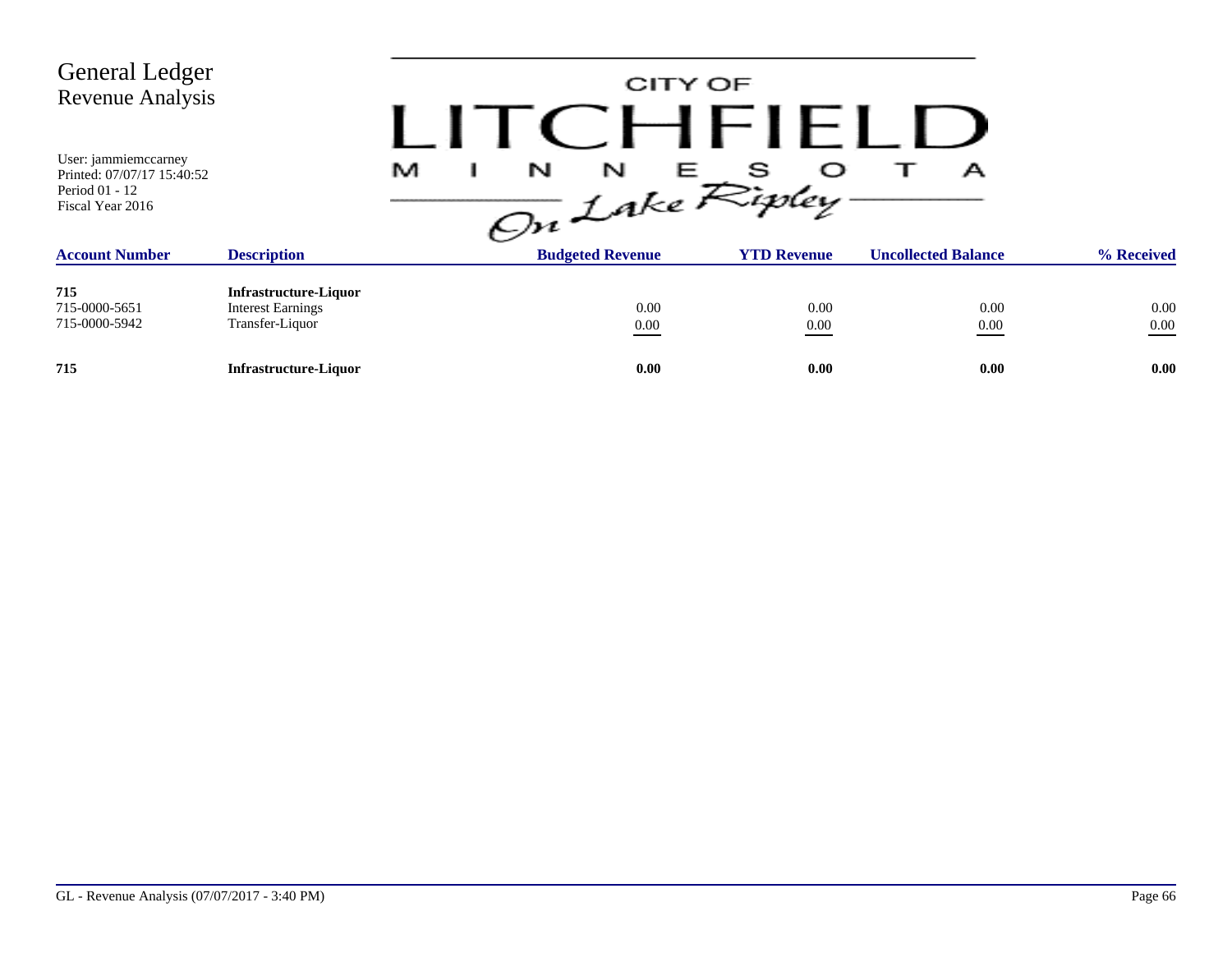| <b>General Ledger</b><br><b>Revenue Analysis</b><br>User: jammiemccarney<br>Printed: 07/07/17 15:40:52<br>Period 01 - 12<br>Fiscal Year 2016 |                                                                                                                                                             | M<br>N<br>On Lake Ripley | N                                        | CITY OF<br>CHEIFI<br>Е |                                          | А                                        |                                      |
|----------------------------------------------------------------------------------------------------------------------------------------------|-------------------------------------------------------------------------------------------------------------------------------------------------------------|--------------------------|------------------------------------------|------------------------|------------------------------------------|------------------------------------------|--------------------------------------|
| <b>Account Number</b>                                                                                                                        | <b>Description</b>                                                                                                                                          |                          | <b>Budgeted Revenue</b>                  | <b>YTD Revenue</b>     |                                          | <b>Uncollected Balance</b>               | % Received                           |
| 748<br>748-0000-5115<br>748-0000-5121<br>748-0000-5125<br>748-0000-5651<br>748-0000-5952                                                     | TIF-7th $\&$ Donnelly (1-1)<br>Tax Increments<br>Market Value Credit<br>Delinquent Tax Increment<br><b>Interest Earnings</b><br>Transfer-Infrastructure-Tif |                          | 0.00<br>0.00<br>0.00<br>0.00<br>$0.00\,$ |                        | 0.00<br>0.00<br>0.00<br>0.00<br>$0.00\,$ | 0.00<br>0.00<br>0.00<br>0.00<br>$0.00\,$ | 0.00<br>0.00<br>0.00<br>0.00<br>0.00 |
| 748                                                                                                                                          | TIF-7th $\&$ Donnelly (1-1)                                                                                                                                 |                          | 0.00                                     |                        | 0.00                                     | 0.00                                     | 0.00                                 |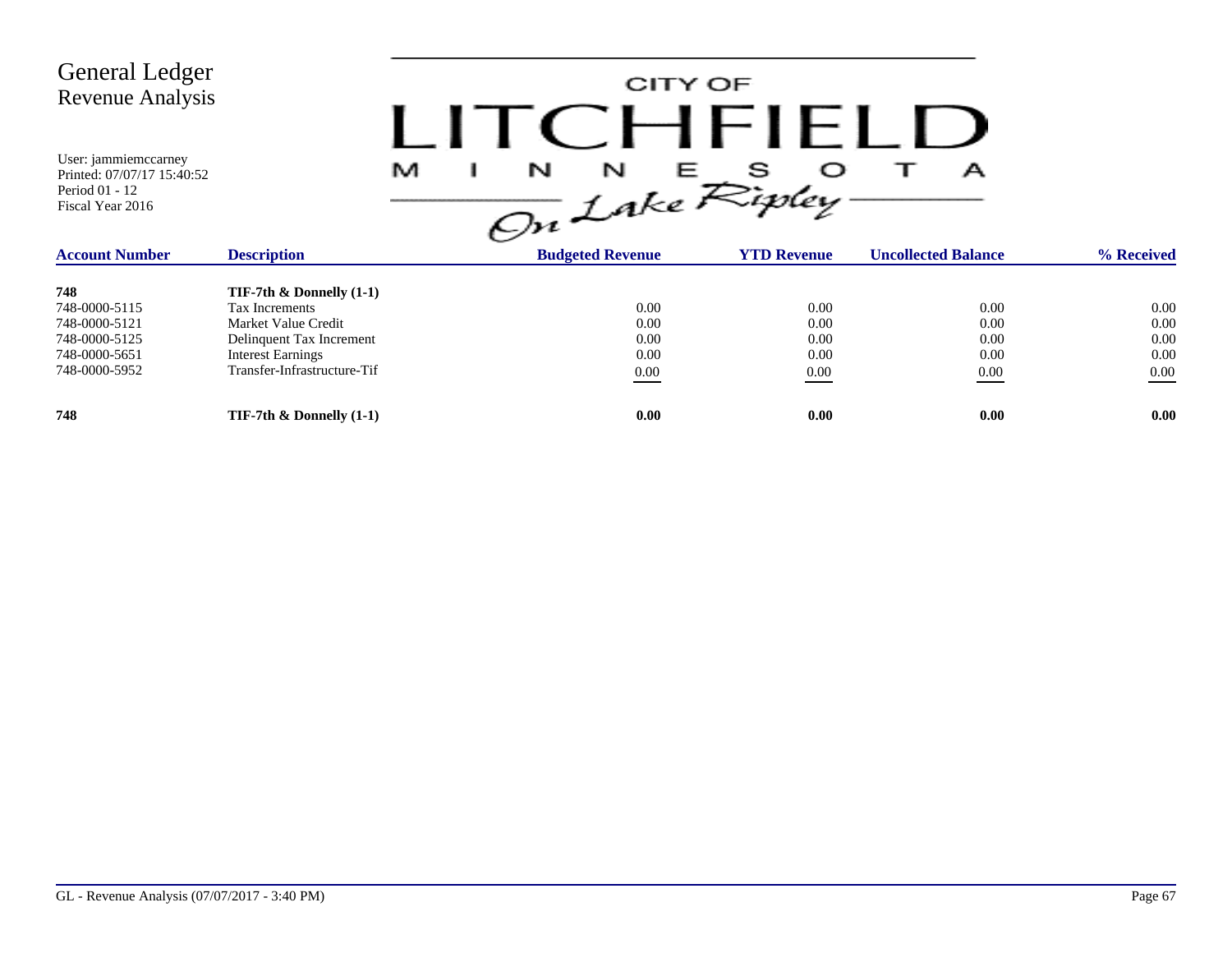| <b>General Ledger</b><br><b>Revenue Analysis</b><br>User: jammiemccarney<br>Printed: 07/07/17 15:40:52<br>Period 01 - 12<br>Fiscal Year 2016 |                               | M | CITY OF<br>$\Box$<br>$\frac{1}{\sqrt{m}}\int_{0}^{N}e^{E}\sum_{i=1}^{S}e^{i\theta}$ |                    | А                          |            |
|----------------------------------------------------------------------------------------------------------------------------------------------|-------------------------------|---|-------------------------------------------------------------------------------------|--------------------|----------------------------|------------|
| <b>Account Number</b>                                                                                                                        | <b>Description</b>            |   | <b>Budgeted Revenue</b>                                                             | <b>YTD Revenue</b> | <b>Uncollected Balance</b> | % Received |
| 749                                                                                                                                          | <b>TIF-Pleasantview</b> (1-2) |   |                                                                                     |                    |                            |            |
| 749-0000-5115                                                                                                                                | Tax Increments                |   | 0.00                                                                                | 0.00               | 0.00                       | $0.00\,$   |
| 749-0000-5121                                                                                                                                | Market Value Credit           |   | 0.00                                                                                | 0.00               | 0.00                       | 0.00       |
| 749-0000-5125                                                                                                                                | Delinquent Tax Increment      |   | 0.00                                                                                | 0.00               | 0.00                       | 0.00       |
| 749-0000-5651                                                                                                                                | <b>Interest Earnings</b>      |   | 0.00                                                                                | 0.00               | 0.00                       | 0.00       |
| 749-0000-5952                                                                                                                                | Transfer-Infrastructure TIF   |   | $0.00\,$                                                                            | 0.00               | 0.00                       | $0.00\,$   |
| 749                                                                                                                                          | TIF-Pleasantview (1-2)        |   | 0.00                                                                                | 0.00               | 0.00                       | 0.00       |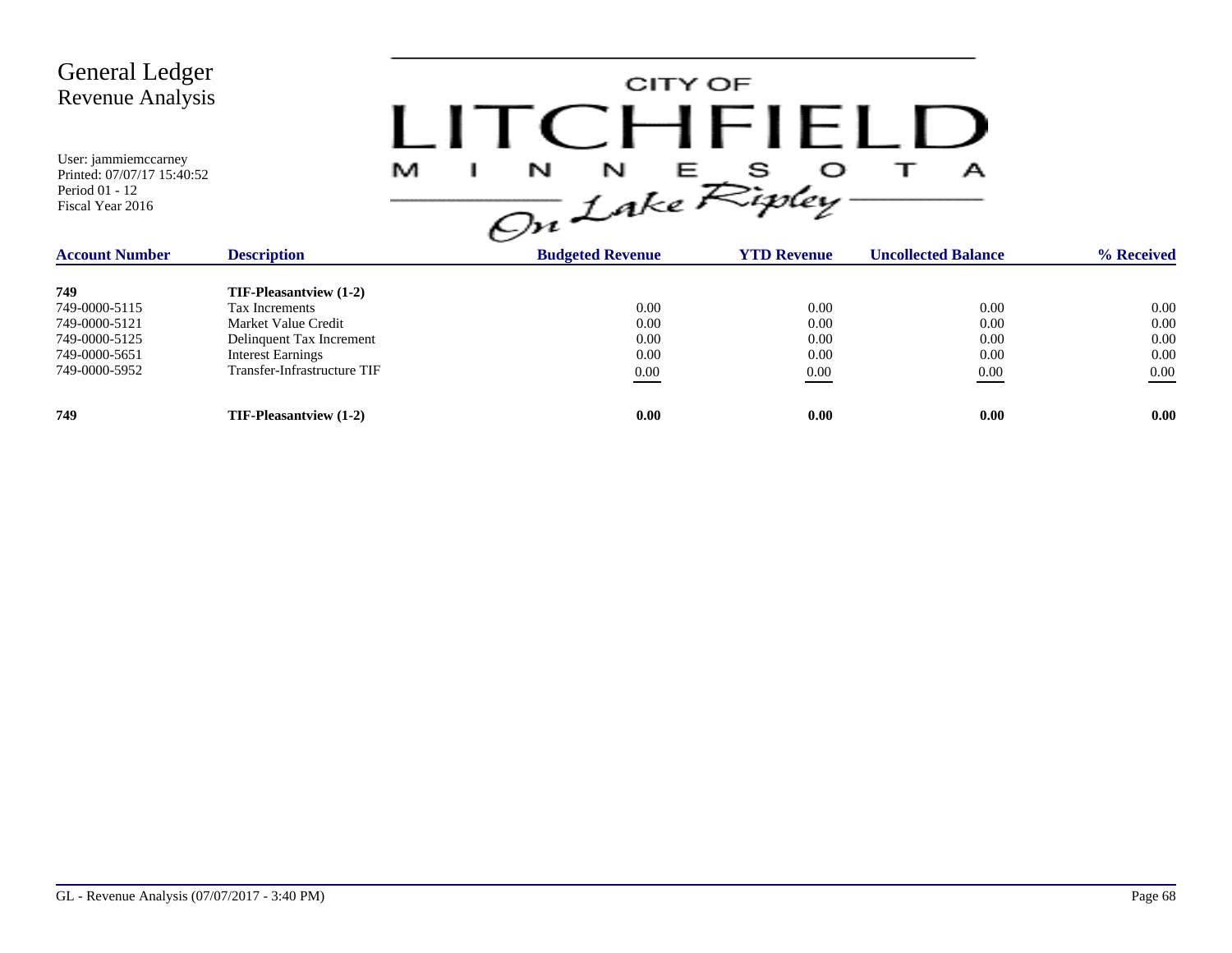

| <b>Account Number</b> | <b>Description</b>          | <b>Budgeted Revenue</b> | <b>YTD Revenue</b> | <b>Uncollected Balance</b> | % Received |
|-----------------------|-----------------------------|-------------------------|--------------------|----------------------------|------------|
| 750                   | TIF-Longfellow Sq. (3-1)    |                         |                    |                            |            |
| 750-0000-5115         | Tax Increments              | 0.00                    | 0.00               | 0.00                       | $0.00\,$   |
| 750-0000-5116         | Tax Inc. -- 3-1             | 0.00                    | 0.00               | 0.00                       | 0.00       |
| 750-0000-5117         | Tax Inc. -- 1-2             | 0.00                    | 0.00               | 0.00                       | 0.00       |
| 750-0000-5119         | Tax Inc. $-1-1$             | 0.00                    | 0.00               | 0.00                       | 0.00       |
| 750-0000-5121         | Market Value Credit         | 0.00                    | 0.00               | 0.00                       | 0.00       |
| 750-0000-5125         | Delinquent Tax Increment    | 0.00                    | 0.00               | 0.00                       | 0.00       |
| 750-0000-5126         | Deling. Tax Inc.-- 3-1      | 0.00                    | 0.00               | 0.00                       | 0.00       |
| 750-0000-5127         | Deling. Tax Inc.--1-2       | 0.00                    | 0.00               | 0.00                       | 0.00       |
| 750-0000-5129         | Deling. Tax Inc.-- 1-1      | 0.00                    | 0.00               | 0.00                       | 0.00       |
| 750-0000-5651         | <b>Interest Earnings</b>    | 0.00                    | 0.00               | 0.00                       | 0.00       |
| 750-0000-5952         | Transfer-Infrastructure-Tif | 0.00                    | 0.00               | 0.00                       | 0.00       |
| 750-0000-5984         | <b>Transfer-Tif Innovex</b> | $0.00\,$                | 0.00               | 0.00                       | $0.00\,$   |
|                       |                             |                         |                    |                            |            |
| 750                   | TIF-Longfellow Sq. (3-1)    | 0.00                    | 0.00               | 0.00                       | 0.00       |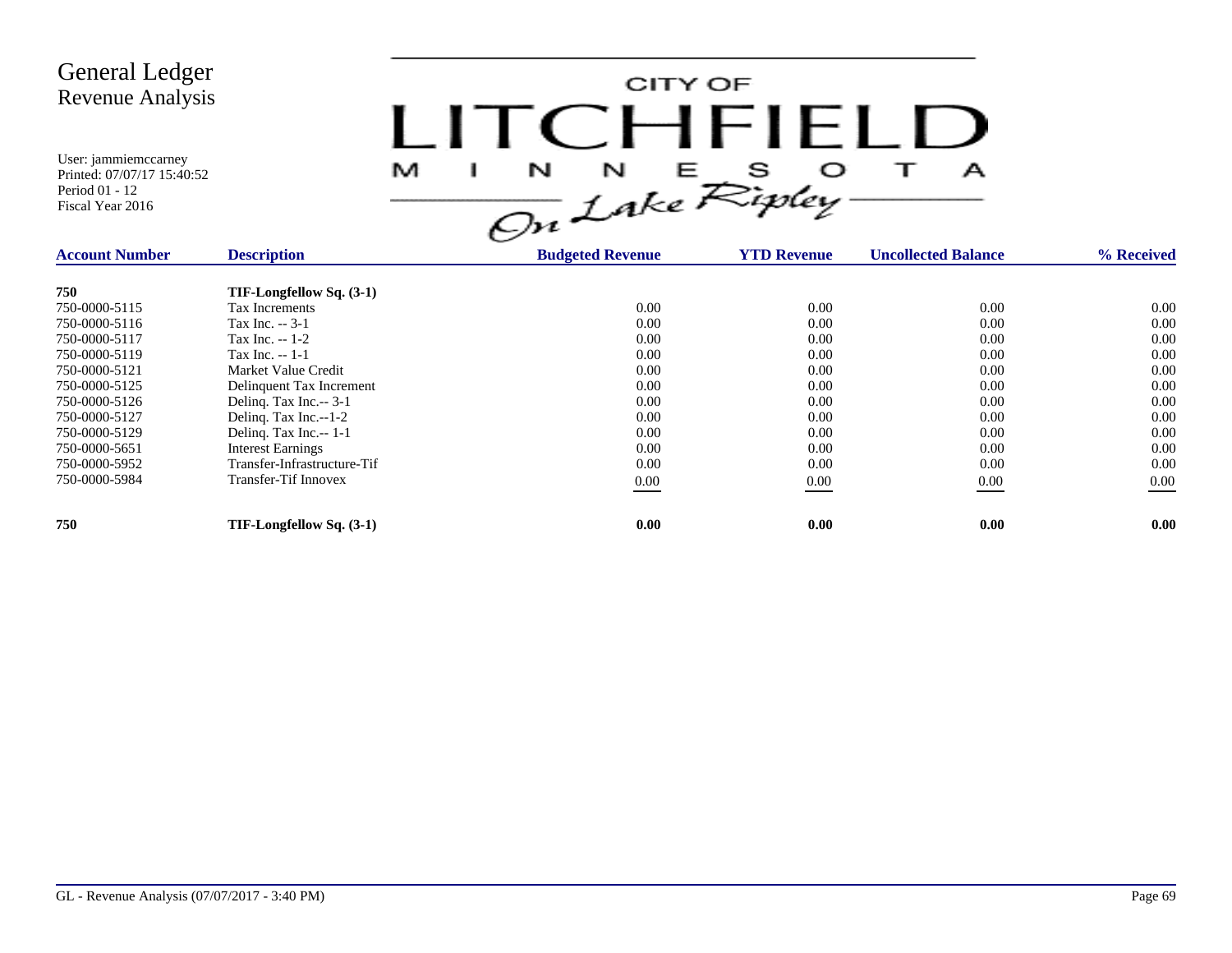

| <b>Account Number</b> | <b>Description</b>          | <b>Budgeted Revenue</b> | <b>YTD Revenue</b> | <b>Uncollected Balance</b> | % Received |
|-----------------------|-----------------------------|-------------------------|--------------------|----------------------------|------------|
| 754                   | TIF-Terraceview (4-4)       |                         |                    |                            |            |
| 754-0000-5115         | Tax Increments              | 0.00                    | 0.00               | 0.00                       | $0.00\,$   |
| 754-0000-5125         | Delinquent Tax Increment    | 0.00                    | 0.00               | 0.00                       | 0.00       |
| 754-0000-5651         | <b>Interest Earnings</b>    | 0.00                    | 0.00               | 0.00                       | 0.00       |
| 754-0000-5952         | Transfer-Infrastructure-Tif | 0.00                    | 0.00               | 0.00                       | 0.00       |
| 754-0000-5953         | Transfer-Tif General        | 0.00                    | 0.17               | $-0.17$                    | 0.00       |
| 754-0000-5983         | Transfer-Tif-General        | 0.00                    | 0.00               | 0.00                       | 0.00       |
| 754                   | TIF-Terraceview (4-4)       | 0.00                    | $-0.17$            | 0.17                       | 0.00       |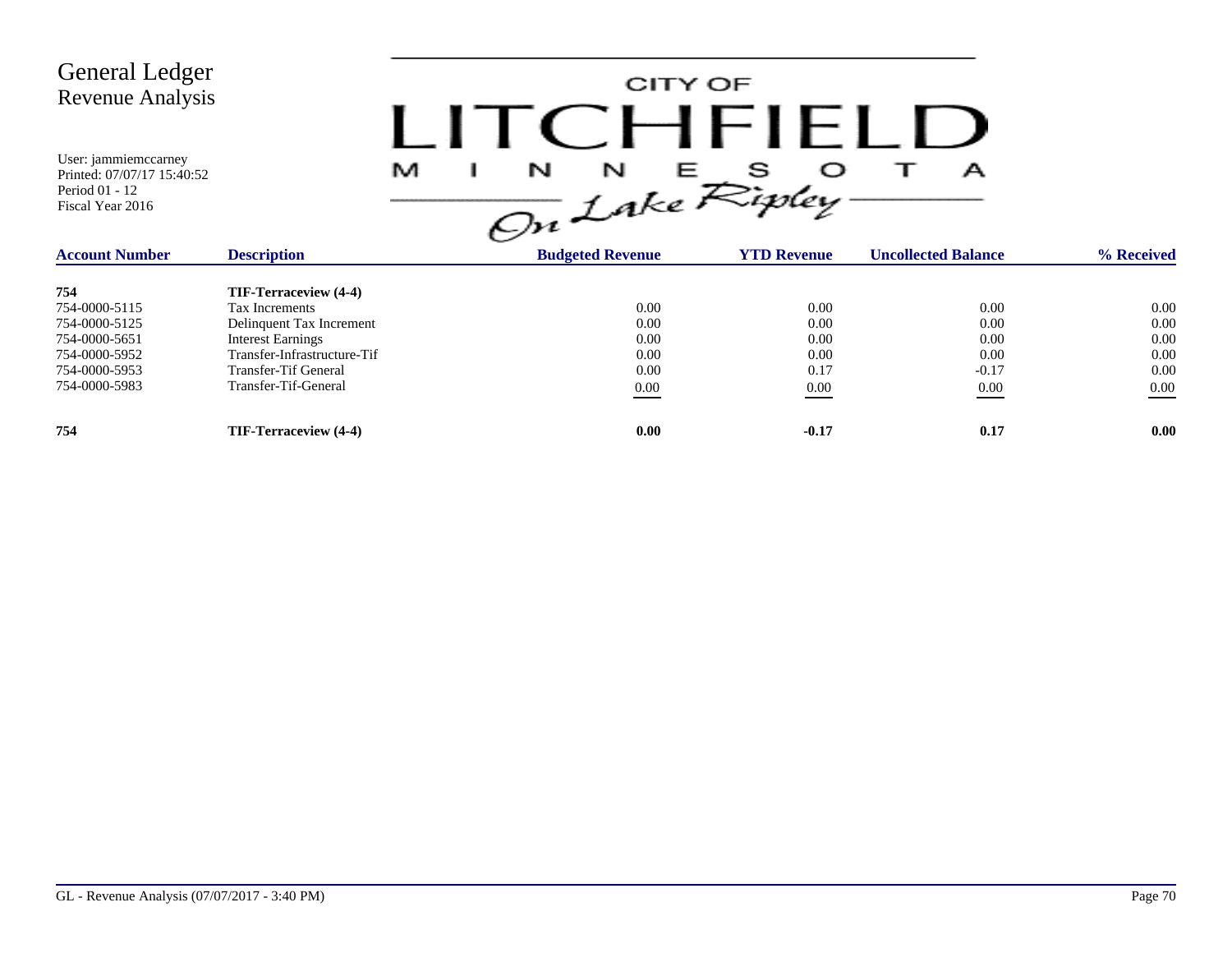

| <b>Account Number</b> | <b>Description</b>            | <br><b>Budgeted Revenue</b> | <b>YTD Revenue</b> | <b>Uncollected Balance</b> | % Received |
|-----------------------|-------------------------------|-----------------------------|--------------------|----------------------------|------------|
| 755                   | $TIF-Imovex(4-6)$             |                             |                    |                            |            |
| 755-0000-5115         | Tax Increments                | 0.00                        | 0.00               | 0.00                       | $0.00\,$   |
| 755-0000-5125         | Delinquent Tax Increment      | 0.00                        | 0.00               | 0.00                       | 0.00       |
| 755-0000-5651         | <b>Interest Earnings</b>      | 0.00                        | 0.00               | 0.00                       | 0.00       |
| 755-0000-5952         | Transfer - Infrastructure-TIF | 0.00                        | 0.00               | 0.00                       | 0.00       |
| 755                   | $TIF-Imovex(4-6)$             | 0.00                        | 0.00               | 0.00                       | 0.00       |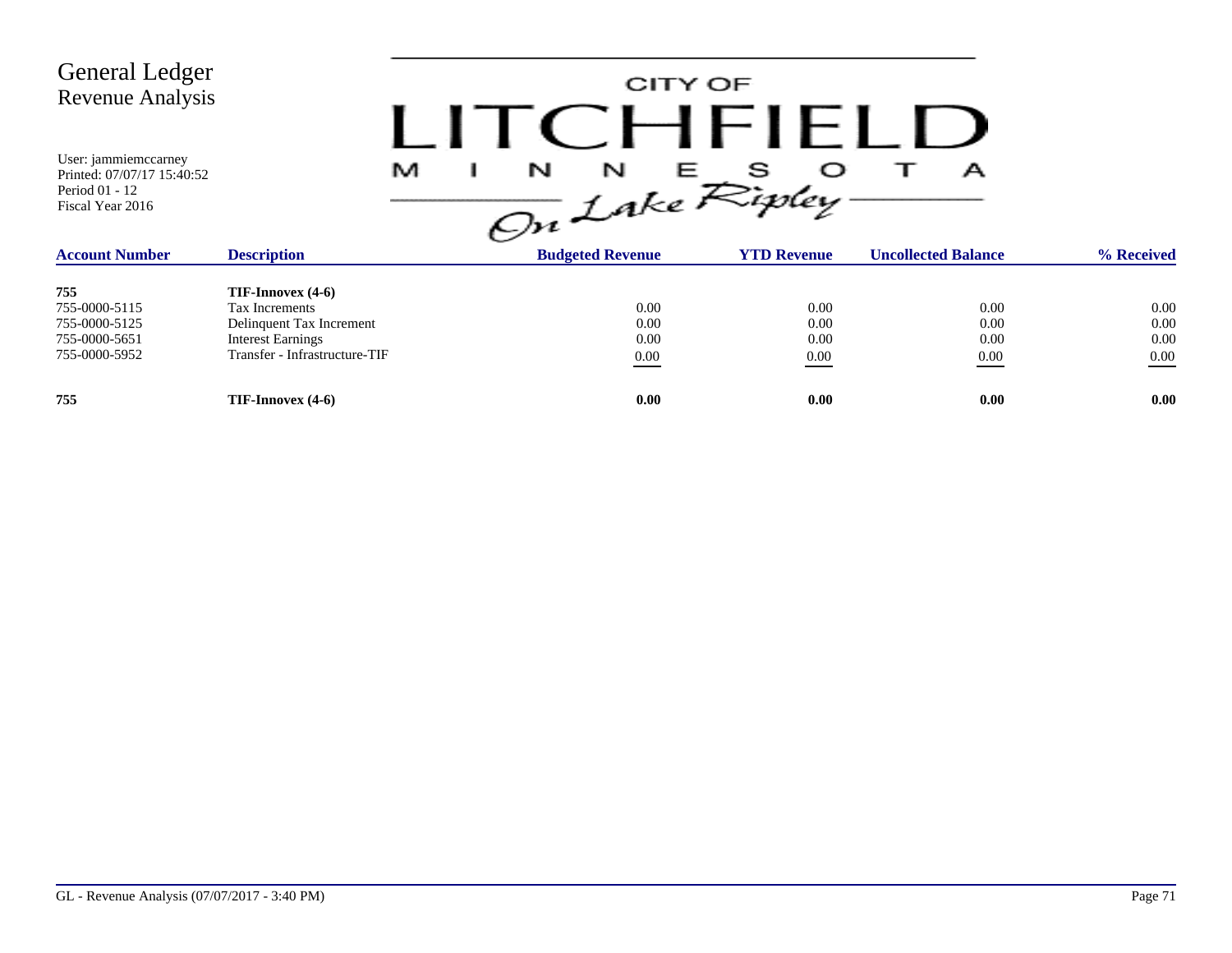

| <b>Account Number</b> | <b>Description</b>           | <b>Budgeted Revenue</b> | <b>YTD Revenue</b> | <b>Uncollected Balance</b> | % Received |
|-----------------------|------------------------------|-------------------------|--------------------|----------------------------|------------|
| 756                   | TIF-Hutchtel (4-9)           |                         |                    |                            |            |
| 756-0000-5115         | Tax Increments               | 0.00                    | 0.00               | 0.00                       | 0.00       |
| 756-0000-5125         | Delinquent Tax Increment     | 0.00                    | 0.00               | 0.00                       | 0.00       |
| 756-0000-5651         | <b>Interest Earnings</b>     | 0.00                    | 0.00               | 0.00                       | 0.00       |
| 756-0000-5974         | Transfer-Community Reinvest. | 0.00                    | 0.00               | 0.00<br>____               | 0.00       |
| 756                   | TIF-Hutchtel (4-9)           | 0.00                    | 0.00               | 0.00                       | 0.00       |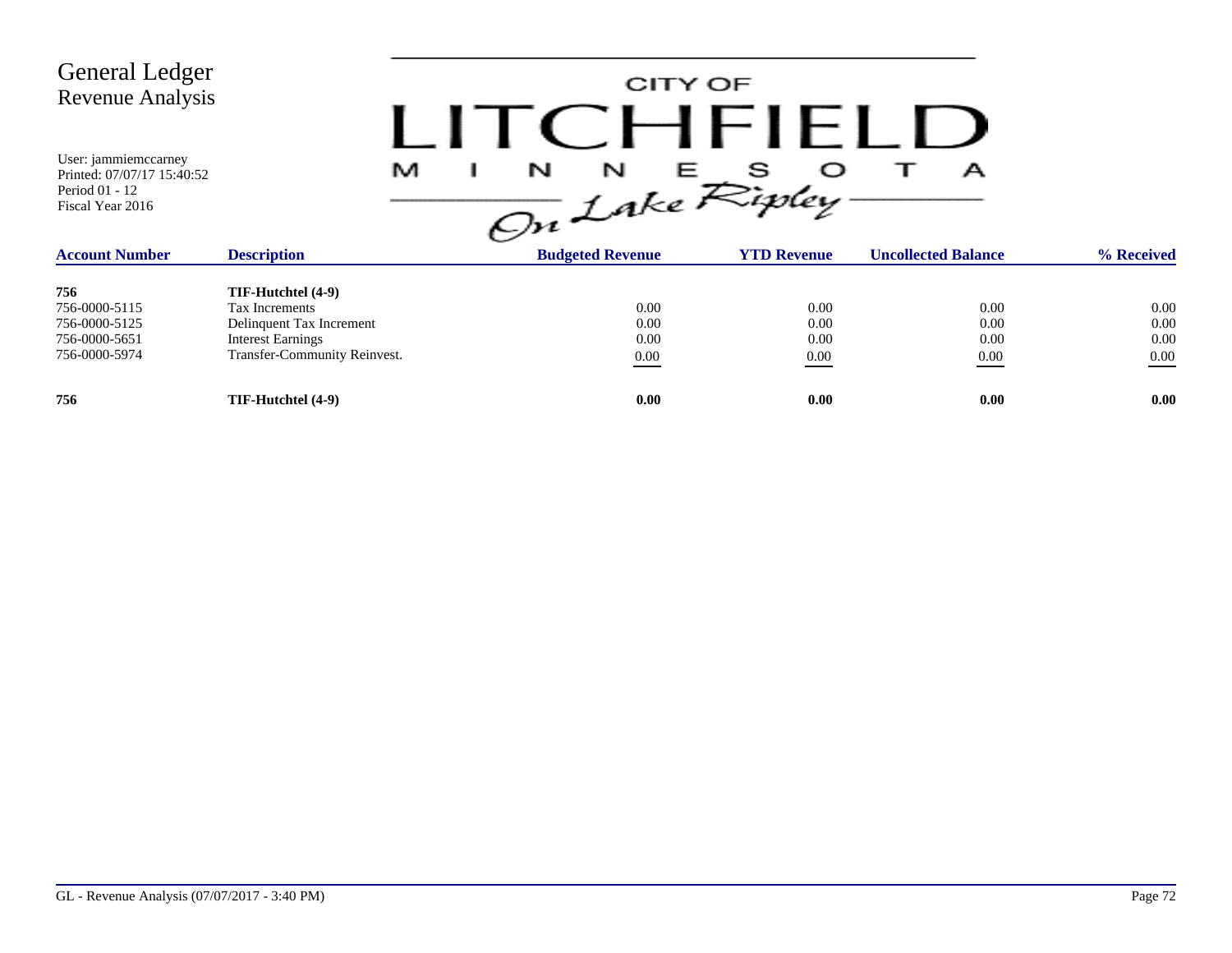| <b>General Ledger</b><br>Revenue Analysis                                                |                                                                                                             | CITY OF<br>CHFIF              |                      |                            |                          |
|------------------------------------------------------------------------------------------|-------------------------------------------------------------------------------------------------------------|-------------------------------|----------------------|----------------------------|--------------------------|
| User: jammiemccarney<br>Printed: 07/07/17 15:40:52<br>Period 01 - 12<br>Fiscal Year 2016 | M                                                                                                           | N<br>N<br>ᄂ<br>On Lake Ripley |                      | А                          |                          |
| <b>Account Number</b>                                                                    | <b>Description</b>                                                                                          | <b>Budgeted Revenue</b>       | <b>YTD Revenue</b>   | <b>Uncollected Balance</b> | % Received               |
| 758<br>758-0000-5651<br>758-0000-5671<br>758-0000-5954                                   | <b>INDUSTRIAL PARK LOAN FUND(4-8)</b><br><b>Interest Earnings</b><br><b>Local Contribution</b><br>Transfer- | 0.00<br>0.00<br>0.00          | 0.00<br>0.00<br>0.00 | 0.00<br>0.00<br>0.00       | 0.00<br>0.00<br>$0.00\,$ |
| 758                                                                                      | <b>INDUSTRIAL PARK LOAN FUND(4-8)</b>                                                                       | 0.00                          | 0.00                 | 0.00                       | 0.00                     |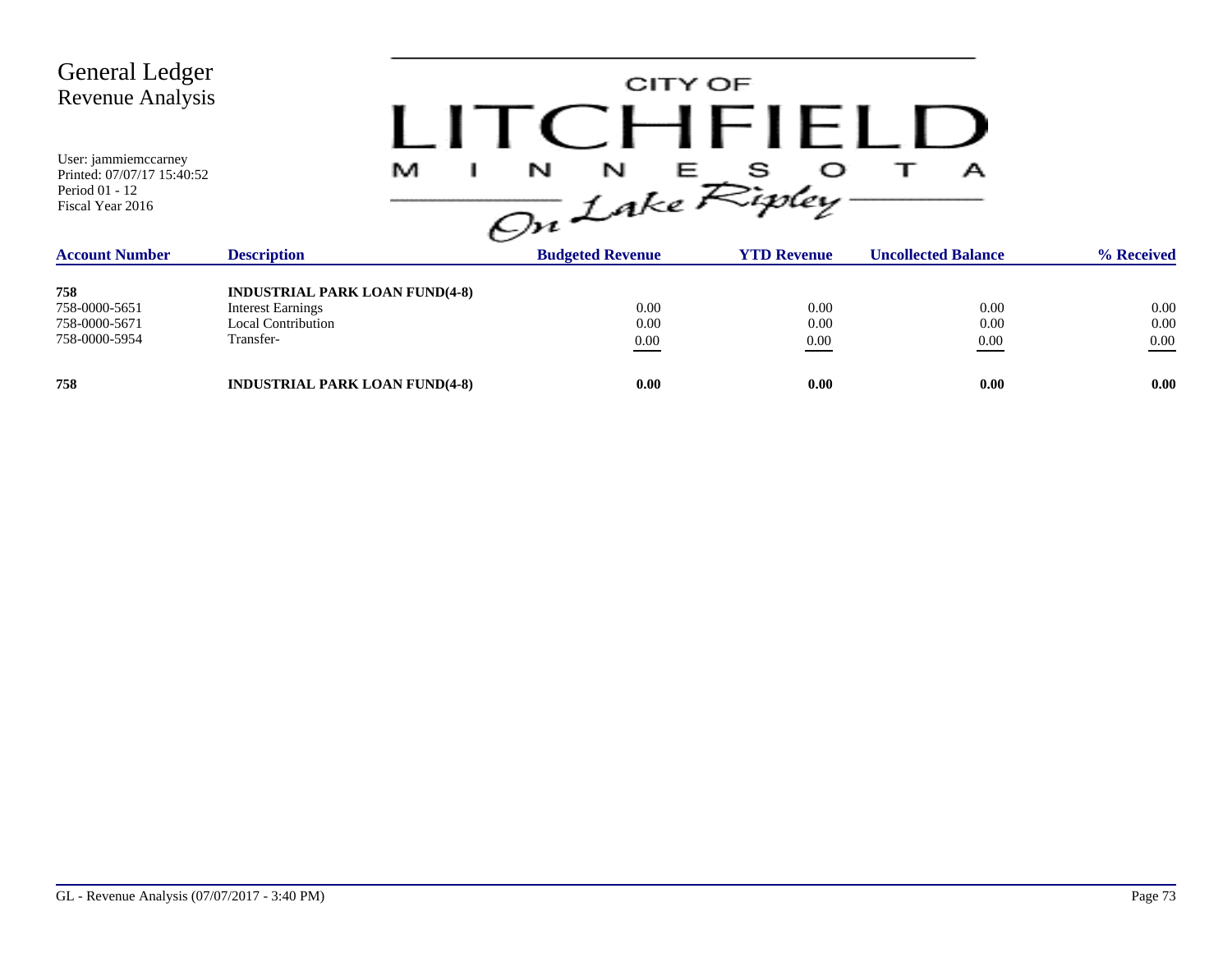

| <b>Description</b><br><b>Account Number</b> |                          | <b>Budgeted Revenue</b> | <b>YTD Revenue</b> | <b>Uncollected Balance</b> | % Received |
|---------------------------------------------|--------------------------|-------------------------|--------------------|----------------------------|------------|
| 759                                         | TIF-Northstar (4-10)     |                         |                    |                            |            |
| 759-0000-5115                               | Tax Increments           | 0.00                    | 0.00               | 0.00                       | 0.00       |
| 759-0000-5125                               | Delinquent Tax Increment | 0.00                    | 0.00               | 0.00                       | 0.00       |
| 759-0000-5651                               | <b>Interest Earnings</b> | 0.00                    | 0.00               | 0.00                       | 0.00       |
| 759-0000-5671                               | Local Contribution       | 0.00                    | 0.00               | 0.00                       | 0.00       |
| 759-0000-5684                               | <b>JOBZ</b> Payment      | 0.00                    | 0.00               | 0.00                       | 0.00       |
| 759-0000-5954                               | Transfer In              | 0.00                    | 0.00               | 0.00<br>___                | $0.00\,$   |
| 759                                         | TIF-Northstar (4-10)     | 0.00                    | 0.00               | 0.00                       | 0.00       |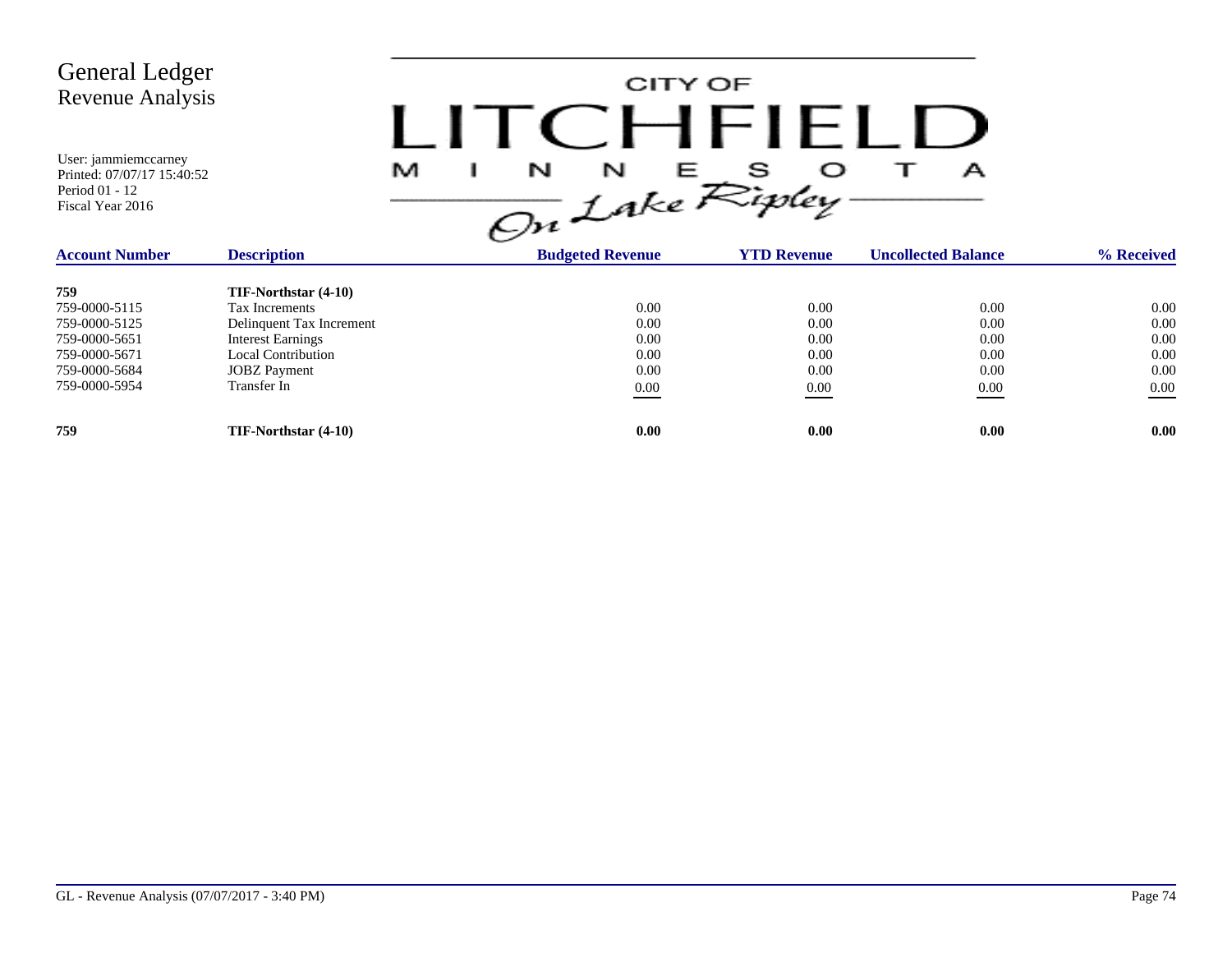| <b>General Ledger</b><br><b>Revenue Analysis</b><br>User: jammiemccarney<br>Printed: 07/07/17 15:40:52<br>Period 01 - 12<br>Fiscal Year 2016 |                                                                                                                                    | M<br>N<br>On Lake Ripley | CITY OF<br>N<br>Е.                    | CHHHL<br>s                        | А                                   |                                    |
|----------------------------------------------------------------------------------------------------------------------------------------------|------------------------------------------------------------------------------------------------------------------------------------|--------------------------|---------------------------------------|-----------------------------------|-------------------------------------|------------------------------------|
| <b>Account Number</b>                                                                                                                        | <b>Description</b>                                                                                                                 |                          | <b>Budgeted Revenue</b>               | <b>YTD Revenue</b>                | <b>Uncollected Balance</b>          | % Received                         |
| 760<br>760-0000-5115<br>760-0000-5125<br>760-0000-5651<br>760-0000-5671                                                                      | TIF-Towmaster (4-12)<br><b>Tax Increments</b><br>Delinquent Tax Increment<br><b>Interest Earnings</b><br><b>Local Contribution</b> |                          | 32,000.00<br>0.00<br>0.00<br>$0.00\,$ | 35,721.72<br>0.00<br>0.00<br>0.00 | $-3,721.72$<br>0.00<br>0.00<br>0.00 | 111.63<br>0.00<br>0.00<br>$0.00\,$ |
| 760                                                                                                                                          | TIF-Towmaster (4-12)                                                                                                               |                          | $-32,000.00$                          | $-35,721.72$                      | 3,721.72                            | 111.63                             |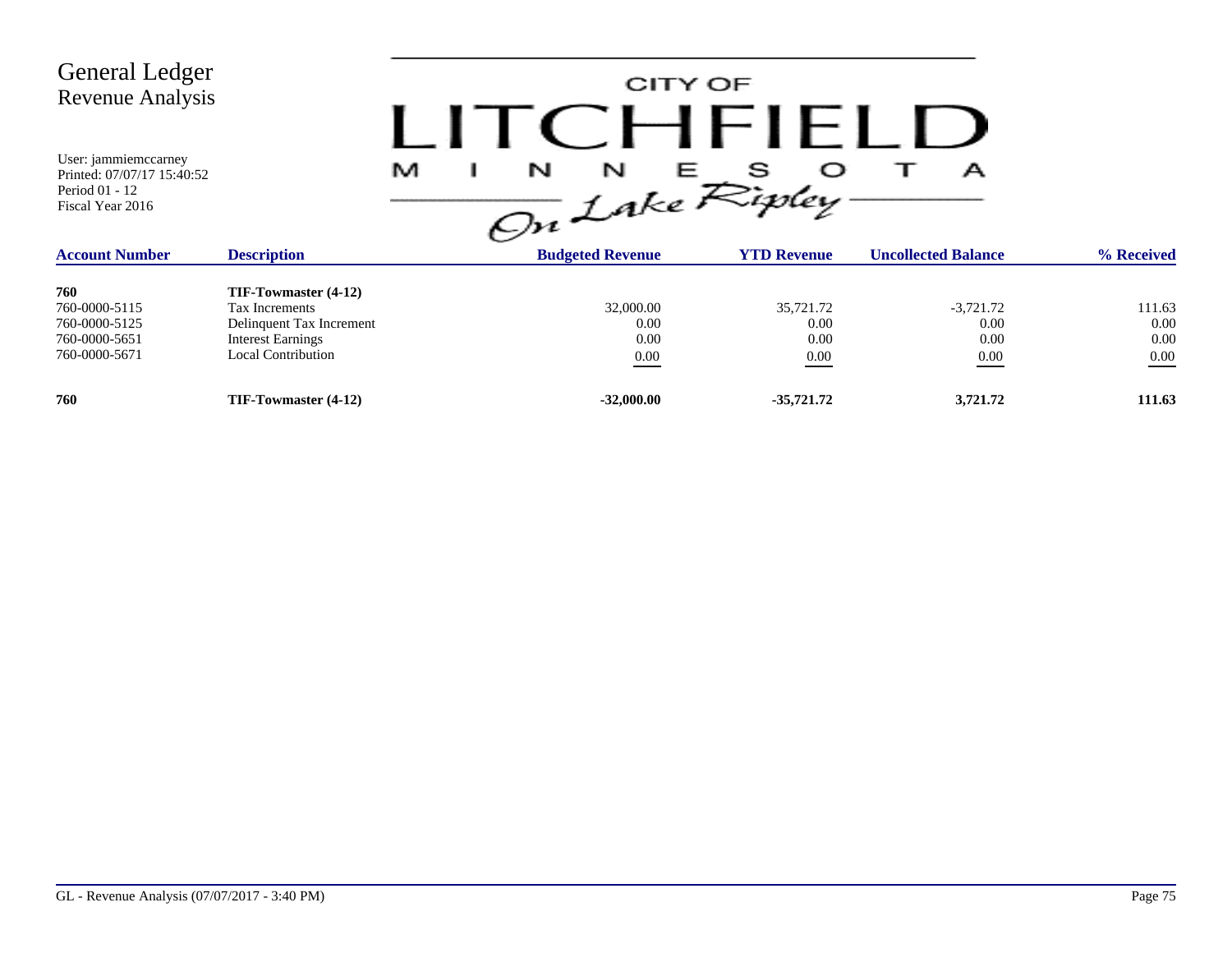| <b>General Ledger</b><br>Revenue Analysis<br>User: jammiemccarney<br>Printed: 07/07/17 15:40:52<br>Period 01 - 12<br>Fiscal Year 2016 | M                                                            | N<br>N<br>On Lake Ripley. | CITY OF<br>CHFIELL<br>s<br>E 11 | А                          |            |
|---------------------------------------------------------------------------------------------------------------------------------------|--------------------------------------------------------------|---------------------------|---------------------------------|----------------------------|------------|
| <b>Account Number</b>                                                                                                                 | <b>Description</b>                                           | <b>Budgeted Revenue</b>   | <b>YTD Revenue</b>              | <b>Uncollected Balance</b> | % Received |
| 800<br>800-0000-5770                                                                                                                  | <b>Dedication for Reimbursing Exp</b><br>Miscellaneous Sales | $0.00\,$                  | 55,685.66                       | $-55,685.66$               | $0.00\,$   |
| 800                                                                                                                                   | <b>Dedication for Reimbursing Exp</b>                        | 0.00                      | -55,685.66                      | 55,685.66                  | 0.00       |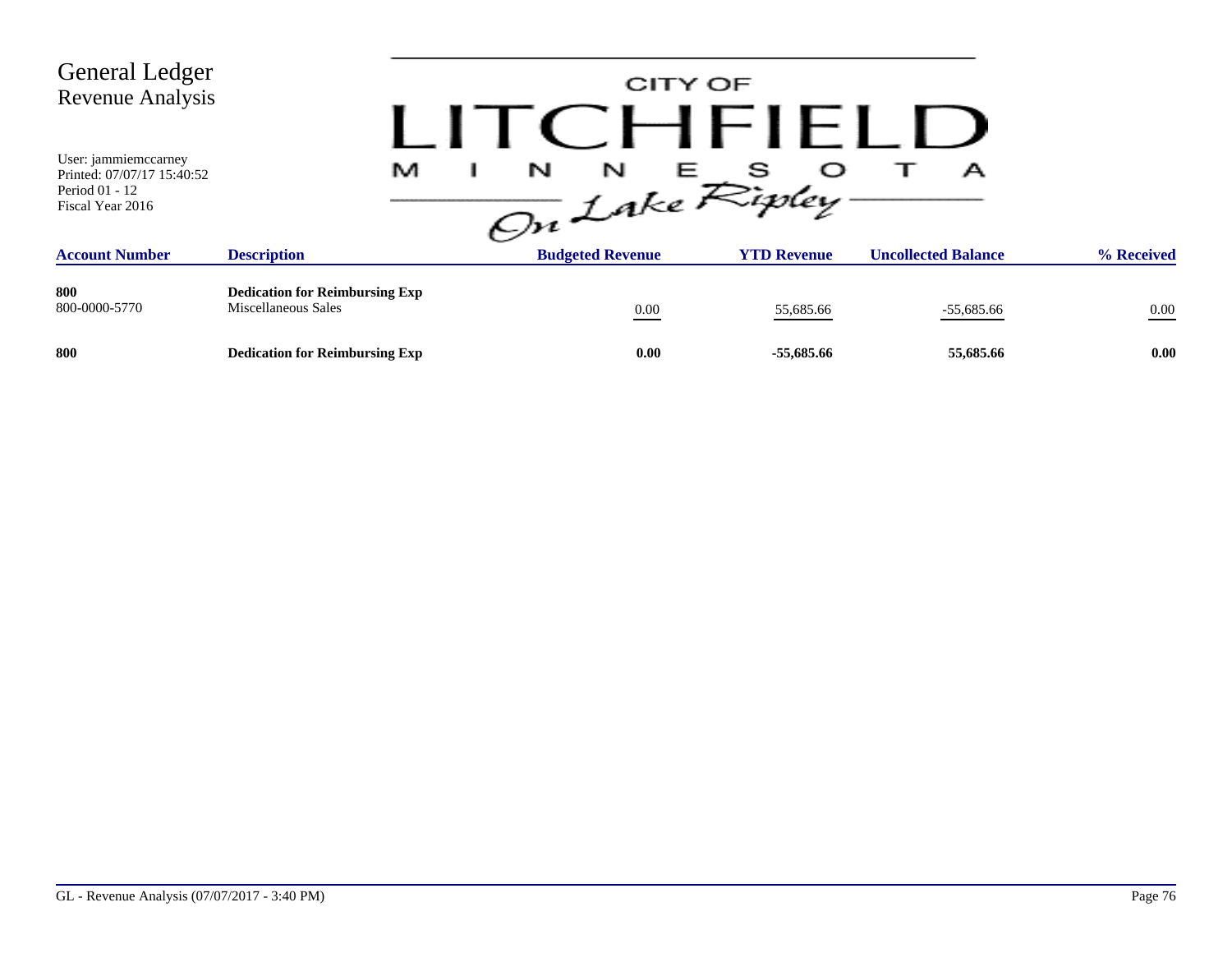| <b>General Ledger</b><br>Revenue Analysis                                                |                                                                                                 |   | CITY OF                 | <b>TCHFIELD</b>                                           |                            |                          |
|------------------------------------------------------------------------------------------|-------------------------------------------------------------------------------------------------|---|-------------------------|-----------------------------------------------------------|----------------------------|--------------------------|
| User: jammiemccarney<br>Printed: 07/07/17 15:40:52<br>Period 01 - 12<br>Fiscal Year 2016 |                                                                                                 | M |                         | $\frac{1}{\sqrt{2n}}\int_{0}^{N}e^{E}\sum_{y}^{S}y\log y$ | А                          |                          |
| <b>Account Number</b>                                                                    | <b>Description</b>                                                                              |   | <b>Budgeted Revenue</b> | <b>YTD Revenue</b>                                        | <b>Uncollected Balance</b> | % Received               |
| 801<br>801-0000-5651<br>801-0000-5671<br>801-0000-5685                                   | <b>Library Foundation</b><br><b>Interest Earnings</b><br>Donations-Misc.<br>Sale Property-Misc. |   | 0.00<br>0.00<br>0.00    | 0.00<br>0.00<br>0.00                                      | 0.00<br>0.00<br>0.00       | 0.00<br>0.00<br>$0.00\,$ |
| 801                                                                                      | <b>Library Foundation</b>                                                                       |   | 0.00                    | 0.00                                                      | 0.00                       | 0.00                     |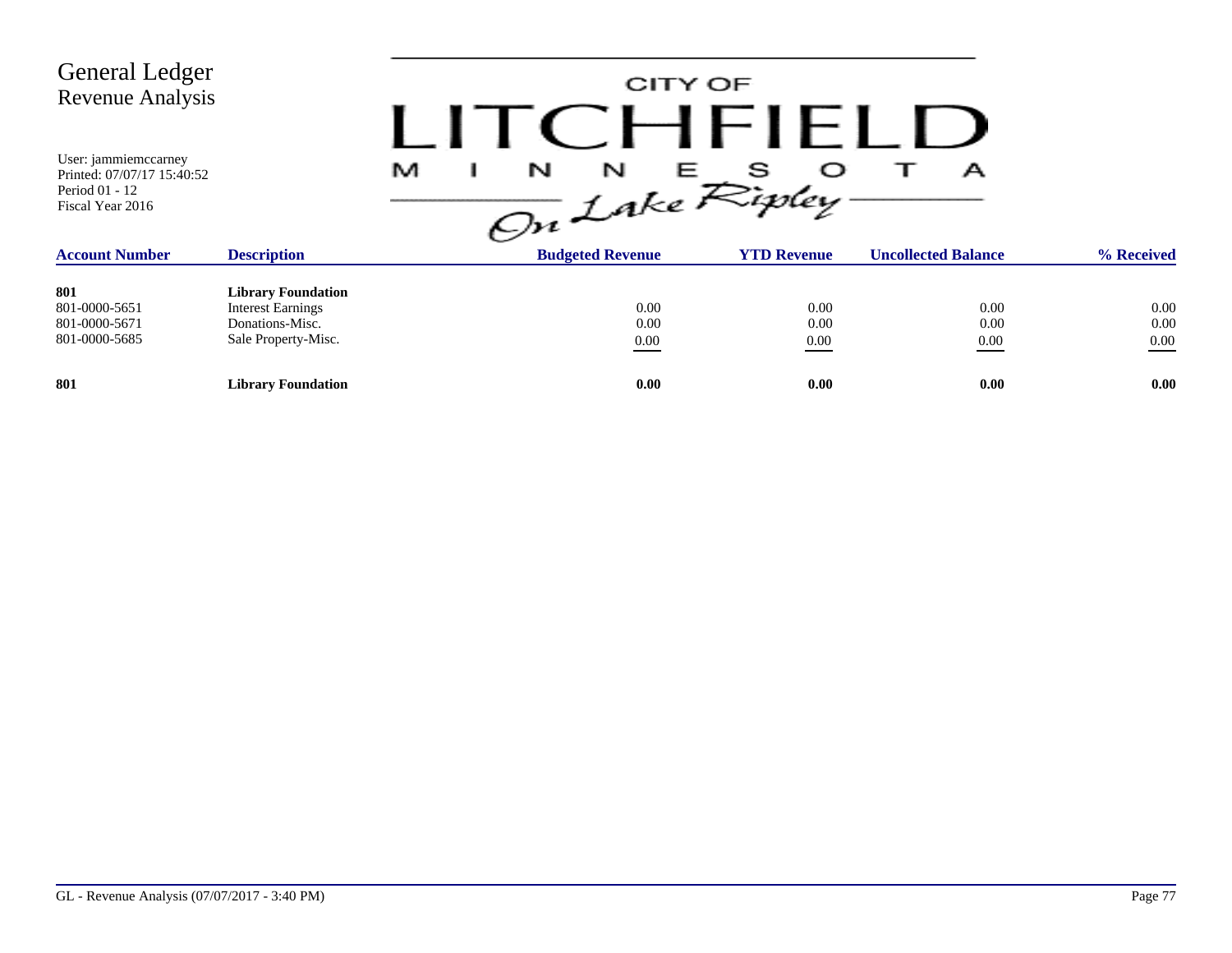

| <b>Description</b><br><b>Account Number</b> |                              | <b>Budgeted Revenue</b> | <b>YTD Revenue</b> | <b>Uncollected Balance</b> | % Received |
|---------------------------------------------|------------------------------|-------------------------|--------------------|----------------------------|------------|
| 802                                         | <b>Library Building Fund</b> |                         |                    |                            |            |
| 802-0000-5651                               | <b>Interest Earnings</b>     | 0.00                    | 0.00               | 0.00                       | 0.00       |
| 802-0000-5671                               | Donations-Misc.              | 0.00                    | 0.00               | 0.00                       | 0.00       |
| 802-0000-5672                               | Texas Oil Site               | 0.00                    | 0.00               | 0.00                       | 0.00       |
| 802-0000-5975                               | Transfer-Library Trust       | 0.00                    | 0.00               | 0.00                       | 0.00       |
| 802-0000-5977                               | Transfer-Library Improvement | 0.00                    | 0.00               | 0.00                       | 0.00       |
| 802                                         | <b>Library Building Fund</b> | 0.00                    | 0.00               | 0.00                       | 0.00       |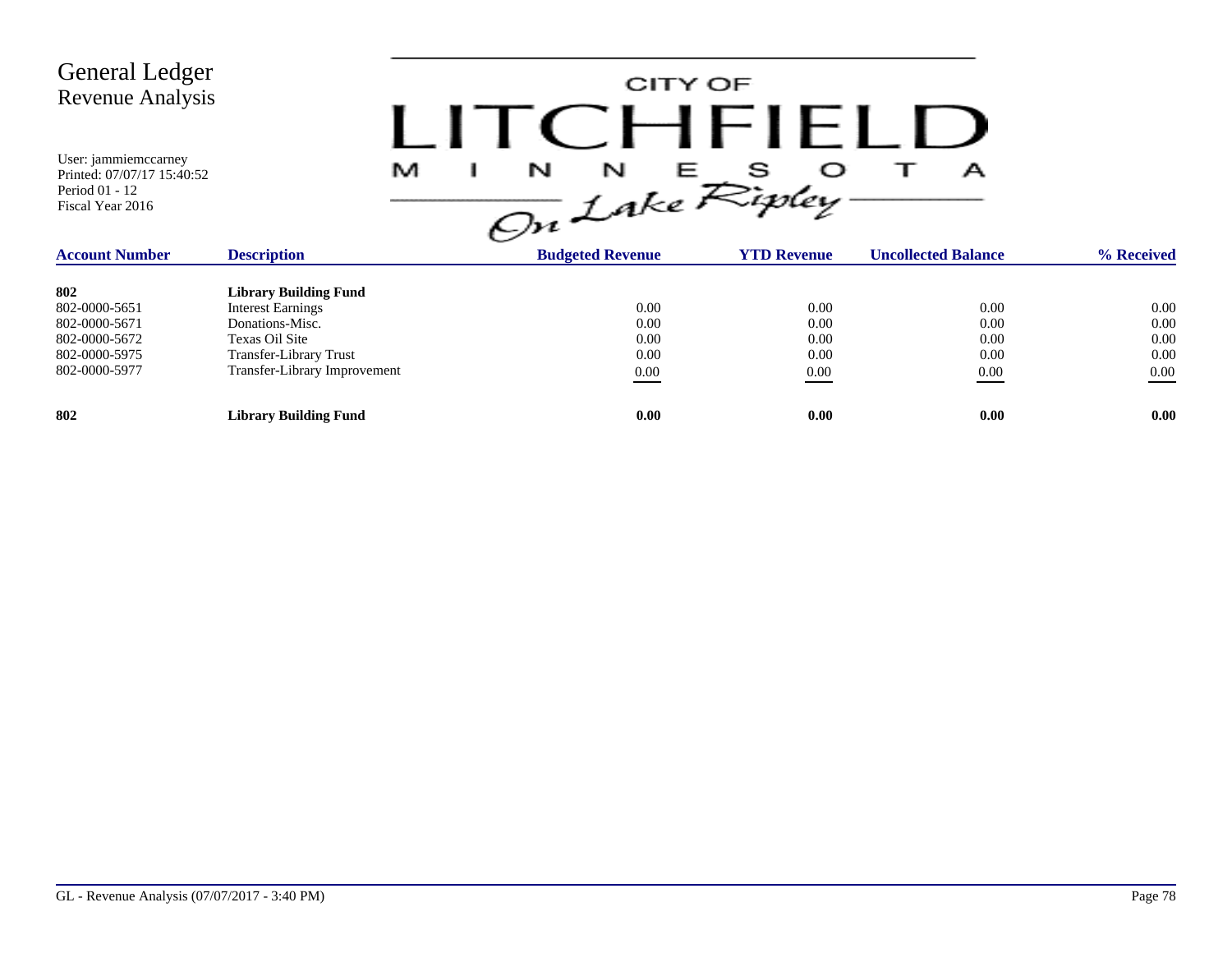

| <b>Description</b><br><b>Account Number</b> |                               | <b>Budgeted Revenue</b> | <b>YTD Revenue</b> | <b>Uncollected Balance</b> | % Received |
|---------------------------------------------|-------------------------------|-------------------------|--------------------|----------------------------|------------|
| 803                                         | Cafeteria Benefit             |                         |                    |                            |            |
| 803-0000-5651                               | <b>Interest Earnings</b>      | 0.00                    | 0.00               | 0.00                       | 0.00       |
| 803-0000-5690                               | General Fund                  | 12,000.00               | 5,009.40           | 6,990.60                   | 41.75      |
| 803-0000-5691                               | Water Department              | 900.00                  | 0.00               | 900.00                     | 0.00       |
| 803-0000-5692                               | Civic Arena Fund              | 100.00                  | 0.00               | 100.00                     | 0.00       |
| 803-0000-5693                               | Sewer Fund                    | 1,000.00                | 0.00               | 1,000.00                   | 0.00       |
| 803-0000-5694                               | Electric Fund                 | 6,000.00                | 0.00               | 6,000.00                   | 0.00       |
| 803-0000-5695                               | Liquor Fund                   | 3,000.00                | 0.00               | 3,000.00                   | 0.00       |
| 803-0000-5696                               | Golf Course Fund              | 0.00                    | 0.00               | 0.00                       | 0.00       |
| 803-0000-5697                               | Airport Fund                  | 0.00                    | 0.00               | 0.00                       | 0.00       |
| 803-0000-5960                               | Transfer - General Fund       | 0.00                    | 0.00               | 0.00                       | 0.00       |
| 803-0000-5975                               | <b>Transfer-Library Trust</b> | 0.00                    | 0.00               | 0.00                       | 0.00       |
| 803                                         | Cafeteria Benefit             | $-23,000.00$            | $-5,009.40$        | $-17,990.60$               | 21.78      |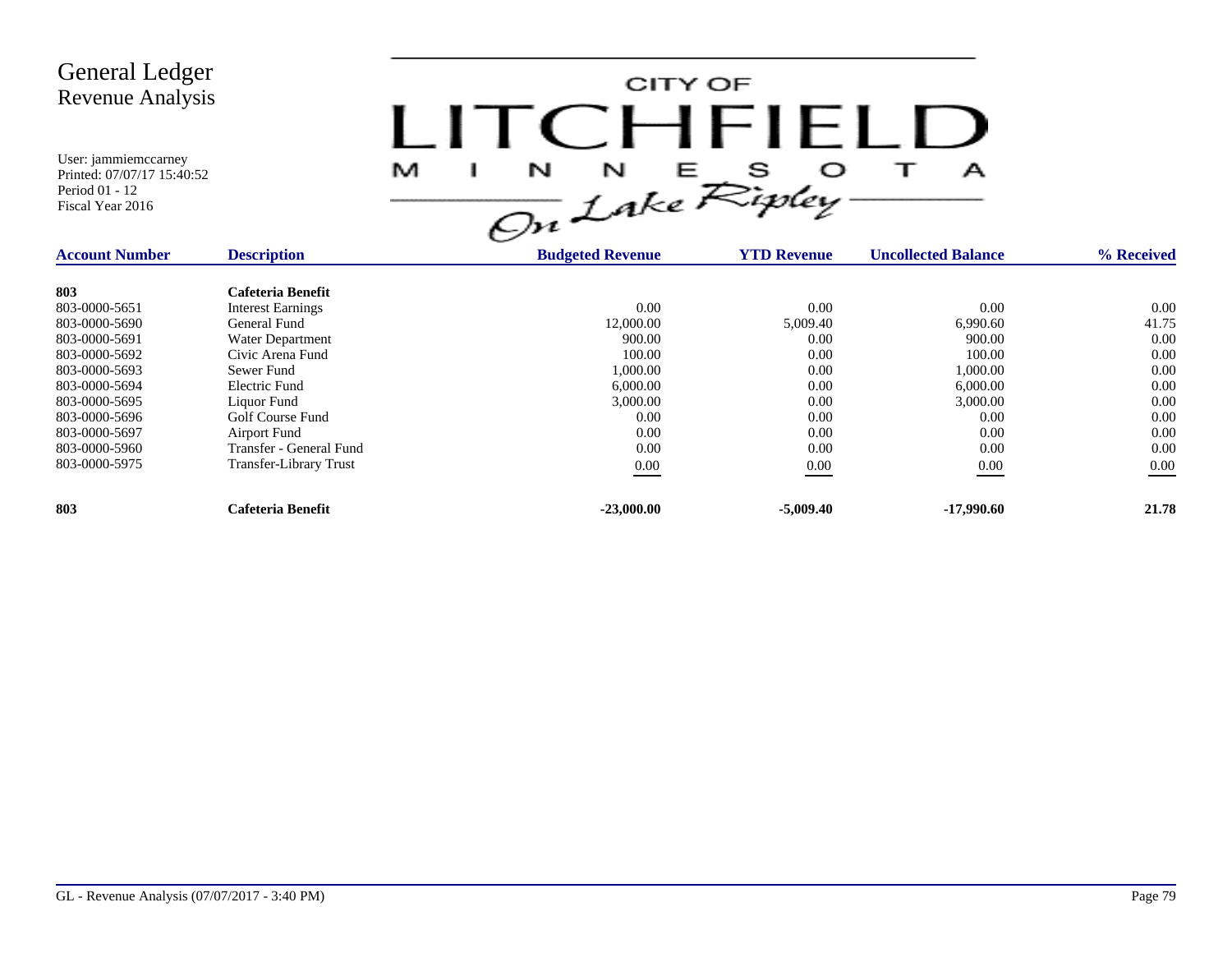| <b>General Ledger</b><br>Revenue Analysis<br>User: jammiemccarney<br>Printed: 07/07/17 15:40:52 |                                                                                                                         | N<br>N<br>M              | CITY OF<br>CHFIFI D<br>s<br>Е | А                          |                          |
|-------------------------------------------------------------------------------------------------|-------------------------------------------------------------------------------------------------------------------------|--------------------------|-------------------------------|----------------------------|--------------------------|
| Period 01 - 12<br>Fiscal Year 2016                                                              |                                                                                                                         | On Lake Ripley           |                               |                            |                          |
| <b>Account Number</b>                                                                           | <b>Description</b>                                                                                                      | <b>Budgeted Revenue</b>  | <b>YTD Revenue</b>            | <b>Uncollected Balance</b> | % Received               |
| 804<br>804-0000-5111<br>804-0000-5651<br>804-0000-5960                                          | <b>Reserve for Auditorium</b><br><b>Current Ad Valorem Taxes</b><br><b>Interest Earnings</b><br>Transfer - General Fund | 0.00<br>0.00<br>$0.00\,$ | 0.00<br>0.00<br>0.00          | 0.00<br>0.00<br>0.00       | 0.00<br>0.00<br>$0.00\,$ |
| 804                                                                                             | <b>Reserve for Auditorium</b>                                                                                           | 0.00                     | 0.00                          | 0.00                       | 0.00                     |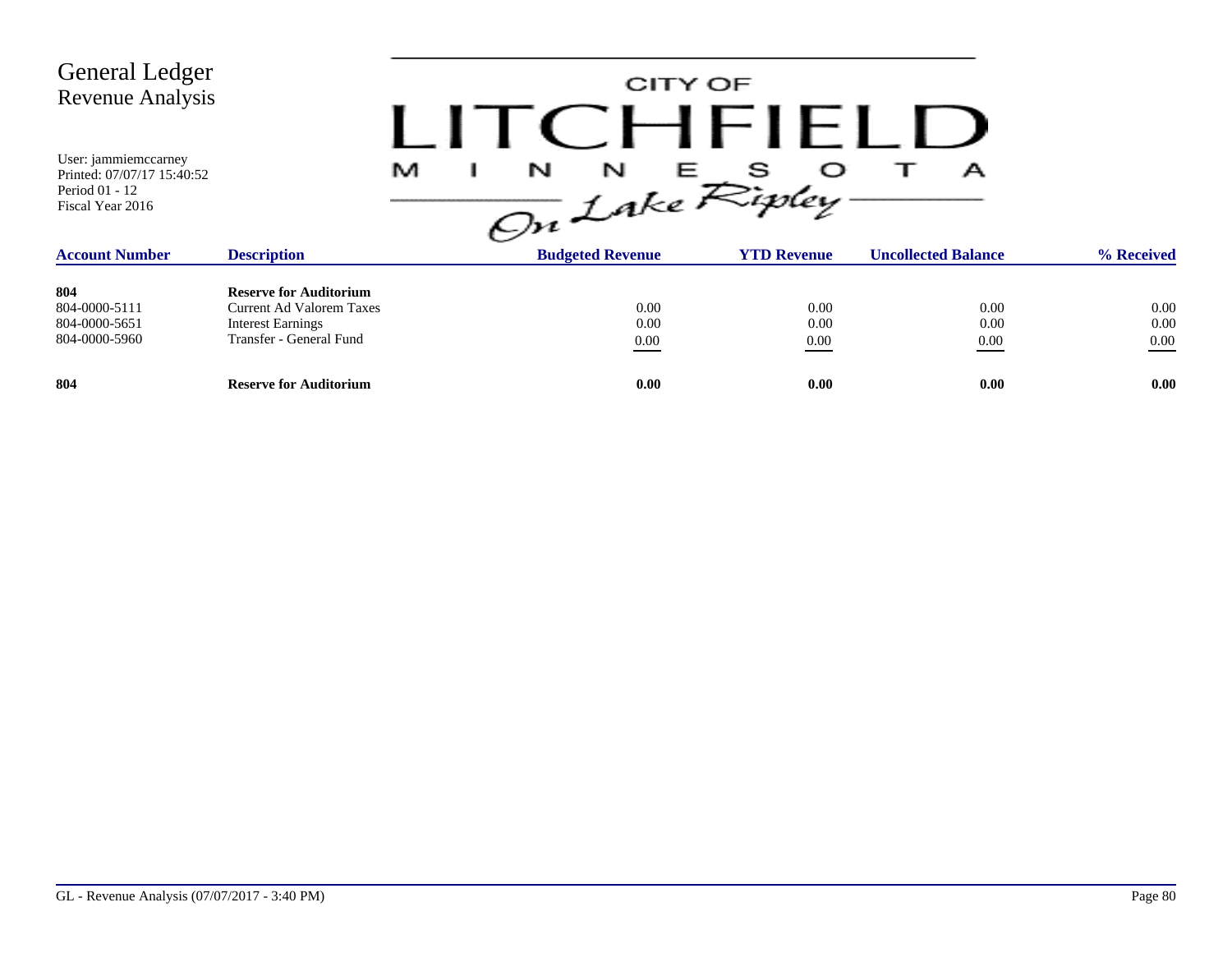CITY OF LITCHFIELD  $N$   $N$   $E$   $S$   $O$ <br>On Lake Ripley  $\top$ M J.  $\mathbf{A}$ 

| <b>Account Number</b><br><b>Description</b> |                                      | <b>Budgeted Revenue</b> | <b>YTD Revenue</b> | <b>Uncollected Balance</b> | % Received |
|---------------------------------------------|--------------------------------------|-------------------------|--------------------|----------------------------|------------|
| 805                                         | <b>Community Reinvestment</b>        |                         |                    |                            |            |
| 805-0000-2220                               | Deferred Revenue                     | 0.00                    | 7,994.00           | $-7,994.00$                | 0.00       |
| 805-0000-5651                               | <b>Interest Earnings</b>             | 0.00                    | 0.00               | 0.00                       | 0.00       |
| 805-0000-5666                               | Waterpark                            | 0.00                    | 0.00               | 0.00                       | 0.00       |
| 805-0000-5668                               | <b>Chamber of Commerce Payment</b>   | 4,000.00                | 0.00               | 4,000.00                   | 0.00       |
| 805-0000-5670                               | <b>Community Sign Reimbursements</b> | 0.00                    | 0.01               | $-0.01$                    | 0.00       |
| 805-0000-5671                               | Donation-Eagle II Field              | 0.00                    | 0.00               | 0.00                       | 0.00       |
| 805-0000-5676                               | Donations-Rotary Shelter             | 0.00                    | 0.00               | 0.00                       | 0.00       |
| 805-0000-5677                               | Donation-Hwy 12 Beautification       | 0.00                    | 0.00               | 0.00                       | 0.00       |
| 805-0000-5686                               | Miscellaneous                        | 0.00                    | 26,071.84          | $-26,071.84$               | 0.00       |
| 805-0000-5927                               | Transfer-Res.-Local Match            | 0.00                    | 0.00               | 0.00                       | 0.00       |
| 805-0000-5929                               | Transfer-Golf Course Imp.            | 0.00                    | 0.00               | 0.00                       | 0.00       |
| 805-0000-5940                               | Transfer                             | 0.00                    | 0.00               | 0.00                       | 0.00       |
| 805-0000-5952                               | Transfer-Infrastructure-Tif          | 0.00                    | 0.00               | 0.00                       | 0.00       |
| 805-0000-5958                               | Transfer - Liquor Fund               | 0.00                    | 24,911.00          | $-24,911.00$               | 0.00       |
| 805-0000-5960                               | Transfer - General Fund              | 0.00                    | 0.00               | 0.00                       | 0.00       |
| 805-0000-5977                               | Transfer-Dial-A-Ride                 | 0.00                    | 0.00               | 0.00                       | 0.00       |
| 805-0000-5983                               | Transfer-Tif                         | 0.00                    | 0.00               | 0.00                       | 0.00       |
| 805-0000-5992                               | <b>Transfer-Operating Revolving</b>  | 0.00                    | 0.00               | 0.00                       | 0.00       |
| 805-0000-5994                               | Transfer-Ebnet'S Comm.               | $0.00\,$                | 0.00               | 0.00                       | $0.00\,$   |
| 805                                         | <b>Community Reinvestment</b>        | $-4,000.00$             | -58,976.85         | 54,976.85                  | 1,474.42   |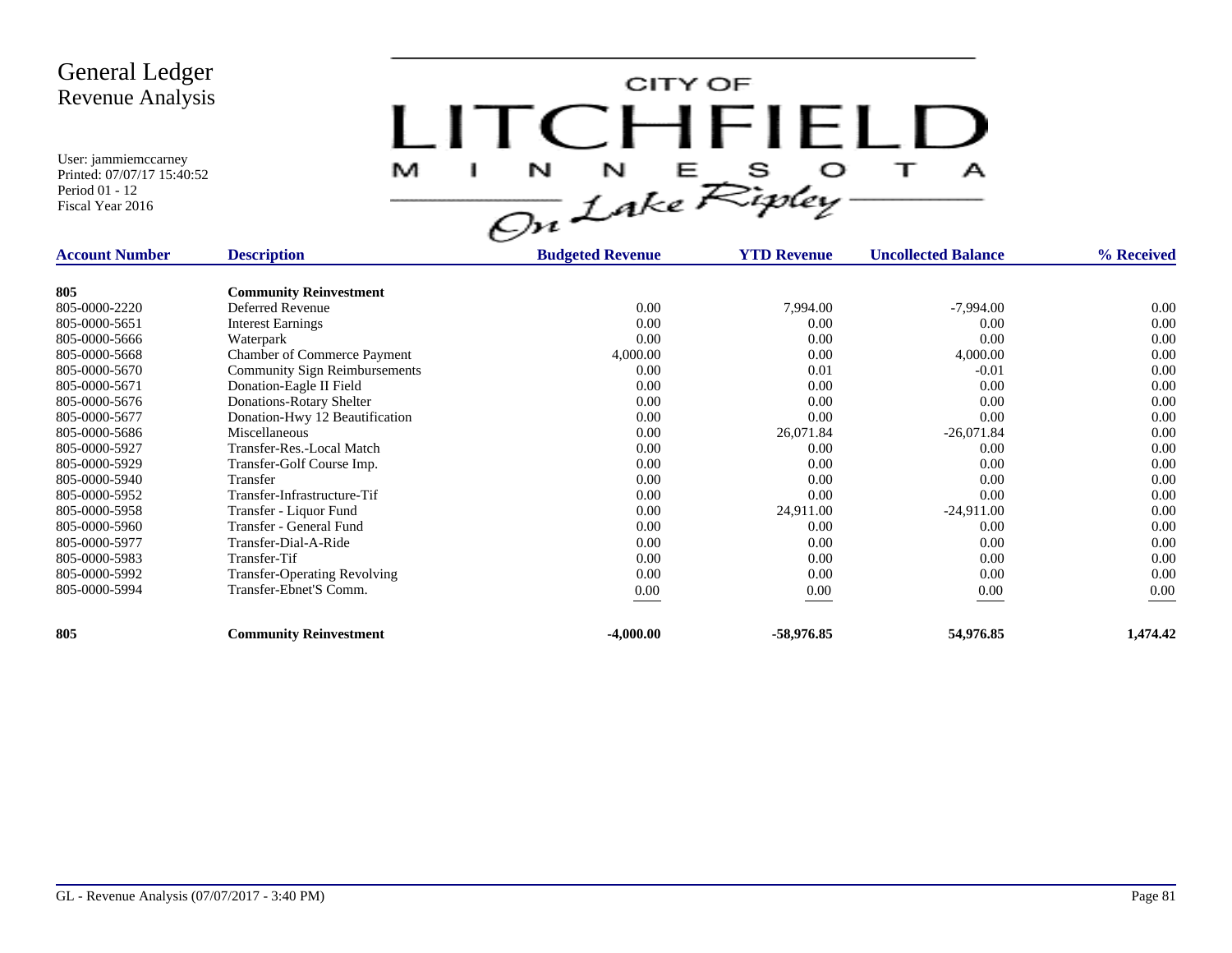| <b>General Ledger</b><br><b>Revenue Analysis</b><br>User: jammiemccarney<br>Printed: 07/07/17 15:40:52<br>Period 01 - 12<br>Fiscal Year 2016 | L<br>M                                                                                                                                                   | CITY OF<br>CHF1<br>N<br>N<br>On Lake Ripley | S<br>E                            | А                            |                                    |
|----------------------------------------------------------------------------------------------------------------------------------------------|----------------------------------------------------------------------------------------------------------------------------------------------------------|---------------------------------------------|-----------------------------------|------------------------------|------------------------------------|
| <b>Account Number</b>                                                                                                                        | <b>Description</b>                                                                                                                                       | <b>Budgeted Revenue</b>                     | <b>YTD Revenue</b>                | <b>Uncollected Balance</b>   | % Received                         |
| 806<br>806-0000-5111<br>806-0000-5651<br>806-0000-5960<br>806-0000-5992                                                                      | <b>Reserve for Dial-A-Ride</b><br><b>Current Ad Valorem Taxes</b><br><b>Interest Earnings</b><br>Transfer - General Fund<br>Transfer-Operating Revolving | 0.00<br>0.00<br>30,000.00<br>0.00           | 0.00<br>0.00<br>30,000.00<br>0.00 | 0.00<br>0.00<br>0.00<br>0.00 | 0.00<br>0.00<br>100.00<br>$0.00\,$ |
| 806                                                                                                                                          | <b>Reserve for Dial-A-Ride</b>                                                                                                                           | $-30,000.00$                                | $-30,000.00$                      | 0.00                         | 100.00                             |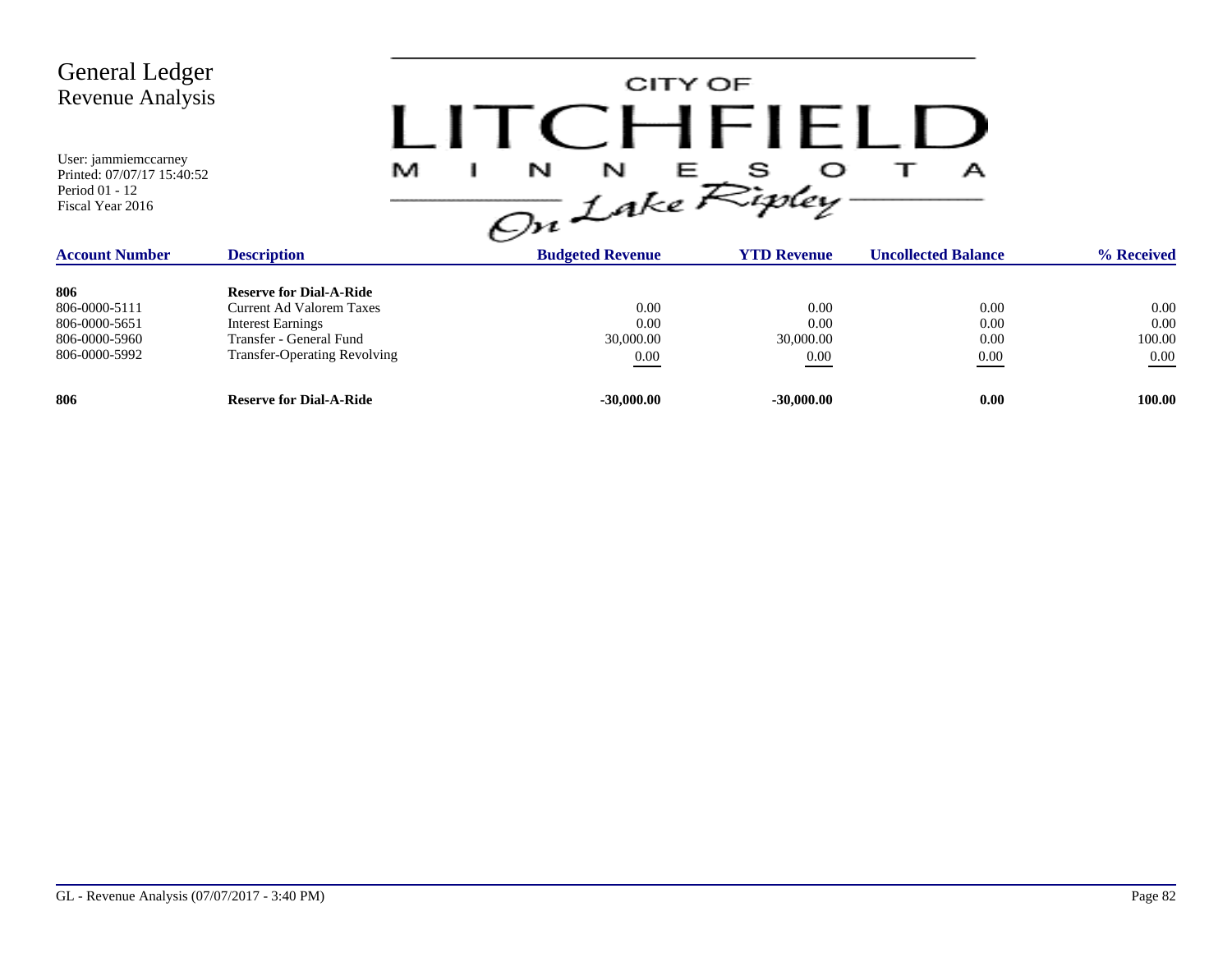| <b>General Ledger</b><br><b>Revenue Analysis</b><br>User: jammiemccarney<br>Printed: 07/07/17 15:40:52<br>Period 01 - 12<br>Fiscal Year 2016 |                                                                                                                                                 | N<br>M | CITY OF<br>N                     | HHH<br>s<br>Е.<br>On Lake Ripley  | А                                    |                                  |
|----------------------------------------------------------------------------------------------------------------------------------------------|-------------------------------------------------------------------------------------------------------------------------------------------------|--------|----------------------------------|-----------------------------------|--------------------------------------|----------------------------------|
| <b>Account Number</b>                                                                                                                        | <b>Description</b>                                                                                                                              |        | <b>Budgeted Revenue</b>          | <b>YTD Revenue</b>                | <b>Uncollected Balance</b>           | % Received                       |
| 808<br>808-0000-5354<br>808-0000-5651<br>808-0000-5686<br>808-0000-5960                                                                      | <b>Reserve for GAR Hall</b><br><b>State Grants-Miscellaneous</b><br><b>Interest Earnings</b><br><b>Miscellaneous</b><br>Transfer - General Fund |        | 0.00<br>0.00<br>0.00<br>$0.00\,$ | 56,025.00<br>0.00<br>0.00<br>0.00 | $-56,025.00$<br>0.00<br>0.00<br>0.00 | 0.00<br>0.00<br>0.00<br>$0.00\,$ |
| 808                                                                                                                                          | <b>Reserve for GAR Hall</b>                                                                                                                     |        | 0.00                             | $-56,025.00$                      | 56,025.00                            | 0.00                             |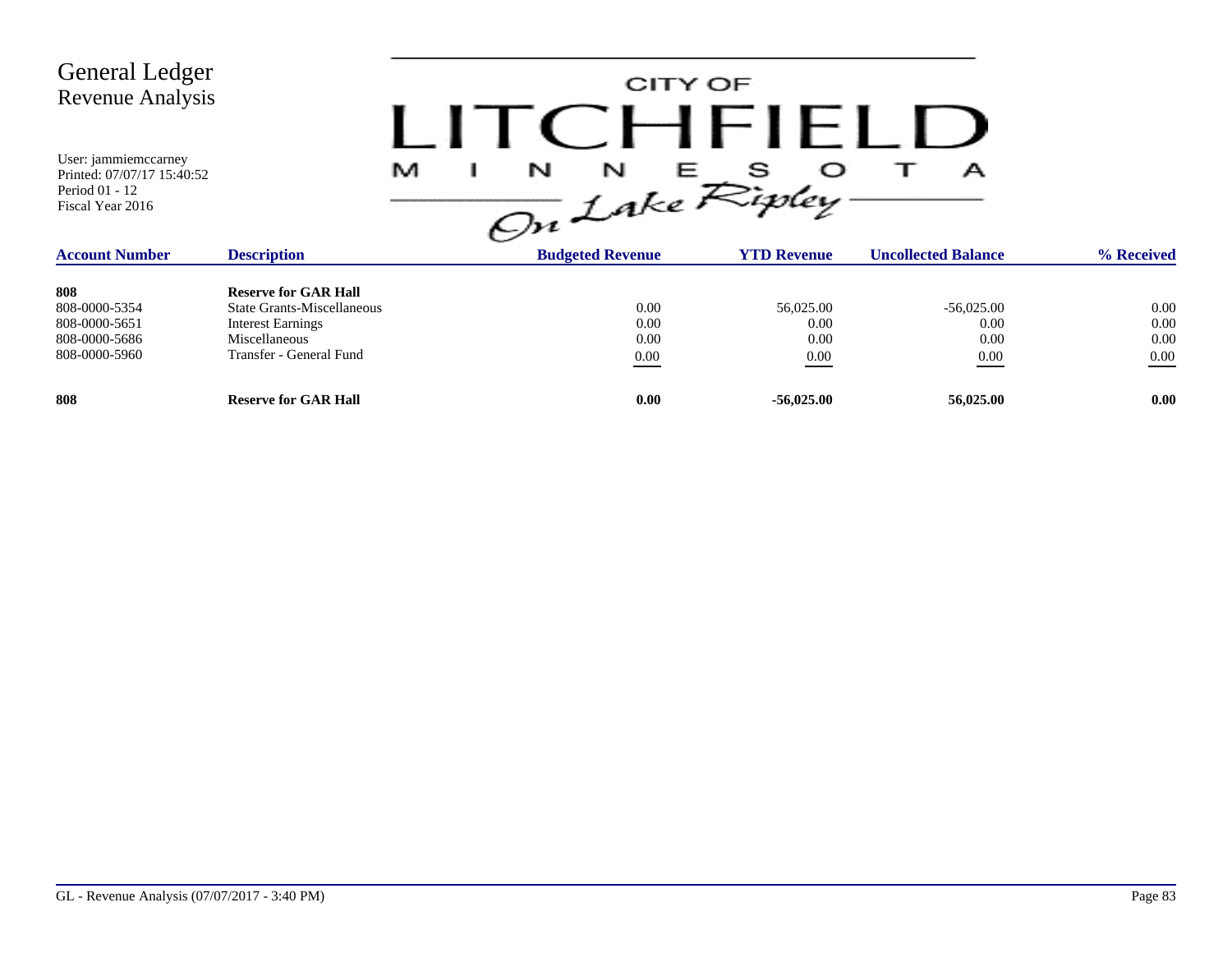| <b>General Ledger</b><br><b>Revenue Analysis</b><br>User: jammiemccarney<br>Printed: 07/07/17 15:40:52<br>Period 01 - 12<br>Fiscal Year 2016 | M                                                                         | TCHFIFL<br>$\frac{1}{\sqrt{2n}}\int_{0}^{N}dke \mathcal{R}_{i}^{S}$ | CITY OF                   | А                          |                  |
|----------------------------------------------------------------------------------------------------------------------------------------------|---------------------------------------------------------------------------|---------------------------------------------------------------------|---------------------------|----------------------------|------------------|
| <b>Account Number</b>                                                                                                                        | <b>Description</b>                                                        | <b>Budgeted Revenue</b>                                             | <b>YTD Revenue</b>        | <b>Uncollected Balance</b> | % Received       |
| 809<br>809-0000-5651<br>809-0000-5771                                                                                                        | <b>Reserve for Meter Deposits</b><br><b>Interest Earnings</b><br>Deposits | 0.00<br>$0.00\,$                                                    | $-22,710.00$<br>22,710.01 | 22,710.00<br>$-22,710.01$  | 0.00<br>$0.00\,$ |
| 809                                                                                                                                          | <b>Reserve for Meter Deposits</b>                                         | 0.00                                                                | $-0.01$                   | 0.01                       | 0.00             |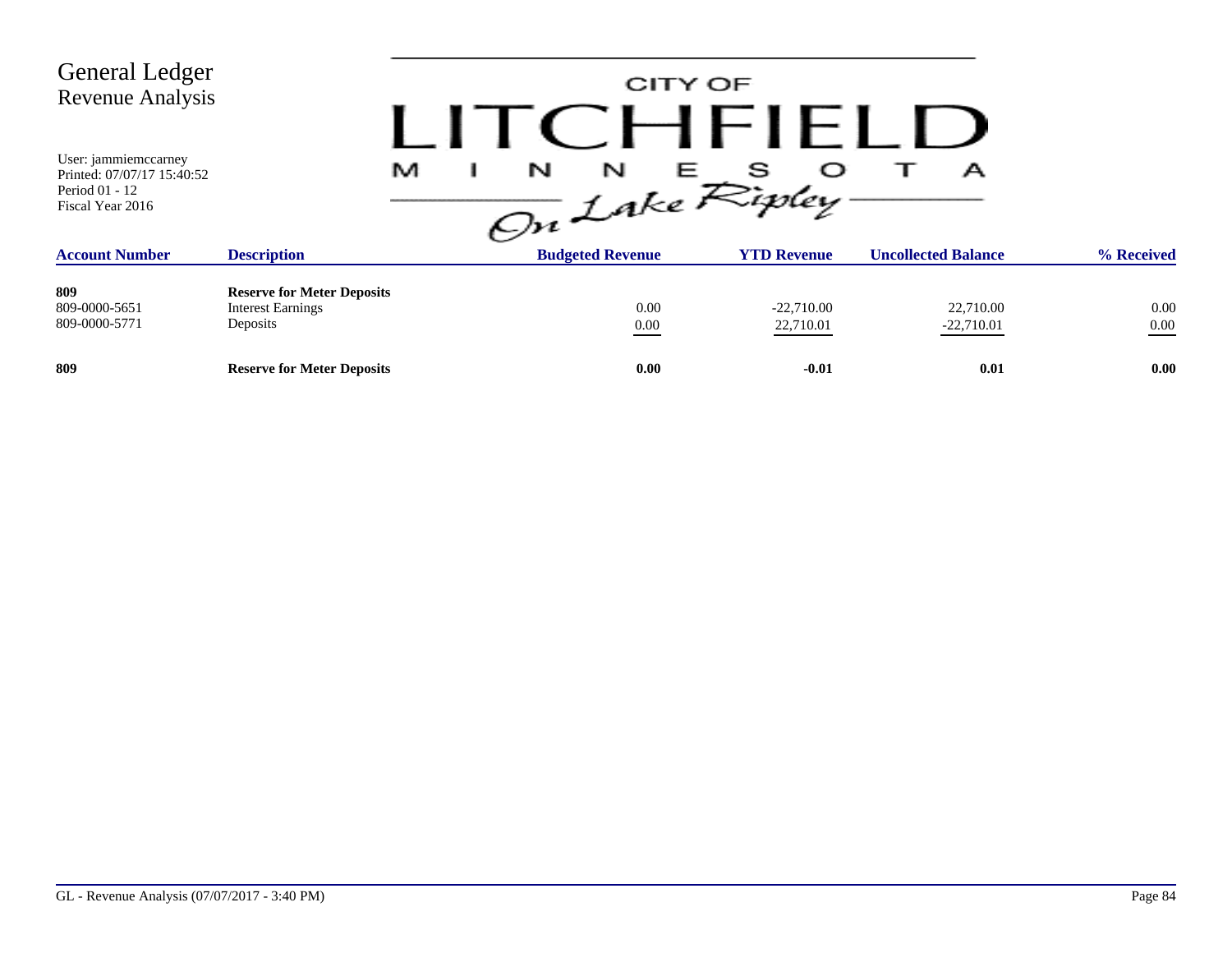| <b>General Ledger</b><br>Revenue Analysis<br>User: jammiemccarney<br>Printed: 07/07/17 15:40:52<br>Period 01 - 12<br>Fiscal Year 2016 |                                                                                                    | N<br>N<br>M<br>On Lake Ripley | CITY OF<br>CHFIELD<br>E - | А                          |                                  |
|---------------------------------------------------------------------------------------------------------------------------------------|----------------------------------------------------------------------------------------------------|-------------------------------|---------------------------|----------------------------|----------------------------------|
| <b>Account Number</b>                                                                                                                 | <b>Description</b>                                                                                 | <b>Budgeted Revenue</b>       | <b>YTD Revenue</b>        | <b>Uncollected Balance</b> | % Received                       |
| 810<br>810-0000-5423<br>810-0000-5651<br>810-0000-5960                                                                                | <b>Reserve for JobZ</b><br>Jobz Application Fee<br><b>Interest Earnings</b><br>Transfers - General | 0.00<br>0.00<br>0.00          | 0.00<br>0.00<br>0.00      | 0.00<br>0.00<br>0.00       | $0.00\,$<br>$0.00\,$<br>$0.00\,$ |
| 810                                                                                                                                   | <b>Reserve for JobZ</b>                                                                            | 0.00                          | 0.00                      | 0.00                       | 0.00                             |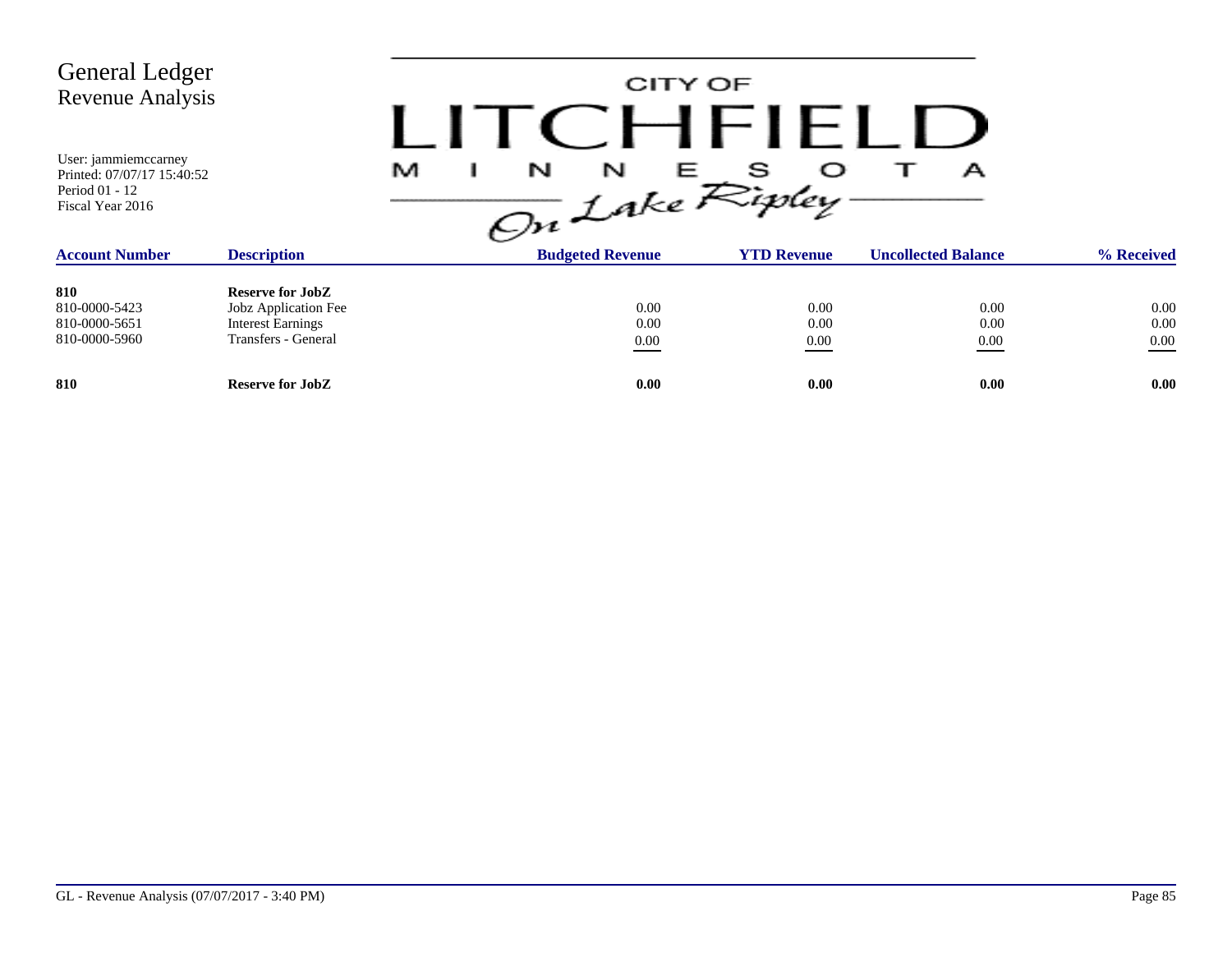| <b>General Ledger</b><br><b>Revenue Analysis</b><br>User: jammiemccarney<br>Printed: 07/07/17 15:40:52<br>Period 01 - 12<br>Fiscal Year 2016 |                                                                                             | M<br>N<br>N<br>On Lake Ripley. | CITY OF<br>CHFIELD<br>S<br>三 一 | А                          |              |
|----------------------------------------------------------------------------------------------------------------------------------------------|---------------------------------------------------------------------------------------------|--------------------------------|--------------------------------|----------------------------|--------------|
| <b>Account Number</b>                                                                                                                        | <b>Description</b>                                                                          | <b>Budgeted Revenue</b>        | <b>YTD Revenue</b>             | <b>Uncollected Balance</b> | % Received   |
| 811<br>811-0000-5651<br>811-0000-5673                                                                                                        | <b>Reserve for Public Access</b><br><b>Interest Earnings</b><br>Donations - PEG Fees, Misc. | 0.00<br>$0.00\,$               | 0.00<br>10,984.64              | 0.00<br>$-10,984.64$       | 0.00<br>0.00 |
| 811                                                                                                                                          | <b>Reserve for Public Access</b>                                                            | 0.00                           | $-10,984.64$                   | 10,984.64                  | 0.00         |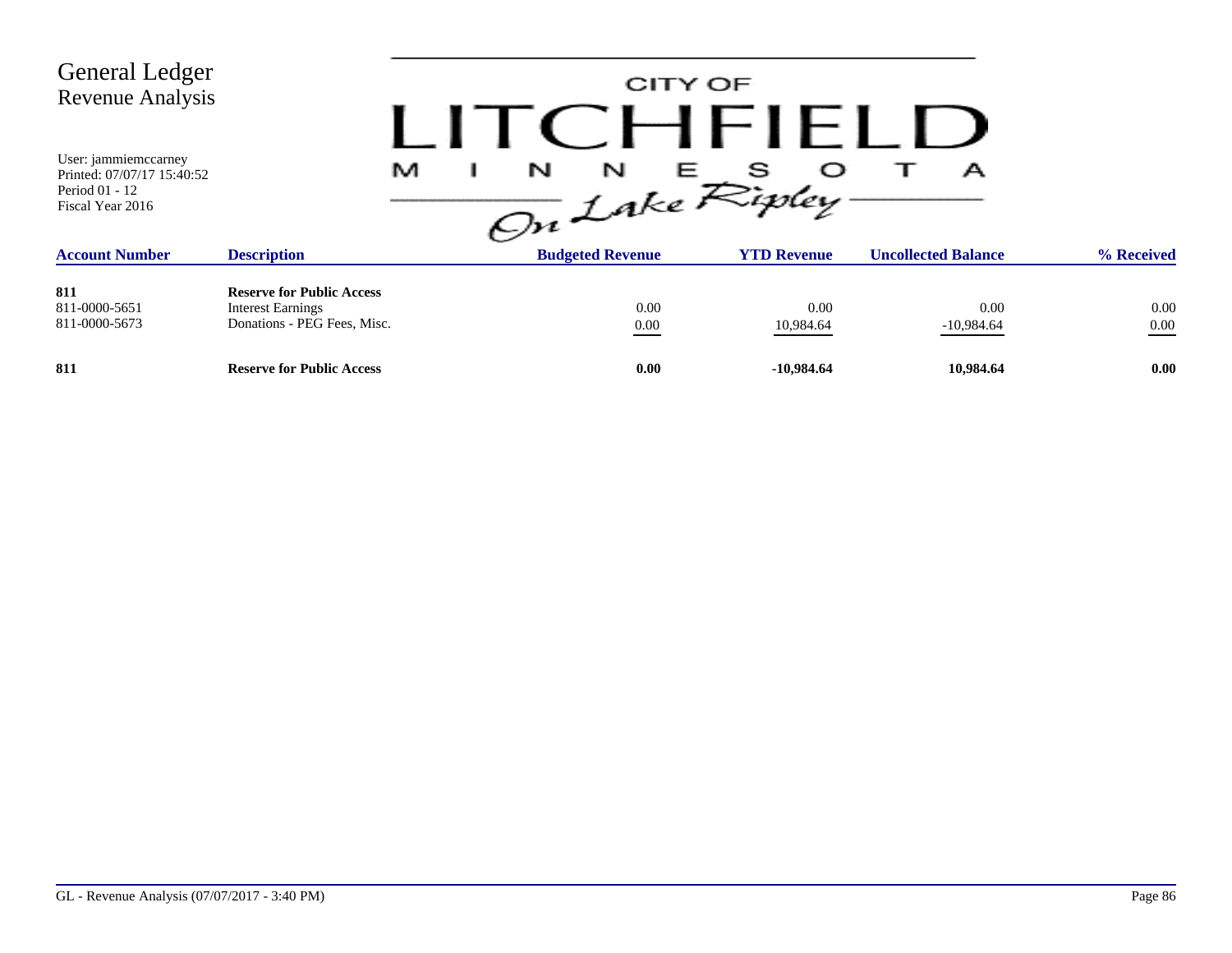| <b>General Ledger</b><br>Revenue Analysis<br>User: jammiemccarney                         | M                                  | CITY OF                                                                    | CHFIELD            | А                          |            |
|-------------------------------------------------------------------------------------------|------------------------------------|----------------------------------------------------------------------------|--------------------|----------------------------|------------|
| Printed: 07/07/17 15:40:52<br>Period 01 - 12<br>Fiscal Year 2016<br><b>Account Number</b> | <b>Description</b>                 | $\frac{1}{\sqrt{2n}}\int_{0}^{N}e^{E}E_{i}^{s}$<br><b>Budgeted Revenue</b> | <b>YTD Revenue</b> | <b>Uncollected Balance</b> | % Received |
|                                                                                           |                                    |                                                                            |                    |                            |            |
| 812                                                                                       | <b>Reserve for Tree Management</b> |                                                                            |                    |                            |            |
| 812-0000-5651                                                                             | <b>Interest Earnings</b>           | 0.00                                                                       | 0.00               | 0.00                       | 0.00       |
| 812-0000-5958                                                                             | Transfer - Liquor Fund             | 0.00                                                                       | 20,000.00          | $-20,000.00$               | $0.00\,$   |
| 812-0000-5960                                                                             | Transfer - General Fund            | $0.00\,$                                                                   | 0.00               | 0.00                       | $0.00\,$   |
| 812                                                                                       | <b>Reserve for Tree Management</b> | 0.00                                                                       | $-20,000.00$       | 20,000.00                  | 0.00       |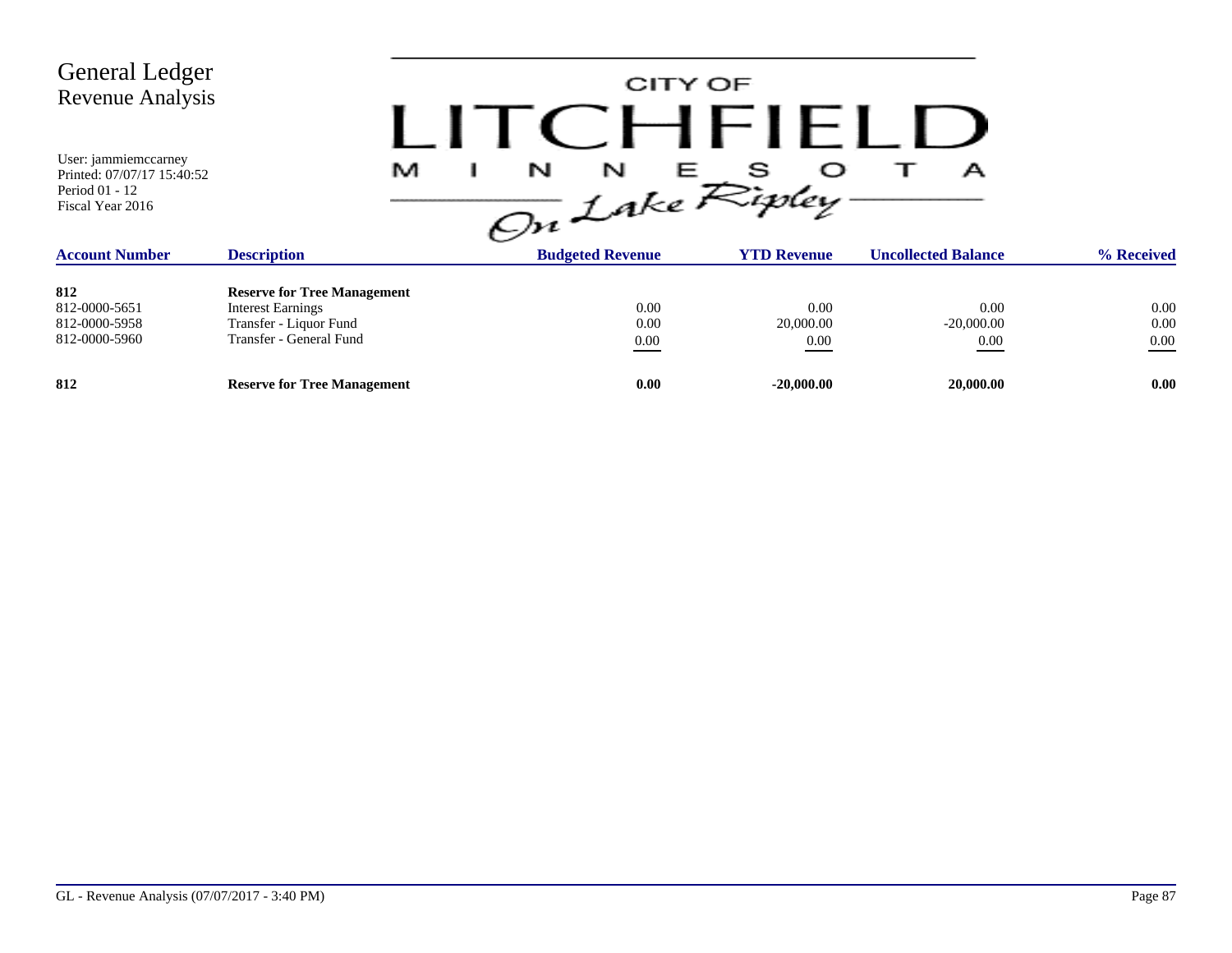CITY OF LITCHFIELD  $N$   $N$   $E$   $S$   $O$ <br>On Lake Ripley  $\top$ M J.  $\mathbf{A}$ 

| <b>Account Number</b> | <b>Description</b>                   | <b>Budgeted Revenue</b> | <b>YTD Revenue</b> | <b>Uncollected Balance</b> | % Received |
|-----------------------|--------------------------------------|-------------------------|--------------------|----------------------------|------------|
| 813                   | <b>Ebnet's Community Development</b> |                         |                    |                            |            |
| 813-0000-5354         | <b>State Grants-Miscellaneous</b>    | 0.00                    | 0.00               | 0.00                       | 0.00       |
| 813-0000-5651         | <b>Interest Earnings</b>             | 0.00                    | 0.00               | 0.00                       | 0.00       |
| 813-0000-5652         | Int. Earn-Unrestricted Funds         | 0.00                    | 0.00               | 0.00                       | 0.00       |
| 813-0000-5653         | Int. Earn-Restricted Funds           | 0.00                    | 0.00               | 0.00                       | 0.00       |
| 813-0000-5674         | <b>Gambling Donations</b>            | 0.00                    | 0.00               | 0.00                       | 0.00       |
| 813-0000-5788         | Lfd. Precision Comp.-2               | 0.00                    | 0.00               | 0.00                       | 0.00       |
| 813-0000-5793         | Lfd. Precision Comp. #3              | 0.00                    | 0.00               | 0.00                       | 0.00       |
| 813-0000-5794         | <b>Chamber Of Commerce</b>           | 0.00                    | 0.00               | 0.00                       | 0.00       |
| 813-0000-5913         | Sale Of Property-City Land           | 0.00                    | 0.00               | 0.00                       | 0.00       |
| 813-0000-5914         | Sale Of Tax Forfeited Land           | 0.00                    | 0.00               | 0.00                       | 0.00       |
| 813-0000-5940         | Trans.-Non-Res.-P.I.R. Fund          | 0.00                    | 0.00               | 0.00                       | 0.00       |
| 813-0000-5944         | Transfer-Rehab Grant-96Ehab.         | 0.00                    | 0.00               | 0.00                       | 0.00       |
| 813-0000-5960         | Trans.-Non-Res.-General Fund         | 0.00                    | 0.00               | 0.00                       | 0.00       |
| 813-0000-5974         | Trans.-Non-Res.-Londfellow           | 0.00                    | 0.00               | 0.00                       | 0.00       |
| 813-0000-5975         | Transfer-Economic Develop.           | 0.00                    | 0.00               | 0.00                       | 0.00       |
| 813-0000-5981         | Transfer-Rehab Grant-1996            | 0.00                    | 0.00               | 0.00                       | 0.00       |
| 813                   | <b>Ebnet's Community Development</b> | 0.00                    | 0.00               | 0.00                       | 0.00       |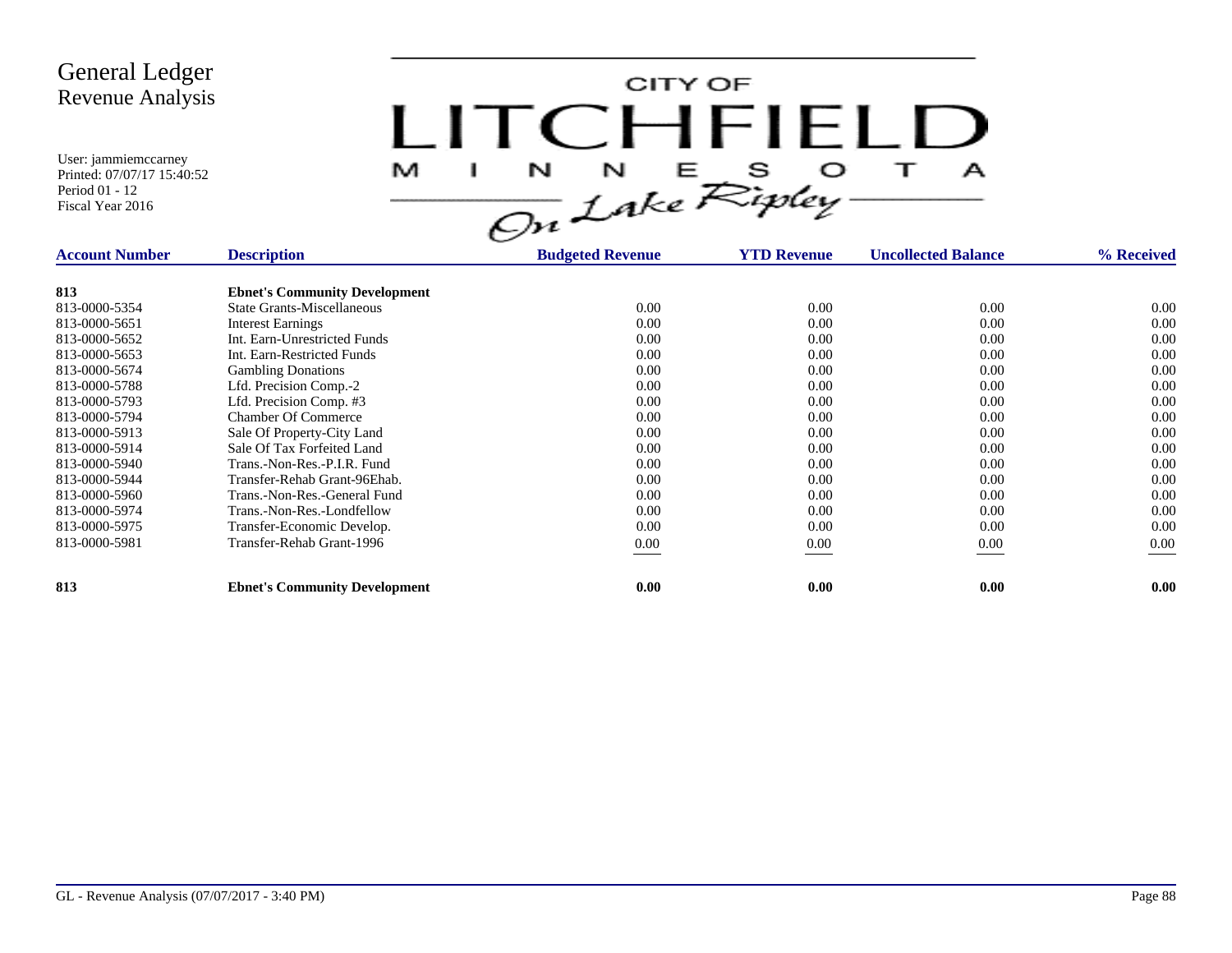CITY OF LITCHFIELD  $M$  I N N E S O T A<br>On Lake Ripley

| <b>Account Number</b> | <b>Description</b>                   | <b>Budgeted Revenue</b> | <b>YTD Revenue</b> | <b>Uncollected Balance</b> | % Received |  |
|-----------------------|--------------------------------------|-------------------------|--------------------|----------------------------|------------|--|
| 814                   | <b>DowntownHeritage Preservation</b> |                         |                    |                            |            |  |
| 814-0000-5351         | State Grants-Scrg                    | 0.00                    | 0.00               | 0.00                       | 0.00       |  |
| 814-0000-5651         | <b>Interest Earnings</b>             | 0.00                    | 0.00               | 0.00                       | 0.00       |  |
| 814-0000-5686         | Miscellaneous                        | 0.00                    | 0.00               | 0.00                       | 0.00       |  |
| 814-0000-5795         | Downtown Grant                       | 0.00                    | 0.00               | 0.00                       | 0.00       |  |
| 814-0000-5958         | Transfer - Liquor Fund               | 0.00                    | 7,000.00           | $-7,000.00$                | 0.00       |  |
| 814-0000-5960         | Transfers - General Fund             | 0.00                    | 0.00               | 0.00                       | 0.00       |  |
| 814                   | <b>DowntownHeritage Preservation</b> | 0.00                    | $-7.000.00$        | 7,000.00                   | 0.00       |  |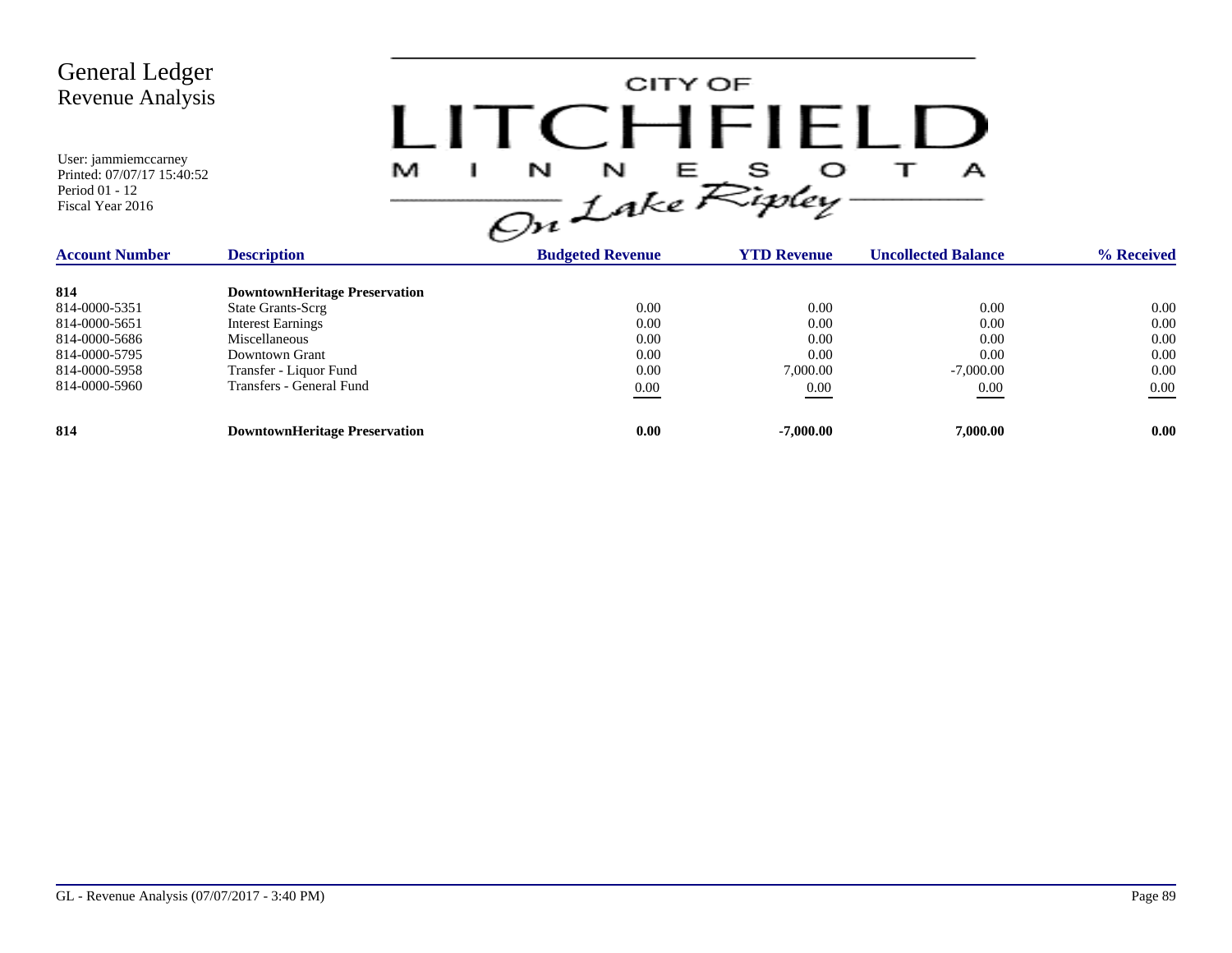CITY OF LITCHFIELD  $M$  I N N E S O T A<br>On Lake Ripley

| <b>Account Number</b> | <b>Description</b>                   | <b>Budgeted Revenue</b> | <b>YTD Revenue</b> | <b>Uncollected Balance</b> | % Received |
|-----------------------|--------------------------------------|-------------------------|--------------------|----------------------------|------------|
| 815                   | <b>Lake Ripley Improvement</b>       |                         |                    |                            |            |
| 815-0000-5365         | County Grant                         | 0.00                    | 5,000.00           | $-5,000.00$                | 0.00       |
| 815-0000-5366         | <b>State Grant</b>                   | 0.00                    | 0.00               | 0.00                       | 0.00       |
| 815-0000-5651         | <b>Interest Earnings</b>             | 0.00                    | 0.00               | 0.00                       | 0.00       |
| 815-0000-5656         | <b>Interest Earnings</b>             | 0.00                    | 0.00               | 0.00                       | 0.00       |
| 815-0000-5671         | Donations-Misc.                      | 0.00                    | 100.00             | $-100.00$                  | 0.00       |
| 815-0000-5686         | Miscellaneous                        | 0.00                    | 200.00             | $-200.00$                  | 0.00       |
| 815-0000-5975         | <b>Transfer-Community Investment</b> | 0.00                    | 0.00               | 0.00                       | 0.00       |
| 815                   | <b>Lake Ripley Improvement</b>       | 0.00                    | $-5,300.00$        | 5,300.00                   | 0.00       |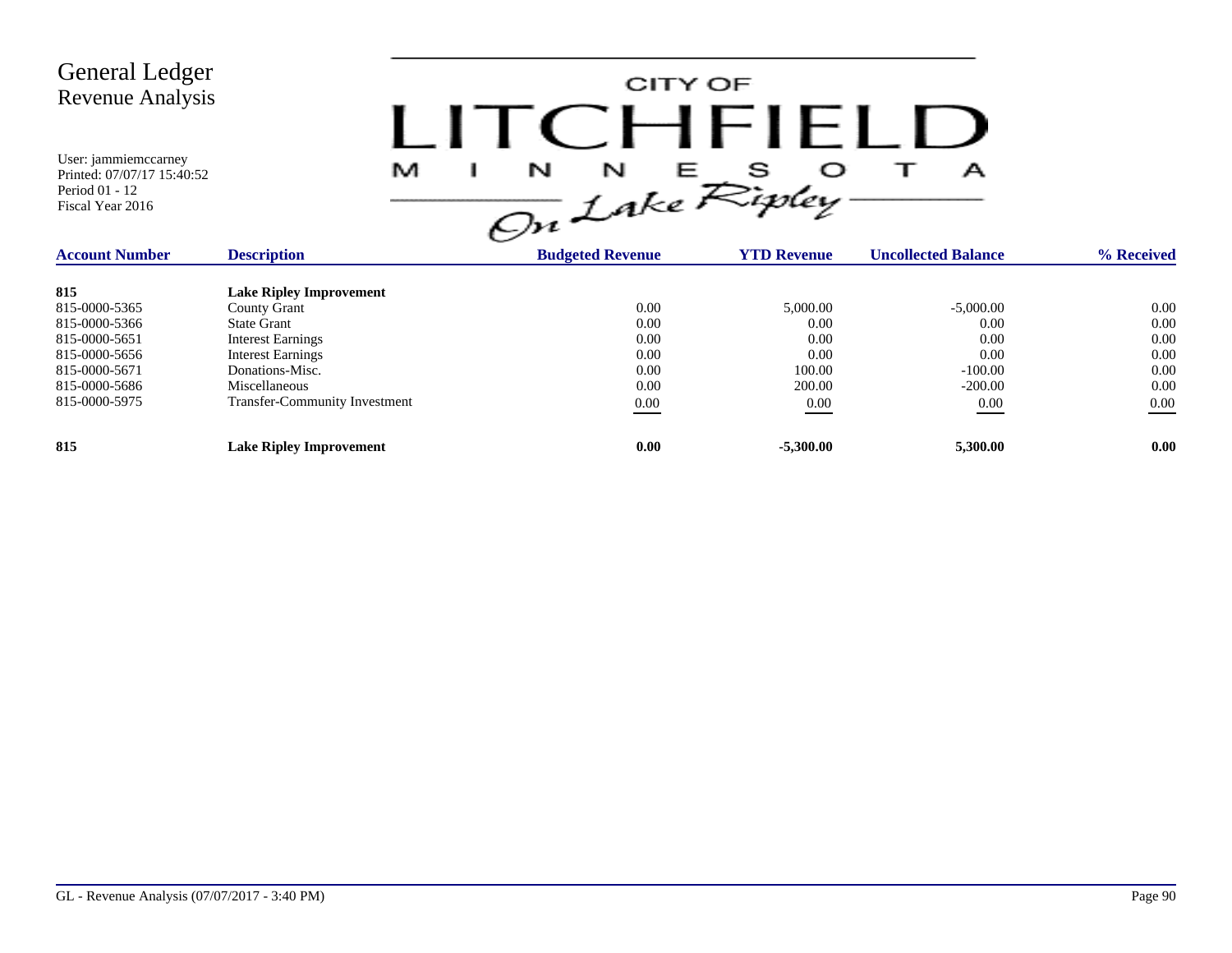CITY OF LITCHFIELD  $M$  I N N E S O T A<br>On Lake Ripley

| <b>Account Number</b> | <b>Description</b>                   | <b>Budgeted Revenue</b> | <b>YTD Revenue</b> | <b>Uncollected Balance</b> | % Received |
|-----------------------|--------------------------------------|-------------------------|--------------------|----------------------------|------------|
| 816                   | <b>Highway 12 Beautification</b>     |                         |                    |                            |            |
| 816-0000-5651         | Interest Earnings                    | 0.00                    | 0.00               | 0.00                       | 0.00       |
| 816-0000-5656         | <b>Interest Earnings</b>             | 0.00                    | 0.00               | 0.00                       | 0.00       |
| 816-0000-5671         | Donations-Misc.                      | 0.00                    | 0.00               | 0.00                       | 0.00       |
| 816-0000-5975         | <b>Transfer-Community Investment</b> | 0.00                    | 0.00               | 0.00                       | 0.00       |
| 816                   | <b>Highway 12 Beautification</b>     | 0.00                    | 0.00               | 0.00                       | 0.00       |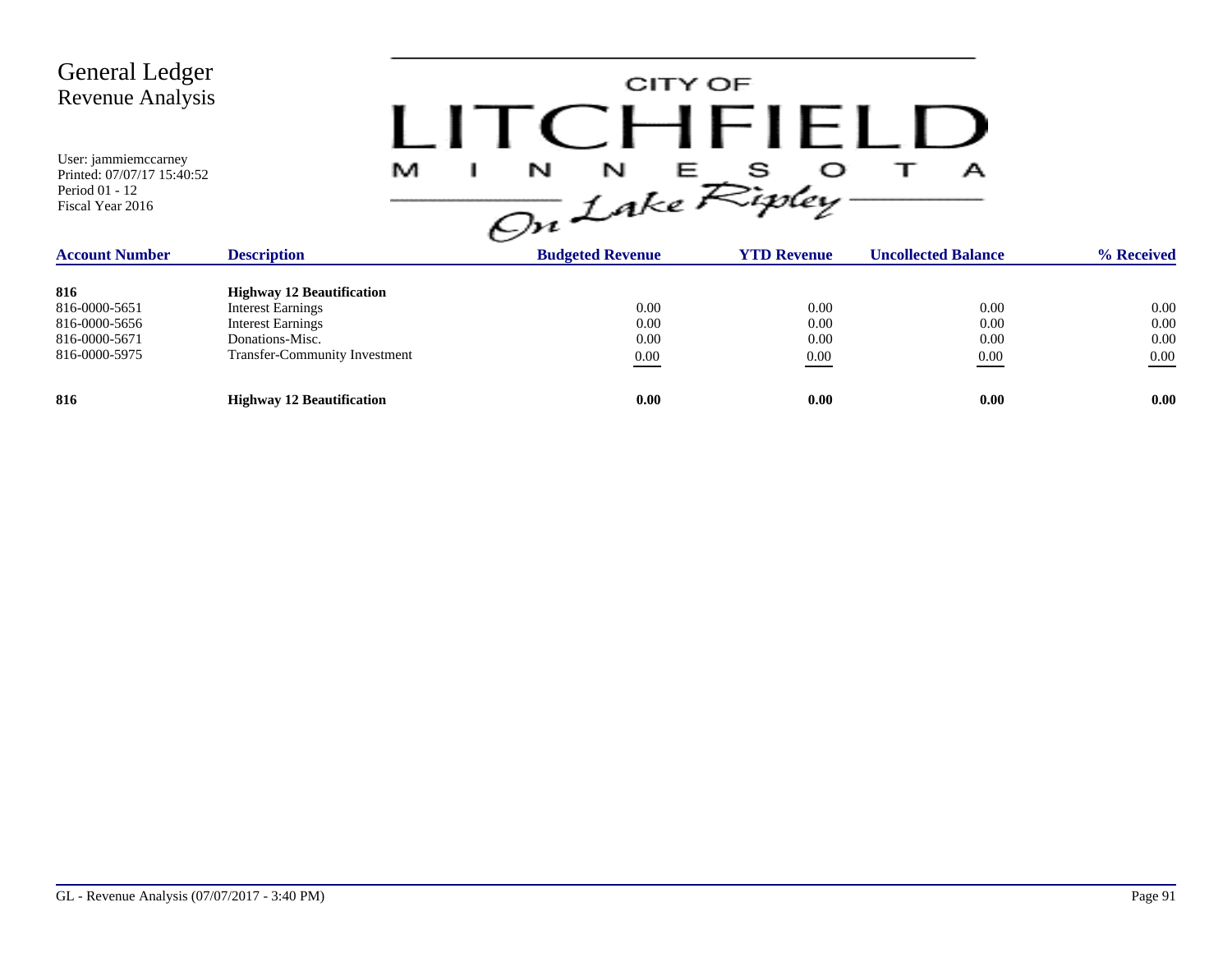

| <b>Account Number</b> | <b>Description</b>                  | <b>Budgeted Revenue</b> | <b>YTD Revenue</b> | <b>Uncollected Balance</b> | % Received |  |
|-----------------------|-------------------------------------|-------------------------|--------------------|----------------------------|------------|--|
| 817                   | <b>Anderson Gardens Trust</b>       |                         |                    |                            |            |  |
| 817-0000-5651         | <b>Interest Earnings</b>            | 0.00                    | 0.00               | 0.00                       | $0.00\,$   |  |
| 817-0000-5673         | Donations                           | 0.00                    | 0.00               | 0.00                       | 0.00       |  |
| 817-0000-5927         | Transfer-Res.-Local Match           | 0.00                    | 0.00               | 0.00                       | 0.00       |  |
| 817-0000-5940         | Transfer                            | 0.00                    | 0.00               | 0.00                       | 0.00       |  |
| 817-0000-5960         | Transfer - General Fund             | 0.00                    | 0.00               | 0.00                       | 0.00       |  |
| 817-0000-5992         | <b>Transfer-Operating Revolving</b> | 0.00                    | 0.00               | 0.00                       | 0.00       |  |
| 817                   | <b>Anderson Gardens Trust</b>       | 0.00                    | 0.00               | 0.00                       | 0.00       |  |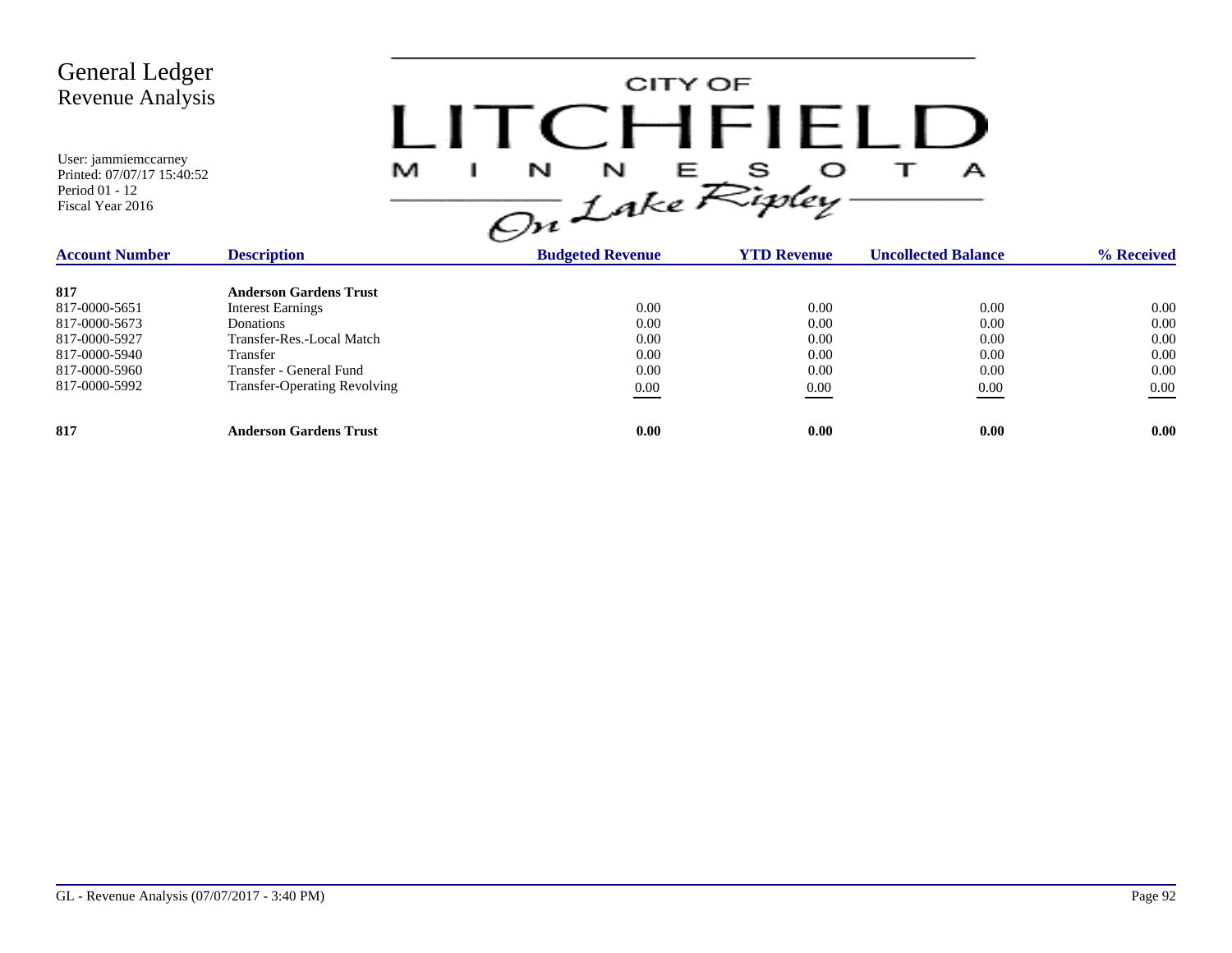| <b>General Ledger</b><br><b>Revenue Analysis</b>                                         |                                                                               |                                                       | CITY OF<br>CHFIFLI |                            |                  |
|------------------------------------------------------------------------------------------|-------------------------------------------------------------------------------|-------------------------------------------------------|--------------------|----------------------------|------------------|
| User: jammiemccarney<br>Printed: 07/07/17 15:40:52<br>Period 01 - 12<br>Fiscal Year 2016 |                                                                               | $\frac{1}{\sqrt{2n}}\int_{0}^{N}e^{E}E_{ij}^{s}$<br>M |                    | А                          |                  |
| <b>Account Number</b>                                                                    | <b>Description</b>                                                            | <b>Budgeted Revenue</b>                               | <b>YTD Revenue</b> | <b>Uncollected Balance</b> | % Received       |
| 818<br>818-0000-5651<br>818-0000-5673                                                    | <b>Other Dedicated Funds</b><br><b>Interest Earnings</b><br>Donations - Misc. | 0.00<br>$0.00\,$                                      | 0.00<br>0.00       | 0.00<br>0.00               | 0.00<br>$0.00\,$ |
| 818                                                                                      | <b>Other Dedicated Funds</b>                                                  | 0.00                                                  | 0.00               | 0.00                       | 0.00             |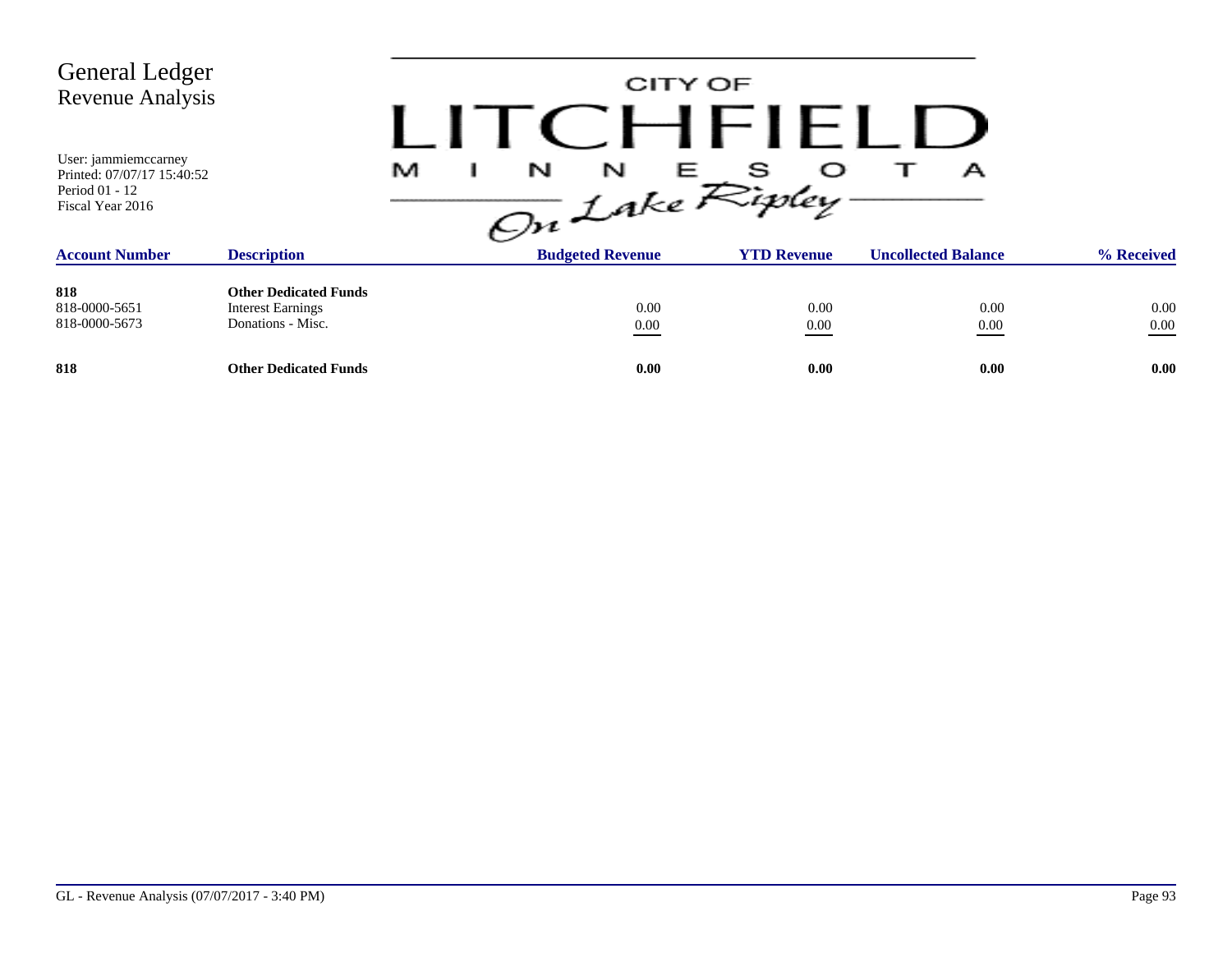| <b>General Ledger</b><br><b>Revenue Analysis</b><br>User: jammiemccarney<br>Printed: 07/07/17 15:40:52<br>Period 01 - 12<br>Fiscal Year 2016 |                                                                                                                                                                          | .<br>M<br>N | CITY OF<br>CHFIFLI<br>N<br>S<br>Е<br>Α<br>On Lake Ripley |                                                 |                                                  |                                              |
|----------------------------------------------------------------------------------------------------------------------------------------------|--------------------------------------------------------------------------------------------------------------------------------------------------------------------------|-------------|----------------------------------------------------------|-------------------------------------------------|--------------------------------------------------|----------------------------------------------|
| <b>Account Number</b>                                                                                                                        | <b>Description</b>                                                                                                                                                       |             | <b>Budgeted Revenue</b>                                  | <b>YTD Revenue</b>                              | <b>Uncollected Balance</b>                       | % Received                                   |
| 820<br>820-0000-5651<br>820-0000-5652<br>820-0000-5653<br>820-0000-5685<br>820-0000-5686                                                     | <b>Investment Trust</b><br><b>Interest Earnings</b><br><b>Interest Earnings - Savings</b><br><b>Interest Earnings - Checking</b><br>Sale Property-Misc.<br>Miscellaneous |             | 30,000.00<br>0.00<br>0.00<br>0.00<br>$0.00\,$            | $-9,278.93$<br>0.00<br>9,278.13<br>0.00<br>0.00 | 39,278.93<br>0.00<br>$-9,278.13$<br>0.00<br>0.00 | $-30.93$<br>0.00<br>0.00<br>0.00<br>$0.00\,$ |
| 820                                                                                                                                          | <b>Investment Trust</b>                                                                                                                                                  |             | $-30,000.00$                                             | 0.80                                            | $-30,000.80$                                     | 0.00                                         |